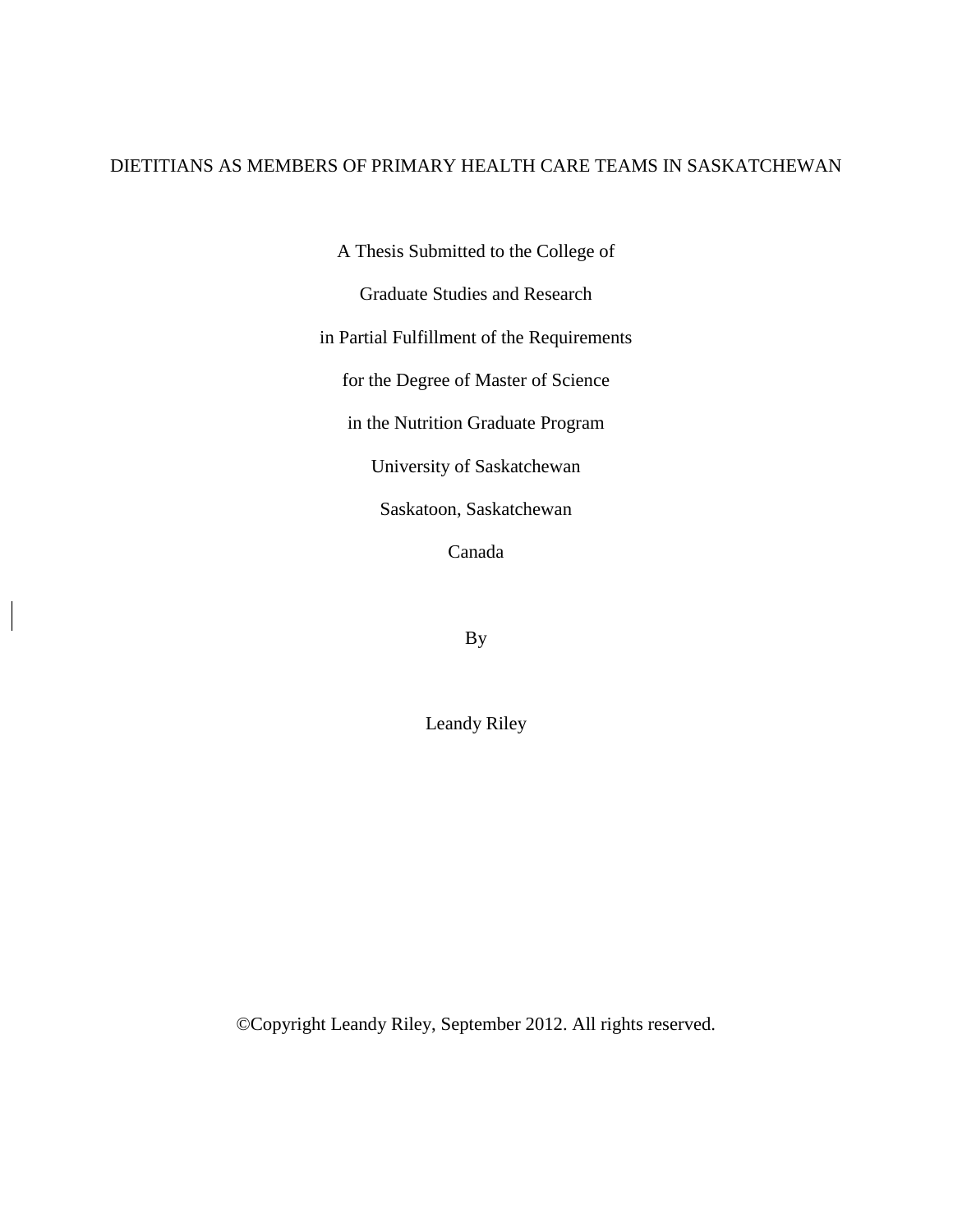# **PERMISSION TO USE**

<span id="page-1-0"></span>In presenting this thesis in partial fulfillment of the requirements for a Postgraduate degree from the University of Saskatchewan, I agree that the Libraries of this University may make it freely available for inspection. I further agree that permission for copying of this thesis in any manner, in whole or in part, for scholarly purposes may be granted by the professor or professors who supervised my thesis work or, in their absence, by the Head of the Department or the Dean of the College in which my thesis work was done. It is also understood that any copying or publication or use of this thesis or parts thereof for financial gain shall not be allowed without my written permission. It is also understood that due recognition shall be given to me and to the University of Saskatchewan in any scholarly use which may be made of any material in my thesis. Requests for permission to copy or to make other use of material in this thesis in whole or part should be addressed to:

Dean of the College of Pharmacy and Nutrition

University of Saskatchewan

110 Science Place

Saskatoon, SK, Canada, S7N 5C9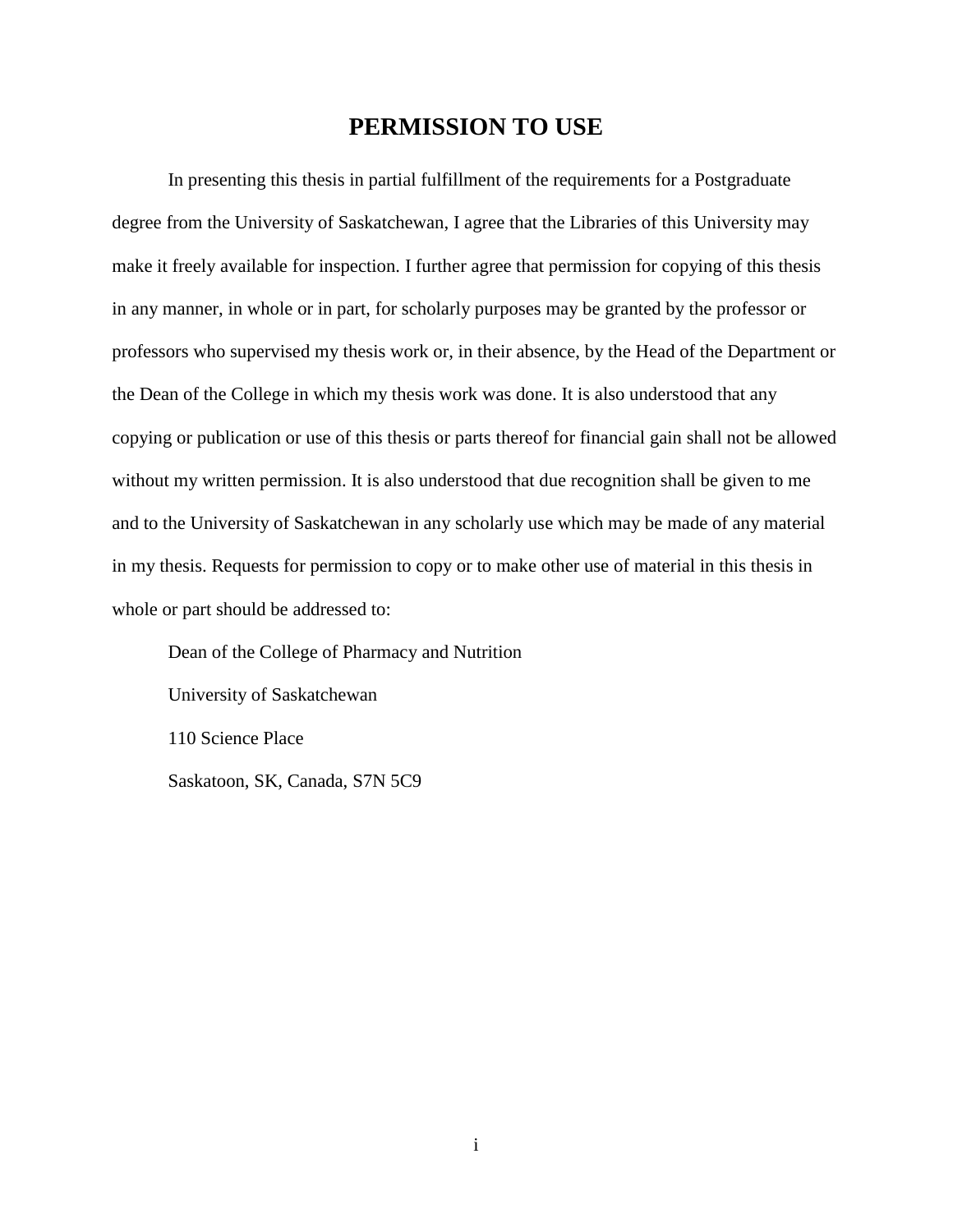# **ABSTRACT**

<span id="page-2-0"></span>Nutrition is a major lifestyle factor in health promotion, prevention and treatment of several population health issues. For this reason, dietitians are integral to primary health care. Several commentators have noted the need to explicitly define roles and responsibility of health care providers as one strategy to improve collaborative health care practice. The purpose of this study was to explore dietitians' perceptions of their roles as members of primary health care (PHC) teams in Saskatchewan. Multiple techniques were used to recruit dietitians who were members of the Saskatchewan Dietitians Association (SDA) and members of PHC team(s). These include advertisements in the SDA's newsletter, solicitations from directors of PHC and snowballing. Fifteen dietitians, differing in geographical location, years of experience, level of expertise and types of PHC settings participated in in-depth interviews via telephone or face-to-face. Qualitative analysis of the interview revealed that the participants belonged to two types of teams: program teams as the name suggests, offered specialized programs to specific target populations and generalized teams sought to address the needs of the general community. All participants mentioned that they were core members of their team(s). However, a few of these participants also described themselves as peripheral members of program teams. The themes which emerged from the participants' perception of their roles were labelled nutrition support and beyond support- describing the range of activities that the participants engaged in as members of their teams. The depth and breadth of the participants' roles were related to their years of experience, level of expertise, location of practice –rural and urban, or type of teams. To effectively function as team members', participants indicated that they need opportunities for networking and continuing education. Most participants shared the view that dietitians are valuable to PHC teams but they were underrepresented. Marketing the roles of dietitians was

ii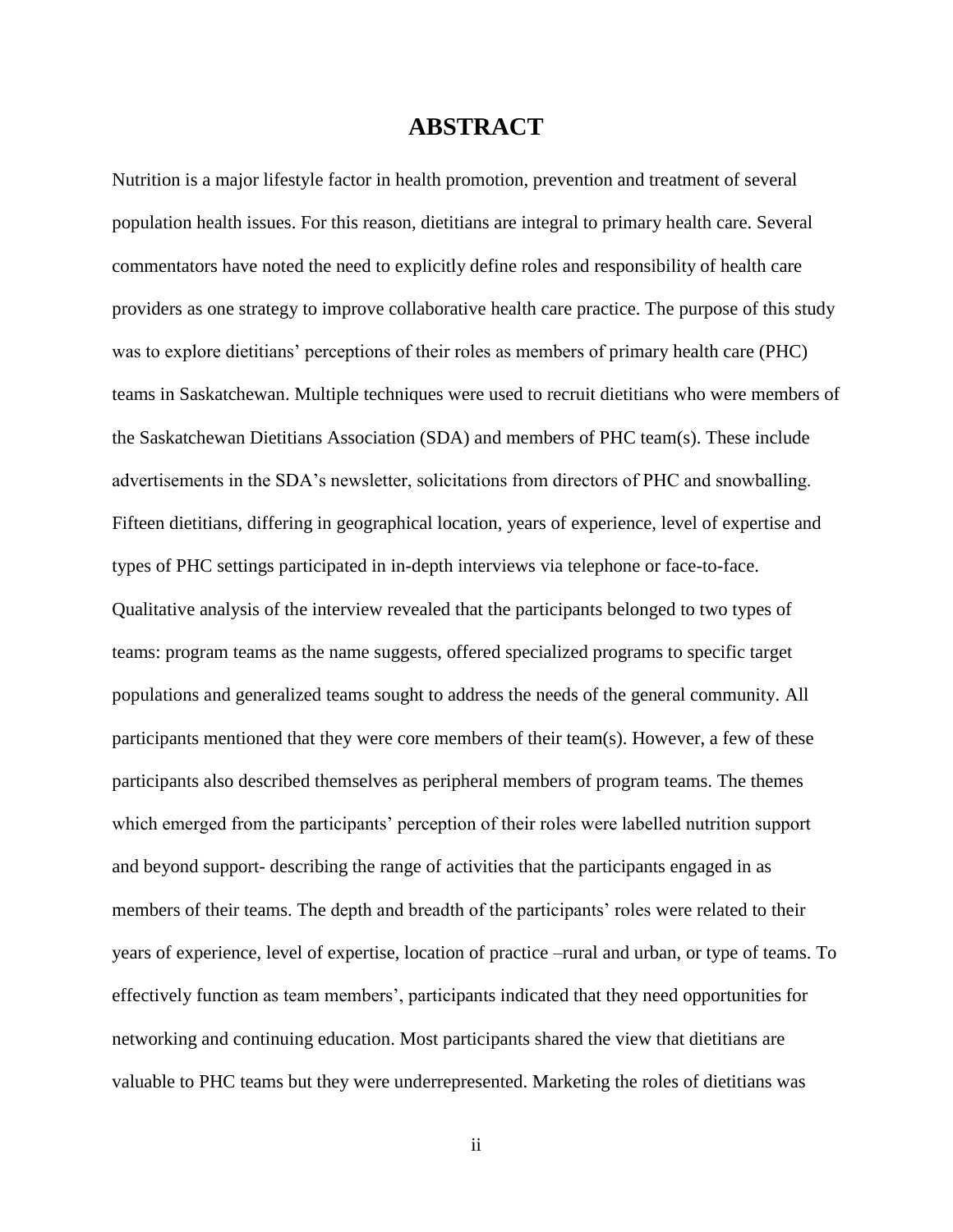suggested as a means to enhance their roles on PHC teams by most participants. The study suggests that dietitians are responding to the complex health care environment by expanding their roles to meet the community's needs. Hence, they play a key role in the new paradigm of health care.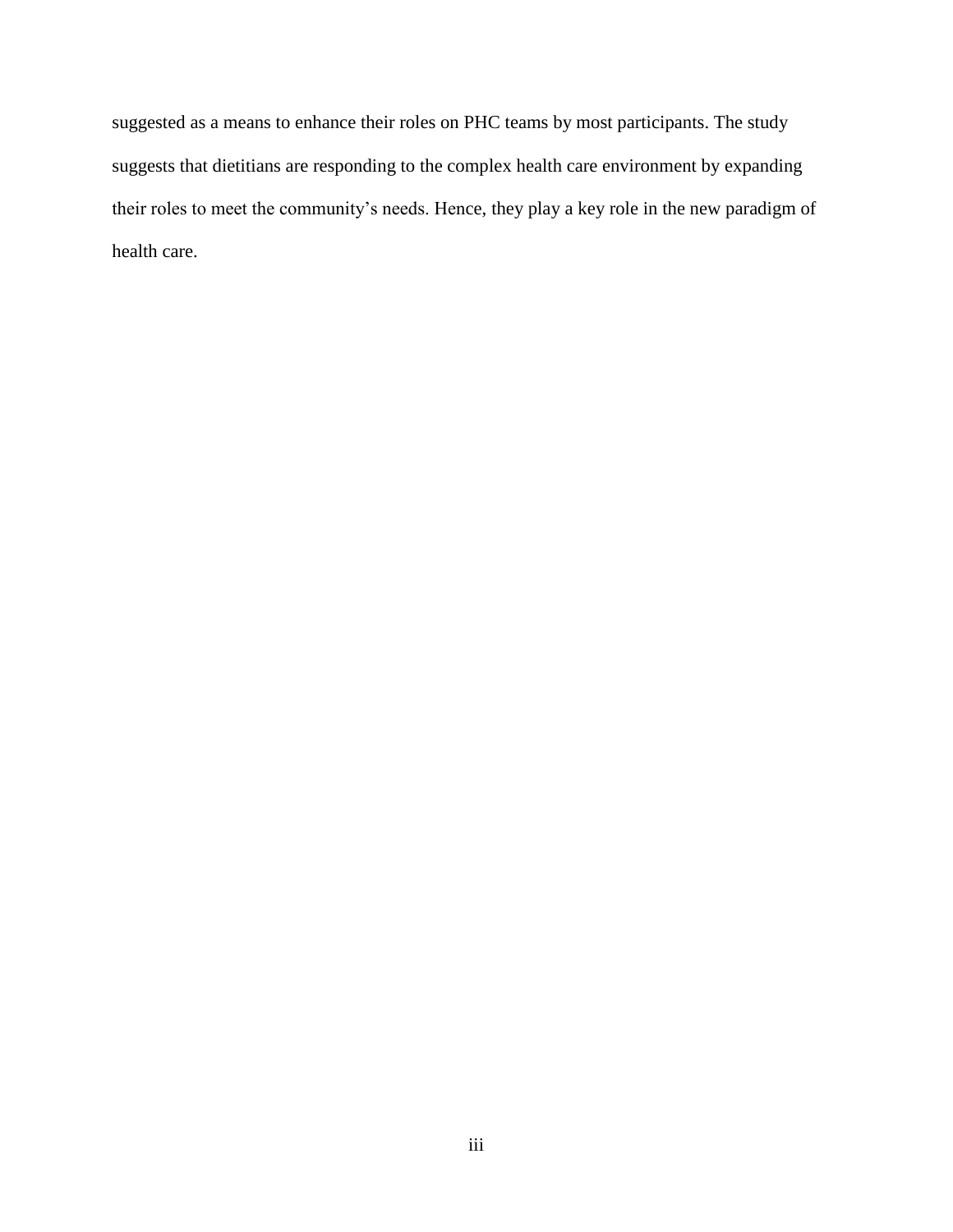# **ACKNOWLEDGEMENTS**

<span id="page-4-0"></span>It would be as impossible as counting stars, if I were to acknowledge all those who contributed to the preparation of this thesis. Yet, among them are some whose contribution deserves special acknowledgment.

Foremost, I express my sincere gratitude to my research supervisor, Dr. Carol Henry for her mentorship towards the successful completion of this thesis. Dr. Henry's gentle tugs and pushes lead me to my next plateau each time the challenges of thesis writing seemed overwhelming. It was a blessing to have a supervisor whose generosity, inspiration and multifaceted support helped me grow professionally.

In addition, I extend my sincere thanks to my supervisory committee members Dr. Shawna Berenbaum, Dr. Roy Dobson and Dr. Susan Whiting for their guidance and insightful comments which were essential in steering the direction of this thesis. Dr. Berenbaum's assistance in providing data and references was crucial. Thanks also to Dr. Zello who provided helpful suggestions as the chair of the supervisory committee and Dr. Linda Ferguson, the external examiner of the thesis.

Special thanks to following persons and organizations/associations: the Organization of American States and Isabelle Irwin Awards, College of Pharmacy and Nutrition, University of Saskatchewan for funding my studies, Dr. Judy White who was the external auditor of the thesis, Mrs. Barbara Raney for the meticulously editing the manuscript, members of Saskatchewan Dietitians Association for participating in the study and Staff of the College of Pharmacy and Nutrition for their technical assistance.

iv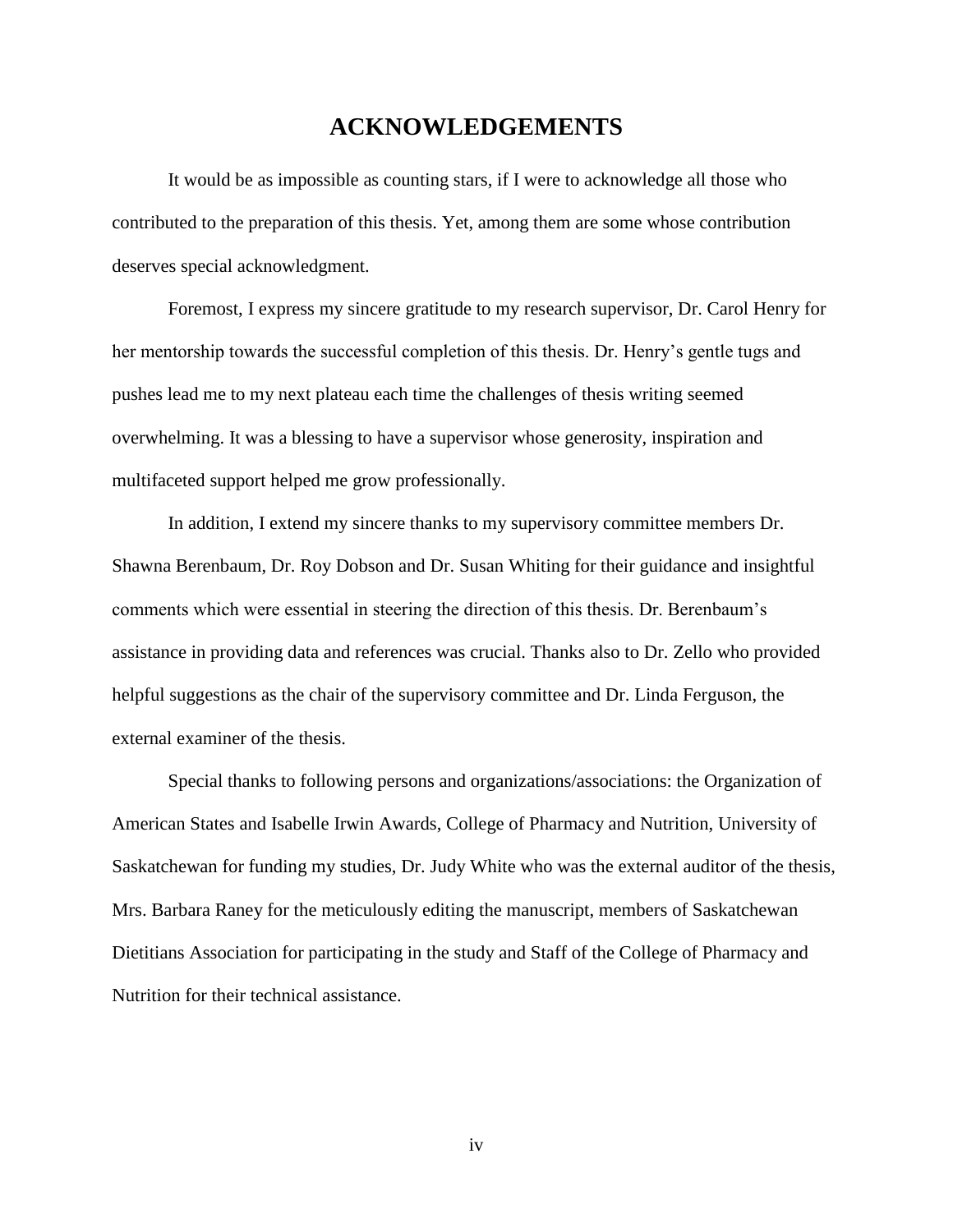My parents, sisters, nieces and nephew were my source of strength and no words can describe how grateful I am for their love, patience and inspiration during the course of my studies.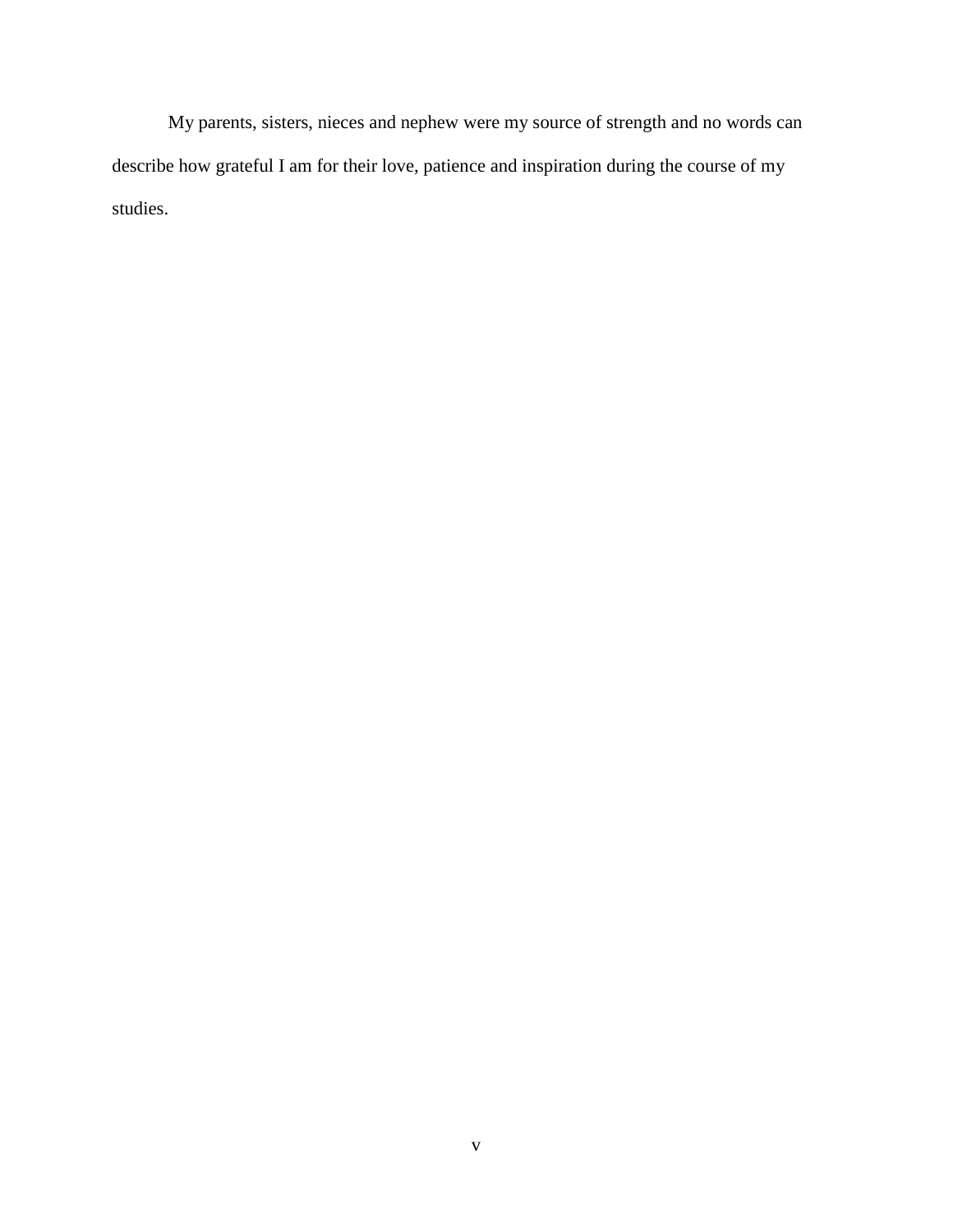# **TABLE OF CONTENTS**

| 2.3 Primary Health Care: From the World Health Organization to Saskatchewan  12 |  |  |
|---------------------------------------------------------------------------------|--|--|
|                                                                                 |  |  |
|                                                                                 |  |  |
|                                                                                 |  |  |
|                                                                                 |  |  |
|                                                                                 |  |  |
|                                                                                 |  |  |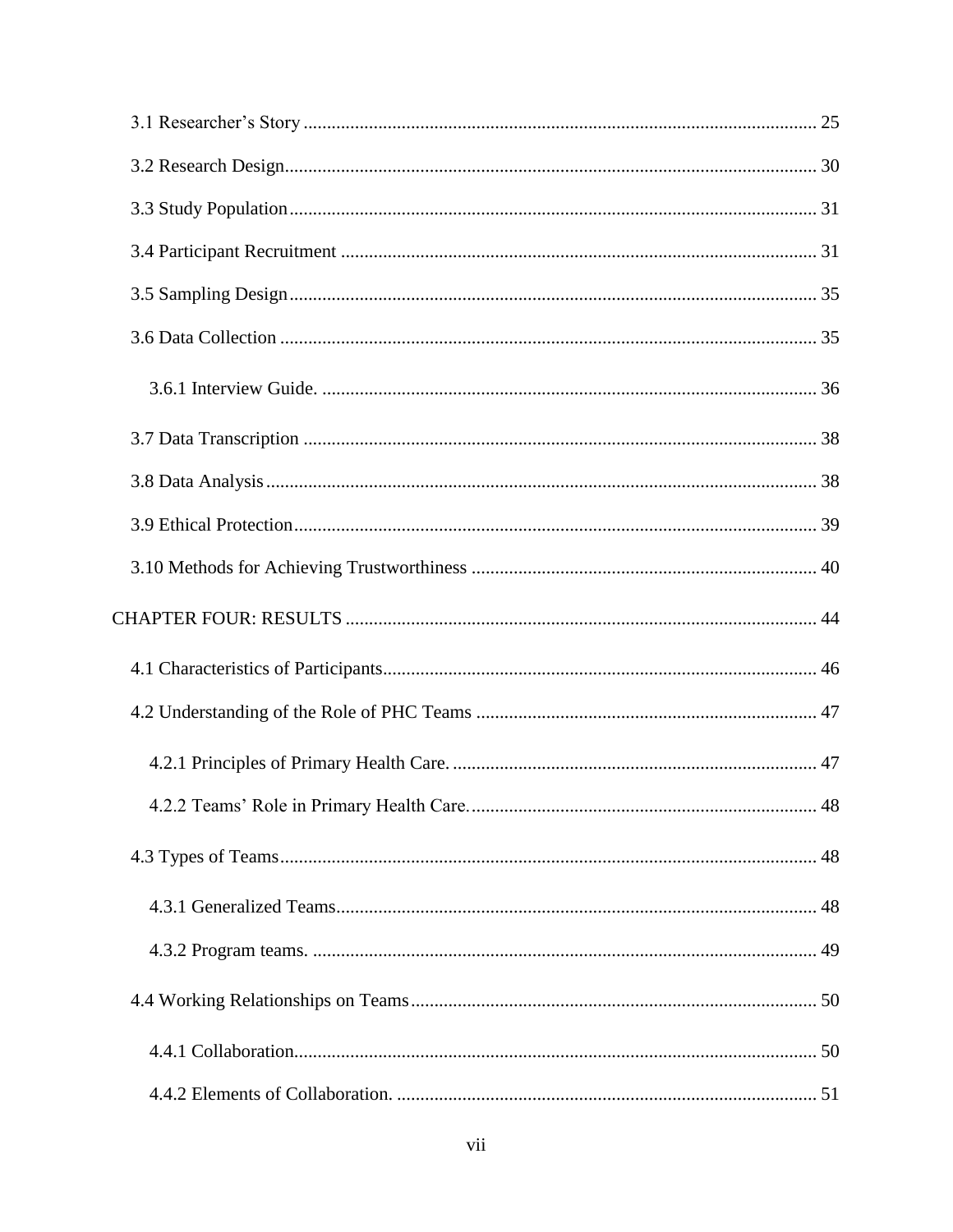| 4.9 Recommendations for Enhancing the Roles of Dietitians as Members of PHC Teams 65 |  |
|--------------------------------------------------------------------------------------|--|
|                                                                                      |  |
|                                                                                      |  |
|                                                                                      |  |
|                                                                                      |  |
|                                                                                      |  |
|                                                                                      |  |
|                                                                                      |  |
|                                                                                      |  |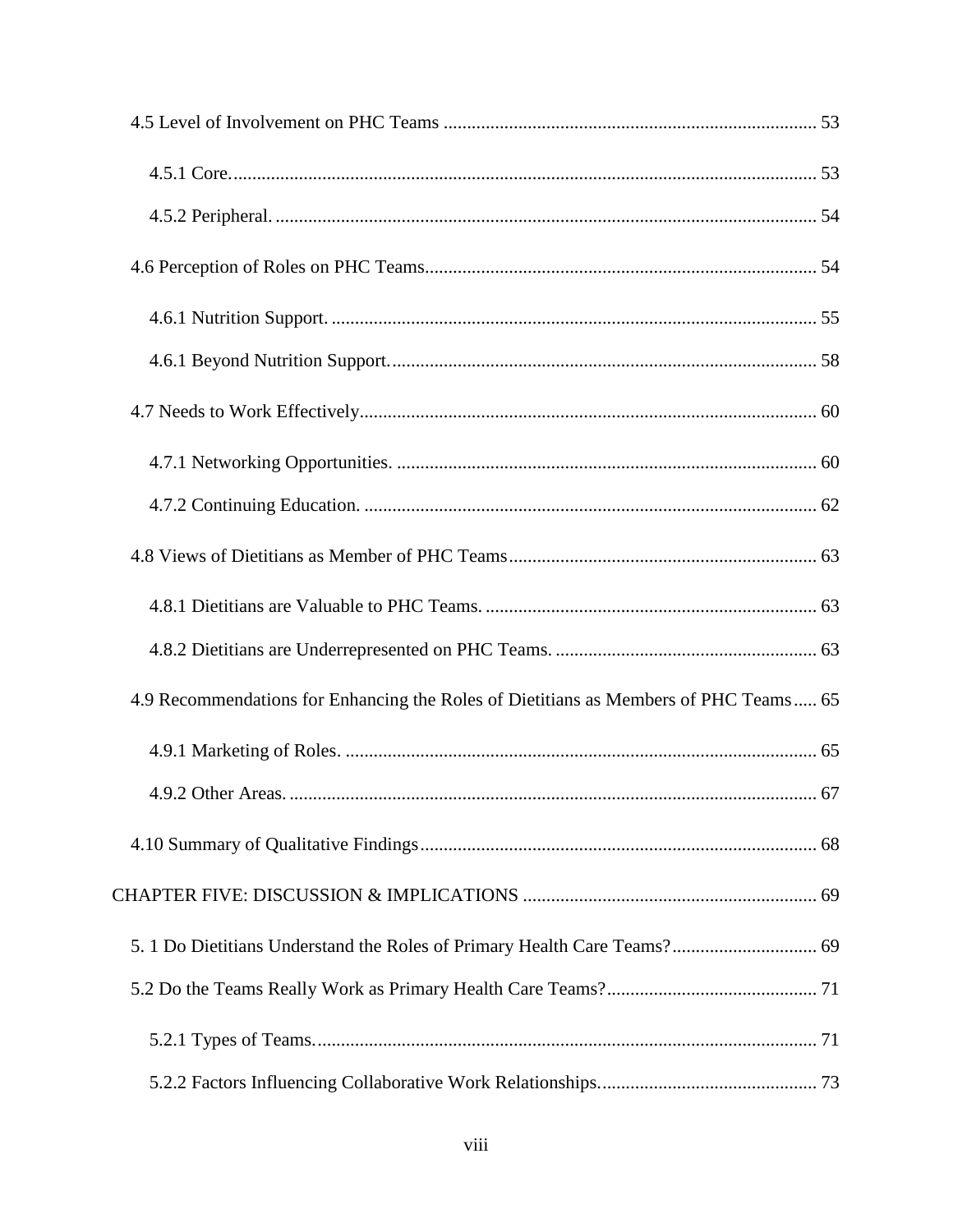| 5.3 What are the Roles of Dietitians as Members of Primary Health Care Teams in |  |  |  |
|---------------------------------------------------------------------------------|--|--|--|
|                                                                                 |  |  |  |
|                                                                                 |  |  |  |
|                                                                                 |  |  |  |
|                                                                                 |  |  |  |
|                                                                                 |  |  |  |
| 5.4 Factors Identified as Important to Function Effectively on PHC Teams 88     |  |  |  |
| 5.5 Views- Dietitians Perception of Their Importance on PHC Teams 91            |  |  |  |
|                                                                                 |  |  |  |
|                                                                                 |  |  |  |
|                                                                                 |  |  |  |
|                                                                                 |  |  |  |
|                                                                                 |  |  |  |
|                                                                                 |  |  |  |
|                                                                                 |  |  |  |
|                                                                                 |  |  |  |
|                                                                                 |  |  |  |
|                                                                                 |  |  |  |
|                                                                                 |  |  |  |
|                                                                                 |  |  |  |
|                                                                                 |  |  |  |
|                                                                                 |  |  |  |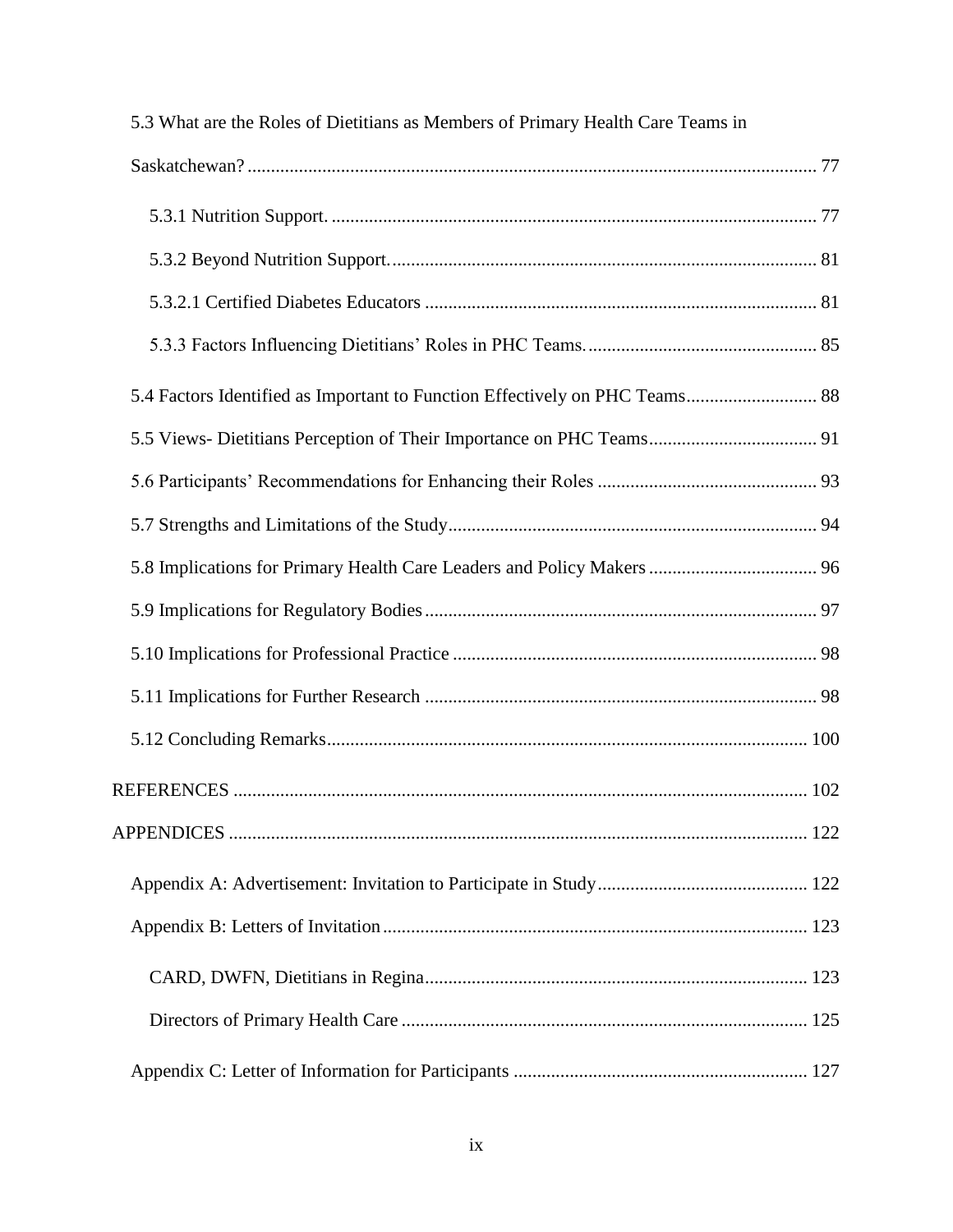| Appendix D: Informed Consent for Participation in In-depth Interviews 129 |  |
|---------------------------------------------------------------------------|--|
|                                                                           |  |
|                                                                           |  |
|                                                                           |  |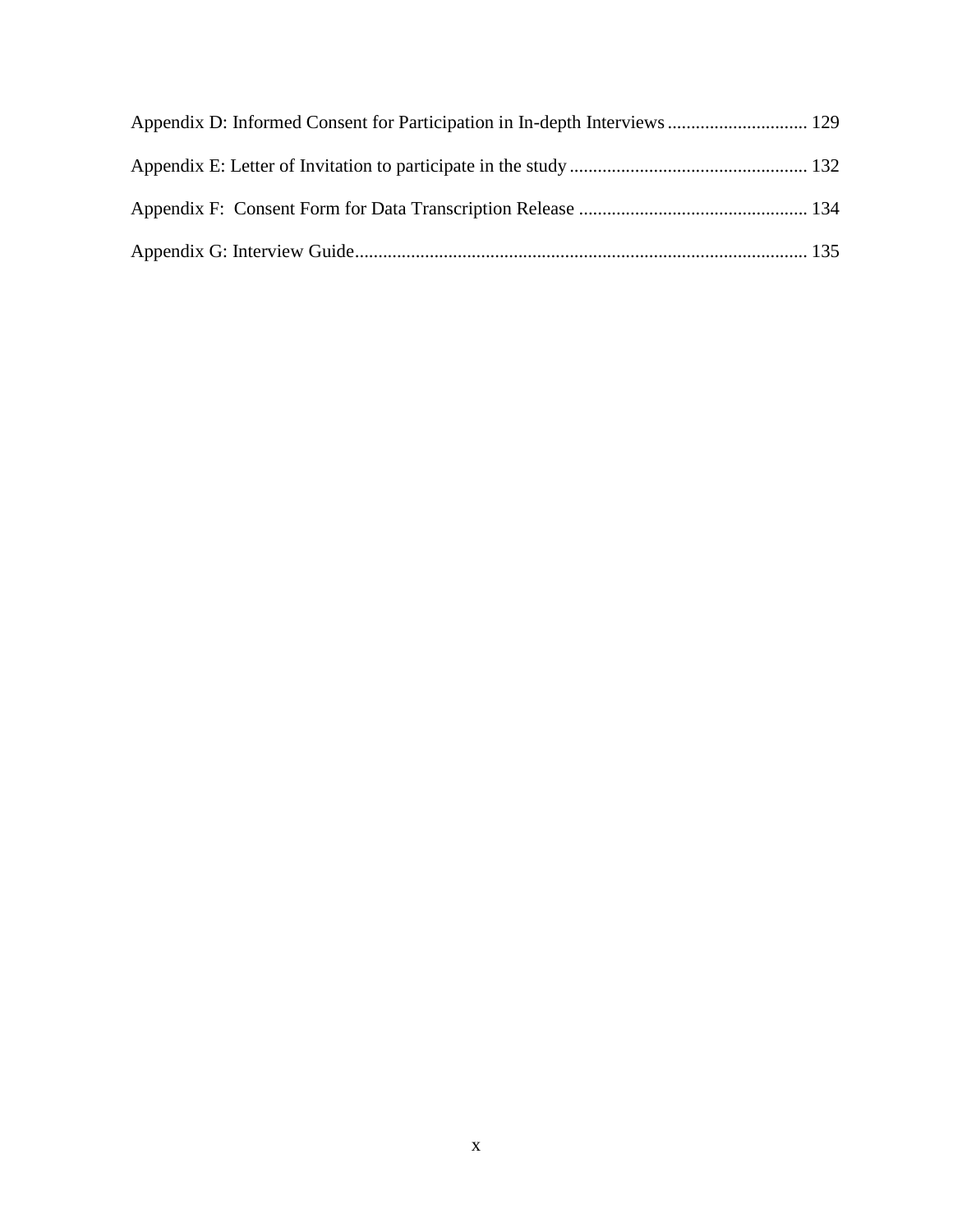# **LIST OF TABLES & FIGURES**

<span id="page-11-0"></span>

| <b>TABLE</b>  |                                                     | <b>PAGE</b> |
|---------------|-----------------------------------------------------|-------------|
| Table 4.1     |                                                     |             |
| Table 5.1     |                                                     |             |
| <b>FIGURE</b> |                                                     |             |
| Figure 4.1    | Categories, themes, potential relationships between |             |
|               |                                                     |             |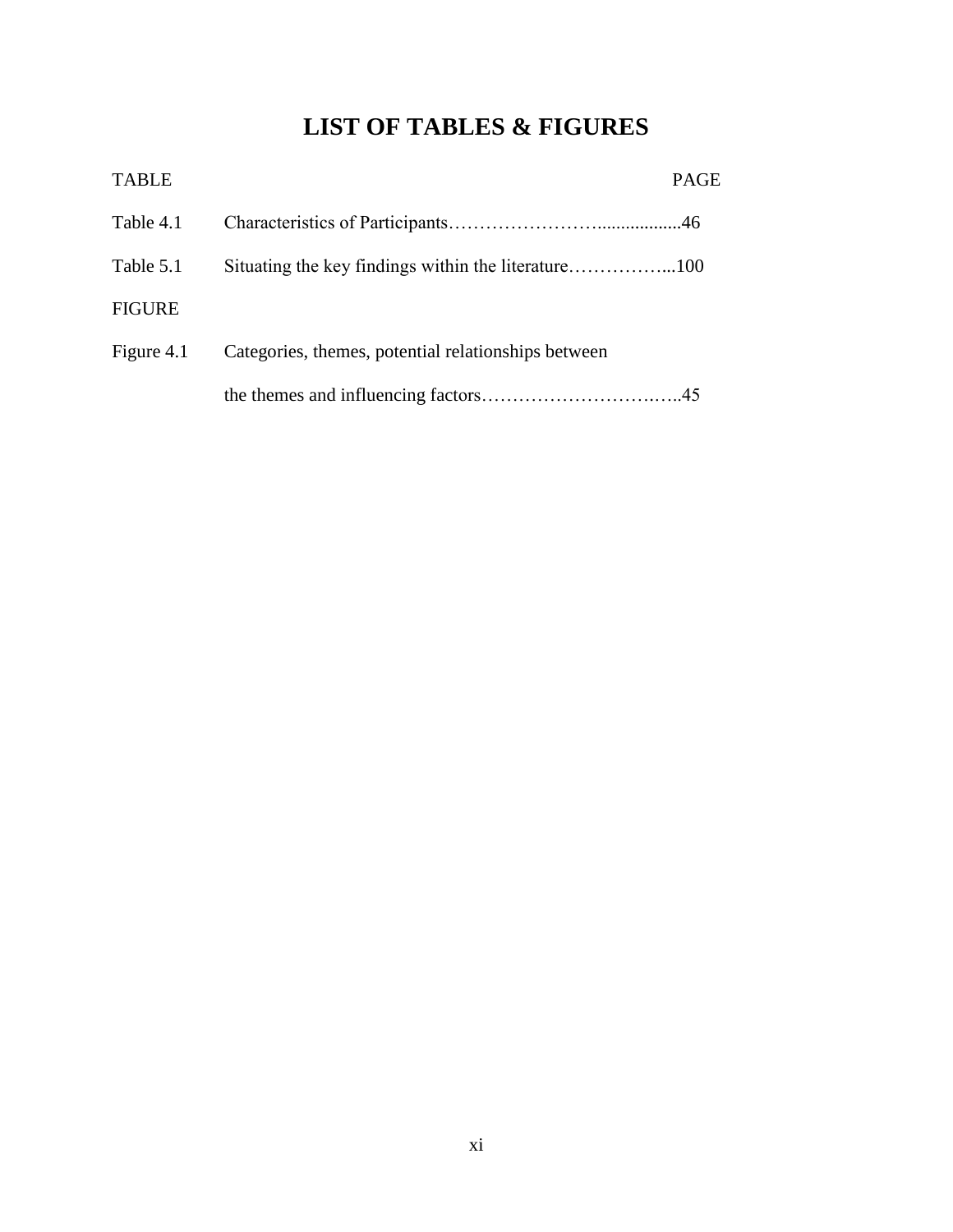# **CHAPTER 1: INTRODUCTION**

<span id="page-12-0"></span>Nutrition is a major lifestyle factor in health promotion, prevention and treatment of several population health issues (Romanow, 2002; Commission on Social Determinants of Health, 2008). For this reason, dietitians are integral to primary health care (PHC). In its simplest terms, PHC places emphasis on universal access to community services, public participation, health promotion and intersectoral collaboration. Emphasizing these factors has the potential to help individuals and communities live healthier lives and put less strain on the health care system (Health Council of Canada, 2008). Thus, PHC is regarded as the foundation of the Canadian health system (Watson, Broemeling & Wong, 2009). The importance of nutrition in primary health care is further strengthened by the literature, which indicates that a significant portion of visits to a family physician office has a nutritional component (Flesher, Kinloch, Grenon & Coleman, 2011; Witt, Brauer, Dietrich, & Davidson, 2006). The Chief Executive Officer of the Health Council of Canada also highlighted the importance of dietitians in PHC. Abbott (2010) stated that, there is clearly a role for dietitians in the new paradigm of health.

 $\overline{\phantom{0}}$ 

In 2000, the First Ministers agreed to promote the establishment of primary health care teams that would focus on health promotion, disease prevention and management of chronic diseases (Health Council of Canada, 2009). To meet the requirements of the primary health care system, health care providers were asked to collaborate to deliver comprehensive health care (Sharp, 2006). Historically, physicians operating in their own practices provided the first contact to clients, but as the health care environment changes, and more emphasis is placed on addressing population health, the needs of the population cannot be met by health care providers from a sole discipline (Health Council of Canada, 2005a).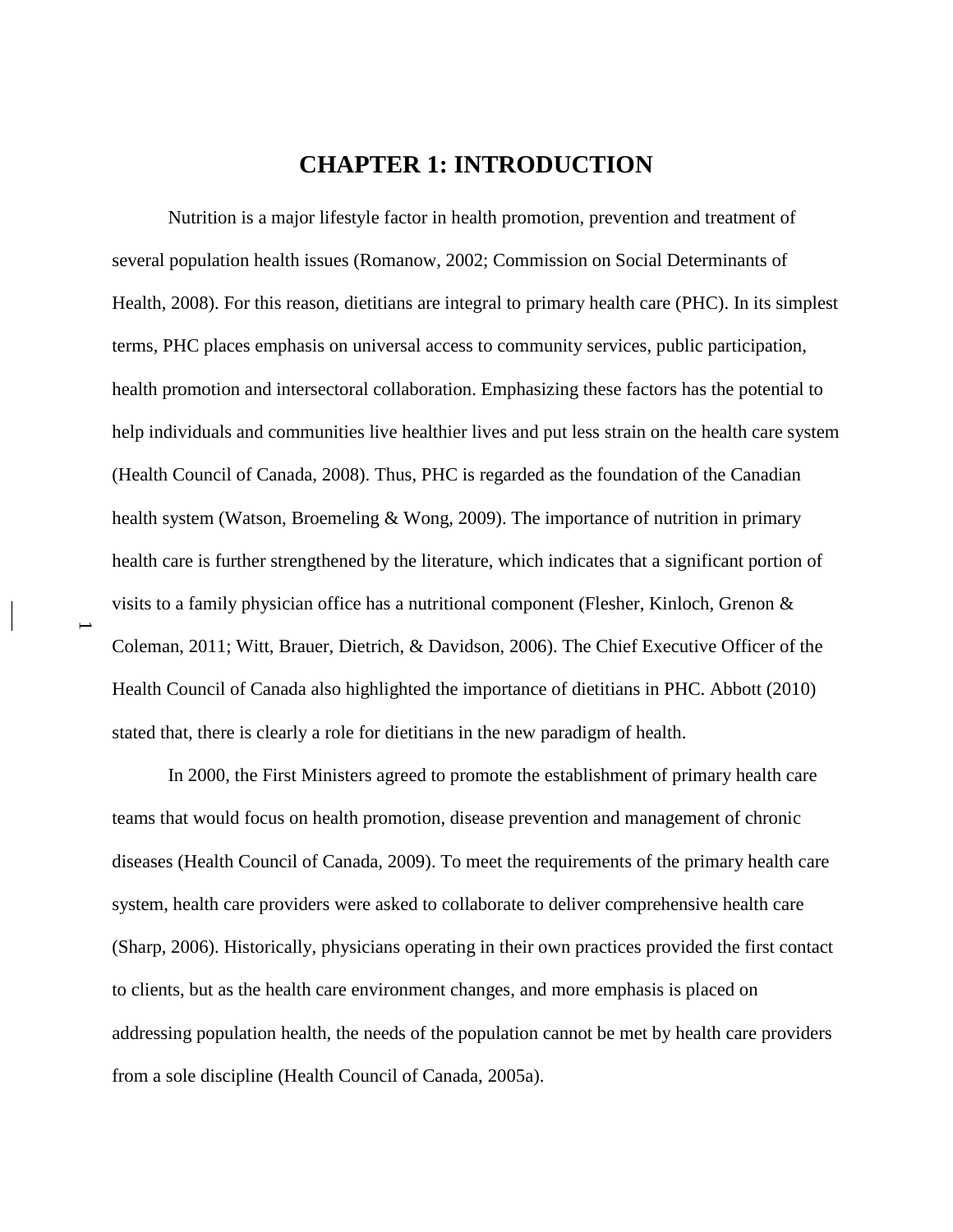Many Canadians are rethinking the way primary health care is organized and delivered in this country. A policy synthesis commissioned by the Canadian Health Services Research Foundation, entitled *Choices for Change: The Path for Restructuring Primary Healthcare Services in Canada*, states that there are four models of primary health care delivery in Canada (Lamarche et al., 2003). These are the integrated community model, non-integrated community model, professional contact model and professional-coordination model. Both the integrated and non-integrated community models are described as primary health care models that are designed to improve the health of populations and to promote the development of the communities they serve. In Saskatchewan, the PHC team model is an example of the integrated community model. In this approach, teams of health care providers from various disciplines work together in the community to address the health care needs of the population they serve (Lamarche et al.,2003). PHC teams have been structured to play a role in medical care and health promotion but they also serve as catalysts for change, working to improve the broader community health and lifestyle factors that put the community at risk (Health council of Canada, 2009).

Several commentators have noted the need to explicitly define roles and responsibility of health care providers as one strategy to improve collaborative health care practice (Romanow, 2002; Nolte & Tremblay, 2005). There is a paucity of literature which describes the roles of dietitians in primary health care teams (Brauer, Dietrich & Davidson, 2006; Dietitians of Canada, 2009). Furthermore, little is known about how the dietitians in primary health care teams perceive their roles. Hence it is important to gain an understanding of how dietitians perceive their roles as members of PHC teams.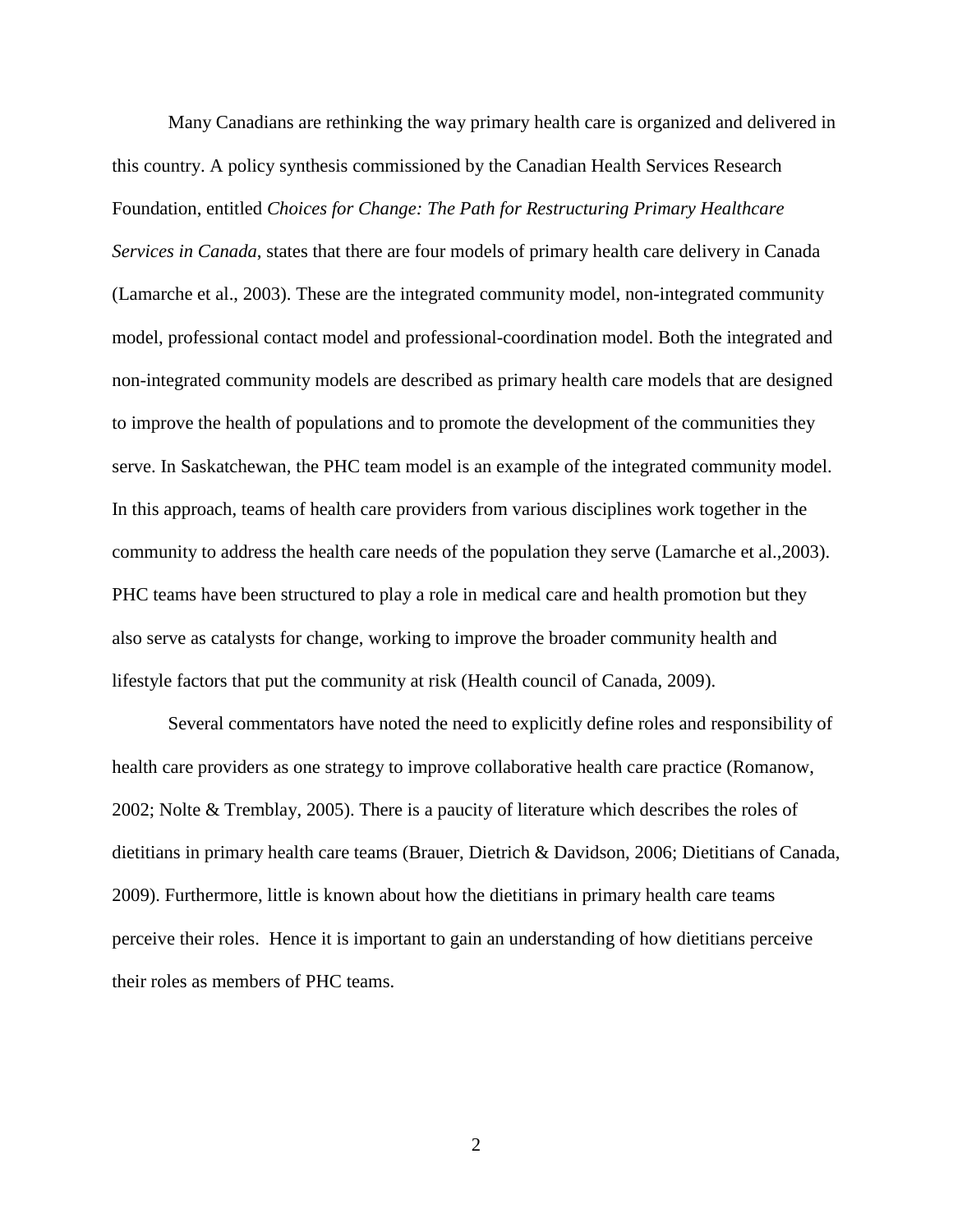# <span id="page-14-0"></span>**1.1 Purpose of the Study**

The purpose of this study was to explore and describe the roles of dietitians as members of primary health care teams in Saskatchewan.

## <span id="page-14-1"></span>**1.2 Research Questions**

The guiding research questions were:

- 1. What are the perceived roles of dietitians as members of primary health care teams in Saskatchewan?
- 2. What recommendations can be made to further strengthen the roles of dietitians in primary health care teams?

# <span id="page-14-2"></span>**1.3 Significance of Study**

The role of dietitians as members of primary health care teams is an area worthy of research for several reasons.

As the number of dietitians integrated into primary health care grows and as primary health care providers are faced with increasingly complex health care issues, there is a need to understand the roles of the dietitian as they are perceived by them. Confronted by growing changes and challenges in the health care system, even dietitians have questioned whether it is possible to play the roles they envision and for which they entered the profession (Devine, Jastran & Bisogni, 2004). Thus, the need to explore their perceptions and document current roles is valid. As indicated previously, several researchers (Romanow, 2002; Bright-See, 2006, Nolte & Tremblay, 2005; Brauer, Dietrich, & Davidson, 2006) have identified a need for further research into the roles of dietitians as members of primary health care teams. They rationalize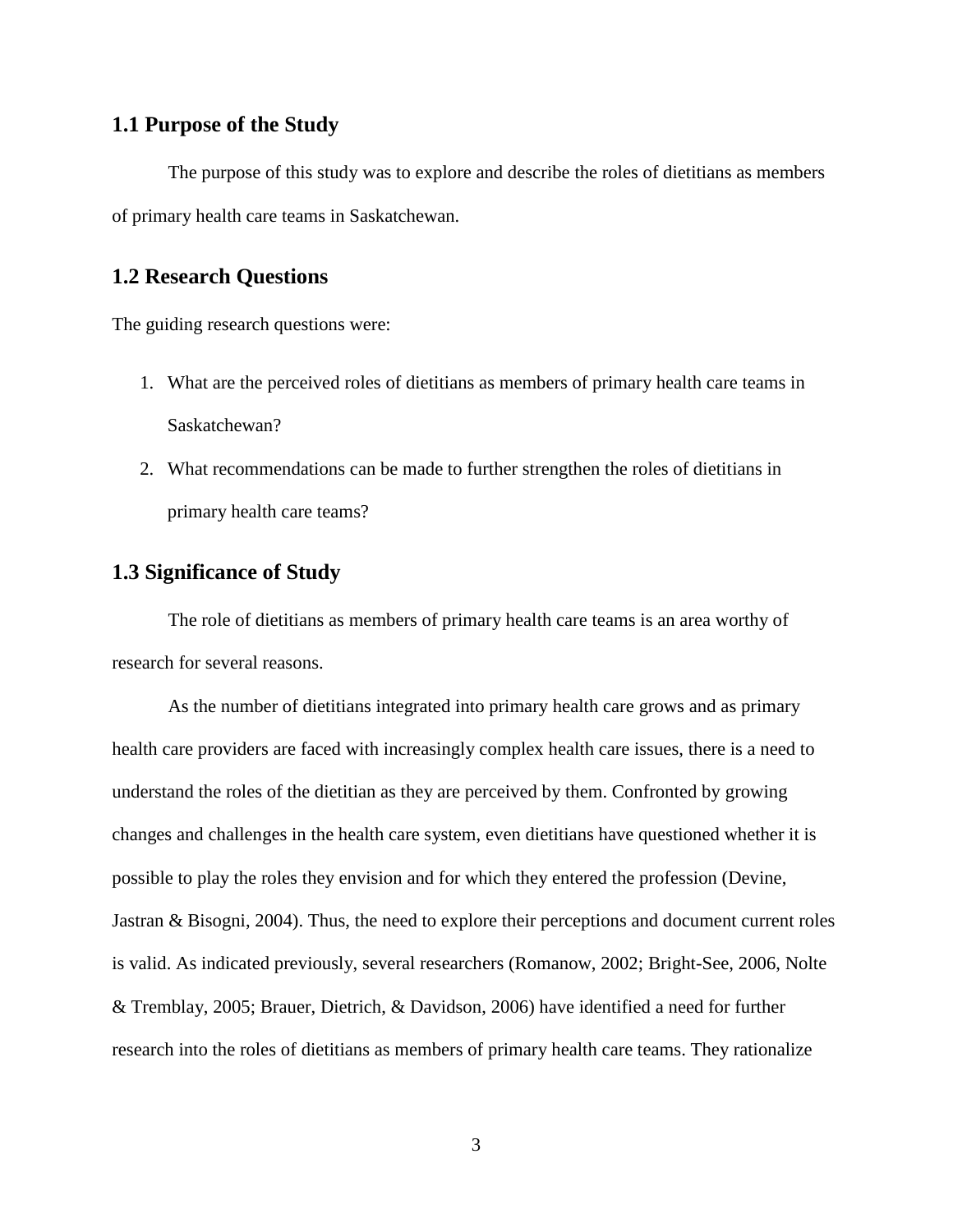this strategy as important if dietitians want to have an impact on and be involved in this emerging approach to health care.

Policy makers are concerned about the right mix of health care professionals to include as members of primary health care teams in different communities in order to improve health care (Romanow, 2002; Buchan & Dal Poz, 2002; Grumbach & Bodenheimer, 2004; Dubois & Singh, 2009; Health Council of Canada, 2009). Given this interest, the present study is an important step in understanding dietitians' roles to achieve the optimal utilization of the dietetic work force on teams.

Understandings gained from this research will provide insights into the experiences of dietitians working in diverse community settings. Therefore, this research has the potential to prepare dietitians for roles in primary health care teams. This level of preparation is important since the tendency for role blurring to occur in team environments is well-documented (D'Amour, Ferrada-Videla, Rodriguez & Beaulieu, 2005).

The body of research in Canada describing the roles of dietitians in primary health care teams is limited. It is expected that findings from this study will contribute to our understanding of the perceived roles of dietitians as members of primary health care teams.

### <span id="page-15-0"></span>**1.4 Definition of Terms**

#### **Primary Health Care**

Primary Health Care (PHC) is defined as essential health care based on practical, scientifically sound and socially acceptable methods and technology made universally accessible to individuals and families in the community through their full participation and at a cost that the community and country can afford to maintain at every stage of their development in the spirit of self-reliance and self-determination. It forms an integral part both of the country's health system,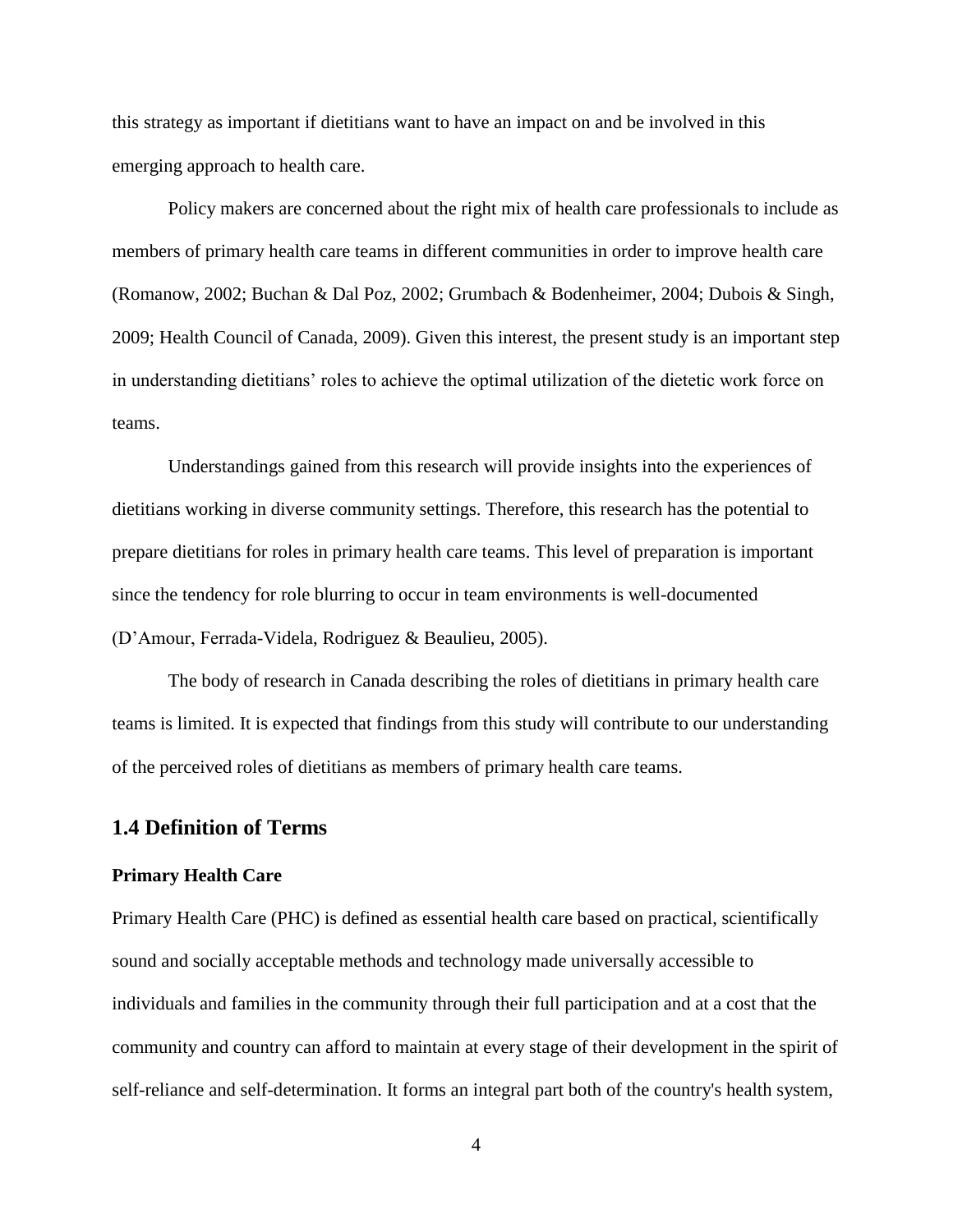of which it is the central function and main focus, and of the overall social and economic development of the community. It is the first level of contact of individuals, the family and community with the national health system bringing health care as close as possible to where people live and work, and constitutes the first element of a continuing health care process (World Health Organization, 1978).

#### **Role**

A role is a socially prescribed pattern of behavior usually determined by an individual's status in a particular society (Role, 2012 in Merriam-Webster.com).

#### **Perception or Social Perception**

Perception- A mental image (Perception, 2012 in Merriam-Webster.com)

#### **Rural**

Several definition of the term "rural" exists and each definition generates a different number of "rural" people (Du Plessis, Beshiri, Bollman, & Clemenson, 2001; Wallin, 2003). Therefore, it is difficult to define what rural represents. There is no standardized definition of rural. The ways in which Canada has utilized the term "rural" for national documents and research was examined by Statistics Canada and the Rural Secretariat (Du Plessis et al., 2001). The analysis produced six definitions of the term "rural". However, Du Plessis et al., (2001) suggested that the "rural and small town" definition be used in research. The rural and small town definition described rural as:

*Individuals in towns or municipalities outside the commuting zone of "larger" urban centres (with 10,000 or more population*).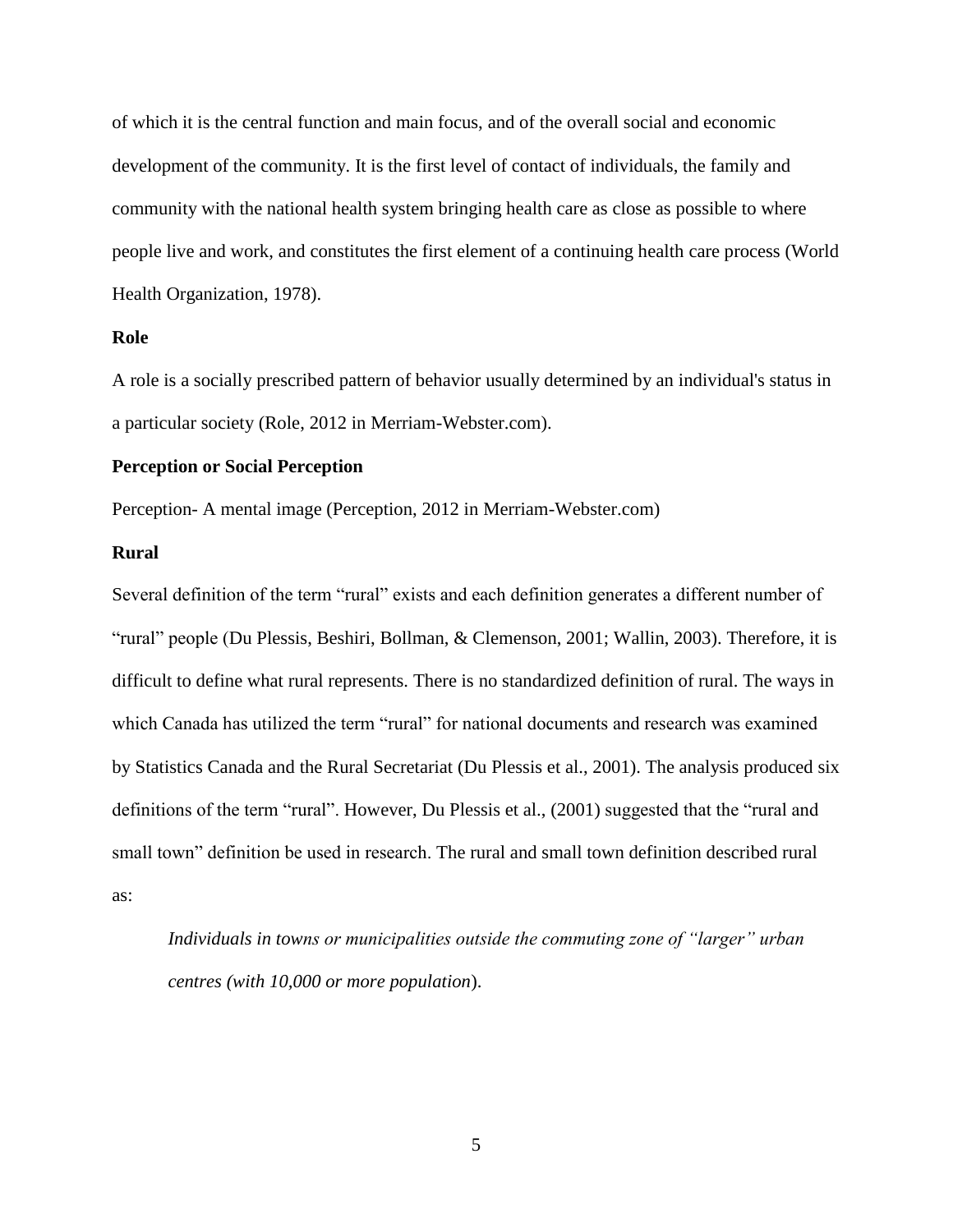Therefore, throughout this study the term "rural" will refer to population living in towns and municipalities outside the commuting zone of larger urban centres (i.e. outside the commuting zone of centres with population of 10,000 or more).

#### **Urban**

For research purposes Statistics Canada (2003) defines ""urban" as any center over 10,000 people. This definition will be utilized throughout this study. Therefore, all territory outside rural areas is classified as urban in this study.

#### **Rural Northern Regions**

Rural northern regions are predominantly rural census divisions that are found either entirely or mostly above the following lines of parallel in each province: Newfoundland and Labrador, 50th; Quebec and Ontario, 54th; Manitoba, 53rd; Saskatchewan, Alberta and British Columbia, 54th. As well, rural northern regions encompass all of the Yukon, Northwest Territories and Nunavut (Bollman & Clemenson, 2008).

#### **Scope of Practice**

Although the term "scope of practice" is often used in policy and professional documents, it is difficult to find a consistent definition of the term (Baranek, 2005). The meaning vary among health care professionals. For some, it refers to standards of practice or professional competencies; for others, it encompasses the legal base of the practice; still other equate it with the components of the clinical parameters of practice (Schuiling  $\&$  Slager, 2000). More broadly, scope of practice statement found in each health profession act as provides a generic frame of reference for the practice of each regulated health profession. Each profession specific act also indicates any controlled acts the profession is authorized to perform. In Saskatchewan, there is no express statement pertaining to 'scope of practice' in the Saskatchewan Dietitians Association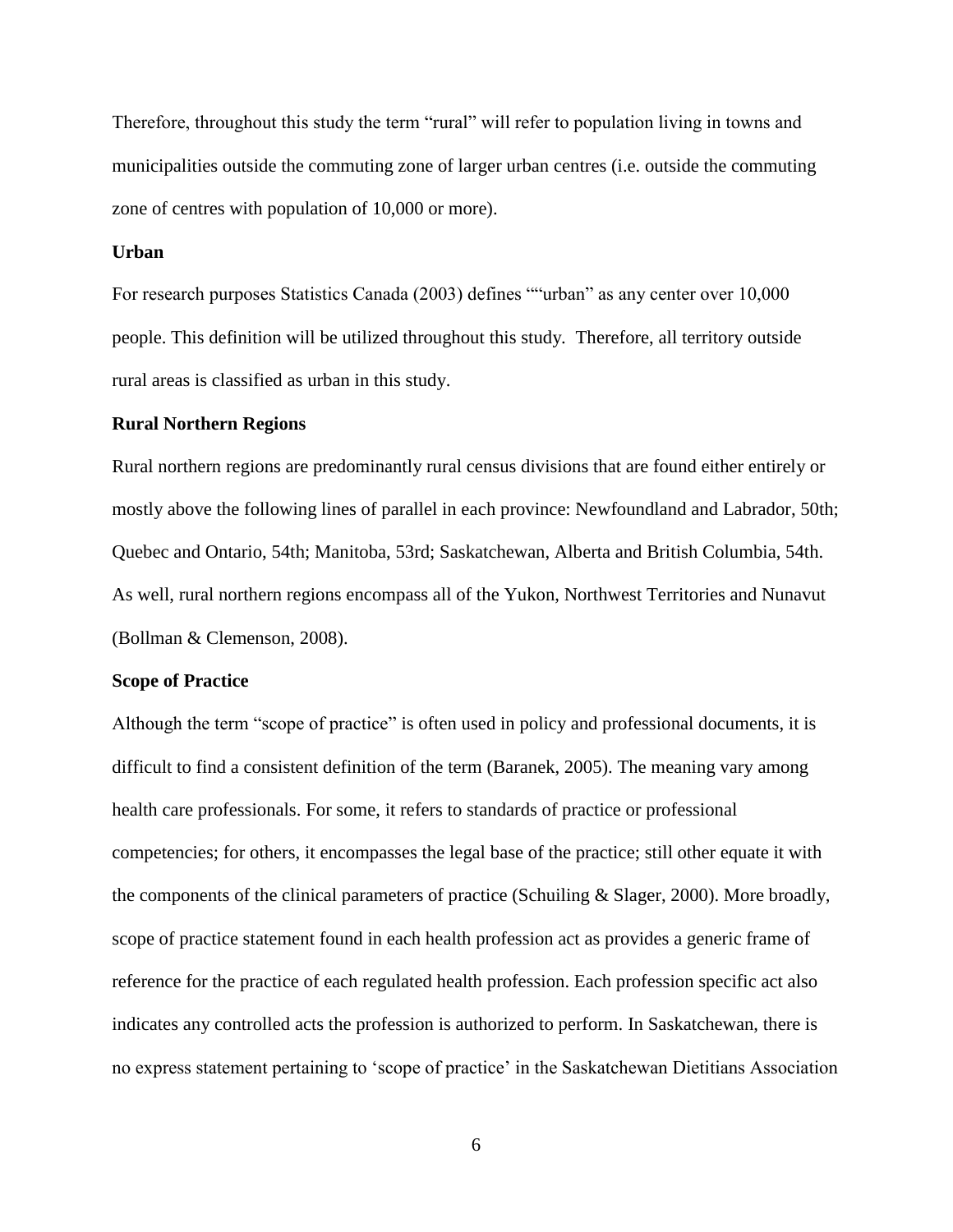(SDA) legislation (Health Professions Regulatory Advisory Council, 2008; Saskatchewan Dietitians Association,2011). Therefore, for the purpose of this study, any reference made to the term by the researcher will utilize this definition:

*The full range of roles, responsibilities and activities dietitians are educated and competent to perform.*

#### **Entry-level Dietitian**

Dietitians of Canada, (1996) defined entry-level dietitian refers to a level of proficiency most often associated with, but not necessarily describing individuals entering practice. The Entrylevel dietitian is competent in the application of knowledge and skills considered essential to entry-level dietetic practice. A more recent definition has not been developed and there is not a standard cut-off point when defining the term "entry-level". Wildish and Evers (2010) proposed that a minimum of five years differentiated entry-level practice from advance practice as an outcome of his Delphi process which included Dietitians of Canada Advisory Committee for Professional Affairs.

Therefore, reference made to the term in this study will encompass those

- *entering practice following a successful completion of the Dietitians of Canada requirements for becoming a dietitian.*
- *with less than five years practice as a registered dietitian*.

## <span id="page-18-0"></span>**1.5 Organization of the Thesis**

Chapter 2 of the thesis is a review of the literature on dietitians and primary health care (teams). Chapter 3 describes the research design and methods used to conduct the study as well as a discussion about achieving trustworthiness. Chapter 4 presents findings from the study including a description of the characteristics of participants and pertinent themes identified.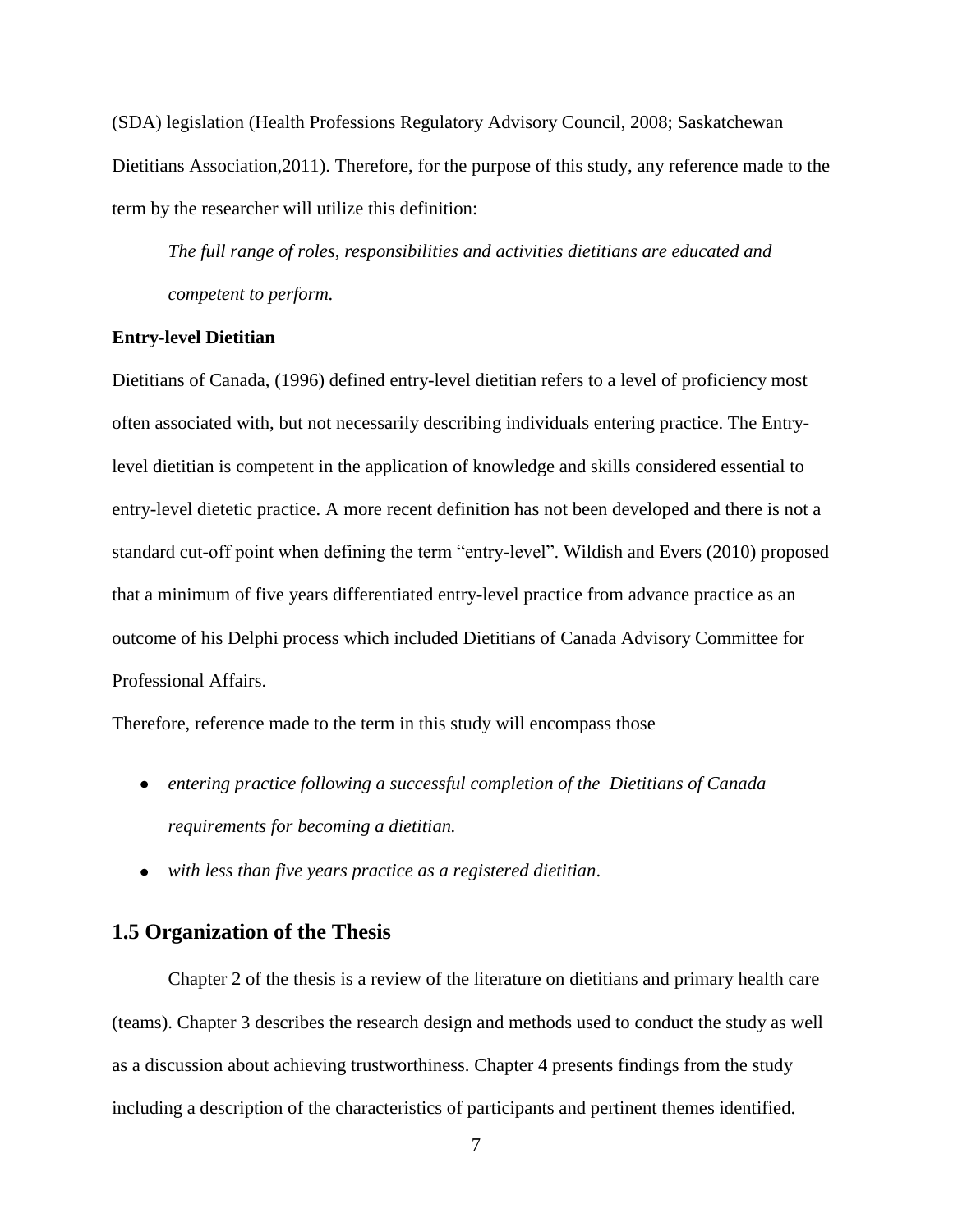Chapter 5 highlights and discusses the key findings, strengths and limitations of the study and implications of the study.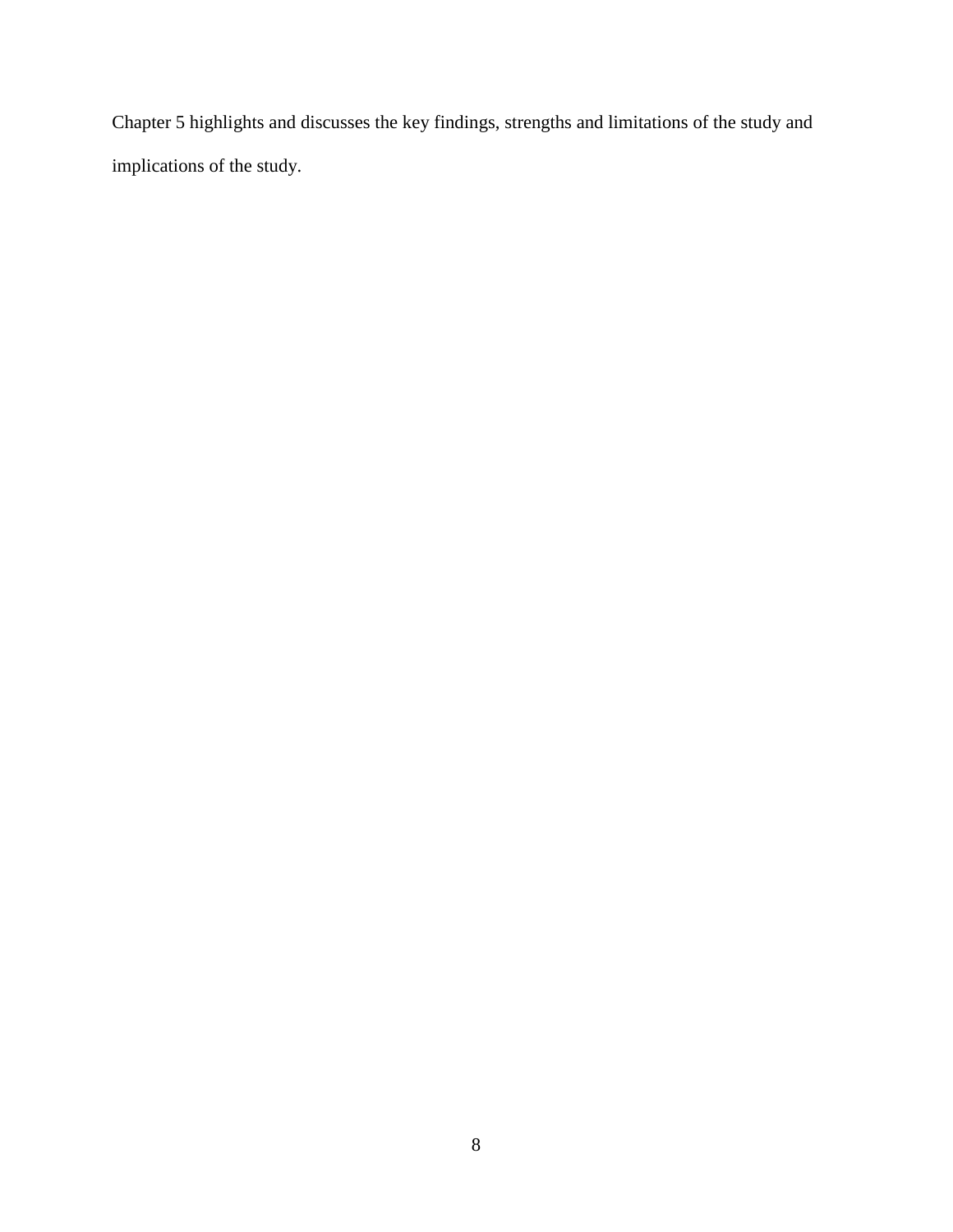# **CHAPTER 2: LITERATURE REVIEW**

<span id="page-20-0"></span>Chapter 2 begins with a description of who dietitians are and the benefits associated with the nutritional care provided by dietitians. This description is followed by a description of primary health care- its history and guiding principles. The development of primary health care teams in Saskatchewan is presented, as are reports describing the roles of dietitians in primary health care. The chapter ends by highlighting a few gaps identified in the literature.

## <span id="page-20-1"></span>**2.1 Who are Dietitians?**

The International Confederation of Dietetic Associations (ICDA) describes a dietitian as a person with qualifications in nutrition and dietetics, recognised by national authority(s), who applies the science of nutrition to the feeding and education of individuals or groups in health and disease (International Confederation of Dietetic Associations, 2004). A more recent description by Dietitians of Canada (2009) broadens that definition indicating that while dietitians are well educated in the science of food and human nutrition, they are also able to combine that with knowledge from other areas such as health and social sciences, education, communication and management in the application of nutritional care. Dietitians are also commonly described as food and nutrition experts (Community Dietitians in Health Centres Network, 2004; Sahyoun, 2011).

Dietitians work in a variety of practice settings, including health care facilities (acute care, long term care, community health centres, and home care), public health, food service, private practice, food and pharmaceutical industry, government, education and research (Dietitians of Canada, 2009; Winterfeldt, Bogle & Ebro, 2011). Depending on the practice setting, dietitians may be responsible for a wide range of services (e.g. community health centres, public health), or they may have a specific focus of responsibility (e.g. home care, clinical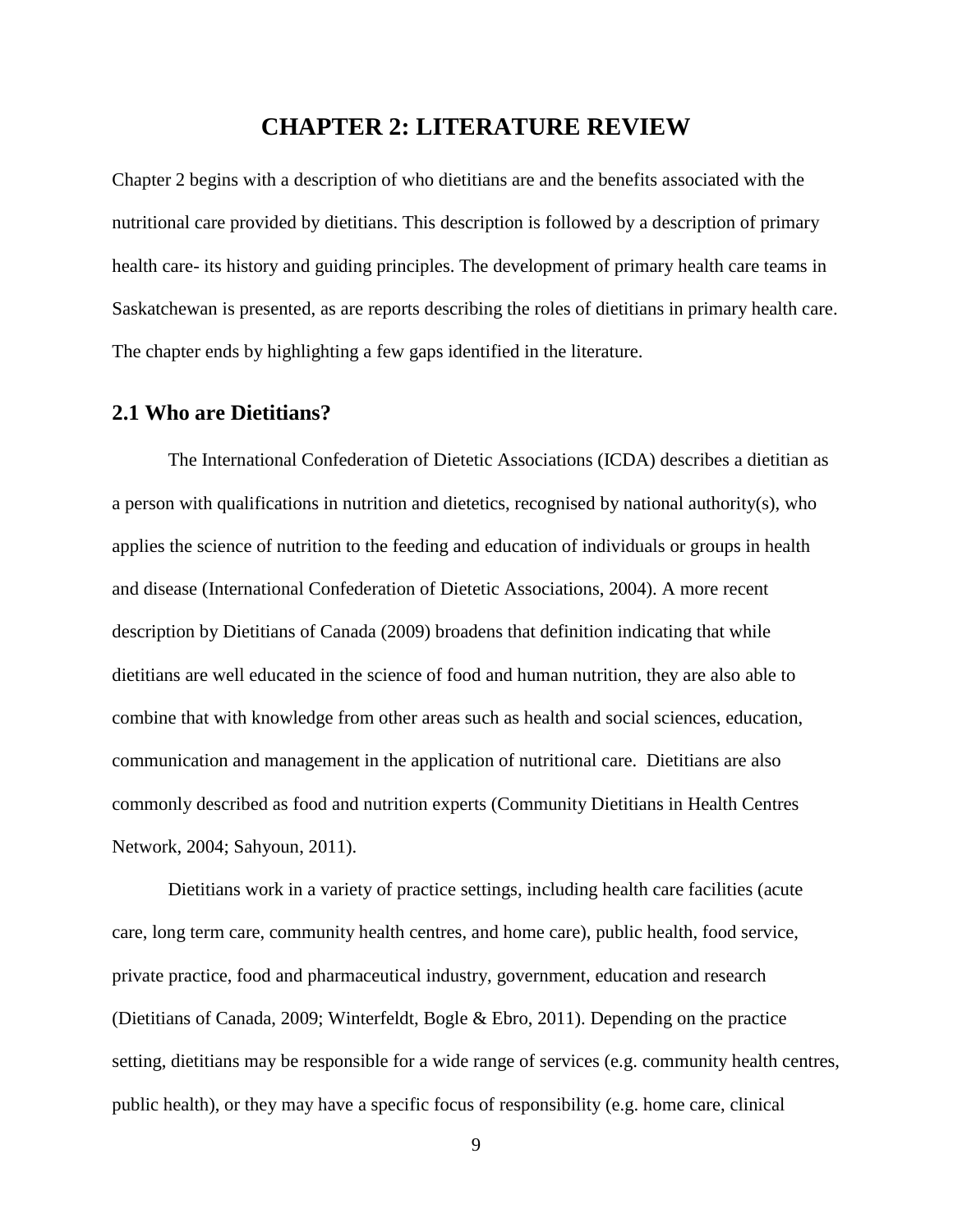practice) (Dietitians of Canada, 2009). Correspondingly, the job title and roles of a dietitian may also differ depending on their area of specialization or practice (Human Resources and Skills Development Canada, n.d.). Some common titles that are used to describe the roles of dietitians based on their practice settings are clinical dietitian, foodservice dietitian, research dietitian, public health nutritionist and community/public health dietitian.

The dietetic profession is an occupation requiring competent performance that includes formal training in a higher educational institution. In Canada, registered dietitian must have a bachelor's degree from a nutrition/dietetics program accredited by Dietitians of Canada (DC). In addition, dietitians must also have the supervised practical experience that a dietetic internship/practicum program provides. This requirement may include a post-degree internship, an integrated undergraduate program or a combined master's and practicum program. Successful completion of an exam is also required following the completion of an internship practicum (S. Berenbaum, personal communication, January 27, 2012).

Dietitians must be registered with a provincial dietetic regulatory body to use protected titles. The Saskatchewan Dietitians Association (SDA) is one example of a provincial regulatory body. In Saskatchewan, the titles "Dietitian", "Registered Dietitian" (RD) and "Professional Dietitian" (P.Dt) are the consumer's assurance that they are dealing with nutrition professionals who have met the strict standards for registration with the SDA (Saskatchewan Dietitians Association, n.d.).

The title "Nutritionist" is also widely used when making reference to individuals in the dietetic profession. Some registered dietitians may call themselves nutritionists but not all nutritionists are registered dietitians. Depending on where the individual is registered, he or she may use the protected title "Nutritionist". For example, in order to be licensed to use the title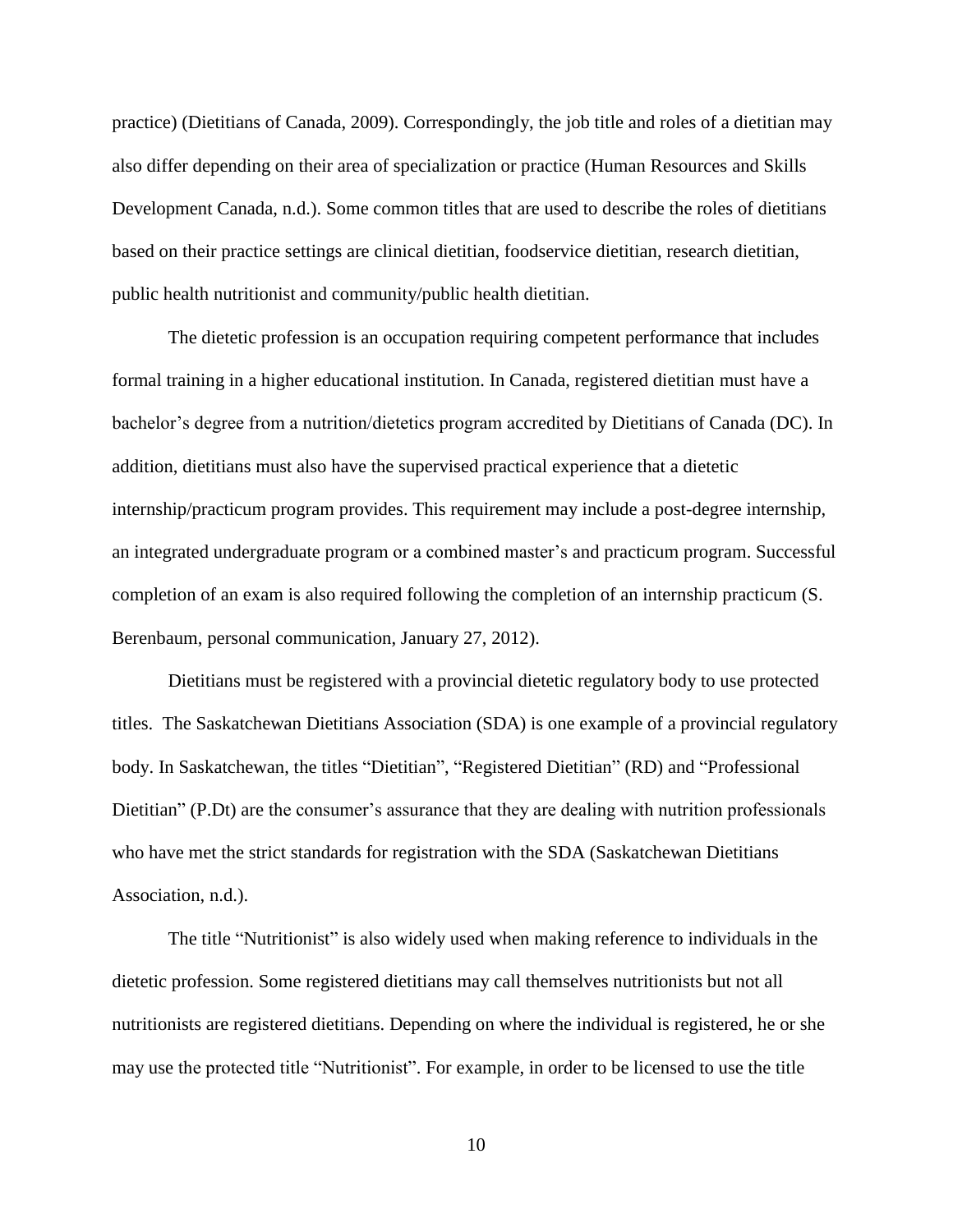"Nutritionist" in Nova Scotia, registration with Nova Scotia Dietetic Association (NSDA) is mandatory (Nova Scotia Dietetic Association, 2008). In other Canadian provinces, such as New Brunswick and Alberta, the titles "Registered Dietitian-Nutritionist" and "Registered Nutritionist" are protected titles respectively (Canadian Information Centre for International Credentials, n.d.). According to the SDA Annual report 2010-2011, protection for the titles "Nutritionist" and "Registered Nutritionist" is currently being sought as part of the strategic plan for 2010-2013 (Saskatchewan Dietitians Association, 2011). In this study, the term dietitian will be used in reference to one who is registered and practices dietetics in primary health care settings.

# <span id="page-22-0"></span>**2.2 Nutrition and Health**

Increasingly, dietitians are being recognized for their role in improving health outcomes when they provide nutrition interventions for clients such as obese or underweight pregnant adults (Austin, 2011) and low birth weight neonates (Sneve, Kattelmann, Ren & Stevens, 2008), and clients with particular chronic disease such as hypertension (Robare et al., 2009), cardiovascular disease (Keuhneman, Saulsbury, Splett & Chapman, 2002; Arcand et al., 2005) and non-insulin-dependent diabetes mellitus (Wolf, Conaway, Crowther & Hazen, 2004). For example, Robare et al. (2009) designed a ten-week nutrition intervention focused on lifestyle modification to decrease dietary sodium intake in hypertensive clients, with the supervision of a dietitian. Findings suggest significant reductions in mean urinary sodium levels after twentyfour hour urine specimens were collected at baseline and at follow-up visits.

The benefits associated with a dietitian's care are also supported by systematic reviews showing that dietary intervention provided by dietitians improves health outcomes. For example,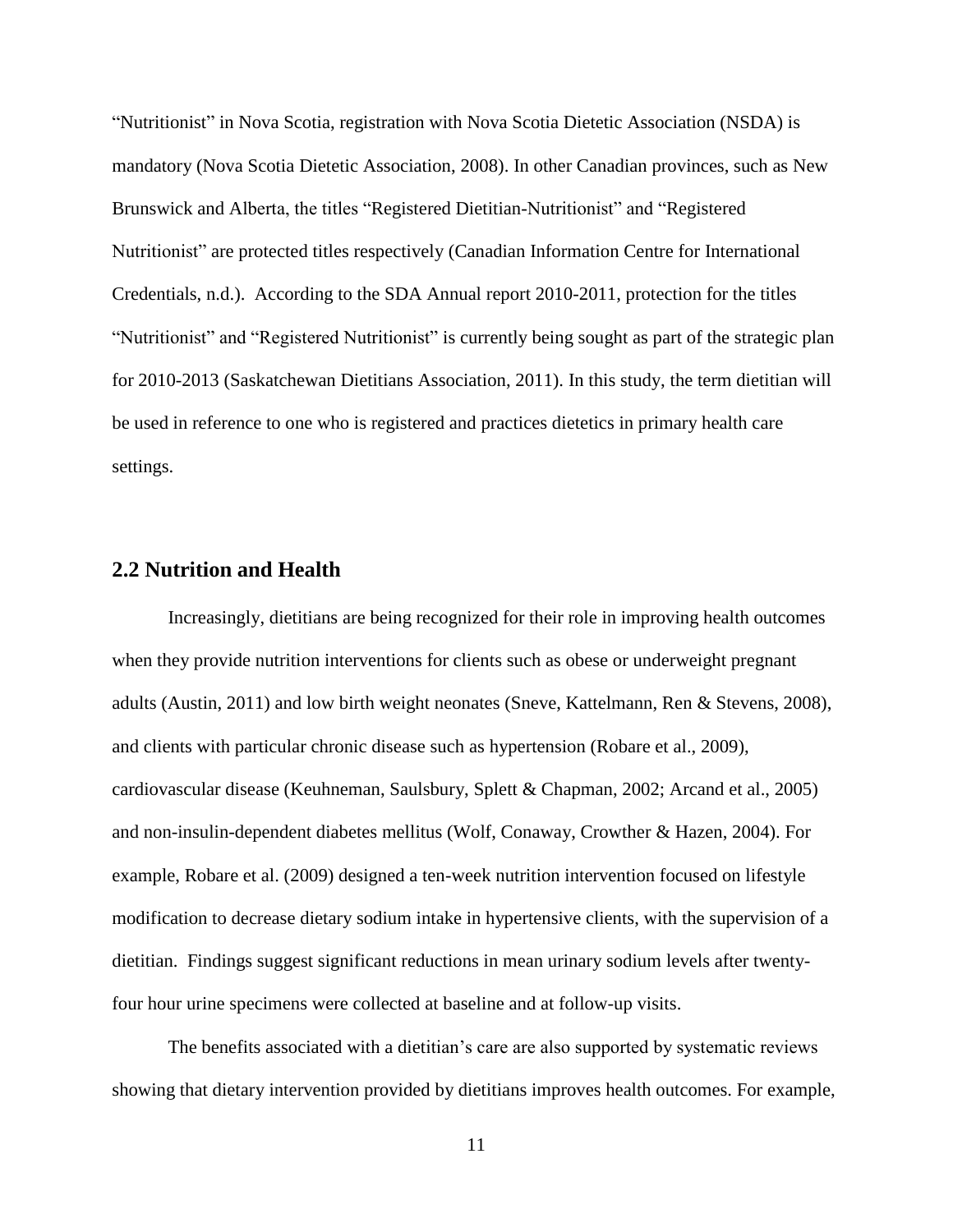Ciliska et al. (2006), in their report *The Effectiveness of Nutrition Interventions for Prevention and Treatment of Chronic Disease in Primary Care Settings: A Systematic Literature Review*, indicated that there is strong empirical evidence for prioritizing dietetic services to maximize health outcomes for clients. The authors conducted systematic reviews of dietary interventions that were known to be feasible or to be potentially feasible in Canadian primary health care settings. The review described many nutrition-related issues that arise in primary health care settings and provided empirical evidence of improved health outcomes for clients when dietary interventions were utilized. A recent systematic review by Bandayrel and Wong (2011) also showed the effectiveness of nutrition interventions in community-dwelling older adults.

Nutrition related conditions such as obesity are responsible for the majority of total direct cost in primary health care and contribute a significant economic burden in many societies (Amuna & Zotor, 2008; DeVol & Bedroussian, 2007; Dietitians of Canada, 2009). There are several studies that show dietary interventions provided by dietitians also have the potential to decrease health care expenditures. Modest reductions in health care costs have resulted from programs where the skills and expertise of dietitians were emphasized in health care delivery (Pavlovich, Waters, Weller & Bass, 2004; Urbanski, Wolf & Herman, 2008; Wolf et al., 2007). Martorell, Melgar, Maluccio, Stein and Rivera (2010) also associated dietitians with improved adult human capital and economic productivity.

## <span id="page-23-0"></span>**2.3 Primary Health Care**: **From the World Health Organization to**

# **Saskatchewan**

In 1978, the World Health Organization (WHO) adopted the primary health care (PHC) approach as a conceptual framework for effective delivery of health care (Lawn et al, 2008). The 1978 framework was defined in the Declaration of Alma-Ata at the International Conference on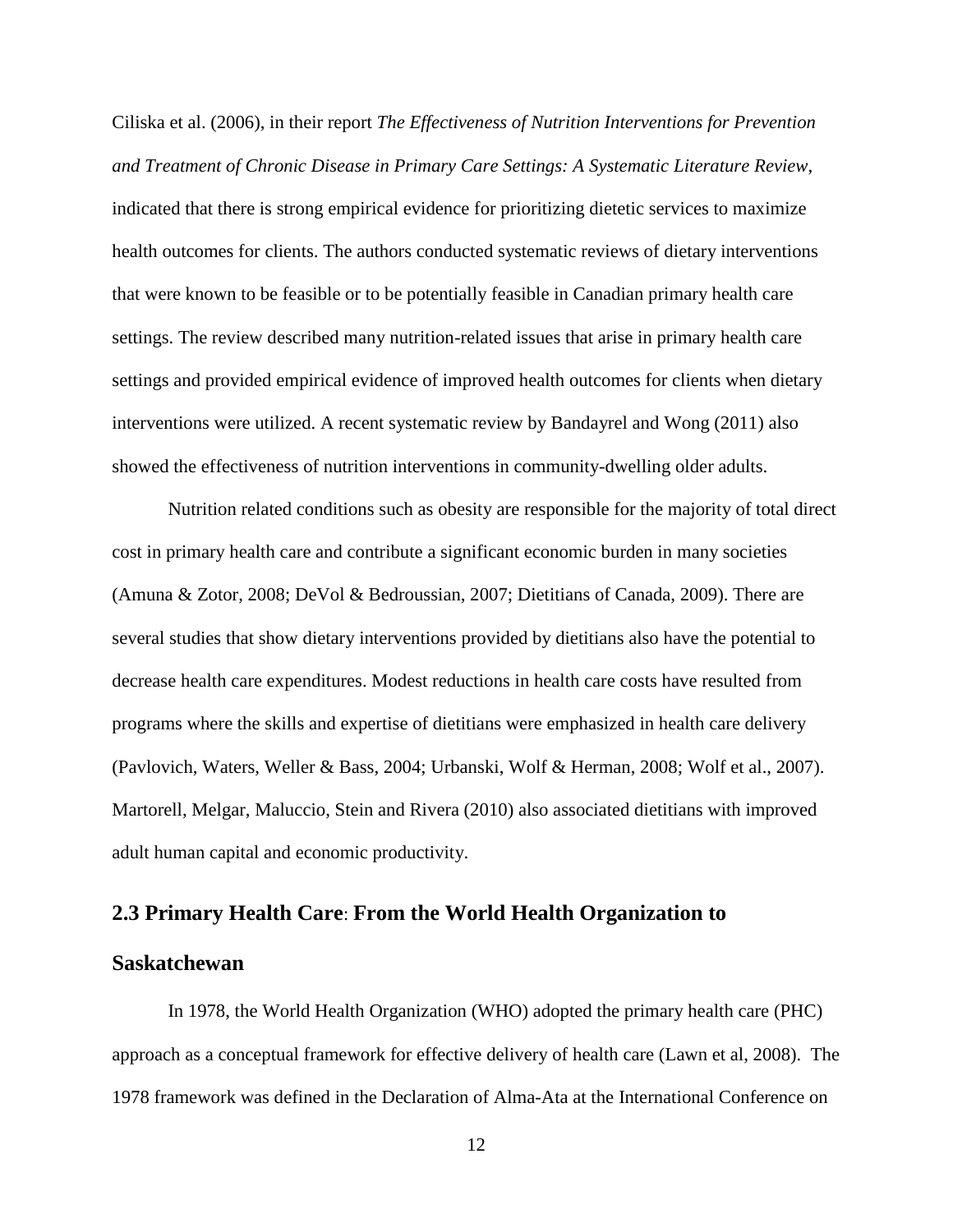Primary Health Care, Alma-Ata, USSR, where delegates to the conference expressed the need for urgent action by all governments, all health and development workers, and the world community to protect and promote the health of all the people of the world (International Conference in Primary Health Care, 1978 in Heshka et al., 2011). Primary health care refers to an approach that includes being attentive to and addressing many factors in the social, economic and physical environment that affects health. These include income, housing, education, relationships, physical environment, workplaces, culture and environmental quality.

In 1986, the Minister of Health, Jake Epp, unveiled a new framework for health promotion at the First International Conference on Health Promotion in Ottawa (World Health Organization, 1986). This conference was primarily a response to growing expectations for a new public health movement around the world. Discussions focused on the needs in industrialized countries, but took into account similar concerns in all other regions. It built on the progress made through the Declaration on Primary Health Care at Alma-Ata, the World Health Organization's targets for the *Health for All* document, and the debate at the World Health Assembly on intersectoral action for health.

Although the vision of primary health care is yet to become a reality in many countries, vast improvements in primary health care systems have been noticed (World Health Organization, 2008). According to Hutchison (2008), transformative changes in primary health care are proceeding in several Canadian provinces following decades of stagnation. These changes are primarily collaborative and interprofessional models of care delivery and quality improvement programs. They have been driven by significant investments from both provincial and federal governments and growing political and public concern about healthcare access and quality.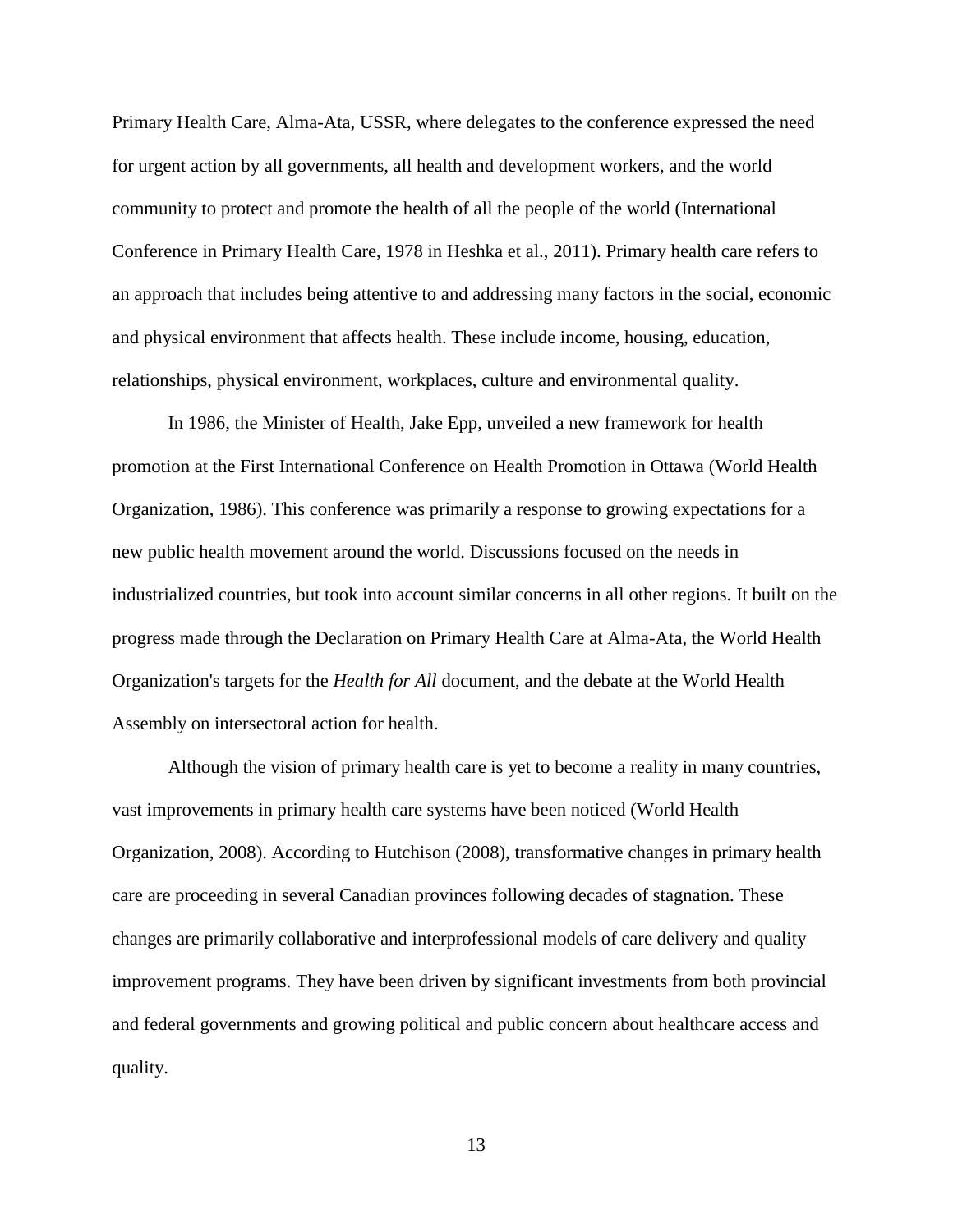Although primary health care had been a government focus since the 1980s it was not fully developed or embraced. However, since the 2000, primary health care remerged in Saskatchewan as across Canada. A series of reports on Medicare appointed by the Government of Saskatchewan were released. Of significance to this study, the second report, *Caring for Medicare: Sustaining a Quality System,* was a precedent to the establishment of primary health care teams in Saskatchewan. In the report, Commissioner Fyke made a series of recommendations which together constituted an action plan for the delivery of health services in the province (Fyke, 2001). Then in June 2002, the Government of Saskatchewan released the *Saskatchewan Action Plan for Primary Health Care* (Primary Health Care Services Branch, Saskatchewan Health, 2002). The action plan, together with the *Guidelines for the Development of Regional Health Authority Plans for Primary Health Care Services*, highlighted the establishment of a network of primary health care teams within regional health authorities. The aim was to integrate a range of health care providers to deliver everyday health services where people live and work.

Although a number of PHC teams were established, further efforts were made to develop teams which were truly interprofessional. In 2008, the Western Canadian Interprofessional Health Collaborative (British Columbia, Alberta, Saskatchewan, and Manitoba) was formed to advance research on interprofessional education and collaborative practice in order to demonstrate the impact of patient quality care as well as provider systems outcomes (Heshka et al., 2011). This initiative was an important milestone and emerged from the Canadian Interprofessional Health Collaborative (CIHC). CIHC was established by a grant from Health Canada and supports education and research on interprofessional collaboration (Canadian Interprofessional Health Collaborative, 2010).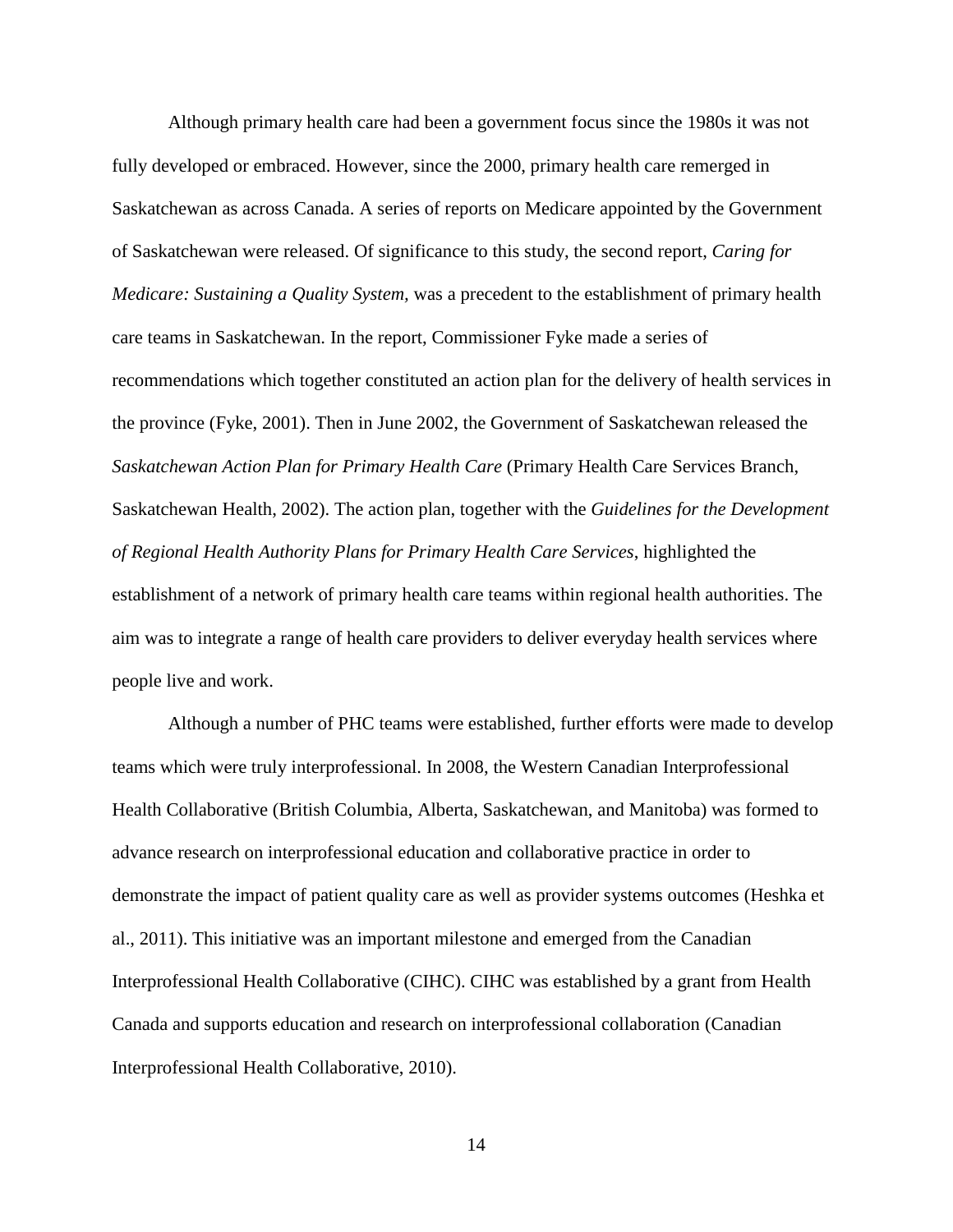In 2010, the Syntegrity Group produced the *Future of Primary Health Care in* 

*Saskatchewan* for the Ministry of Health (Syntegrity Group, 2010). The report suggested that primary health care could be transformed if adequate focus was given to these key areas: community participation, interprofessional collaboration, leadership and accountability, sustainable and stable delivery, the patient experience and underserved populations. Barriers in each area were highlighted, as well as the top three goals for addressing each of the barriers.

# <span id="page-26-0"></span>**2.4 The Principles of PHC**

Primary health care is described as essential care, which includes five key principles (accessibility, intersectoral collaboration, health promotion, appropriate technology, and community participation). These principles were identified initially by the World Health Organization (1978), but continue to receive support in more recent literature (World Health Organization, 2008; Lawn et al., 2008; Rasanathan, Montesinos, Matheson, Etienne & Evans, 2011; Sanders, Baum, Benos & Legge, 2011). These researchers suggested that reducing health inequities through a revitalised PHC will not be successful if the principles of primary health care are ignored.

Primary health care in Saskatchewan is based on a set of defined characteristics, inclusive of the five key principles initially identified by the WHO. The key elements underpinning primary health care in Saskatchewan include:

• Accessibility: access to responsive coordinated primary health care teams and networks province-wide, offering a full range of everyday health services.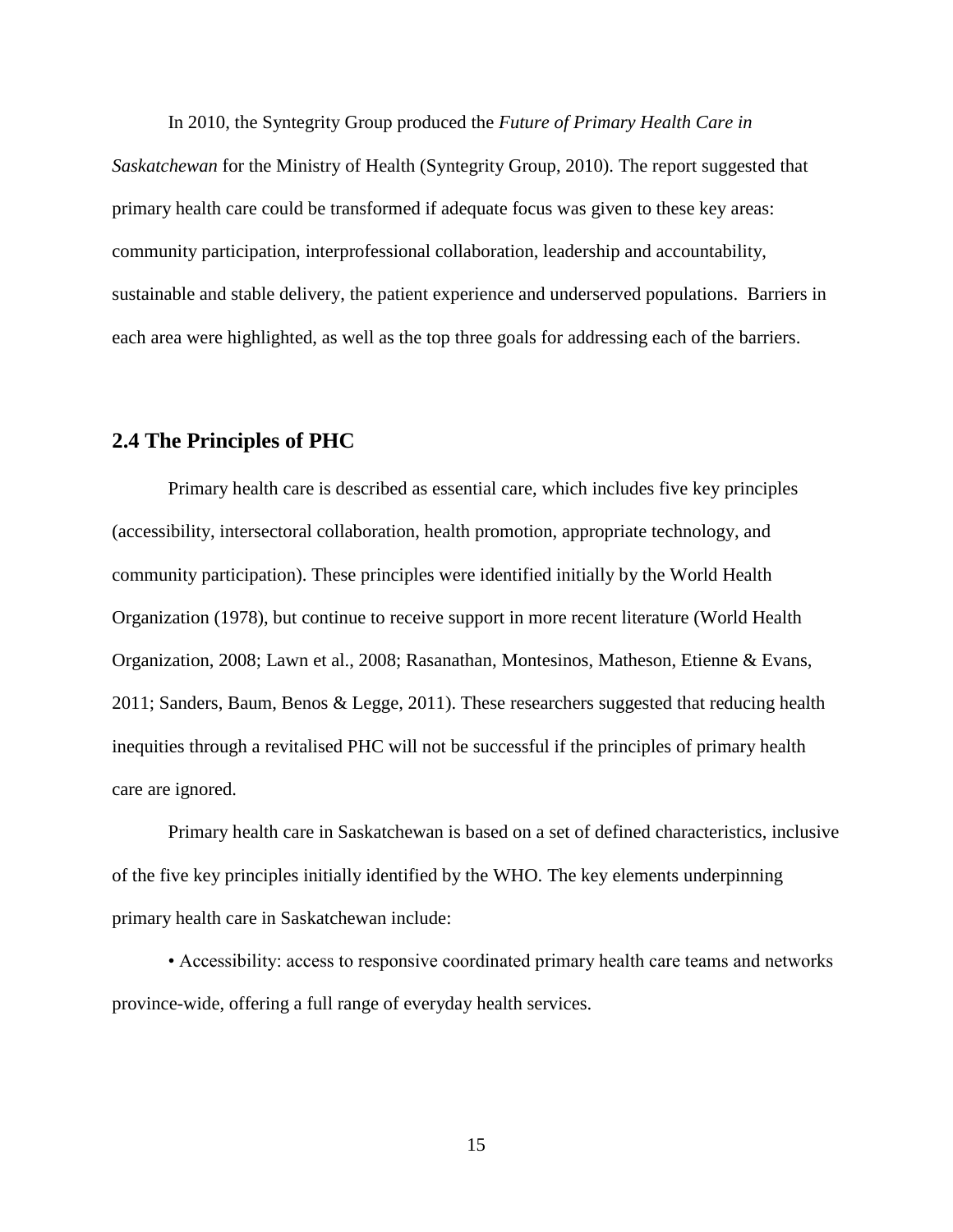• Public participation: the development of partnerships between consumers and providers will facilitate community participation in the planning, delivery and evaluation of the primary health care delivery system.

• Effective health promotion and disease prevention: focus on health promotion, proactive approach of promoting healthy lifestyles, working towards preventing disease and injury.

• Proactive and collaborative approach to management of chronic diseases: interdisciplinary teams will be engaged in all the elements of the prevention and management of chronic diseases.

• Appropriate technology: the use of technology to support the delivery of quality health services.

• Intersectoral cooperation: collaboration with other community services to address the determinants of health that impact a person's health and dependence on the health care system.

• Patient/client-centred care: patients/clients participate in decisions regarding their care and their care providers.

• Community development: this approach involves consumers and providers working together to enhance the community's overall capacity to address issues and needs affecting the health of the community.

• Human resources continuum: uses the most effective and economically efficient health service providers; ensures training/education of health service providers consistent with the principles of primary health care; incorporates the appropriate use of and support for self-care, and informal and formal service providers.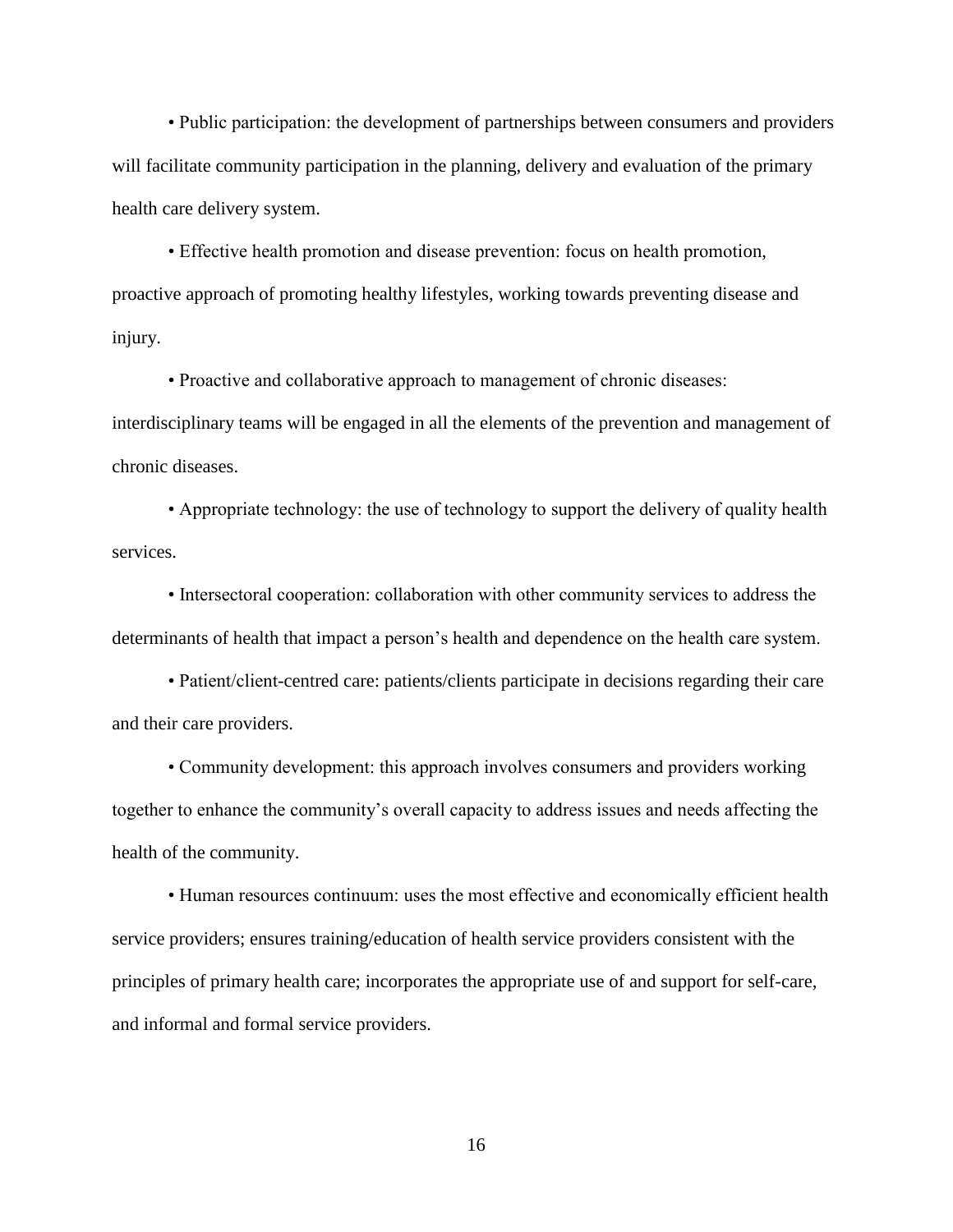• Integration and coordination of services: a comprehensive range of coordinated health promotion, prevention, primary curative care, rehabilitative, supportive and palliative services will be provided by integrated, interprofessional collaboration, and multi-service networks of providers (Heshka et al., 2011).

The integration and coordination of services through interprofessional collaboration is one which has received significant attention. Several initiatives were established to enhance interprofessional collaboration in practice. The Canadian Collaborative Mental Health Initiative (CCMHI) and Enhancing Interdisciplinary Collaboration in Primary Health Initiative (EICP) are examples of initiatives or collaborative activities which involve broad pan-Canadian stakeholder consultation among key stakeholders such as health professionals, policy makers, regulators, educators, insurers and unions (Canadian Interprofessional Health Collaborative, 2006). National professional associations such as Dietitians of Canada have committed to interprofessional collaboration through participation in these collaborative activities (Bright-See, 2006). Both initiatives validated important hallmarks of primary health care delivery, which includes an integrated, population need-based approach to the delivery of health care (Canadian Interprofessional Health Collaborative, 2006). Key to primary health care delivery is interprofessional collaboration.

Increasingly, collaboration has become a very important feature of the health care system, given the increasing specialization of services and the increasing professionalization of various occupational groups. Interprofessional collaboration is described as the most complex form of collaboration, since it involves both interprofessional as well as inter-organizational collaboration between various sectors of society (Axelsson, & Axelsson, 2009). This means that to be effective, organizations and professionals need to arrange their services in an integrated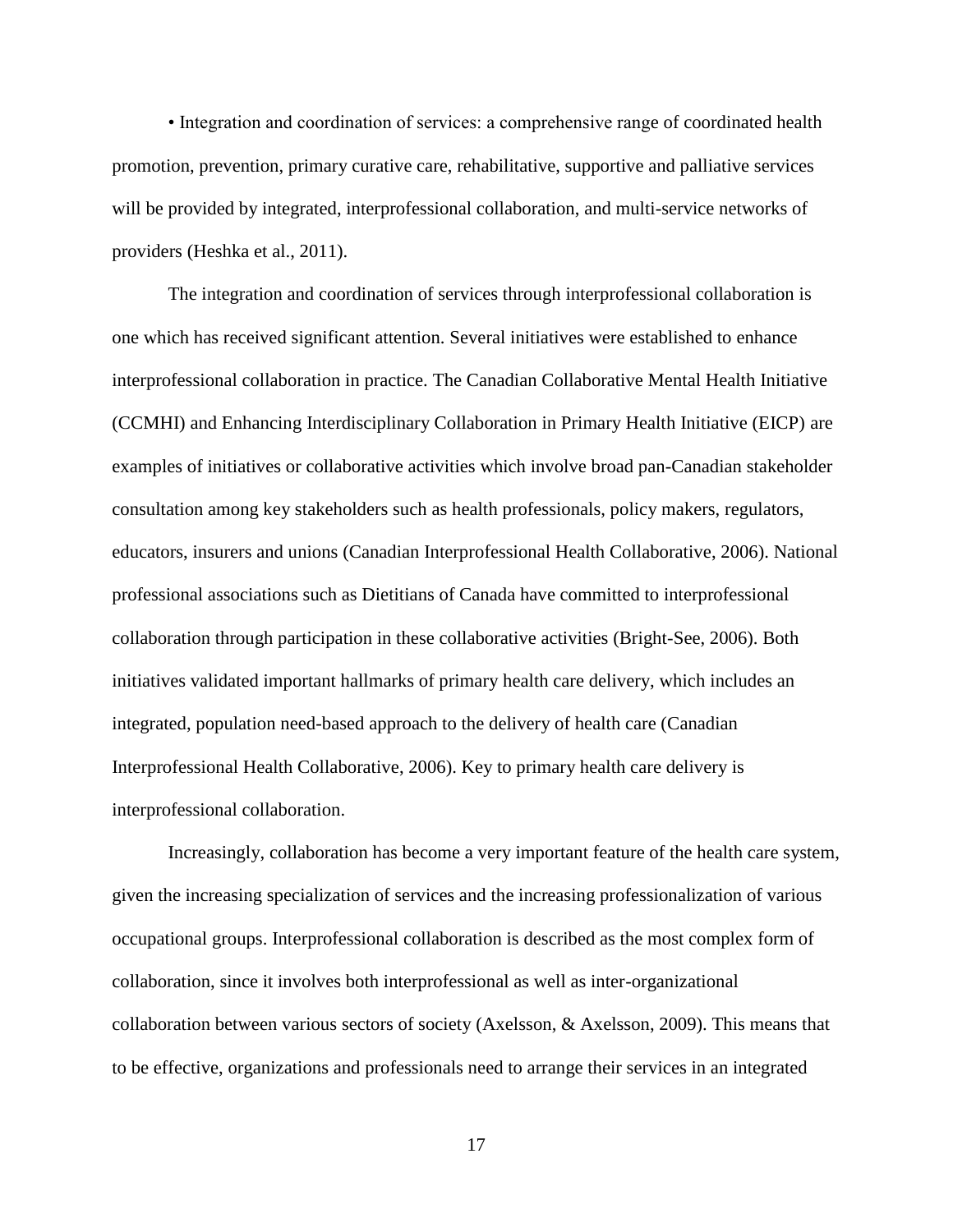fashion to fulfill delivery of care through coordination, cooperation as well as through collaboration.

## <span id="page-29-0"></span>**2.5 Primary Health Care Teams**

In 1985 the World Health Organization defined the primary health care team as "a group of persons who share a common health goal and common objectives determined by community needs, to which the achievement of each member of the team contributes, in a coordinated manner, in accordance with his/her competence and skills and respecting the functions of others" (World Health Organization, 2008, p.166). Today, this definition still holds and corresponds with the efforts being made by many developed and developing nations to improve interprofessional collaboration.

It has been argued that the emergence of primary health care teams provides a number of benefits to health care systems, health care providers and clients. The benefits include better coordination of care, improved patient outcomes, and reduced shortages of health human resources, cost effectiveness, and improved work satisfaction (Nolte & Tremblay, 2005). Some researchers (San Martin-Rodriguez, Beaulieu, D'Amour & Ferrada-Videla, 2005; Schofield & Amodeo, 1999; Mickan, 2005) have criticized that there is little empirical evidence to support the benefits and effectiveness of team-based care. Regardless of such criticism, primary health care teams continue to be a major policy agenda item in Canadian health care delivery.

The composition of teams in primary health care is not static (Nolte & Tremblay, 2005). The makeup primarily reflects the needs of the communities they serve. Similarly, the roles of primary health care teams are not definite. Community-based teams have been structured to play a role in medical care and health promotion but they also serve as catalysts for change, working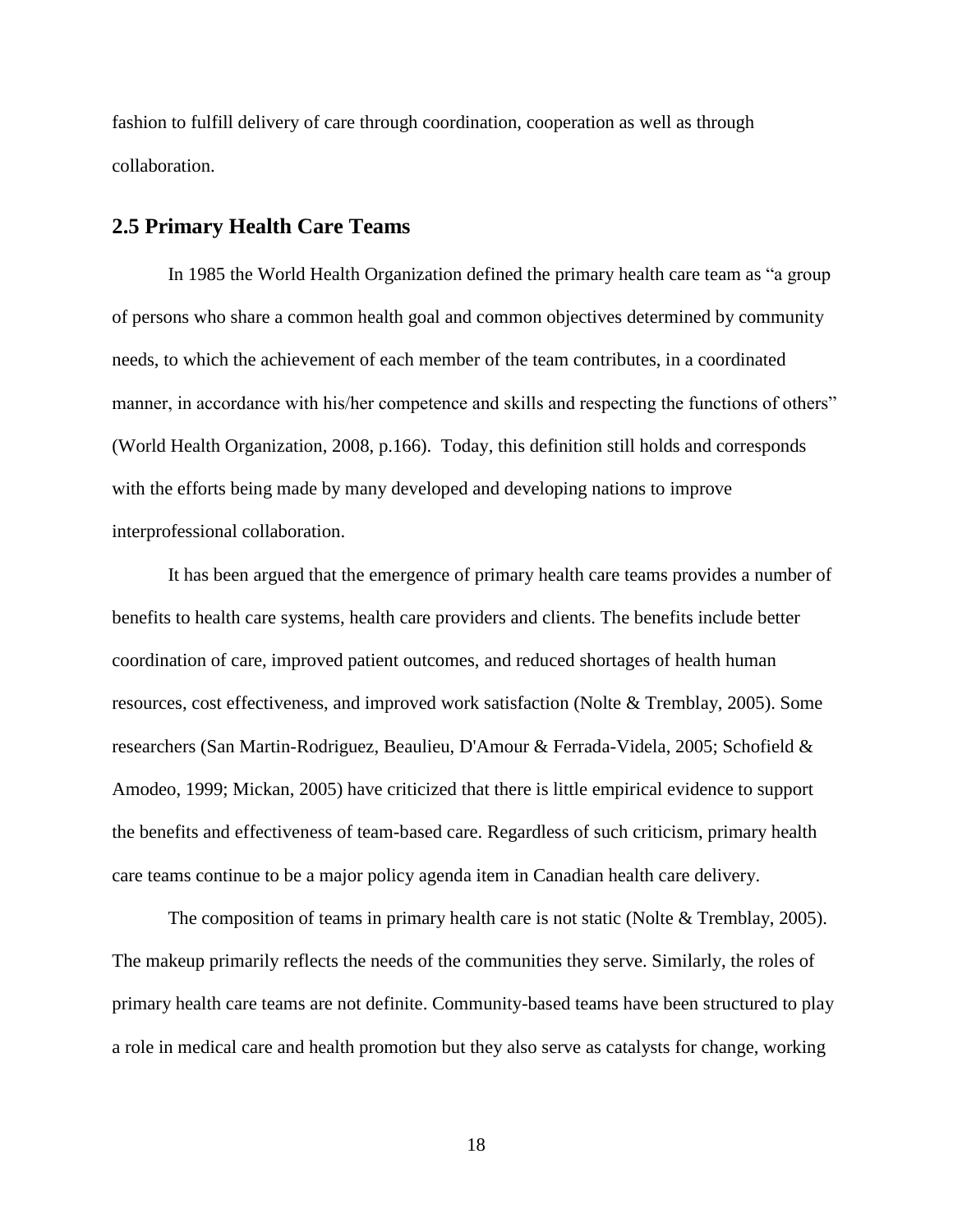to improve the broader community health and lifestyle factors that put the community at risk (Health Council of Canada, 2009).

Primary health care teams manifest the concept of interprofessional collaboration. The Canadian Interprofessional Health Collaborative describes interprofessional collaboration as a partnership between a team of health providers and a client in a participatory collaborative and coordinated approach to shared decision making around health and social issues (Canadian Interprofessional Health Collaborative, 2010). It is this partnership that creates an interprofessional team designed to work on common goals to improve patient outcomes. An interprofessional health care team is a group of health care providers from different professions characterized by a common goal, shared decision-making, mutual trust and respect, effective communication and interdependent collaboration (Oandasan et al., 2004). Jessup (2007) stated that clients are intimately involved in plans about their care in an interprofessional team. These teams are based on an integration of the knowledge and skills of each provider so that the solutions to complex problems can be proposed in a flexible open-minded way (D'Amour, Ferrada-Videla, Rodriguez & Beaulieu, 2005). To be effective, interprofessional teams require open communication, the existence of autonomy, mutual trust and respect, coordination and cooperation, shared decision-making and members to view their role as important to the team, (Oandasan et al., 2004).

Interprofessional teams are an essential aspect of modern primary health care delivery and are being viewed as a key strategy to providing the best quality and most cost-effective care for people who require health services (Minore & Boone, 2002; Nolte & Tremblay, 2005). Bourgeault and Mulvale (2006) stated that interprofessional primary health care teams that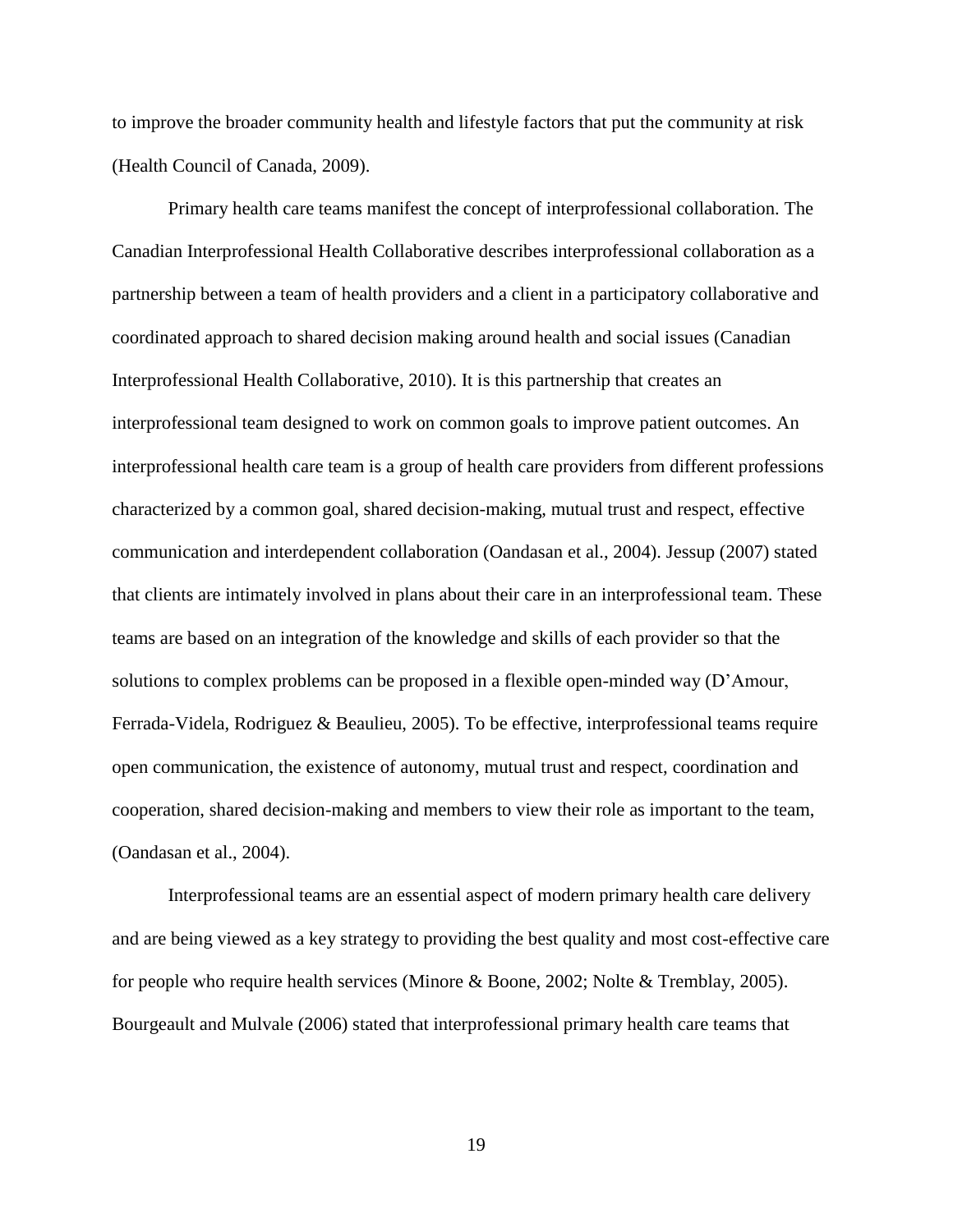include "other" health care providers, such as nurses, psychologists and dietitians have been shown to be more cost effective than teams comprised of only physicians.

## <span id="page-31-0"></span>**2.6 Primary Health Care Teams in Saskatchewan**

The establishment of a network of primary health care teams within each regional health authority was one of the major developments proposed in the 2002 action plan. Regional health authorities provide most of the health services in Saskatchewan (Med-Emerg International Inc. & Centre for Strategic Management, 2004). There are twelve (12) health regions in Saskatchewan - Cypress, Five Hills, Heartland, Keewatin Yatthé, Kelsey Trail, Mamawetan Churchill River, Prairie North, Prince Albert Parkland, Regina Qu'Appelle, Saskatoon, Sun Country, and Sunrise. Health care services are also provided by the Athabasca Health Region which despite its name is not a regional health authority pursuant to the Regional Health Services Act (Med-Emerg International Inc. & Centre for Strategic Management, 2004). The action plan also highlighted that dietitians would belong to more than one primary health care team within each regional network (Primary Health Care Services Branch, Saskatchewan Health, 2002).

The executive director of primary health care services branch, Ministry of Health, Saskatchewan, Donna Magnusson (personal communication, May 20, 2010) stated that "there are currently seventy-one (71) primary health care teams within the province, seventy established and one being developed, that is, staff are being recruited. Of the established teams, forty-five (45) teams are in rural Saskatchewan; seventeen (17) are in metropolitan areas; and eight (8) are in Northern Saskatchewan." Ms. Magnusson also indicated that the composition of teams varies across the province depending on who they serve and how they are configured. Population needs-based funding structure also influences the extent of dietitians' participation on PHC teams (personal communication, May 25, 2010).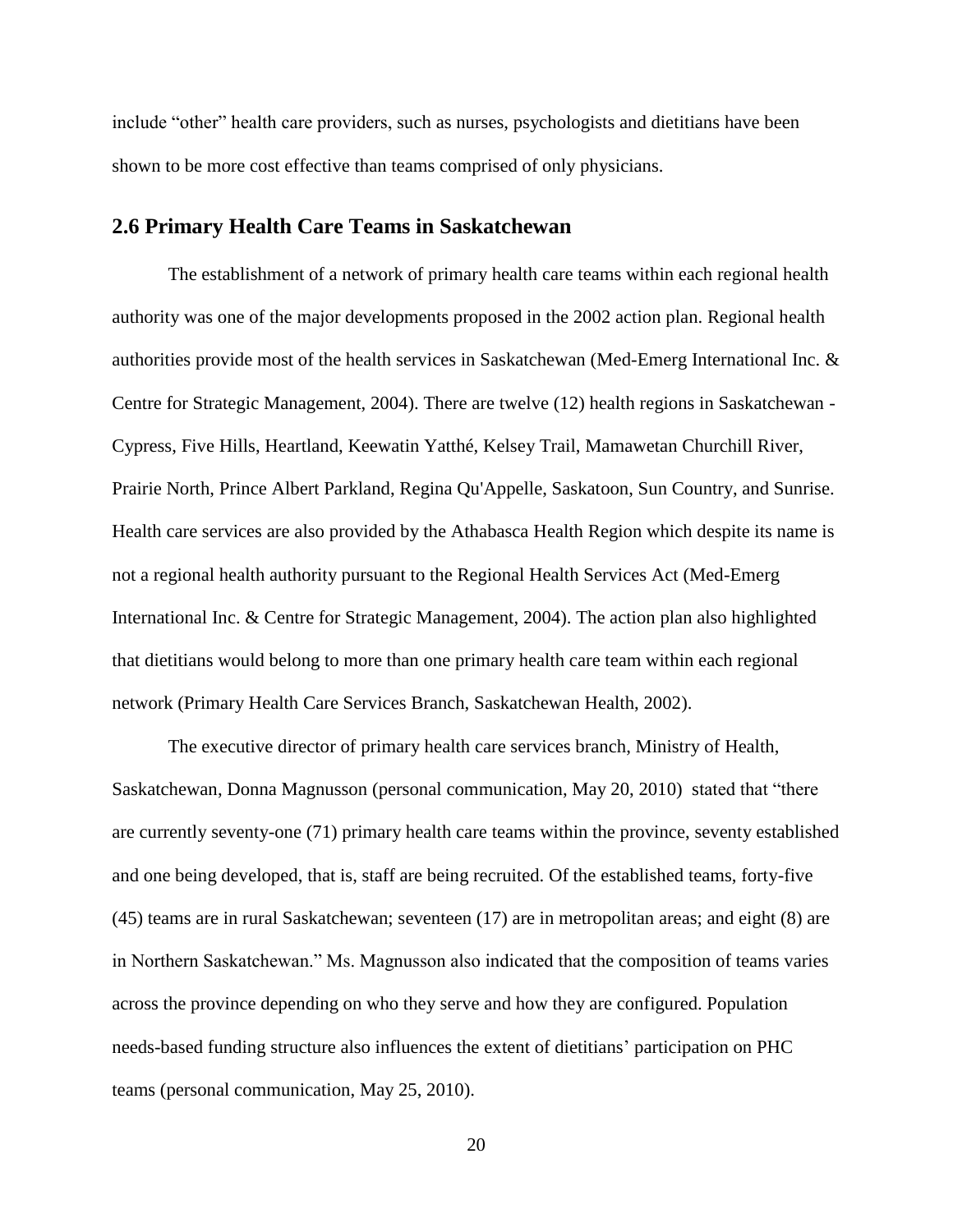The director of primary health care in the Saskatoon Health Region, Sheila Achilles, shared that special provincial funding currently supports the integration of community pharmacists only into primary health care teams as a specialized service, but expressed a need to incorporate other specialized services such as those of dietitians within this funding (personal communication, September 24, 2010).

## <span id="page-32-0"></span>**2.7 Dietitians in Primary Health Care**

It has been established that dietitians play a key role as members of primary health care teams (Dietitians of Canada, 2009).

Building on an earlier role paper, Dietitians of Canada (2009) provided examples of how dietitians utilize health promotion, disease prevention and treatment strategies that support communities and individuals to make healthy eating and active living choices. These strategies are well recognized as important in reducing the incidence of chronic illness and reducing health care costs. For example, the role paper illustrated that with regards to health promotion, dietitians could: 1) work with government ministries to strengthen the nutrition component of the health curriculum in schools and create policies to support healthy school environments; 2) consult with workplace and educational institution food service to suggest healthy options on the menu; 3) assist communities to establish community kitchens (including helping with the physical design of the community kitchen), buying clubs, community gardens, shopping and cooking skill programs to promote lower cost healthy eating, food safety and peer support for low income populations; 4) train other providers (e.g. physicians, nurses, peer workers) and professionals in other sectors (e.g. social services, teachers, recreation and fitness leaders, dental assistants) on basic nutrition and health promotion to complement – not replace – dietitians' expertise, e.g. educate PHC team members about nutrition therapy used for individuals to reinforce behavioural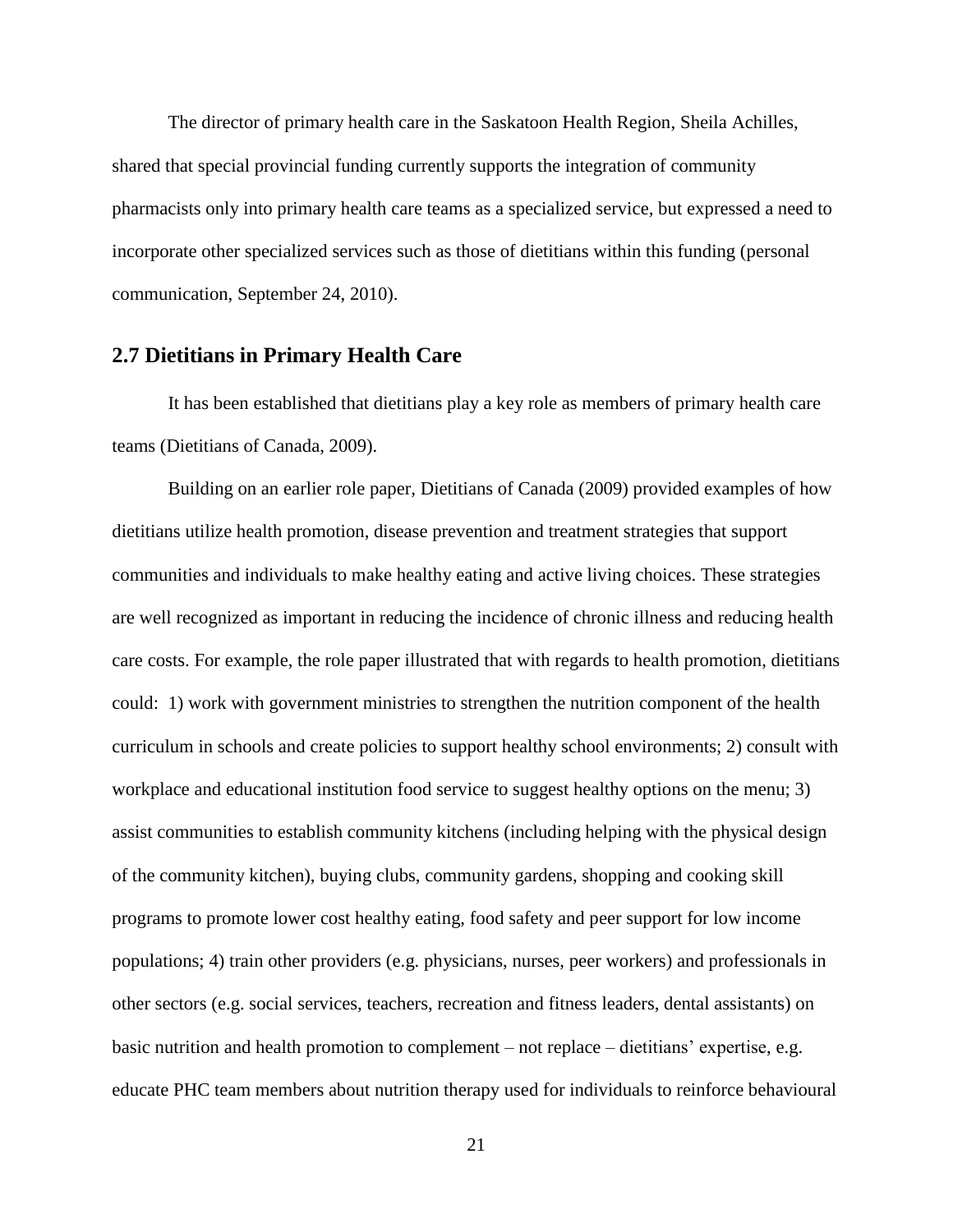and self-management strategies in a consistent manner; and 5) develop social marketing campaigns to target health promoting behaviours (e.g. increased fruit and vegetable consumption and support for breastfeeding).

Previous studies explored primary health care nutrition services being offered across Canada (Davidson, Dietrich & Brauer, 2006) and how patients' access to nutrition services in primary health care settings can be improved (Brauer et al., 2006; Flesher et al., 2011). These studies also provided some insights into the roles of dietitians in these collaborative environments.

Brauer et al. (2006) undertook a major demonstration project with the goal of developing an interdisciplinary model for nutrition services in Ontario Family Health Networks (FHN) and similar primary care organizations. The project, *Interdisciplinary Nutrition Services in Family Health Networks/Primary Care Model Sites,* funded through the Primary Health Care Transition Fund, allowed dietitians to be integrated in each of three Family Health Networks in Ontario which had not previously had the services of a dietitian. A Delphi process was used to explore and identify the dietitian's role as well as the role of the other health care providers within the network. A resulting service model placed the registered dietitian as the team member responsible for overall management of nutrition services from needs assessment to program delivery, as well as in providing support to all other providers' activities around nutrition issues. There was consensus that the dietitian would set achievable nutrition goals for the FHN, utilize evidence-based practice whenever possible, assess population needs in the FHN for nutrition services, especially gaps in services, conduct an evaluation of his/her nutrition services, participate in continuing education activities, promote/participate in associations, be the custodian of nutrition resource material, see a variety of patients to avoid burnout and meet with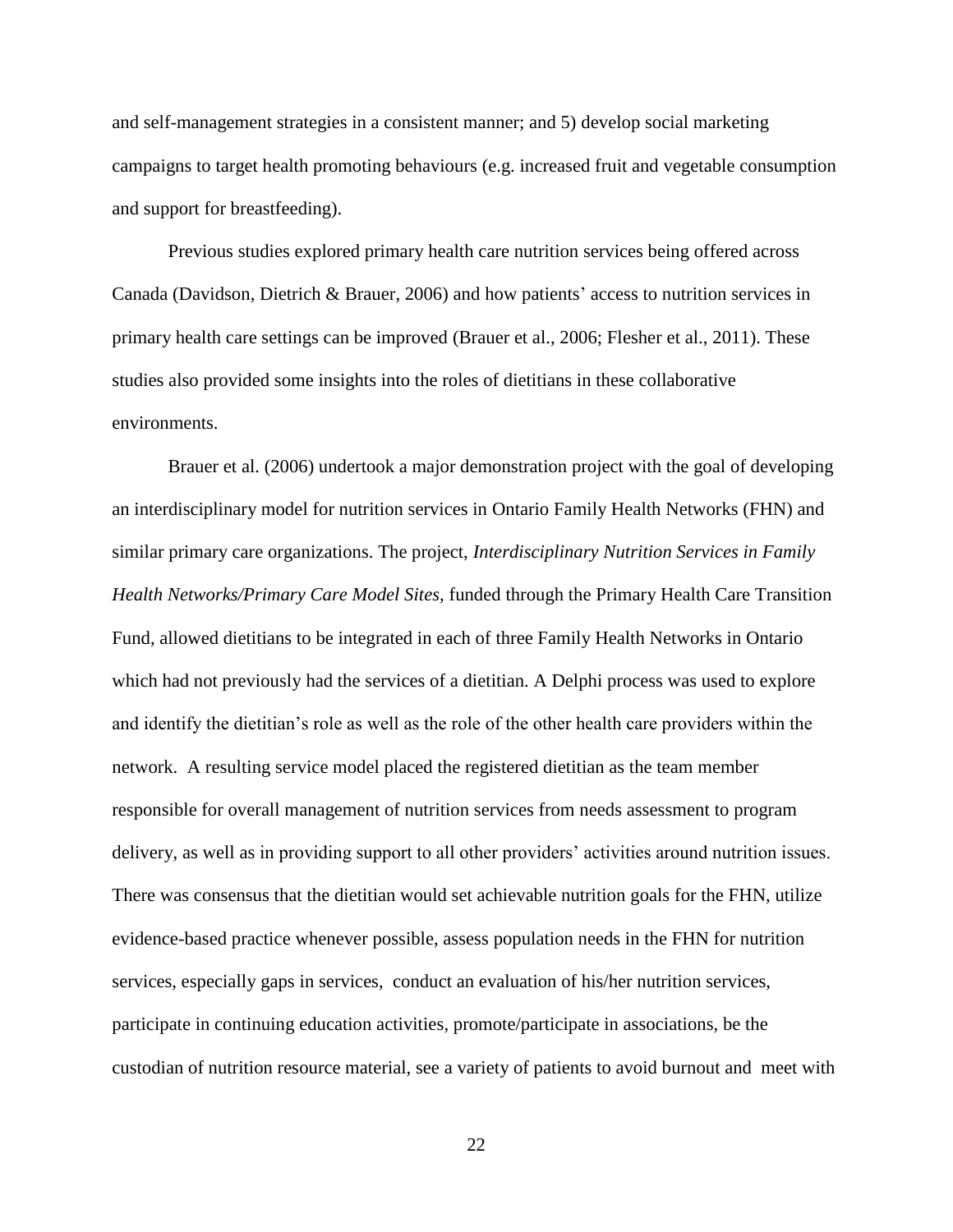other RDs in the community to coordinate nutrition services and partner on other initiatives. It was also agreed in the Delphi process that the "dietitian should have the ability to perform certain specific controlled acts that are integral to delivery of nutrition services, but are currently outside of their scope of practice, using medical delegation processes in the FHN. With the appropriate delegation of controlled acts, all competent dietitians would be able to adjust insulin and medication dosages, and perform capillary blood glucose testing by finger pricking" (Brauer et al, 2006, p.21).

Davidson, Dietrich and Brauer (2006) provided some interesting insights into nutrition services being offered in the programs they surveyed. This survey was fundamental in providing evidence for a larger study which sought to develop an interdisciplinary model for nutrition services in Ontario FHN. Dietitians provided the nutrition services in most programs. Dietitians provided one-on-one or group counselling for all clinical conditions and they were also involved in a variety of health promotion activities. Due to other job demands such as treating patients with disease conditions, most dietitians in the study stated that health promotion was not a large part of their job.

Flesher et al., (2011) used focus groups and surveys to explore the means by which primary health care organizations can support the provision of nutrition services if patients' access to these services is to be improved. The study findings indicated that changes in practice could impact the access patients have to nutrition services in primary health care. Such changes may include group visits which could reduce the waiting list and delayed access to nutrition care. Participants emphasized the effectiveness of co-location or sharing of space with other health care professionals in providing collaborative care and sharing patient information. Opportunities to learn to communicate and learn each other roles were stated as factors which could improve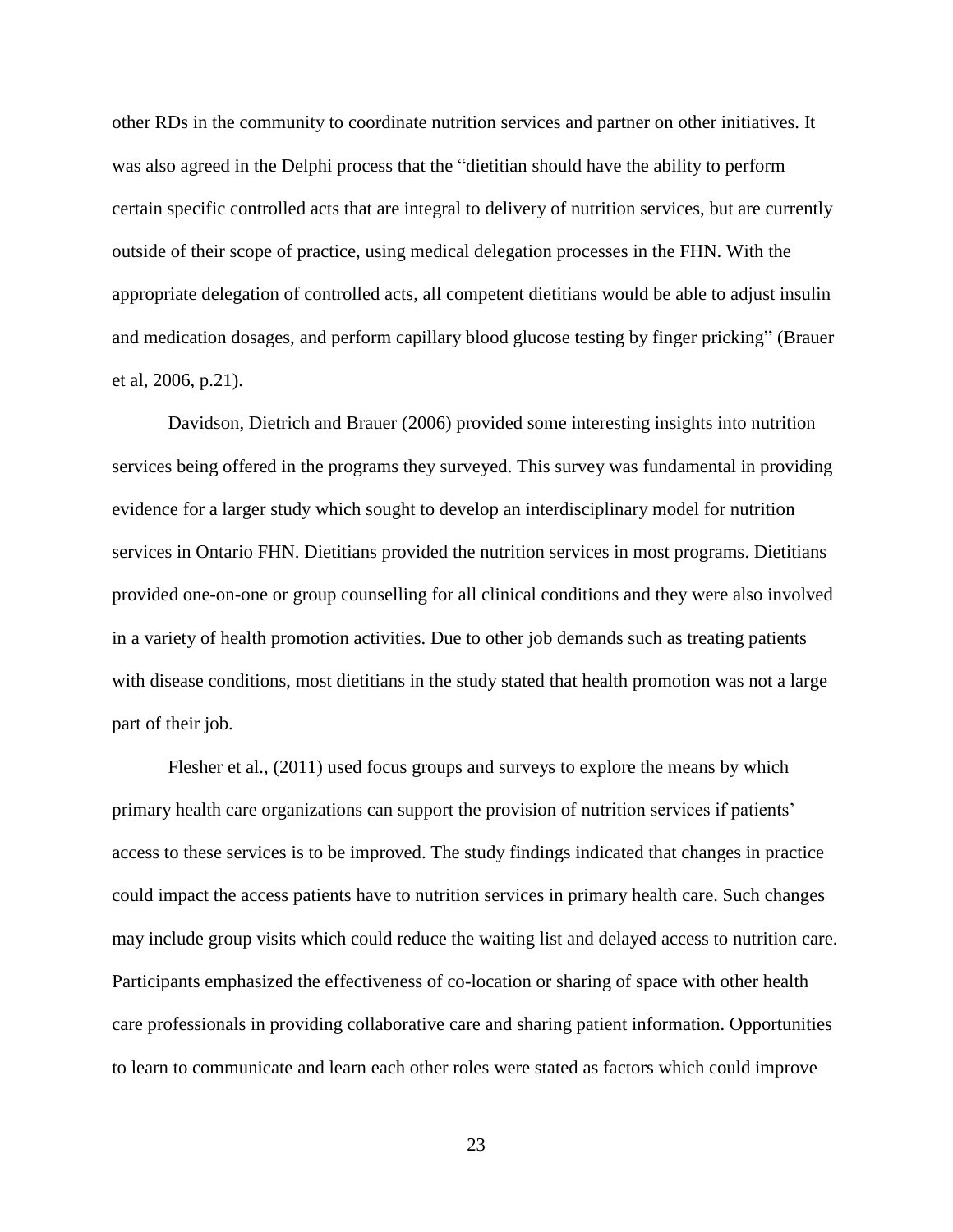collaboration among team members. The study highlighted health promotion as one of the essential roles of a dietitian as they possess the specialized knowledge required to address conditions such as obesity, cardiovascular disease and diabetes in a primary health care setting over a long term. Such a service from dietitians has the potential to reduce the burden on the health care system.

## <span id="page-35-0"></span>**2.8 Gaps in Literature**

Over the past decade, Dietitians of Canada has taken a proactive role to identify, study, and support the roles of dietitians in primary health care. Brauer et al. (2006) developed and recommended a model which was expected to serve as a template for dietitians working in primary health care teams. The model proposed was the result of integrating dietitians into Family Health Networks. In thinking broadly of the different types of primary health care settings which exist within the system and how the roles of dietitians differ across those settings (Dietitians of Canada, 2009; Winterfeldt et al., 2011), one could pose the question, would the proposed model reflect the roles of dietitians in other types of primary health care? Furthermore, it raises a level of uncertainty with regards to the effect of integrating dietitians on teams to provide nutrition services versus studying the roles of dietitians in their natural settings.

As previously discussed, a number of published studies have explored the benefits associated with nutrition interventions provided by dietitians in health care settings (Ciliska et al., 2006). These studies validated the value of dietitians but there is still a need for studies which go beyond the intervention approach to explore the roles of dietitians who work in primary health care teams.

This study is unique as it will explore the perspectives of dietitians who work in a variety of primary health care settings in both rural and urban communities.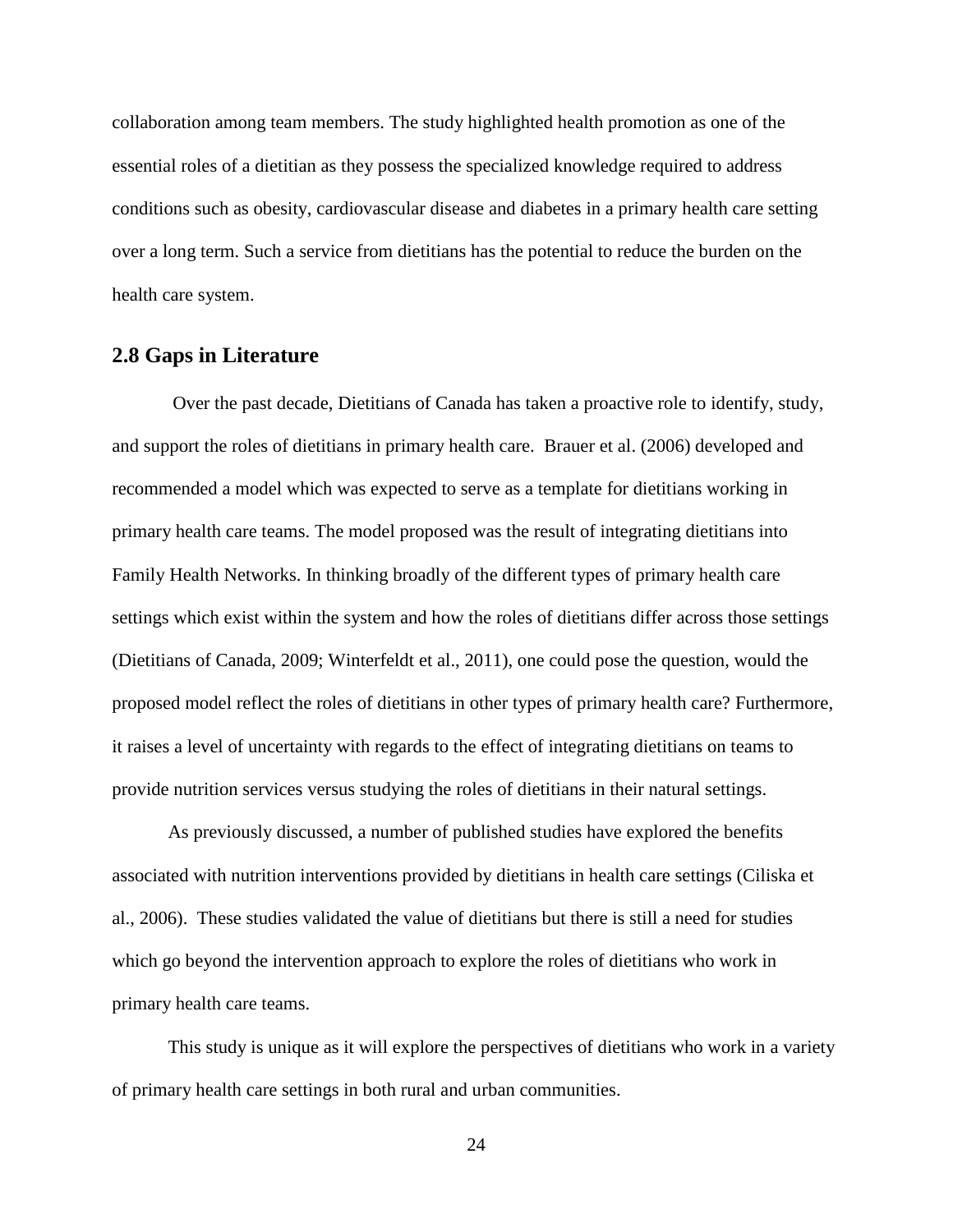# **CHAPTER THREE: METHODOLOGY**

This chapter begins with the researcher's story, followed by a discussion of the methods that were used to explore the roles of dietitians as members of PHC teams. This includes the research design, study population, participant recruitment, sample size, data collection, transcription and analysis procedures and approaches to protect human subjects and achieve trustworthiness in the study.

### **3.1 Researcher's Story**

Qualitative research which explores the constructed realities of other individuals requires the researcher to make explicit their views and pre-understanding of the phenomenon of interest. The researcher is also required to share his/her position in the research relationship and to describe how his/her cultural background and life experiences influence his/her viewpoint, perspectives, research interests and career goals. By so doing, the chance of the researcher's viewpoint influencing the results of the study is minimized.

I was born and raised in a Caribbean Island, Dominica. The island's health care system is organised as a network of fifty-two health centres distributed across the country, two district hospitals in the northern and southern regions and one public hospital located in the capital city, all responsible to provide primary health care services to the entire population of approximately 67,750 people. Primary health services include medical care, home visiting, family planning, maternity services, and child health including immunization, nutrition, health education, school health, mental health and dental care. Additionally, there are several health departments which coordinate health services. These departments include central policy formulation and health administration, environmental health, health promotion, drug abuse prevention and solid waste management department. The public hospital, the Princess Margaret Hospital, is staffed with a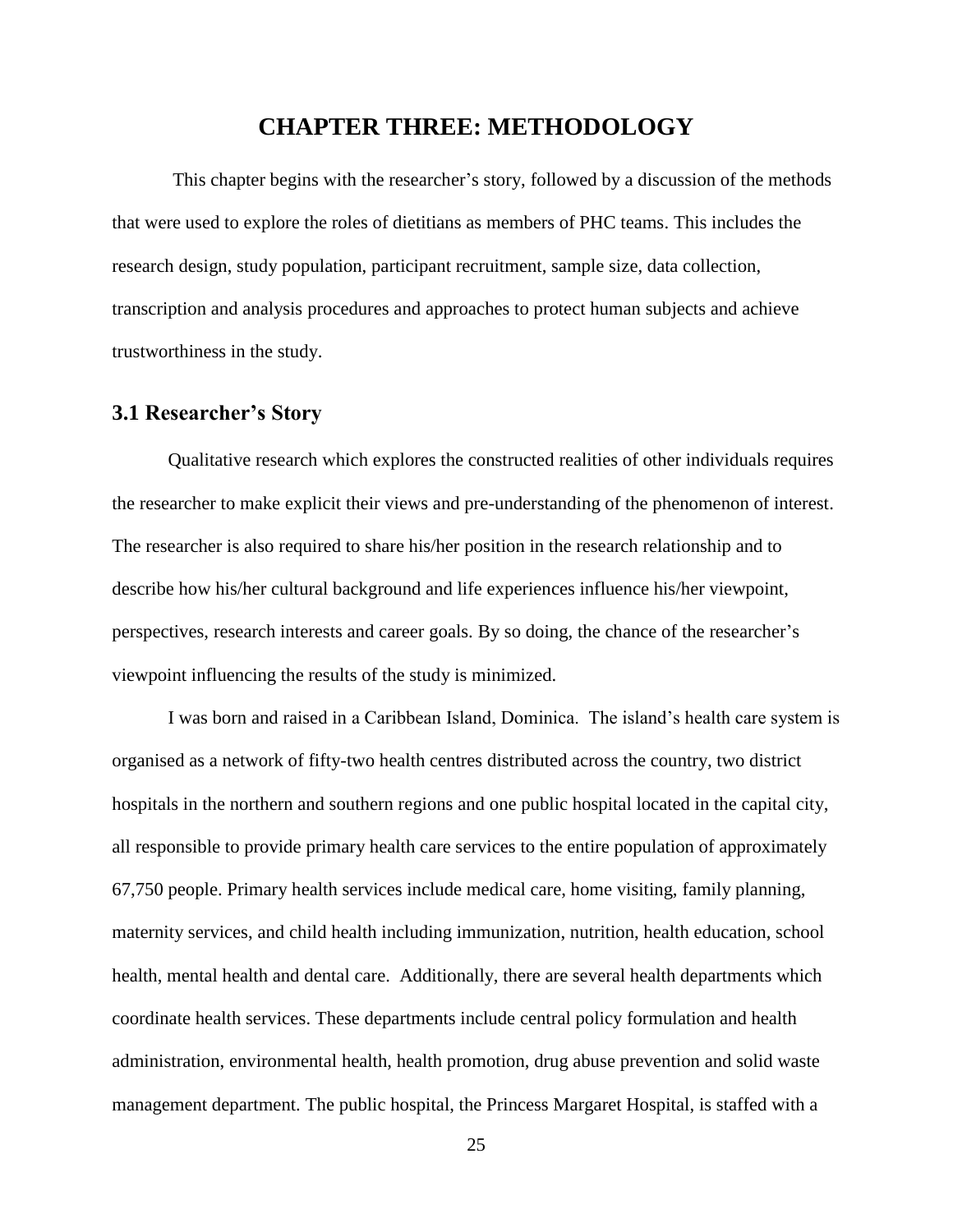wide range of health care providers representing general and specialized services. Specialized health care providers from the Princess Margaret Hospital conduct visiting services in every health district. For instance, once a month, the ophthalmologist provides visiting services to the health centres, which are staffed with a few senior nurses.

From an early age, I have had a keen desire to become a dietitian, partly because I wanted to be engaged in a health care-related career. Most importantly, my decision to become a dietitian was significantly influenced by the fact that there was only one dietitian on the island. I decided to pursue this career goal by entering the dietetic program at the University of the West Indies, St Augustine, Trinidad and Tobago. The institution also offered a non-compulsory practicum program. Successful completion of both the didactic and practical components of the program would have led to the receipt of the professional qualification of a "dietitian" in the Caribbean region. However, due to financial constraints I was not able to pursue the practicum program.

Following the completion of the dietetic program (B.Sc. Degree), I immediately obtained a job at the public hospital as a food service supervisor. My responsibilities included, but were not limited to, participating in department heads' planning meetings, developing menus based on patient's needs, coordinating and supervising food procurement, production and distribution, and maintaining safety and sanitation standards. One of the most interesting occurrences at the institution was that the nurses referred to me as the dietitian. I gladly accepted their misconception of my job title because I believed the title of dietitian contributed to my respect at the institution. I was restricted to daily work at the hospital and more specifically at the dietary unit. The experience gained in this food supervisor role also helped to shape my determination to grow in the area of dietetics.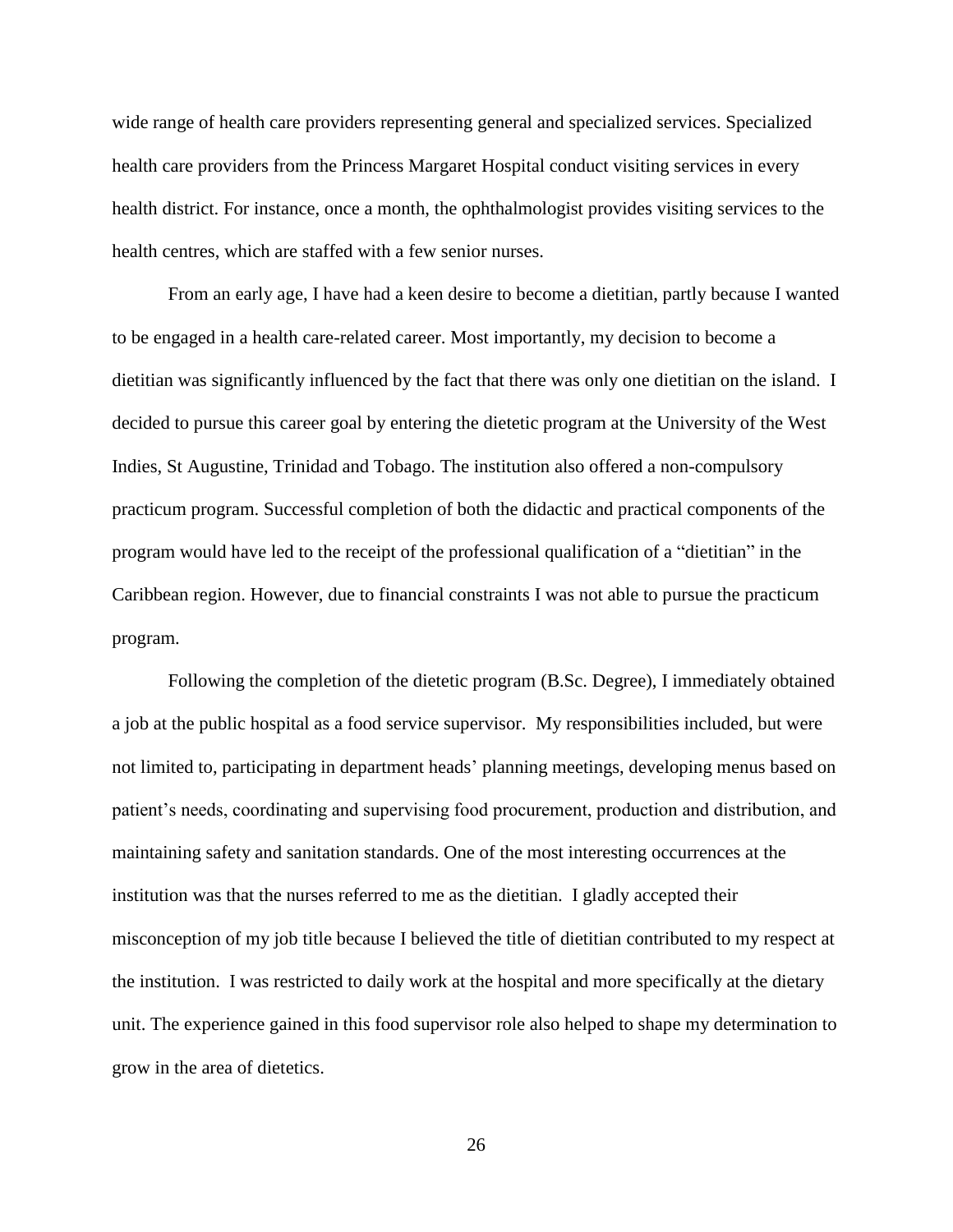During that period, it appeared that nutrition was high on the priority list of the Organization of the American States (OAS), because I received a scholarship from the organization two years later which helped to foster my goal of pursuing a graduate degree in Nutrition. In my application, I argued that the lack of dietitians on the island and the potential for me to use my new expertise to help manage the prevalence of chronic disease provided the impetus for wanting to pursue a career in the area of nutrition. Later, I enrolled at the University of Saskatchewan in the M.Sc. Nutrition program with intentions of pursuing a postgraduate internship route to become a registered dietitian.

I am eager and willing to truly understand what it means to be a dietitian in Canada and to internalize their current practices. I also recognized that this understanding could not be achieved without an understanding of the dietitians' roles in the current health care system. Subsequent discussions with my research supervisor led to a decision to pursue this area of interest as my M.Sc. thesis. There was also the realization that the need to explore roles of dietitians as members of primary health care teams has been proposed as an area of study by several commentators (Romanow, 2002; Bright-See, 2006, Nolte & Tremblay, 2005; Brauer et al., 2006).

Primary health care is being promoted as an approach to health care which has the potential to revitalize the health care system. Among other principles, this approach advocates a team approach to health care. While there are established primary health teams in Saskatchewan, the concept is budding in Dominica especially in the areas of chronic disease management and mental health. Thus, my interest in studying the roles of dietitians as members of primary health care teams in Saskatchewan is built on the premise that primary health care teams epitomize the organization of health care professionals in the current care system and offer a suitable mode to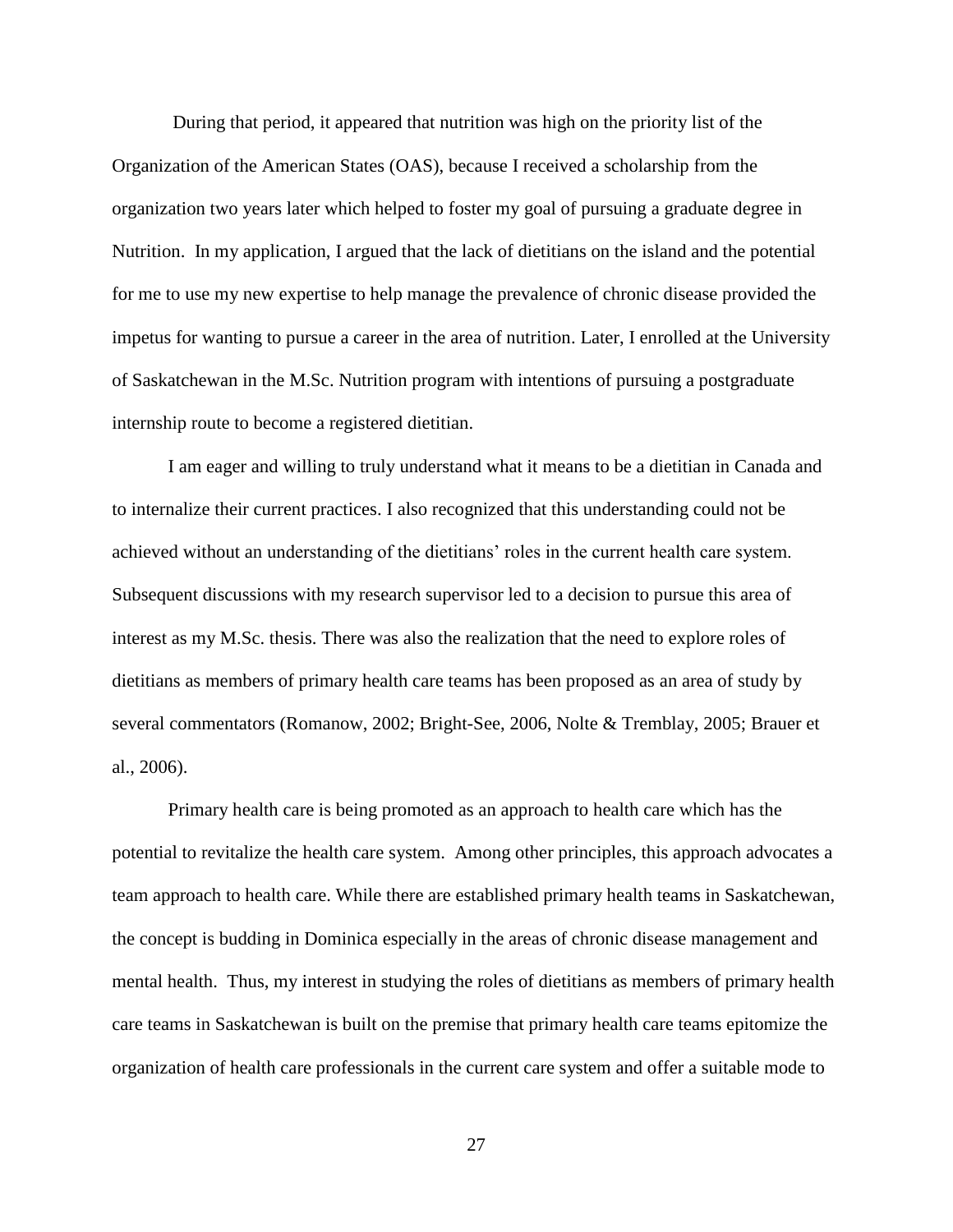study the roles of dietitian. Hence, it was important that I remained mindful of the contrast between the health care systems of my country of domicile and Saskatchewan.

With my thesis title established, I set out to glean more information on the topic. During that process, I realized that there was a paucity of research on the topic or the population of interest, dietitians in primary health care teams. Consequently, I engaged in informal discussions with persons of interest, including, professors, dietitians and health care administrators. I also attended a few interprofessional conferences to improve my understanding of dietitians as members of primary health care teams. The ultimate lessons learned from those discussions included the educational preparation, esteem and areas of practice of dietitians in Canada. One of the most salient points that I took away was that "*Dietitians play a vital role in primary health care.*"

As a researcher, my role included designing an appropriate research methodology to examine the phenomenon of interest. This included recruiting study participants, conducting indepth interviews with study participants, transcribing and analysing the interview scripts, and reporting the results of the analysis. I firmly believe that there is room for improving my expertise in qualitative research but at this point in my academic path, I am satisfactorily prepared to conduct qualitative research. My theoretical knowledge of the principles of research started in my B.Sc. program and continues in my M.Sc. Program. At the University of the West Indies, I completed two courses which introduced me to the basic concepts of qualitative research. However, I got the opportunity to build on that knowledge by completing two courses which further delved into the concepts of qualitative research here at the University of Saskatchewan.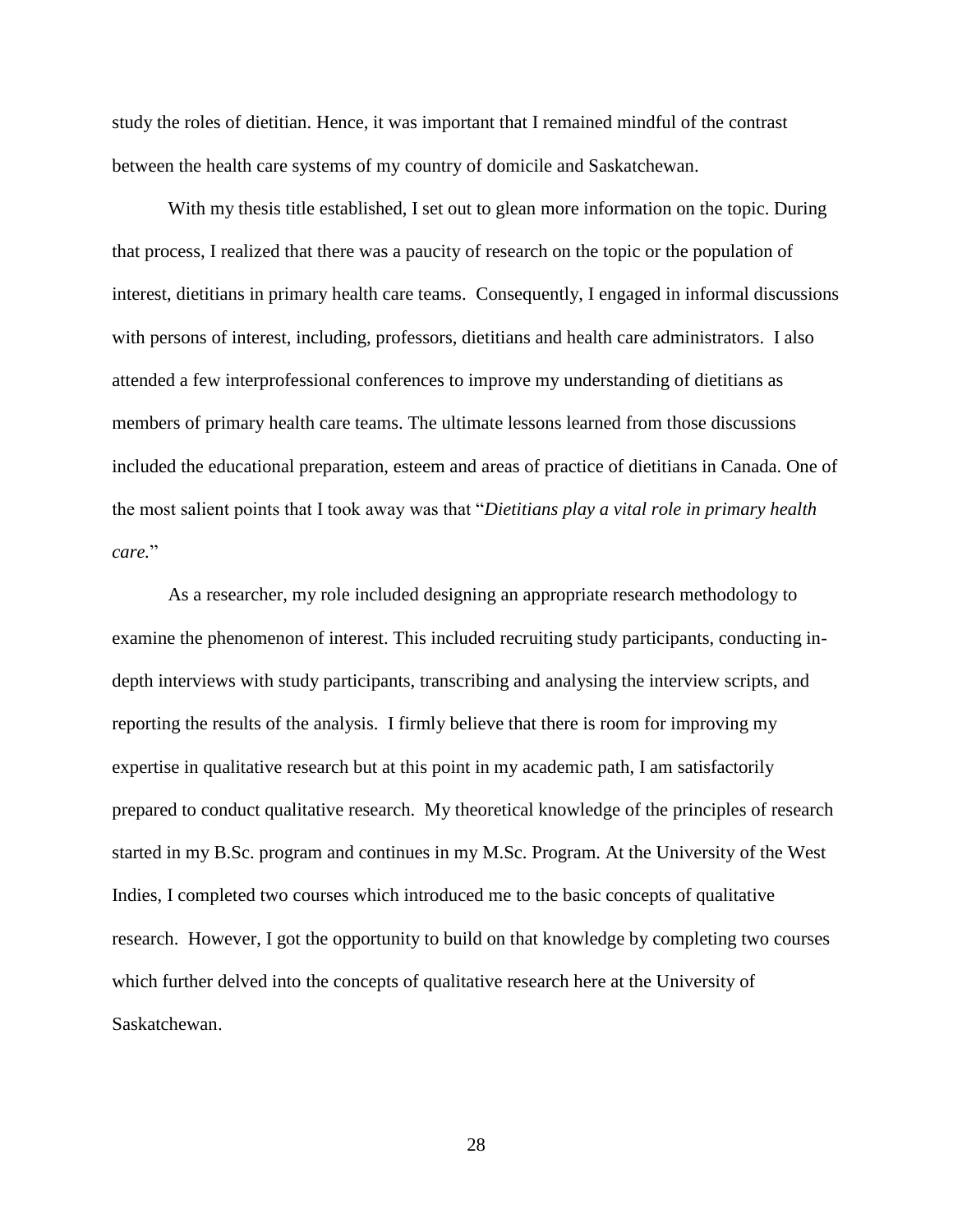Throughout the data collection procedure, I made my background known to the participants. Revelations of my B.Sc. in nutrition prior to the interviews established a common ground between me and the participants. On mentioning my nationality, the participants would ask in an amusing tone, "So why did you leave your warm Caribbean to come to cold Saskatchewan?" Although most of the interviews were conducted by telephone, this exchange established a comfortable, respectable atmosphere for the interview. During the interview process, I remained mindful of my position as the researcher and refrained from imposing my perspectives to the participants. My desire to study the roles of dietitians as members of primary health care teams was quite significant because the findings had the potential to prepare me for a role as a dietitian.

My engagement in the research process has led to some pertinent discoveries. The qualitative experience has enriched my understanding of the roles of dietitians on PHC teams. Most importantly, the study findings have annulled my pre-conception that as members of primary health care teams, dietitians contributed their expertise only in the area of nutrition support. I have gained an understanding of the roles that dietitians take on beyond the area of food and nutrition. I have learned that the delivery of valuable health care services stems from knowing the community and how to respond to its needs. Dietitians in this study have shown that flexibility or adapting to their environment was pertinent to their roles. As members of PHC teams, the roles of dietitians only get better with time and the scope is greatly influenced by the dietitians' years of experience and the geographical settings. The study has made me aware that with time, there is an increase in professional value, level of expertise and level of comfort of dietitians as a contributing team member. In conclusion, I truly appreciated the willingness of the participants to share their perspectives.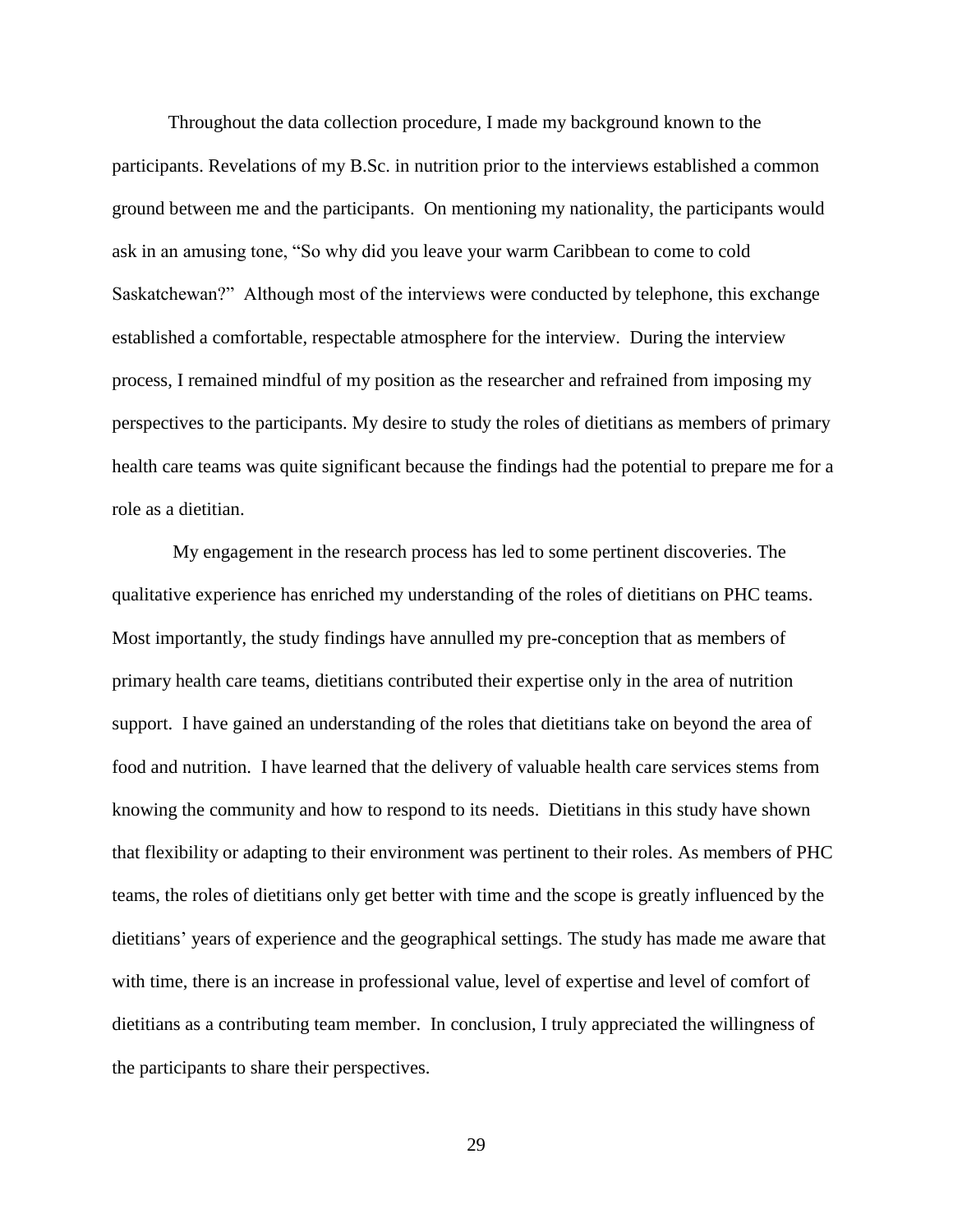### **3.2 Research Design**

This is an exploratory study that sought to describe the roles of dietitians as members of primary health care teams. A qualitative descriptive research design was used. Qualitative research, broadly defined, means any kind of research that produces findings not arrived at by means of statistical procedures or other means of quantification (Hoff & Witt, 2000). Lincoln and Denzin (2005) claim that qualitative research takes an interpretive, naturalistic approach to its subject matter and qualitative researchers study things in their natural settings, attempting to make sense of, or interpret, phenomena in terms of the meanings that people bring to them. Qualitative research begins by accepting that there is a range of different ways of making sense of the world. It is also concerned with discovering the meanings seen by those who are being researched and understanding their view of the world rather than that of the researchers.

A qualitative research design was deemed suitable for this study because there is little information about the perceptions of dietitians regarding their roles as members of primary health care teams. Corbin and Strauss (2008) argued that qualitative methods can be used to better understand any phenomenon about which little is yet known. Creswell (2009) also noted that it is best to use a qualitative design if the concept or phenomenon needs to be understood because little research has been done on it. Research problems in qualitative designs tend to be framed as open-ended questions that will support discovery of new information. In this study, data collection was executed through open-ended interview questions and research participants were free to express themselves in their own words. Through detailed in-depth analysis of the resulting data, this design explored the roles of dietitians in complex health care environments.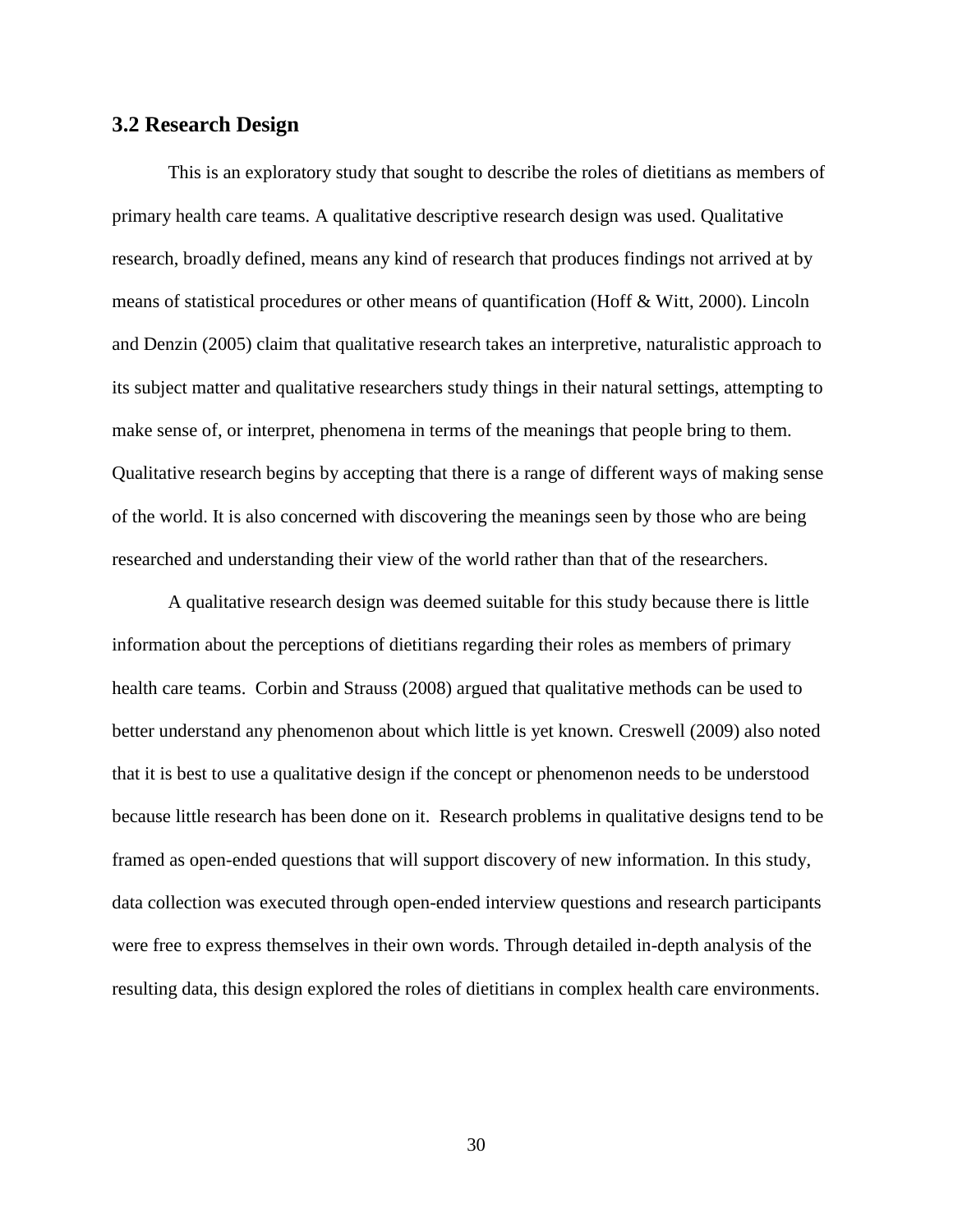### **3.3 Study Population**

The study population were dietitians who were members of primary health care teams across Saskatchewan, working within a variety of primary health care settings and who were members of the Saskatchewan Dietitians Association. This target group was selected for several reasons. First, Saskatchewan has been recognized nationally for teams that exemplify interprofessional teams, providing innovative and excellent services within a publicly funded medicare system" (Donna Magnusson, personal communication, May 20, 2010). Therefore, it was felt that much could be gained from the Saskatchewan context for this particular study. Additionally, the selection of this population was based on the geographical convenience these dietitians offered to the researcher who is also a student at the University of Saskatchewan. With limited resources to conduct this study it was felt that sufficient information on dietitians' roles as members of primary health care teams could be obtained from the Saskatchewan population.

# **3.4 Participant Recruitment**

Potential dietitians from the study population (mentioned above) were identified in multiple ways, including invitations through the professional association, Saskatchewan Dietitians Association (SDA) and solicitations from individual directors of PHC within the province.

Professional Association's Newsletter and Registrar's Personal Contact: The Saskatchewan Dietitians Association is the regulatory body dedicated to 1) protecting the public by registering competent registered dietitians, 2) setting standard of practice, codes of conduct and a framework for continuing competence, and 3) investigating and acting on complaints in a fair, just and defined manner. Individuals who use title dietitian must be registered with SDA. In the initial attempt to recruit participants via SDA, a letter was sent out to the registrar requesting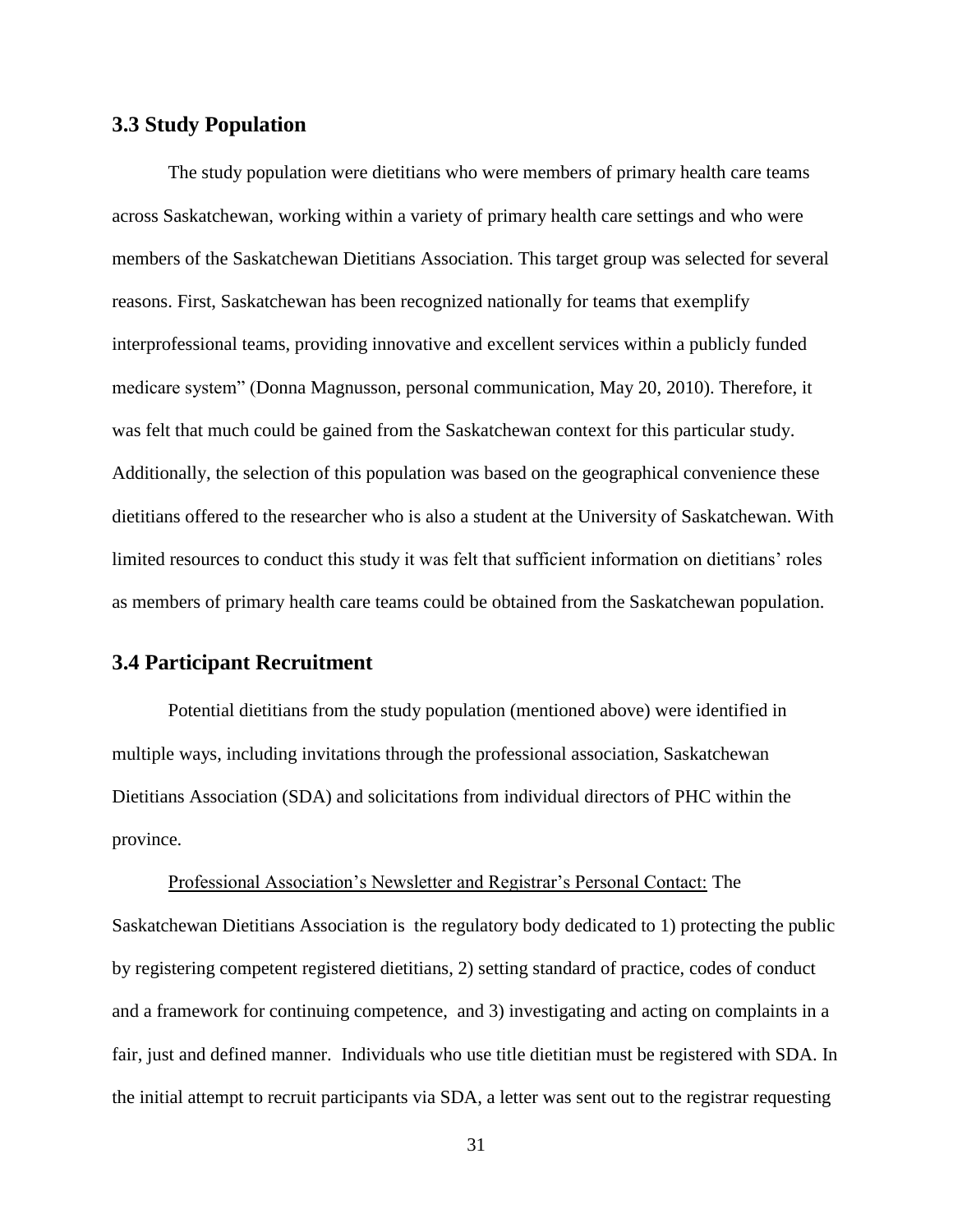the names of their members who were also members of primary health care teams. Since this detail about dietitians was not documented, permission was requested from the registrar to recruit participants by placing an advertisement in the association's newsletter. The newsletter is emailed to all dietitians registered with the SDA.

With permission, an advertisement (Appendix A) was mailed to the registrar for posting in the September, 2010 issue. During the same period, the registrar emailed the advertisement directly to dietitians she knew personally to be members of PHC teams (Lana, Moore, personal communication, August 5, 2010). In the advertisement, dietitians were asked to self-identify and contact the researcher directly to express their interest in participating in the study.

Personal Contact with President of the Saskatchewan Dietitians Association (SDA): The researcher also met with the president of SDA, who suggested the names and contact information of dietitians who were "key persons" representing Community and Regional Dietitians (CARD), Dietitian Working with First Nations (DWFN) and the Public Health Nutritionists of Saskatchewan Working Group (PHNSWG). The president also suggested a contact person for dietitians who work in Swift Current, Regina, and Kelsey Trail Health Region, although these groups of dietitians were not an organized group as the aforementioned groups. The president added that these key persons might assist in reaching potential participants. A letter of information was mailed to all the key persons describing the purpose of the study, ways to contact the researcher and requesting their participation in the study and recommending potential participants (Appendix B).

Directors of Primary Care: In the third approach, an invitation letter was sent out to the directors of primary health care from each Regional Health Authority (Appendix B). The directors are responsible for overseeing the matters of primary health care services within each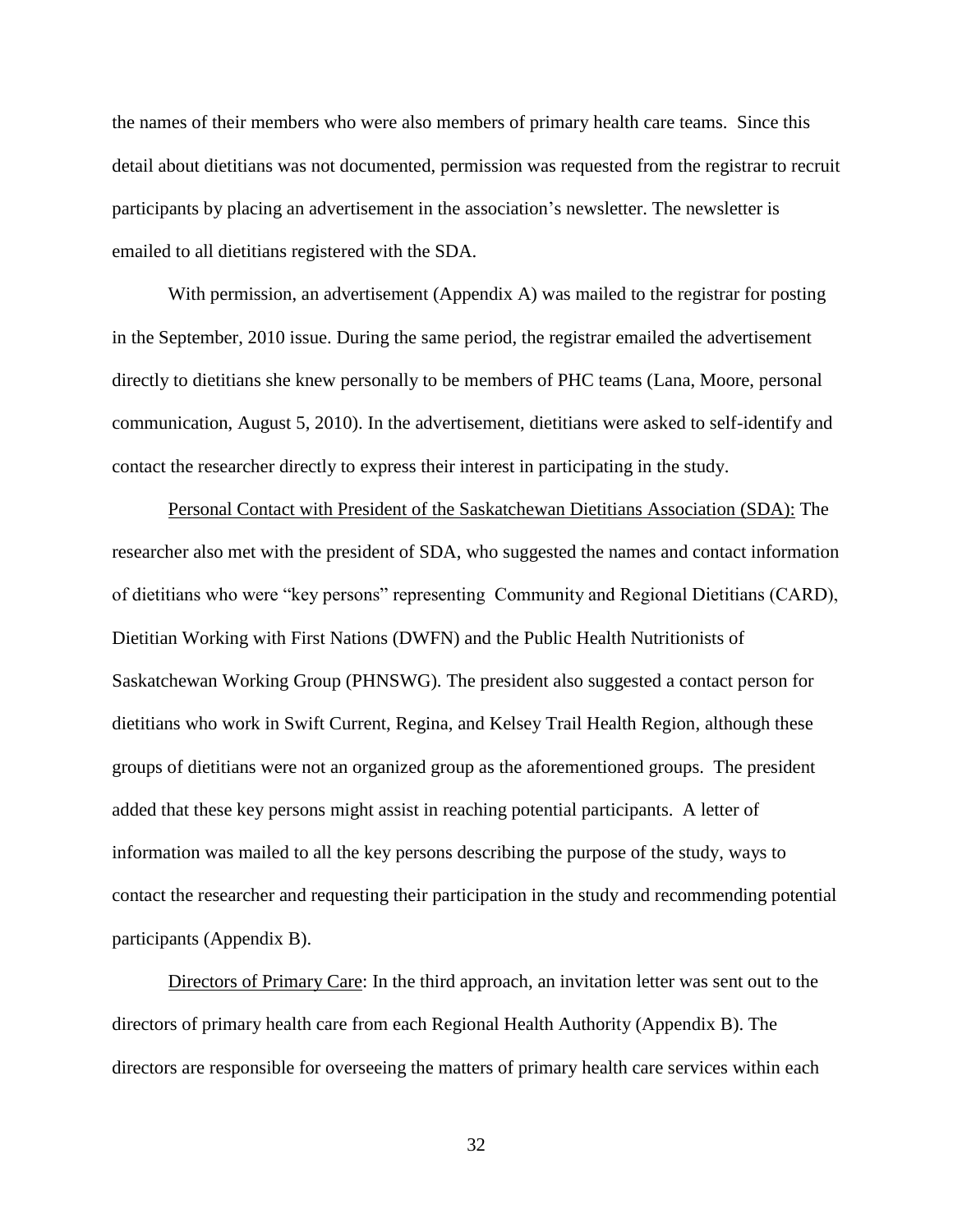RHA. As a result of their position, they were knowledgeable of dietitians who were members of primary health care teams. Therefore, they were invited to recommend dietitians who were members of PHC teams.

All dietitians who self-identified or indicated an interest in participating in the study were emailed additional information explaining the study and its protocol and a consent form (Appendix C and Appendix D). An interview guide was also emailed to the participants in advance (Appendix G). This allowed them to formulate their initial thoughts and to prepare for the interview. Interested dietitians were asked to fax the signed consent form to the researcher.

Snowballing: Each dietitian recruited through the previous methods, i.e., those who selfidentified as a member of a primary health care team and contacted the researcher, were asked to recommend other dietitians who might be potential study participants. A letter of invitation to participate in the study was sent to those dietitians recommended by those already interviewed (Appendix E).

There was a six-week interval between the execution of recruitment strategies one (advertisement in newsletter) and two (key person contact through SDA's president). This interval allowed for tracking the success rate of the various recruitment strategies. During this interval, seven participants confirmed their interest in participating in the study. The success rate of the other recruitment strategies could be judged based on the content of the emails received from potential participants. Those participants indicated the name of the person who recommended them. For example, the emails received from potential participants who were recruited through strategies two and three read:

*"Name of director of PHC] forwarded on your request for dietitians working on primary health teams to be involved in an interview. I am a dietitian in [name of health region] and I am involved in various teams in the region. I am interested in being involved in your work."*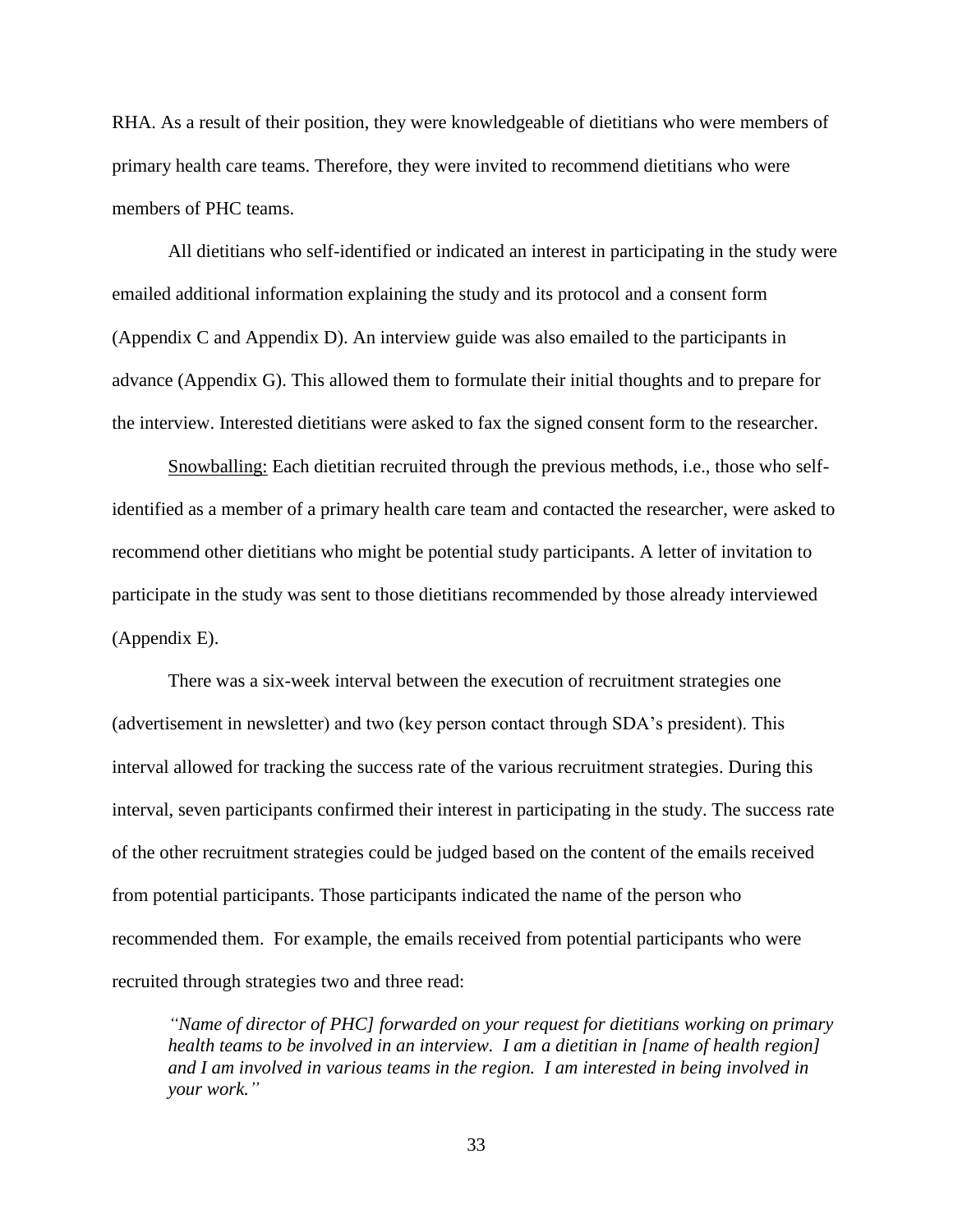*"I received an e-mail from [name of key person] indicating that you are looking for study participants re: Primary Health Care. I work on a number of Primary Health Care teams and would be happy to participate."*

Eight participants were recruited through the emails sent out to key contacts for dietitians in Regina and the groups CARD and DWFN. There were no indications that potential participants were from the group, PHNSWG. Two new participants were suggested by the primary health care directors. However, the directors also highlighted the names of three participants who had already indicated their interest following the advertisement in the newsletter.

The goal of using multiple methods of recruitment was to secure a maximum-variation (Patton, 2002) sample with regard to location (urban, rural), and type of PHC setting (family health groups, community health centres and other community primary health care settings). Those methods also ensured that there was access to all potential participants. The use of additional methods after the advertisement was necessary since we had learned through peer conversations that the newsletter is not always read when published. Even then, we decided to recruit through the primary health care directors as there were RHA which were still unrepresented. Any chances of pressure from the multiple strategies were reduced by informing the potential participants (through their key contacts) of previous recruitment methods used and advising them to ignore the invitation if they had already been informed.

The formal definition of rural or urban was not conveyed to the participants because the study project sought their unbiased perspective of the categorization of their geographical setting. Participants were asked "how would you describe your geographical setting of practice?"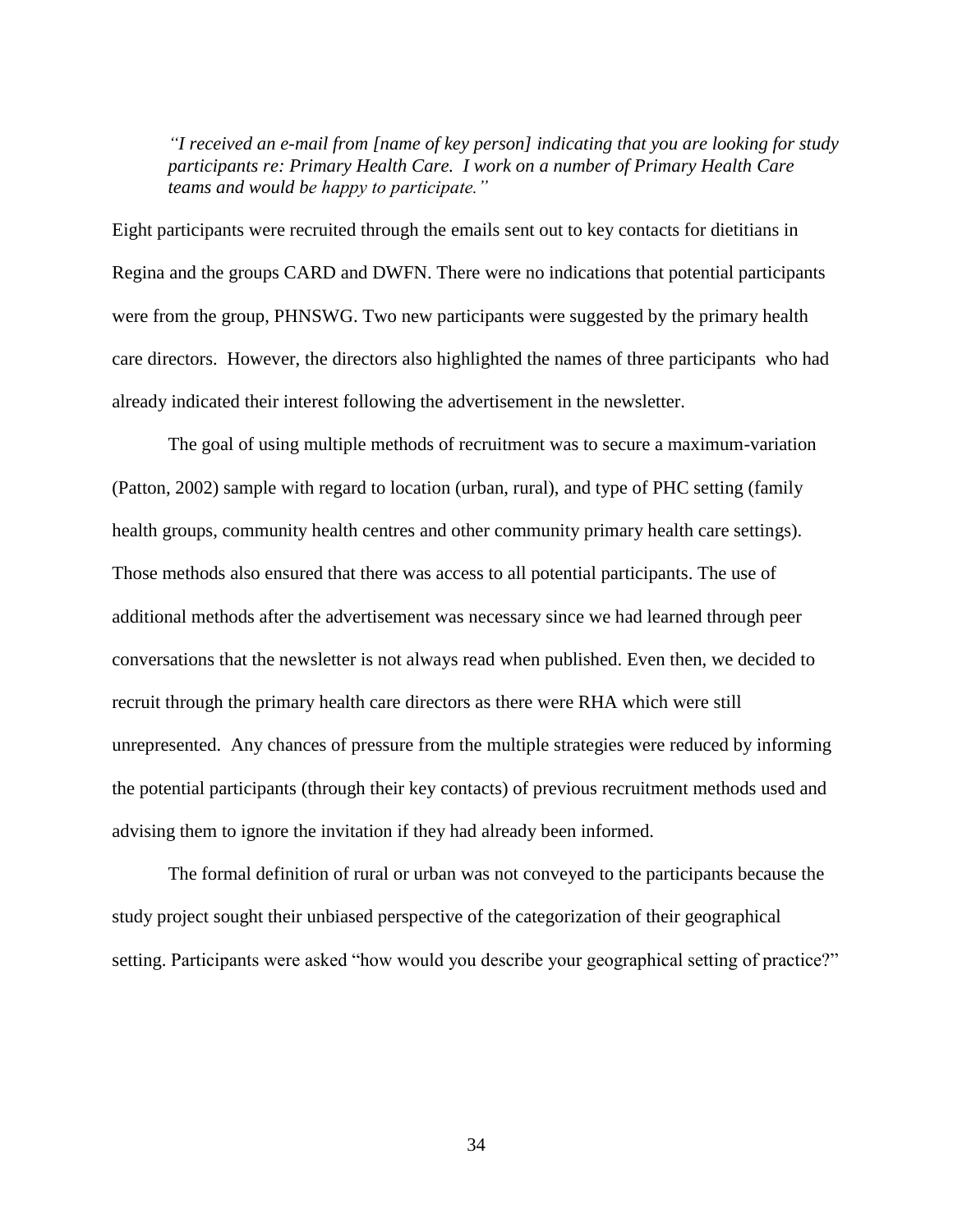### **3.5 Sampling Design**

The sample size for the study was not set a priori. Recruitment of participants continued up to the point of saturation. As Gall, Gall and Borg (2007) suggested, the ideal sampling procedure is to keep selecting cases until one reaches the point of redundancy, that is, until no new information is forthcoming from new cases. Similarly, Lincoln and Guba (1985) note that the criterion invoked to determine when to stop sampling is information redundancy. Lincoln and Guba (1985) further stated that twelve interviews, if properly selected, will provide valuable information and suggested as many as twenty may reach well beyond the point of redundancy. The realization of data saturation or redundancy was achieved by reviewing the findings of each successive interview with the research supervisor. By the fifteenth interview we found that recent interviews were not adding to the findings but repeating what was already found in the previous interviews. We realized that there was no need to continue interviewing dietitians past the fifteenth interview. Ultimately, fifteen dietitians were interviewed in the study.

## **3.6 Data Collection**

In-depth interviews were used to explore the roles of dietitians as members of primary health care teams. The use of individual in-depth interviews as a method of data collection was based on the assumption that the perspectives of the people who have personal experiences with the issue under investigation are a vital source of information (Thyer, 2010). Therefore, by interviewing all participants, a variety of perspectives helped the researcher understand how the dietitians describe their roles on PHC teams.

Following the receipt of the consent form from each participant, each was contacted via email to schedule an interview. The participants who practiced out of Saskatoon were informed that the interviews would be conducted via telephone and they were given the opportunity to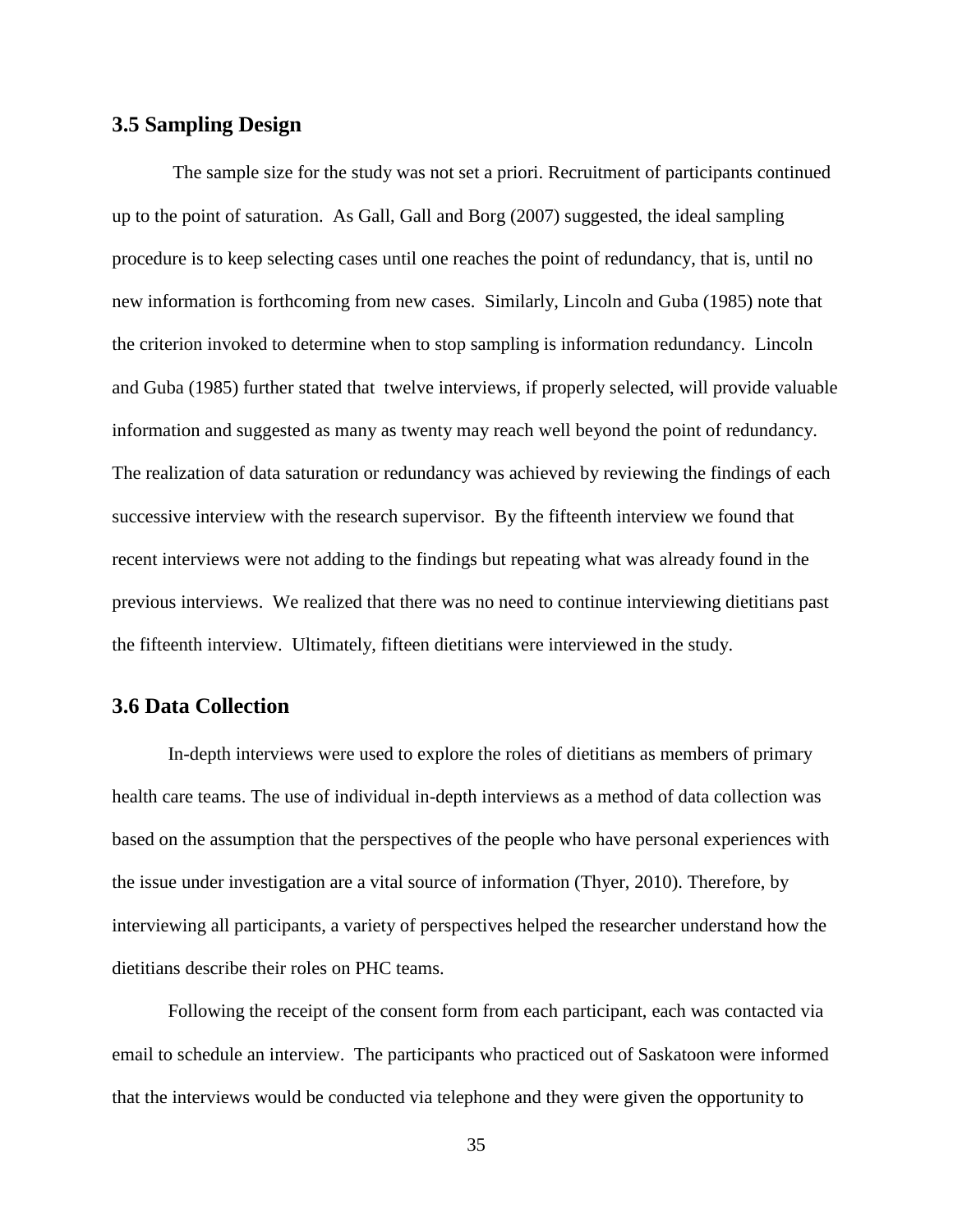indicate a feasible date and time to conduct the interviews. However, those who practiced within Saskatoon were given the opportunity to indicate their choice of contact (telephone or face-toface) and a feasible date, time and/or place to conduct the interviews. Geographic location, convenience and cost were the main reasons for using different media to facilitate the interviews.

Semi-structured individual interviews were conducted with the fifteen dietitians. They varied in community work setting (community health centres, community clinics, hospitals, diabetes education centres, long-term care homes and other unclassified health organizations), professional experience, education and community of practice (rural and urban). The interviews were conducted between January and March 2011. Four interviews were conducted face-to-face and eleven via telephone. The researcher (myself) conducted the interviews. Although the research supervisor was present during a few interviews, she was not an active participant; she simply observed the process. All interviews were recorded using an audio recorder with prior consent from the participants and typically lasted between 30 and 50 minutes. Following each interview, the transcripts were reviewed to identify emergent themes and to facilitate possible changes to the remaining interviews.

#### **3.6.1 Interview Guide.**

A semi-structured interview guide was used to during the interviews. The review of studies which investigated the roles or experiences of individual health care professionals was the driving force of the development of the interview guide. Keywords searched included health care team, interprofessional collaboration, roles, experience, dietitians, physicians, social workers, nurses AND/OR pharmacists AND interview. Additional steps for developing the interview guide included analysing the interview questions used in the studies found and modifying pertinent questions to suit the purpose of this study. The first draft developed was pre-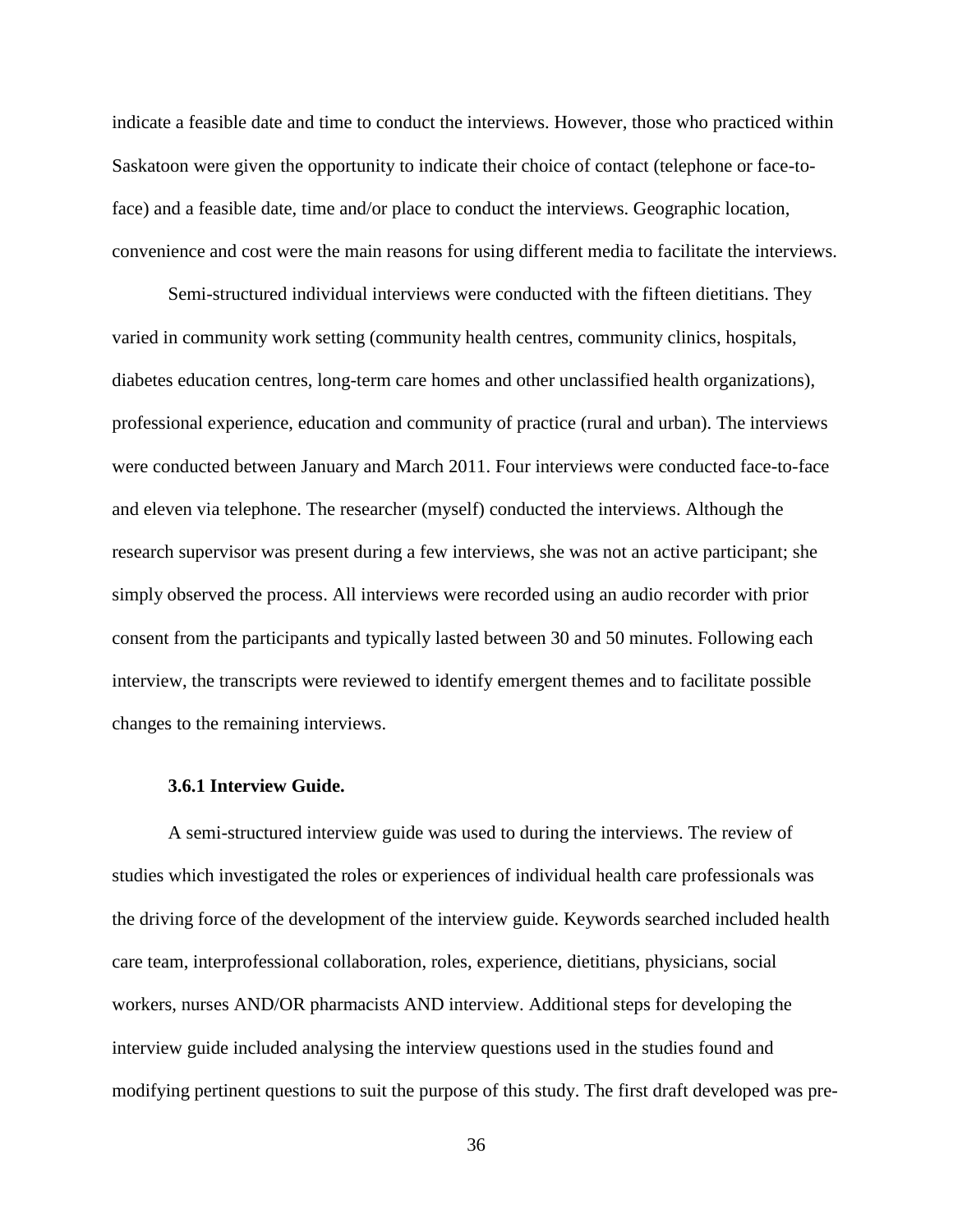tested among four dietitians. Feedback from those persons led to small adjustments to the interview guide prior to data collection. The pre-test was important in revealing ambiguities and inconsistencies and in suggesting more precise wording in the draft interview guide.

The final interview guide included open-ended items on (1) work setting, (2) understanding of primary health care team, (3) the characteristics of teams they are involved in, (4) their roles as members of the team, (5) membership on team (length of time, changes, if any), (6) preparedness for their roles, (7) views of dietitians as members of PHC teams, and (8) strategies for building/strengthening roles (Appendix G).

The guide functioned as a basic checklist during the interview to make sure that all relevant topics were covered (Patton, 2002). An interview guide also ensured that the same basic lines of inquiry were pursued with each participant. Sending the interview guide to the participants ahead of the interview had the advantage of ensuring the participants were prepared for the interview, thus making the best use of limited time and increasing the comprehensiveness of the data (Patton, 2002). Throughout the interviews, probes arose based upon the participants' responses. This afforded the opportunity to delve into and further clarify the emerging concepts that were pertinent to the area of interest. New questions were also explored as concepts emerged from previous interview participants. Therefore, insights were gained as the participants shared their perception on the concepts expressed by previous participants. The following are examples of questions which emerged over the course of the interview process:

- 1. Could you describe your work relationship with other team members?
- 2. A few participants indicated that they would prefer if their roles were more into one area of food and nutrition, what are your thoughts on this?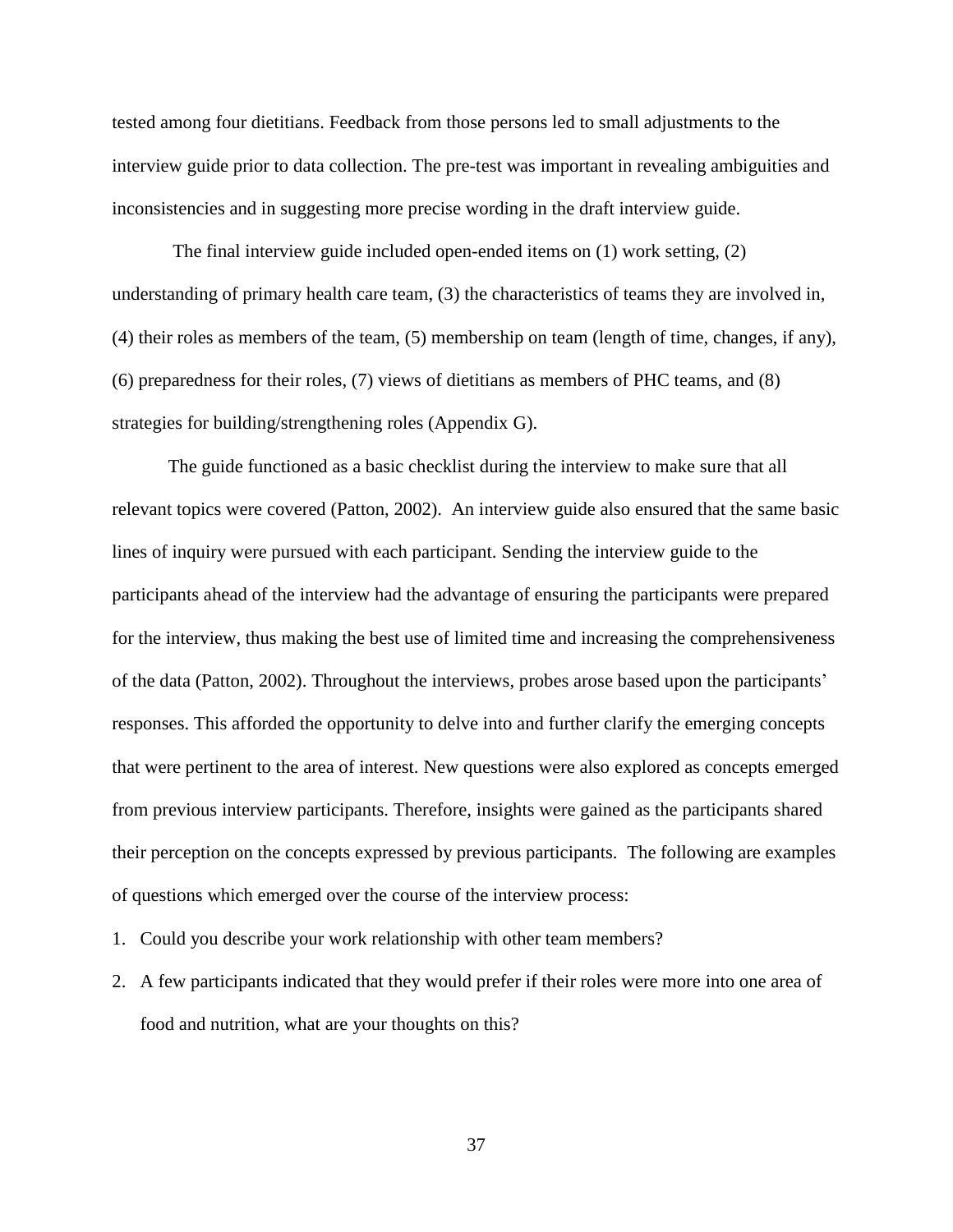## **3.7 Data Transcription**

The audio recorded interviews were transcribed *verbatim* and each participant was given a unique pseudonym (Participant 1-15; with 1-15 representing the first fifteen numbers) immediately after the interview by the researcher. Each time the interviewer or a participant spoke, the recording was transcribed as a discrete unit of text and assigned a speaker label. The transcripts were proof-read against the audiotapes three times before they were subsequently edited to exclude nonverbal sounds (e.g. sighs) and redundant utterances such as "Um" and "Hmmm". To ensure that all transcripts were generated systematically, mechanical errors were also edited. For ease of readability, transcripts were formatted identically using a personal computer. The transcripts were emailed to the participants for amendments and to ensure validity of the study findings, along with a transcript release consent form (Appendix G).

### **3.8 Data Analysis**

The process of data analysis began during the data collection by transcribing the audio recordings and examining them for concepts to explore in successive interviews.

Following data collection, three stages of analysis were used to examine the transcripts returned from the participants. In the first round of the analysis each transcript was reviewed to determine the key themes emerging from each question. During this iterative process, the transcripts were read three times and memos in the form of short phrases, ideas or concepts on the general themes arising from the printed transcripts were written.

The second stage of the analysis involved sifting the data, highlighting and sorting out quotes and making comparisons both within and between cases. The quotes were lifted from the original transcript and re-arranged under the newly-developed appropriate thematic content. The interview questions served as the basis of thematic categorization. Identifying information was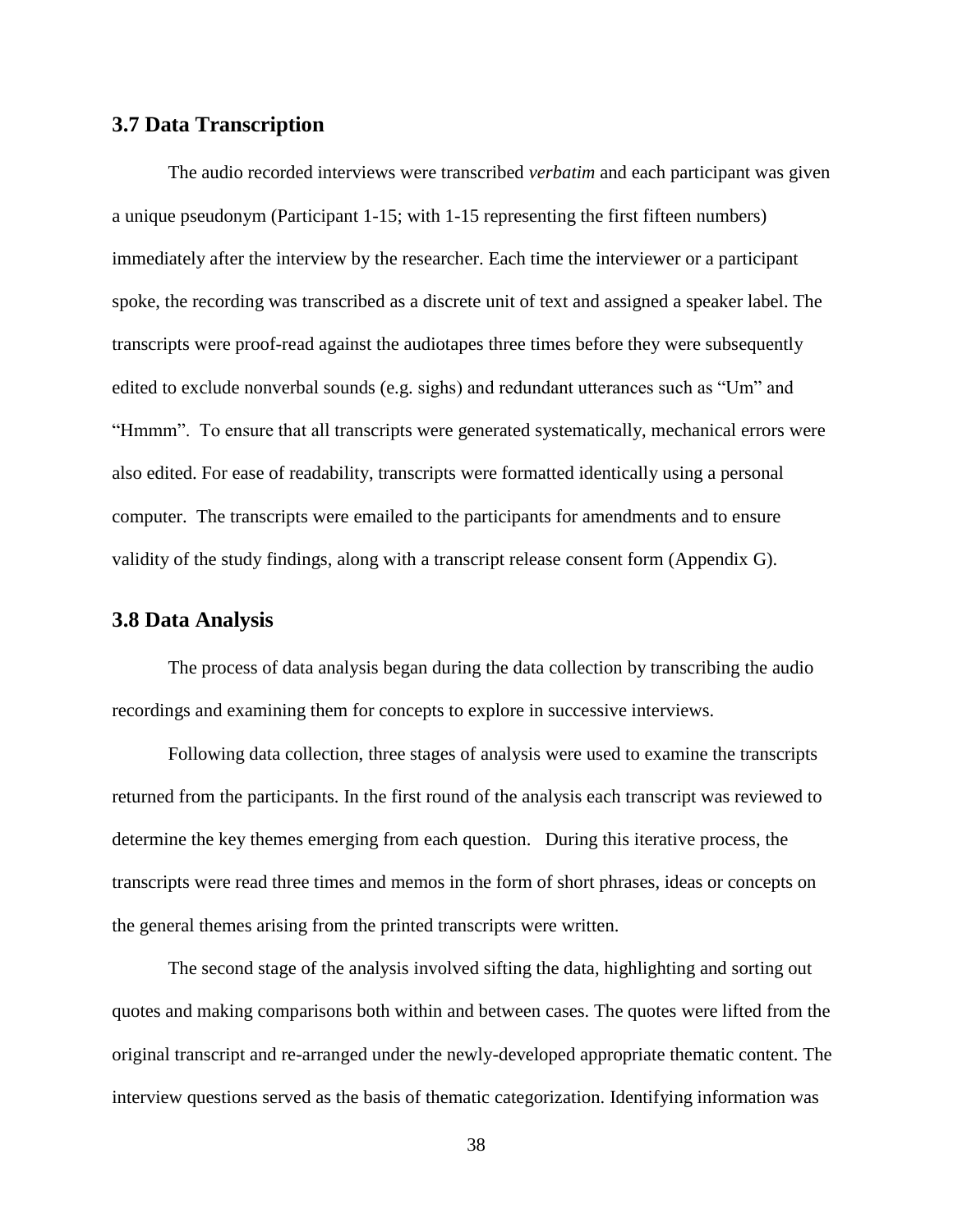intentionally omitted from the quotes and replaced with *[generic names]* without significantly altering the meaning of what had been said. The quotes within each theme were re-examined to ensure that they were corresponding to that particular concept or theme. One of the most important aspects of this round of analysis was data reduction. This was achieved by comparing and contrasting quotes and synthesizing data to describe the findings.

The transcripts were analysed manually by two independent authors. The authors then met to compare and contrast their independent coding. A discussion reconciled the differences and concluded in a consensus regarding the themes. In the final stage of analysis each theme was examined to discover (1) the meanings assigned to them or how they were seen overall and (2) systematic similarities and differences between groups of interviewees.

### **3.9 Ethical Protection**

An application for ethics approval was submitted to the Behavioural Research Ethics Board of the University of Saskatchewan. The study was conducted upon approval from the board. The following additional safeguards were employed to protect the participants' rights: 1) the purpose of the research was articulated verbally and in writing so that it was clearly understood by each participant (including a description of how the data will be used, 2) written consent to be interviewed was obtained from each participant prior to the interview, 3) participants were told that they had the option of withdrawing from the study at any time, 4) the informant was informed of all data collection devices and activities, 5) transcripts and written interpretation reports were made available to the informant for verification and a signed transcript release form was received from each participant, 6) direct quotations used in the results were carefully chosen and edited so as to protect the participants' identity, 7) each participant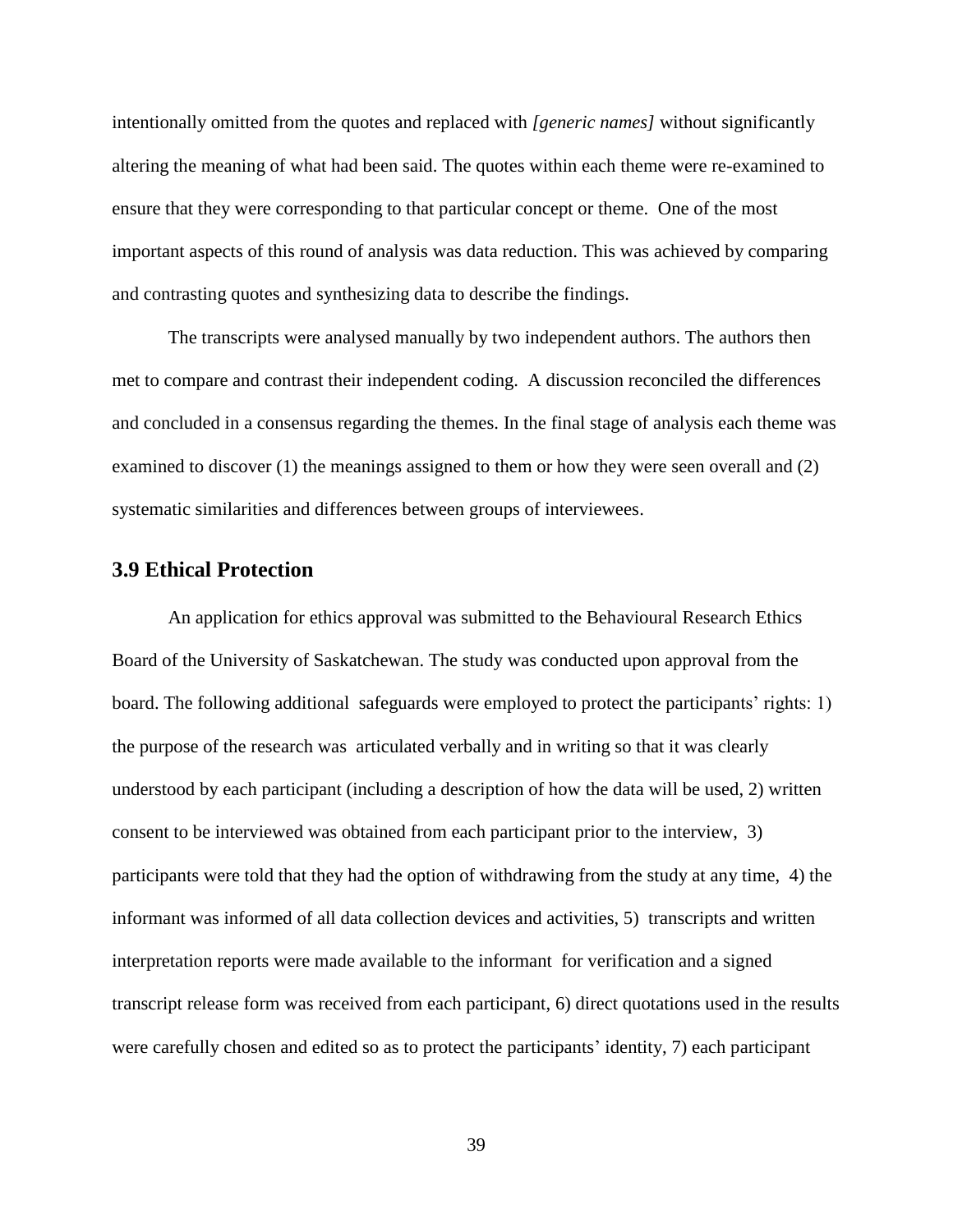was assigned a pseudonym, 8) participants were not be coerced to provide information, and 9) data was stored in a locked cabinet in the researcher's office.

### **3.10 Methods for Achieving Trustworthiness**

In qualitative research the concepts of credibility, dependability, confirmability and transferability have been used to describe various aspects of trustworthiness (Lincoln & Guba, 1985). The concept of credibility replaces the idea of internal validity, by which researchers seek to establish confidence in the 'truth' of their findings. The aim of transferability is to give readers enough information for them to judge the applicability of the findings to other settings. Dependability encourages researchers to provide an audit trail (the documentation of data, methods and decisions about the research) which can be laid open to external scrutiny; thus, showing that the findings are consistent and could be repeated. Confirmability is the degree of neutrality or the extent to which the findings of a study are shaped by the respondents and not researcher bias, motivation, or interest.

In more recent literature, Lincoln and Guba expanded their thinking on qualitative research with the concept of authenticity. There are five categories of authenticity: fairness, ontological, educative, catalytic and tactical authenticity. Specifically, fairness refers the extent to which the participants' different constructions and underlying values are solicited and represented in a balanced, even-handed way by the researcher. Ontological authenticity concerns the way in which participants' own constructions are enhanced or made more informed through their participation in the research. Educative authenticity refers to how participants develop understanding and appreciation of others. Catalytic authenticity refers to how the research process stimulates and facilitates the participants' behaviour. Finally, tactical authenticity refers to the extent to which participants are empowered to act (Lincoln & Guba, 2005).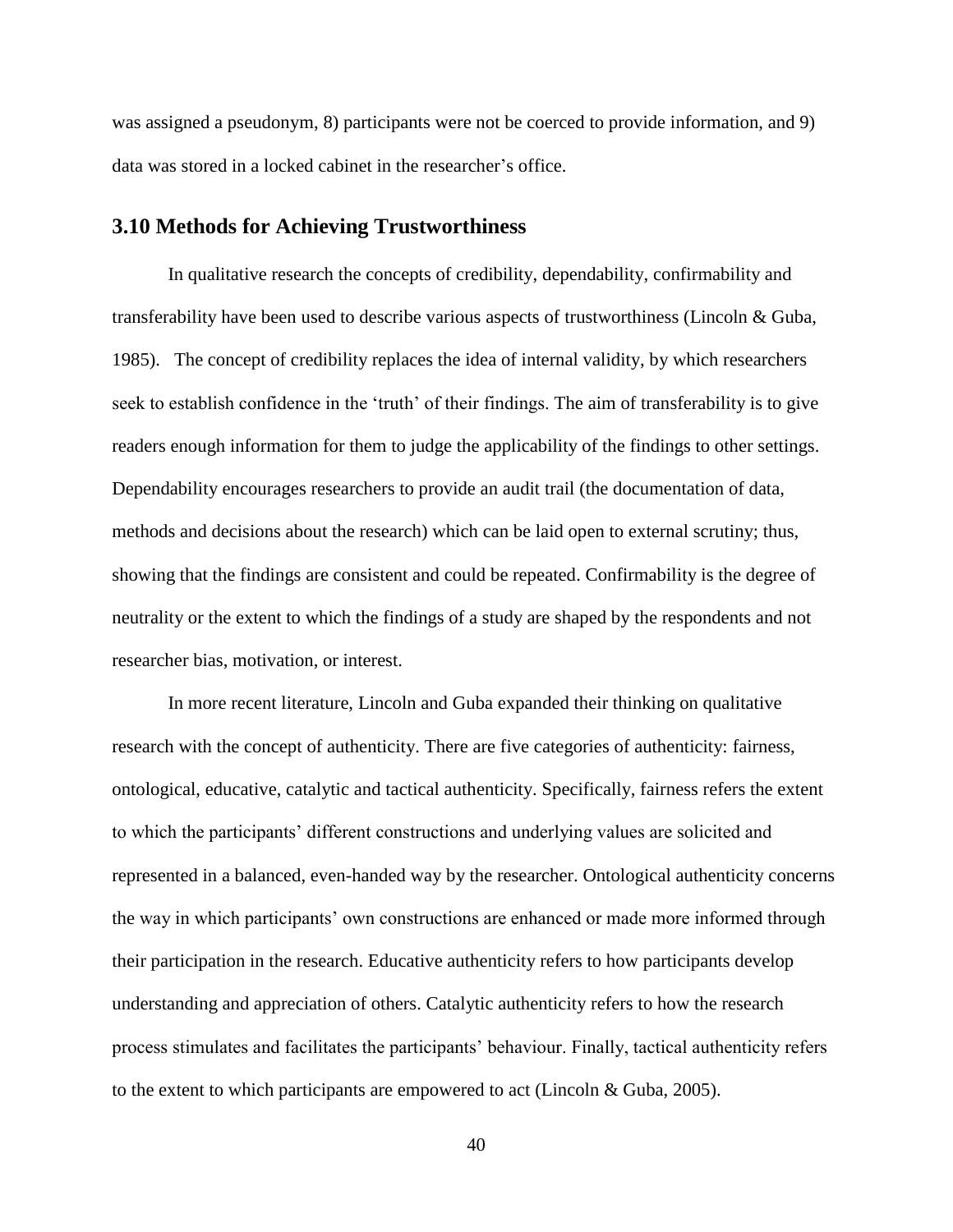In this study the mechanisms used to promote the trustworthiness of the study procedures and outcomes included: audit trail, peer debriefing, analyst triangulation, member checking, thick description and an external audit.

The key method for optimizing the trustworthiness of study procedures and outcomes is the audit trail. An audit trail consists of documents tracking search outcomes and the reflexive accounting, in material form, of the procedural and interpretive moves made during the course of the study (Sandelowski & Barroso, 2007). In this study, an audit trail was accomplished by creating a folder to document field notes, condensed notes, correspondence, and procedures used in each phase of the research, and the rationale behind the selection, use, development or abandonment of those procedures. Such documentation would allow another researcher to have a clear description of the research path and verify the findings. Sandelowski and Barroso (2007) stated that this documentation is itself treated as data and serves to enhance the credibility of study outcomes by making transparent the series and sequence of judgements made during the life of the study.

Peer debriefing supports the credibility of the data in qualitative research and provides a means toward the establishment of the overall trustworthiness of the findings (Lincoln & Guba, 1985). In debriefing, a researcher and an impartial peer pre-plan and conduct extensive discussions about the findings and progress of an investigation. The peer asks questions to help the researcher understand how his or her personal perspectives and values affect the findings. Such a questioning approach serves to minimize bias within the inquiry (Guba & Lincoln, 1989). In this study, peer debriefing included discussions and meetings with the researcher's supervisory committee. The NUTR 990 seminars and committee meetings also presented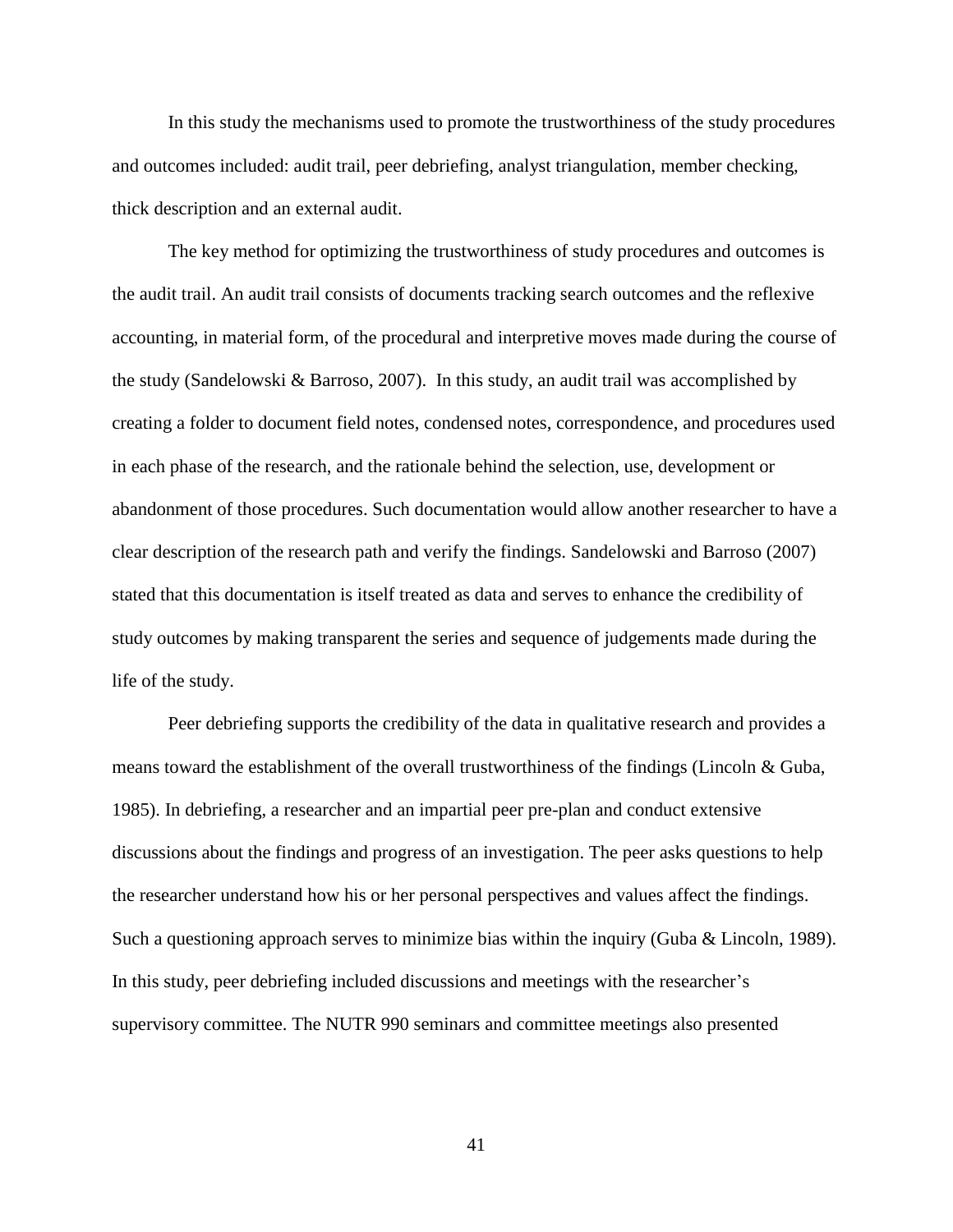opportunities to test and defend emergent themes and see if they seemed reasonable and plausible to the committee members.

Triangulation was another method used to achieve credibility. Mathison (1988) elaborated that triangulation is important to control bias and to establish valid propositions. The concept of triangulation is based on the assumption that any bias inherent in particular data sources, investigators and method would be neutralized when used in conjunction with other data sources, investigators and methods (Creswell, 2009). Analyst triangulation was used in this study to ensure that the data account is rich, robust, comprehensive and well-developed as there are multiple ways to seeing the data (Patton, 1999). Analyst triangulation included using multiple analysts to review findings. It included the use of two independent authors who read and analysed the transcript before coming together for team analysis. Triangulation of the data was conducted to achieve a more complete analysis of the workforce data. The process of triangulation also involved the examination of data from several sources to build justification for the themes. Hence, the data was triangulated throughout the discussion section by comparing findings from the interviews with findings from the available literature related to the matter.

Member checks are used whereby data, analytic categories, interpretations, and conclusions are tested with members of those stakeholding groups from whom the data were originally collected (Lincoln & Guba, 1985). To accomplish this, the researcher made a PowerPoint presentation of the preliminary categories and themes at a CARD meeting held in April, 2011. Through informal conversation, I had learned that most members of the group were members of primary health care teams so the group was in the best position to check the data. Eight members were present at the meeting. Five of those present had participated in the study. Following the presentation, the dietitians were given an opportunity to assess the adequacy of the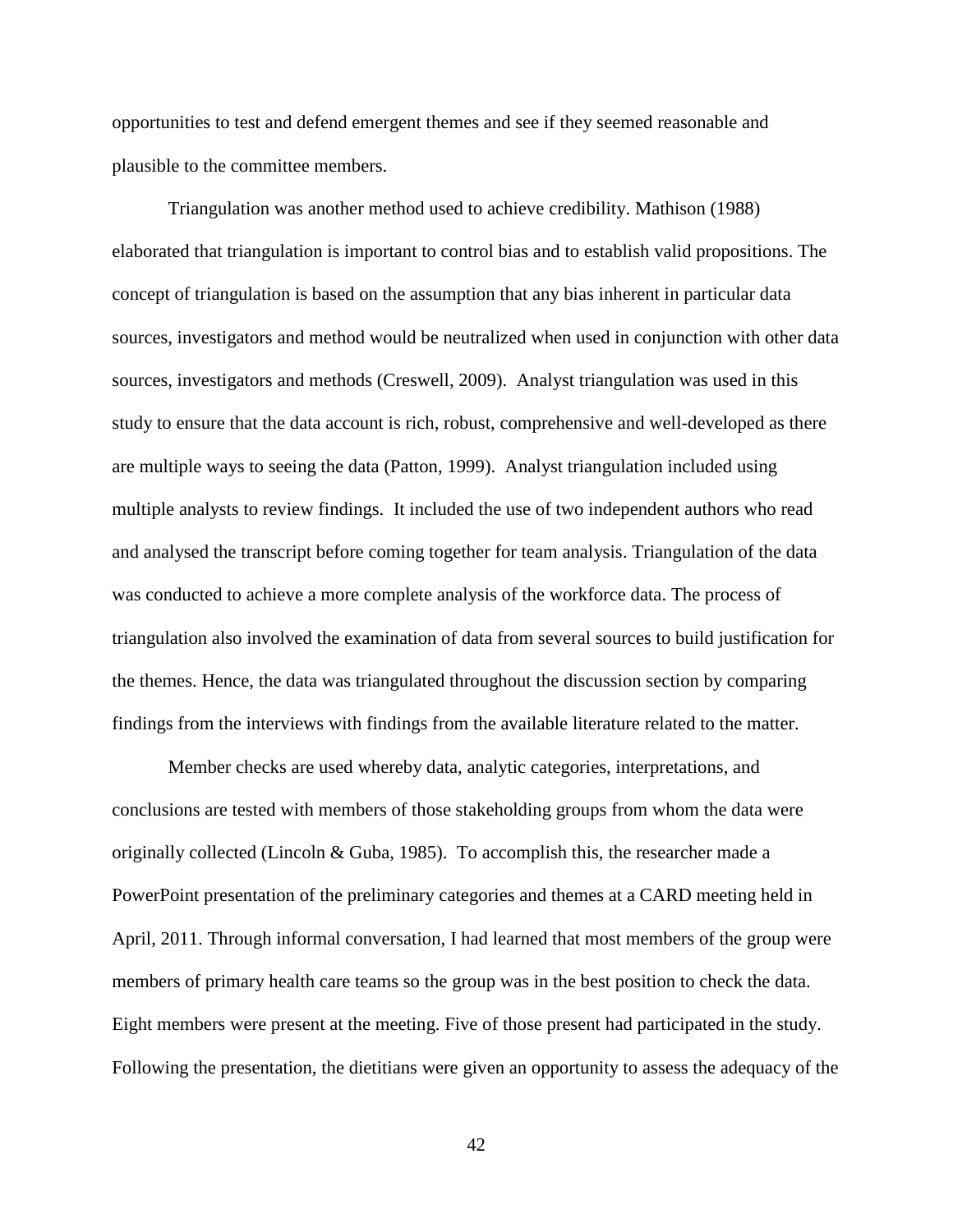data and provide feedback. The members were all in agreement with the findings and the researcher's analysis of their perceptions. A fervent discussion ensued with regards to "requesting lab values for assessment", although this was not one of the items presented. Their views were taken into consideration as it highlighted a possibility of amending the data.

An external auditor, a faculty researcher with experience in qualitative research analysis, reviewed several of the interview scripts and compared them to the major themes that arose from the data. The outcome of this review was very useful as several recommendations were made which helped to ensure a more critical analysis of the themes arising from the data. These are highlighted throughout the results and discussion.

A thick description was the vehicle for communicating the roles of dietitians as members of primary health care teams. The final report was an interpretation of the dietitians' experiences and the meanings they attached to them. This allowed readers to vicariously understand dietitians' roles and provided a lens through which readers can view dietitians' roles. Additionally a thick description ensured that anyone interested in transferability would have a solid framework for comparison (Creswell, 2009).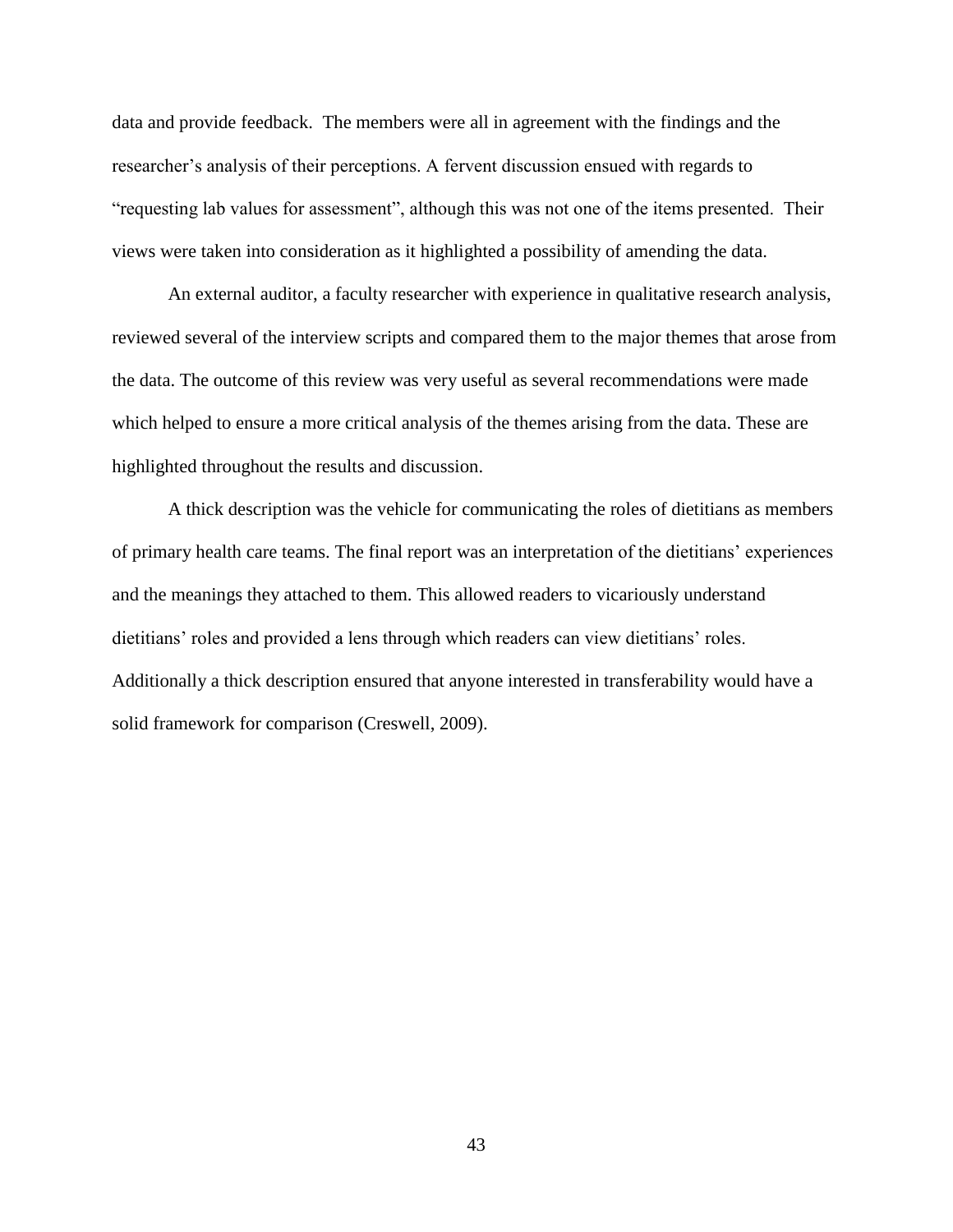# **CHAPTER FOUR: RESULTS**

The findings are presented as eight categories developed from the major interview questions as presented in the Figure 4.1. Throughout this section, the key themes arising from each category are presented along with exemplary quotes where appropriate. The format for the presentation of the findings was selected to capture the themes arising from each question, thereby allowing for an appreciation of the responses to each question as a whole. Together, the categories, themes and exemplary quotes delineate the participants' perceptions of their roles on primary health care teams. The participants' expressions were italicized throughout the report to facilitate identification.

Figure 4.1 illustrates a flow diagram developed from the study findings on advice from the external auditor. It illustrates the key categories, themes, potential relationships between the themes and influencing factors. Each rectangle represents a category of data developed from key interview questions. The top rectangles branch out to oval shapes which represent the emergent themes. For example, the figure illustrates the roles of participants as the third category of data. The themes within this category are nutrition support and beyond nutrition support. Arrows are used to show relationships between themes and between influencing factors which are positioned at the base of the diagram. The relationship between themes and demographic factors of geographical setting and years of experience are identified throughout the results and discussion section. Therefore, reference can be made to Figure 4.1 to get an illustrative view of these relationships.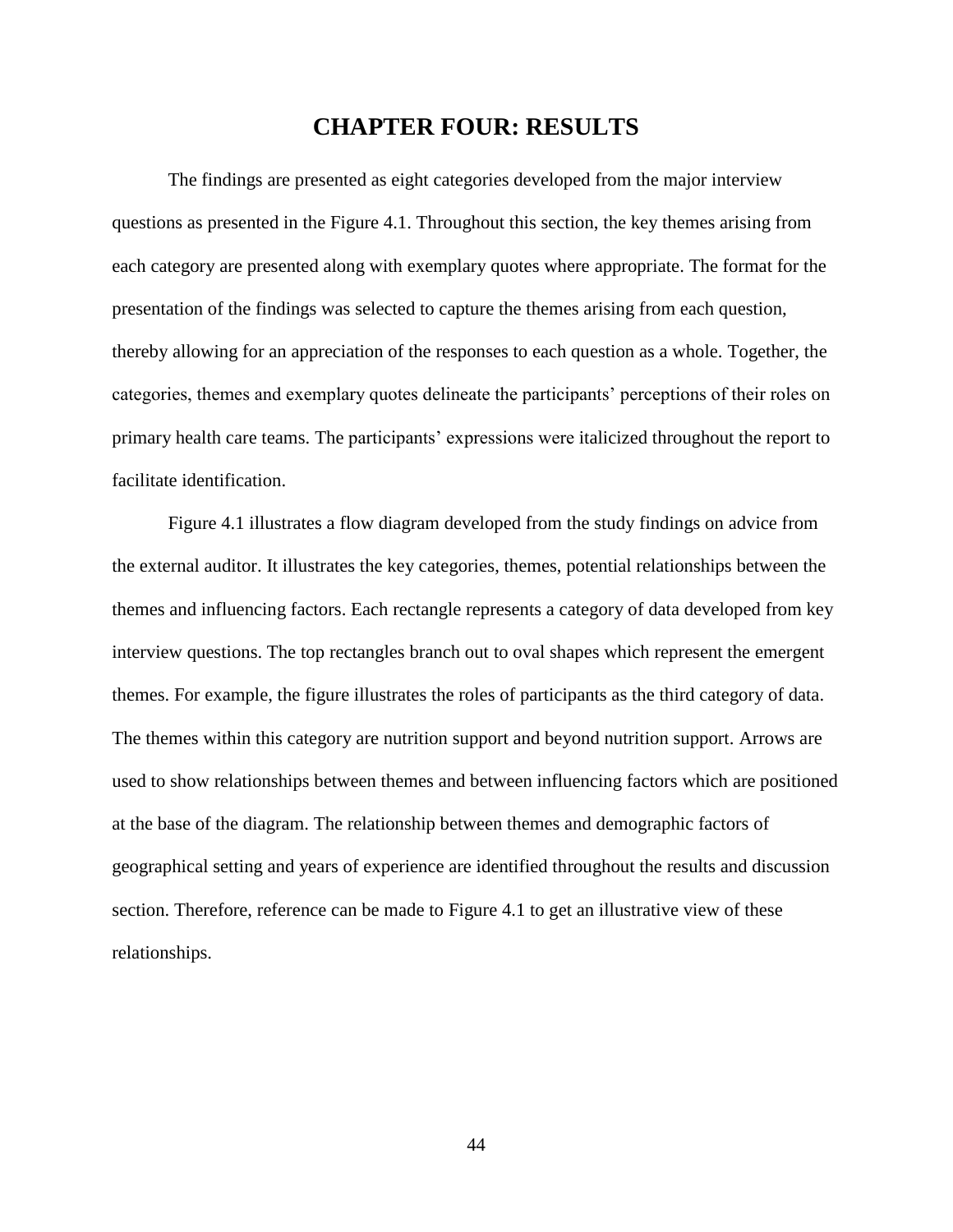

Figure 4.1. Categories, themes, potential relationships between the themes and influencing factors.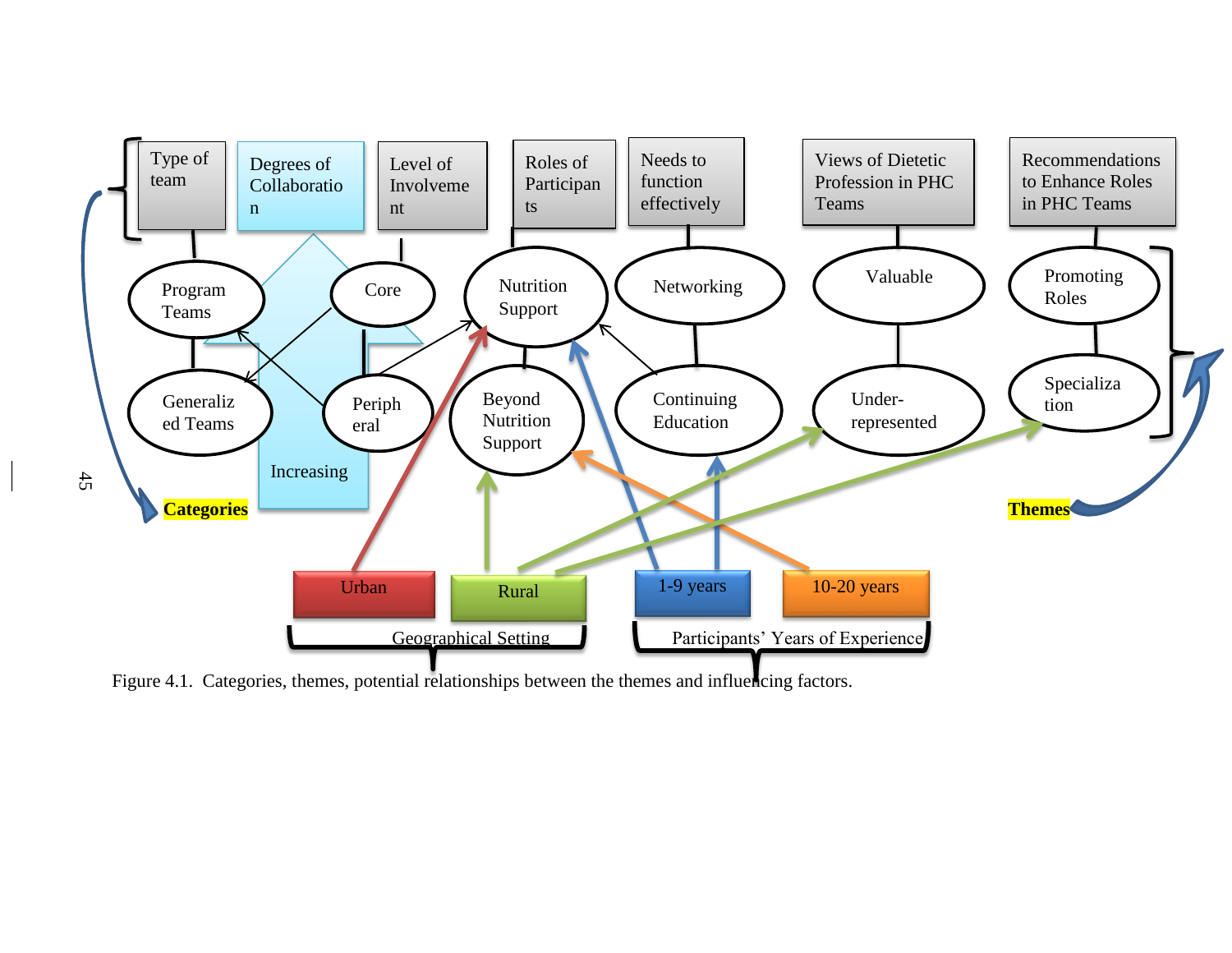# **4.1 Characteristics of Participants**

Fifteen participants were interviewed. All the participants interviewed were females and represented a variety of primary health care settings (Table 4.1). Of the fifteen participants interviewed, five practiced in an urban community setting whilst the other ten practiced a rural community setting. Ten of the participants stated that they sat on only one primary health care team; two stated that were members of two different teams and the remaining three were members multiple teams across their RHA as presented in Table 4.1.

| Characteristic                                | # of dietitians |
|-----------------------------------------------|-----------------|
| Community setting                             |                 |
| Rural                                         | 10              |
| Urban                                         | 5               |
| Number of teams that dietitians was member of |                 |
|                                               | 10              |
| 2                                             | 2               |
| $\overline{4}$                                |                 |
| 5                                             |                 |
|                                               |                 |
| Primary health care setting                   |                 |
| <b>Community Health Centre</b>                | 7               |
| Home care                                     | 2               |
| Diabetes clinics                              | $\overline{2}$  |
| Community clinic                              | 3               |
| Community hospital                            | 3               |
| Non-profit organization                       |                 |
| Number of years working on team               |                 |
| $\leq1$                                       | 5               |
| $\geq$ 2 $\leq$ 4                             | 4               |
| $\geq$ 5 $\leq$ 8                             | 5               |
| $\geq 9 \leq 14$                              | $\overline{2}$  |
| $\geq$ 15                                     |                 |

Table 4.1. Characteristics of Participants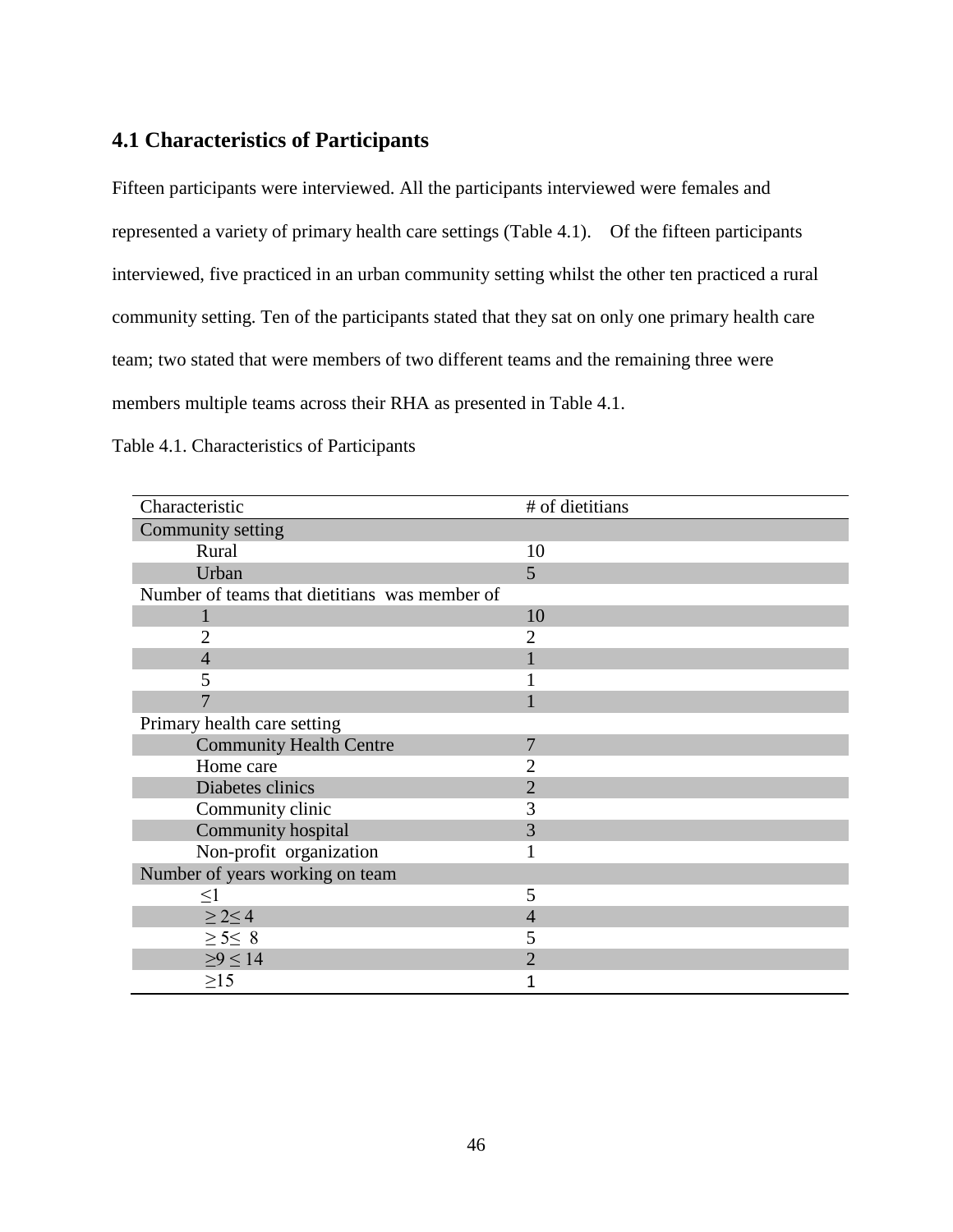For example a dietitian maybe a member of one primary health care team but practice in two different PHC settings such as a home care setting and a diabetes clinic within the community. The number of years that the participants practiced as members of the primary health care team ranged from one year to twenty years. Most dietitians who indicated that they were members of more than one team explained that the number of years on the team was equivalent for all their teams. There were two exceptions where dietitians were members of multiple teams for different lengths of time.

## **4.2 Understanding of the Role of PHC Teams**

### **4.2.1 Principles of Primary Health Care.**

In response to the question, "*what is your understanding of the roles of primary health care team?*" each participant mentioned a variety of concepts to describe their understanding. For example:

*"I see it as an interdisciplinary approach to health promotion, prevention and treatment of disease, it involves the community at all aspects and all levels. They need to be an integral part of setting a plan and goals based on the community needs and then ensuring the services are accessible, affordable and appropriate. And I guess working in a rural area we see the need that you have to have the services that meet the needs of the people where they are at." (Participant 5)* 

Most participants had relatively similar responses. This means that their responses showed some overlapping ideas. The most common ideas described were that primary health care teams: provide a range of services from health promotion and disease prevention to clinical services; provide services that are based on the community needs; involve client/community in making decisions about their health; involve integration of services from numerous health care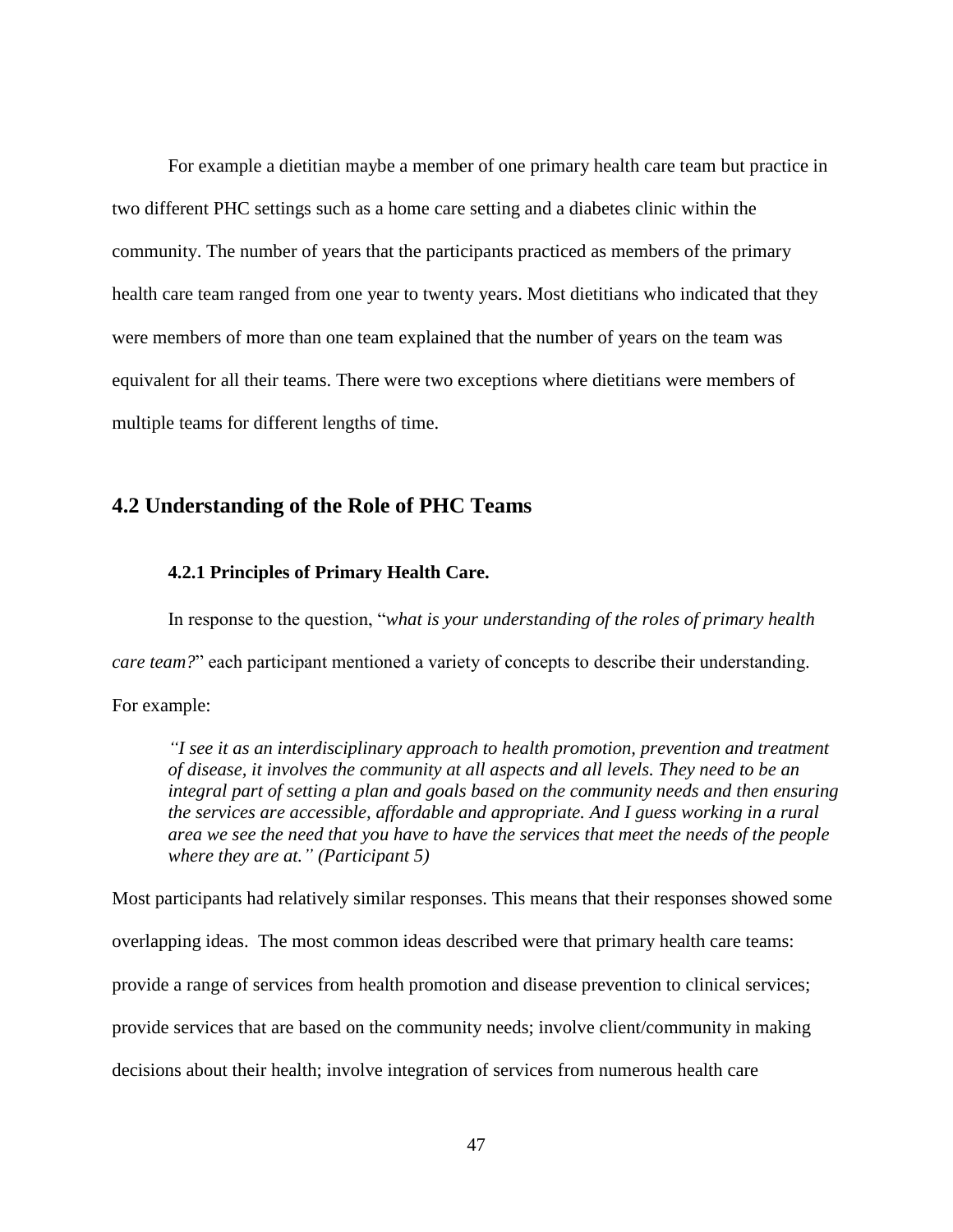professionals and; increase access to health care services. The less common idea mentioned was that primary health care teams recognize the importance of the determinants of health.

#### **4.2.2 Teams' Role in Primary Health Care.**

In describing their understanding of the roles of primary health care teams, many participants indicated that the activities of their team reflected those identified as primary roles of the PHC teams. Participant 3 expressed her perspective by stating, "*I guess I kind of see my major role within primary health care team, as our particular teams addressing chronic diseases*". Other examples of team roles articulated by the participants included, "*provision of a wide range of services that meet the community's needs*", "*prevention of diabetes*", "*building partnerships to provide more client focused care*", and "*promotion of self-care and prevention and trying to offer health services beyond the traditional health care system such as extended hours*".

## **4.3 Types of Teams**

When asked to describe the primary health care teams that they were members of, most participants spoke about them in terms of the target population or reach of the team, goals of the team and composition of the team. Based on the responses, the types of teams were coded as generalized teams and program teams. The codes seemed appropriate because they described variations in the scope of the teams.

### **4.3.1 Generalized Teams.**

Most participants indicated that they were members of generalized teams that sought to address the needs of the wider community. As such, the team provided a wide range of services to the clients with diverse needs, as a unit of intervention. These teams were characterized by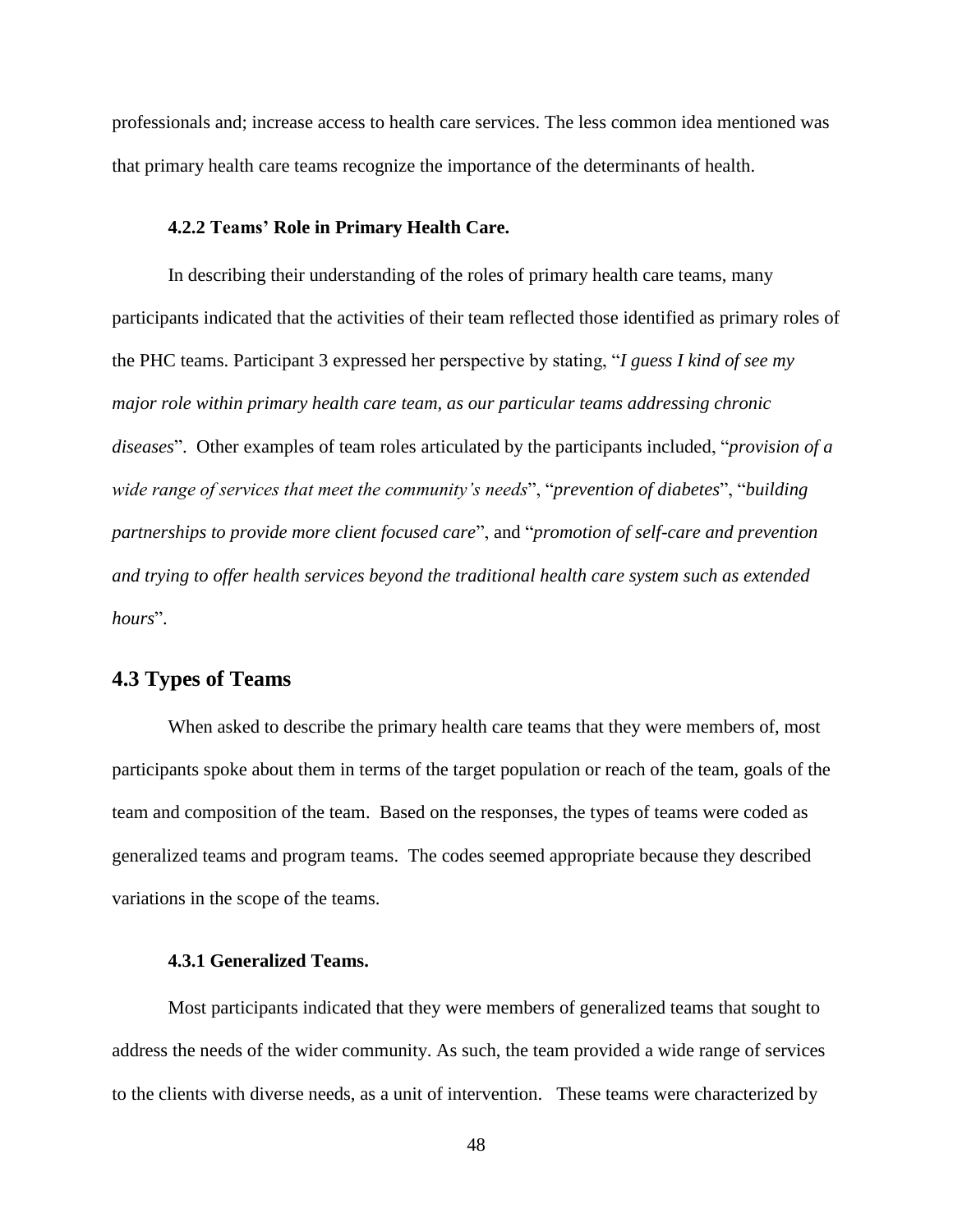the wide variety of professionals who provided services reflecting their particular expertise. For example as participant 15 stated:

*"At the community clinic we have a broad range of professionals including nutrition. We also have occupational therapy, physiotherapy, counselling, seniors counselling and also many opportunities for members to be volunteers and sit on advocacy committees. Our clinic is actually run by a board of directors who are elected to sit on that board and can include community members, members of the clinic, anyone who get elected basically. So it isn't mandated by staff, the direction that the clinic takes is actually mandated by the board of directors which is very different from many health organizations. We have nurse practitioners, we have lab, x-ray, foot care, in addition to our counsellors we have a psychologist on staff. I believe we have 16 family physicians. Everybody at the clinic is considered, they call us the circle of care so each client within the community can access anyone within the community clinic team as they so choose."*

A few of these teams also included support personnel whose role was to assist in team building and to provide support at the various stages of development. As indicated by participant 11, "*at this point it has been a lot of leadership, in my eyes coming from the facilitator because the rest of us are unfamiliar with the process of getting these teams going. So at this time point she has been the one providing most of that".* Community members also formed part of the several teams. Participant 2 indicated that it was beneficial to have community members on the teams because her team is "*community focused"* and the community members would *"see needs"* that the team fails to identify*.* The composition of the teams was slightly different in a few rural areas as many of the health care professionals, such as physicians and nurses were unrepresented on the primary health care teams.

### **4.3.2 Program teams.**

Several participants, including some who were members of generalized teams, indicated that they belonged to teams which they distinctly referred to as a "program". For example, participant 7 indicated "*I am the Nutritionist/Registered Dietitian (RD) for the [name of program] program, which is funded via the Public Health Agency of Canada. I also work with*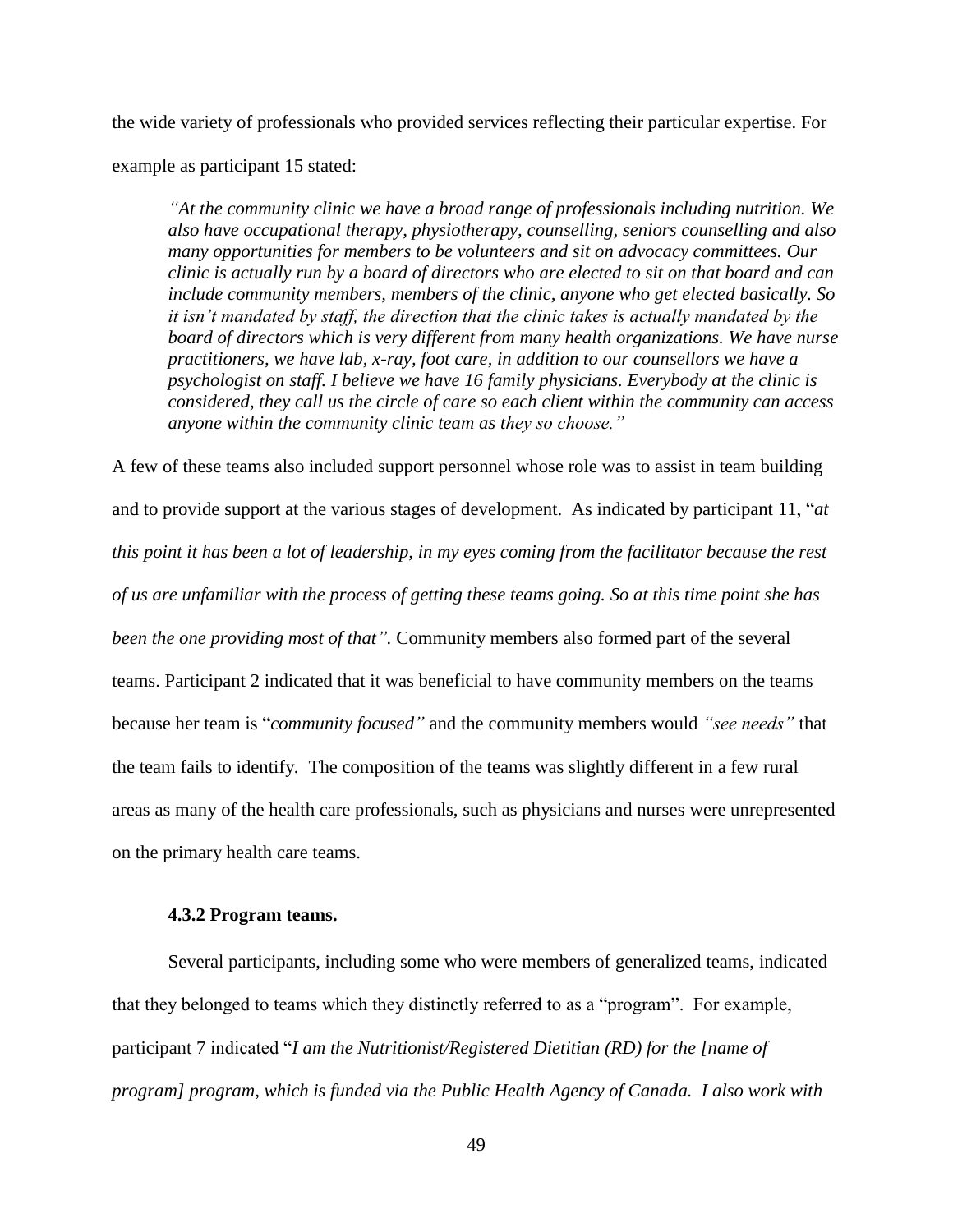*the [name of program] program as part of the Saskatoon Health Region.*" The programs identified from the interviews included diabetes management, heart disease management, perinatal nutrition, chronic disease management, swallowing assessment and food security. The peculiarity of these program teams is that they sought to address the needs of a specific group of clients rather than diverse clients within the general community (as described above).

The participants' responses showed that program teams consisted of a limited number of health care professionals who worked together to meet their clients' needs. For instance, Participant 12 mentioned:

*"The diabetes team would be myself and a diabetes nurse as well as a pharmacist and then we send recommendations to the physician. Our health care team, part of that is the diabetes team so the pharmacist, the diabetes nurse and myself meet together and actually the physician would be available at any time we need him"*

The clients of such program were positioned as the core of those program teams and they were often supported by a manager.

It should be noted that these program teams operated out of the same primary health care settings as those generalized teams in some cases. This is one reason why some participants were members of more than one primary health care team. Another explanation is that some participants, especially in rural areas, served on teams from multiple communities. The term "*travel*" frequently surfaced in their interviews.

## **4.4 Working Relationships on Teams**

### **4.4.1 Collaboration.**

Many participants described their team environment as "*collaborative*." However, one participant described her team as "*a very disjointed primary health care team*." She gave the following reason for her remark: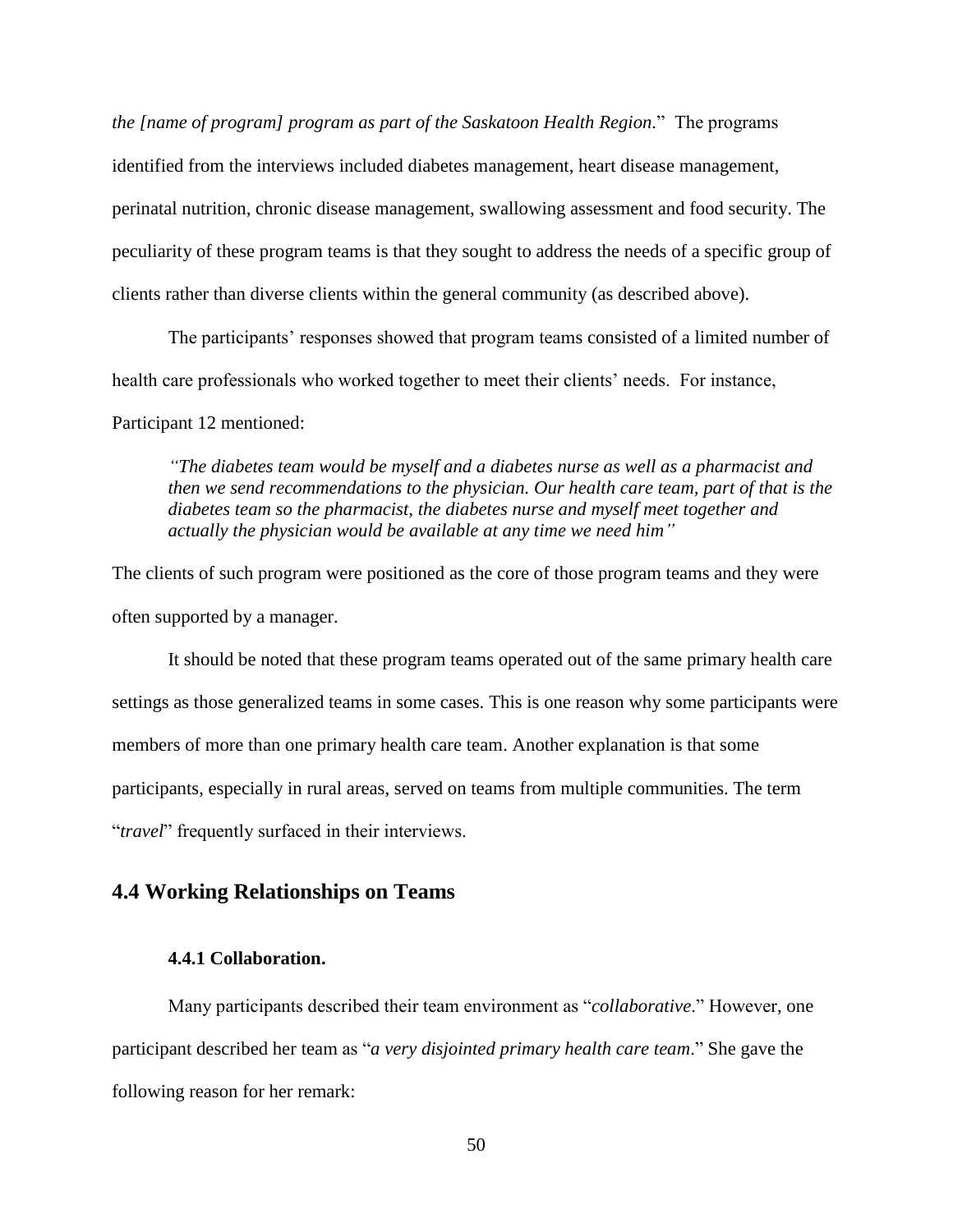*"I work with home care nurses in the area of diabetes education. I collaborate with a community pharmacist. Also again in diabetes clinics, I collaborate with individual physicians on an as needed basis based on where the client's doctor or who they doctor with. I contact other healthcare professionals as needed and if more specific issues rise up that I don't have access, you know to those health care professionals already*."

Although many participants described collaborative relationships on their teams, only a few of them elaborated on the factors which enhanced these relationships. The factors were the length of time working together and proximity of team members. For example participant 3 said, "*I think most of the people on the team have been working together for a number of years so we work very collaboratively."* Also, teams with its members sharing the same facility were reported to have more collaborative relationships.

### **4.4.2 Elements of Collaboration.**

Other elements of collaborative working relationships surfaced but were less frequently mentioned. These elements included trust and respect, communication, and distribution of decision making powers.

The issues of trust and respect were mentioned by a few participants. They indicated that the other team members trusted or respected them as the food and nutrition expert on the team. In all accounts of trust and respect, the years of experience and level of expertise of the participants was greater relative to other participants. As Participant 5 puts it:

*"There is something that does come with building some of those relationships and rapport over the years. I mean that not that the new RD's are any less than competent but I do think that does end up having an effect on for example my relationship with the physician. I mean I have a great relationship with all the physicians, respectful, they look to me for direction, call me if I recommend stuff they are doing and I think that does come with developing some of those long term relationship*."

With regards to communication, a few participants identified good communication as one of the strengths of their team. For example participant 9 said, "*the team functions well in that we*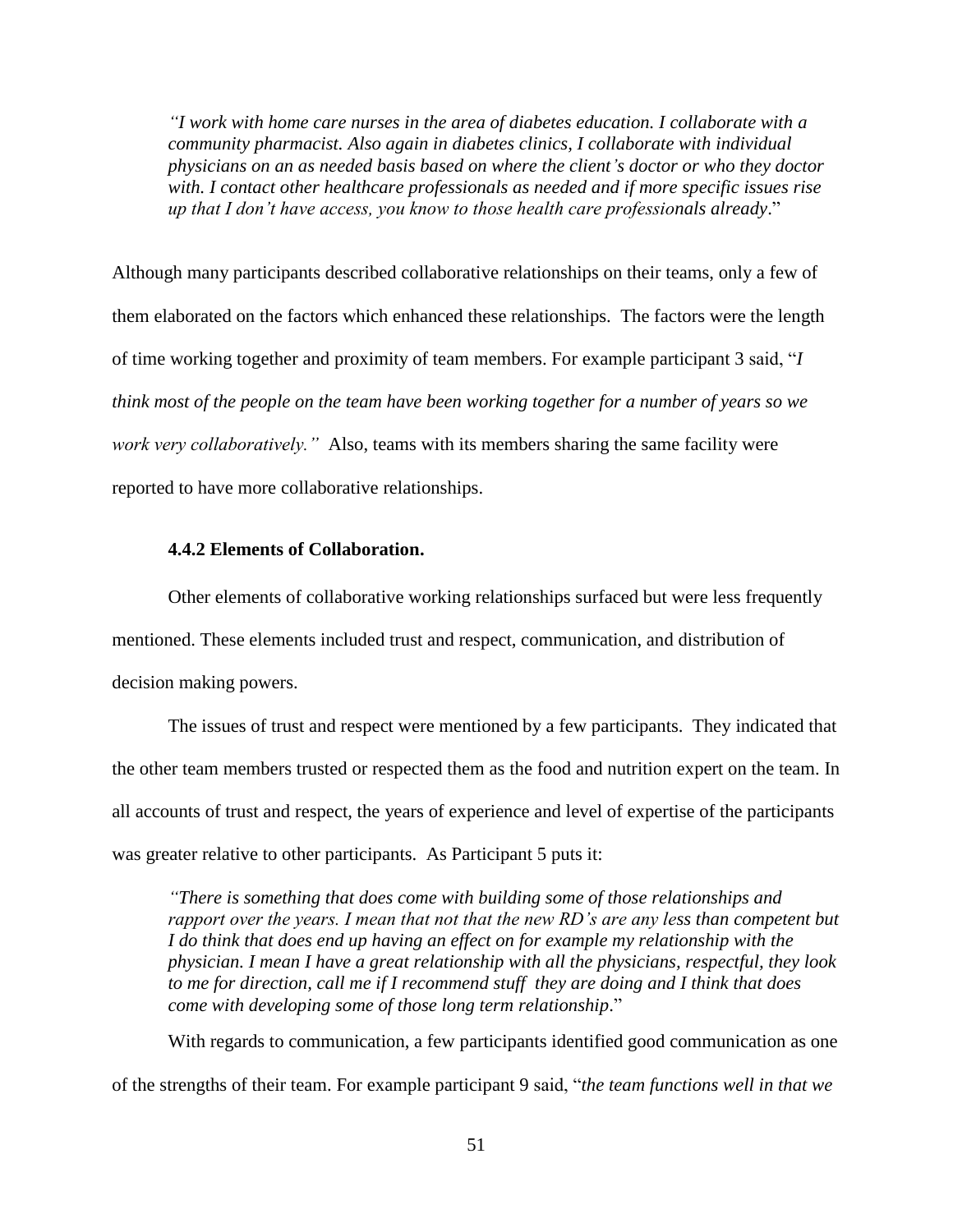*plan new programs, we work well together, we keep communication open and honest."* But she went on to identify how staff shortage could affect good communication*.* She added*, "when there is a physician crunch the whole focus of the team goes towards complaining about we don't have enough doctors and we are so stressed out."* One participant highlighted how her ability to "*walk into the office of the colleagues next door*" facilitated good communication.

With regards to decision making, a variety of decision making styles were described:

Several participants described teams that were characterized by equal opportunities for all with

regards to decision making. This is illustrated in the following quotes

*"We vote. If it's unanimous then everybody feels that we should go forth with then majority tends to rule. So everybody's voice counts I guess that what I am trying to say."*

*"When all of us have gathered together with our team leader it's very collaborative and very much us setting the direction. So it's not dictatorial at all."*

A few participants described teams in which most of the team members enjoyed equal

opportunities but the physician had the final say. As participant 4 explained:

*I guess in my mind I still sort of see him as the leader because we can't do things without his go ahead but I do think a that a lot of times people in primary health care team maybe aren't given enough credit for what they do and so, Do you know what I mean? Like he is the leader but we are all equal, it's the white coat syndrome sort of thing he is just always going to have the last say and that's why I see him as the lead. But all the rest of us I would say are equal in what we do.*

There was also evidence of teams where decisions were funnelled from management and the

team members had little opportunities to contribute to decisions. For example, participant 13

said, "*everything comes down from executive and then through leadership and then our* 

*manager*." Participant 15 also said:

*"I am fairly independent in what I can do on a day to day basis like manage my own workload, that kind of thing. I do report directly to our administrator but our administrator reports directly to our board of directors so all of the big decisions on what I do, where my focus should be is actually made by the board of directors so it kind*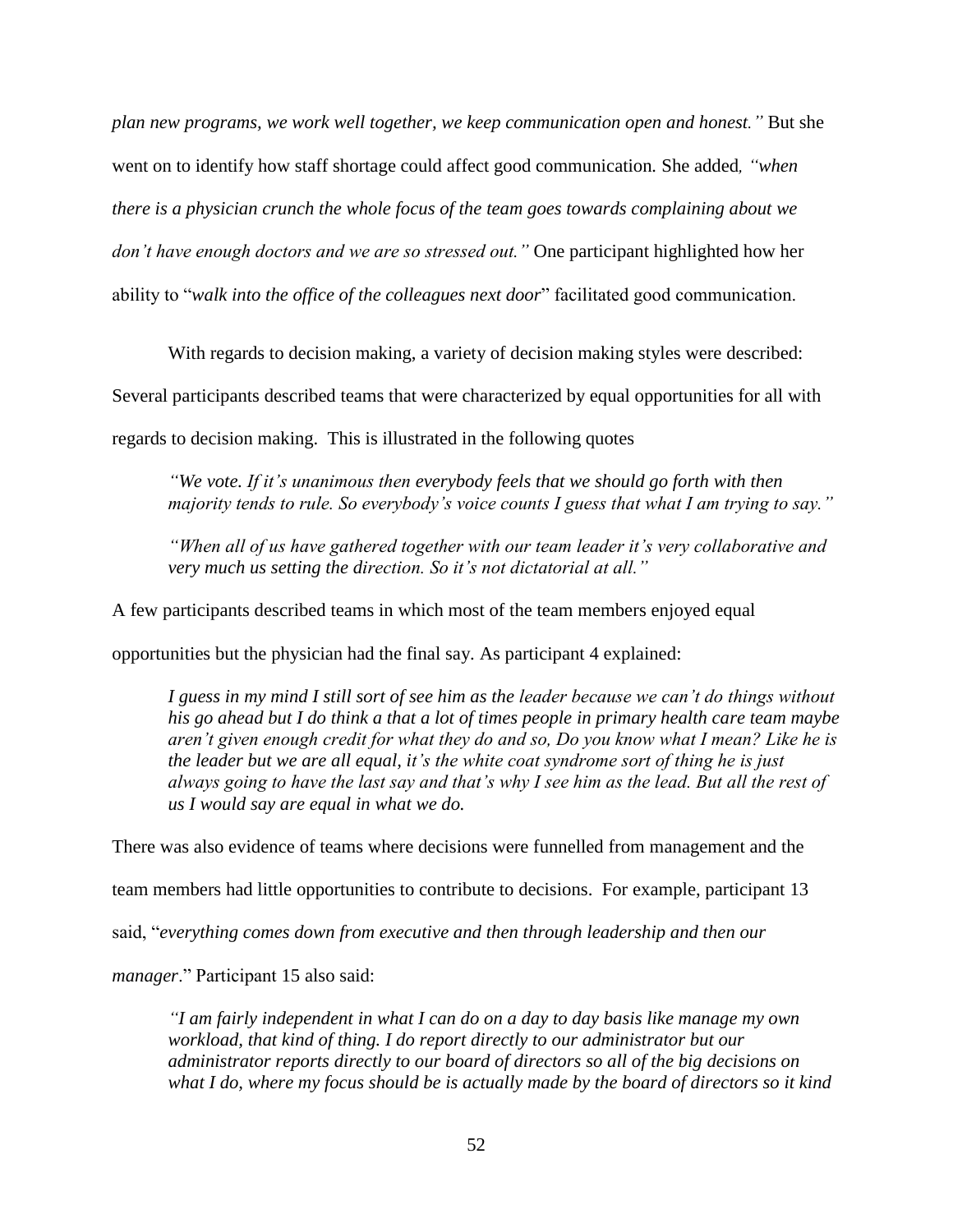*of funnels down through the organization. It's up to me, how I am going to meet the expectations of the board of directors but it's really coming from them."*

# **4.5 Level of Involvement on PHC Teams**

### **4.5.1 Core.**

The common terms participants used to describe their level of involvement included "*active*", "*quite involved*", or "*intensive*". Examples of this are illustrated in the following quotes:

*"So that role is probably the most intensive role and the largest commitment of time and I would say if I was to look at what is primary health care and that's to me a perfect example of primary health care."(participant 12)*

*"Right now the main one that come to mind and it's one I work quite intensely with." (Participant 2)*

When probed further all participants considered themselves as a core member of one team at least. As a core member of primary health care teams, the participants mentioned that they would attend meetings regularly and contribute to planning. They felt that they were important members of the team since many initiatives and diseases "*centres around nutrition*" and requires involvement of a dietitian. Some of the participants who were members of multiple teams reasoned that their skewed level of involvement between teams resulted from lack of time. As participant 3 puts it:

*"The teams that I work with, I guess I am on a couple teams, I am on the team that is based out of [name of community-A] and then one that based out of [name of community -B] and on those teams I take a pretty active role. I guess I am still a member of couple other teams but I don't attend meetings I just basically get the minutes and help out wherever I can. But I don't take a pretty active role on the other two teams that I am involved with and that's just more time constraint than anything."*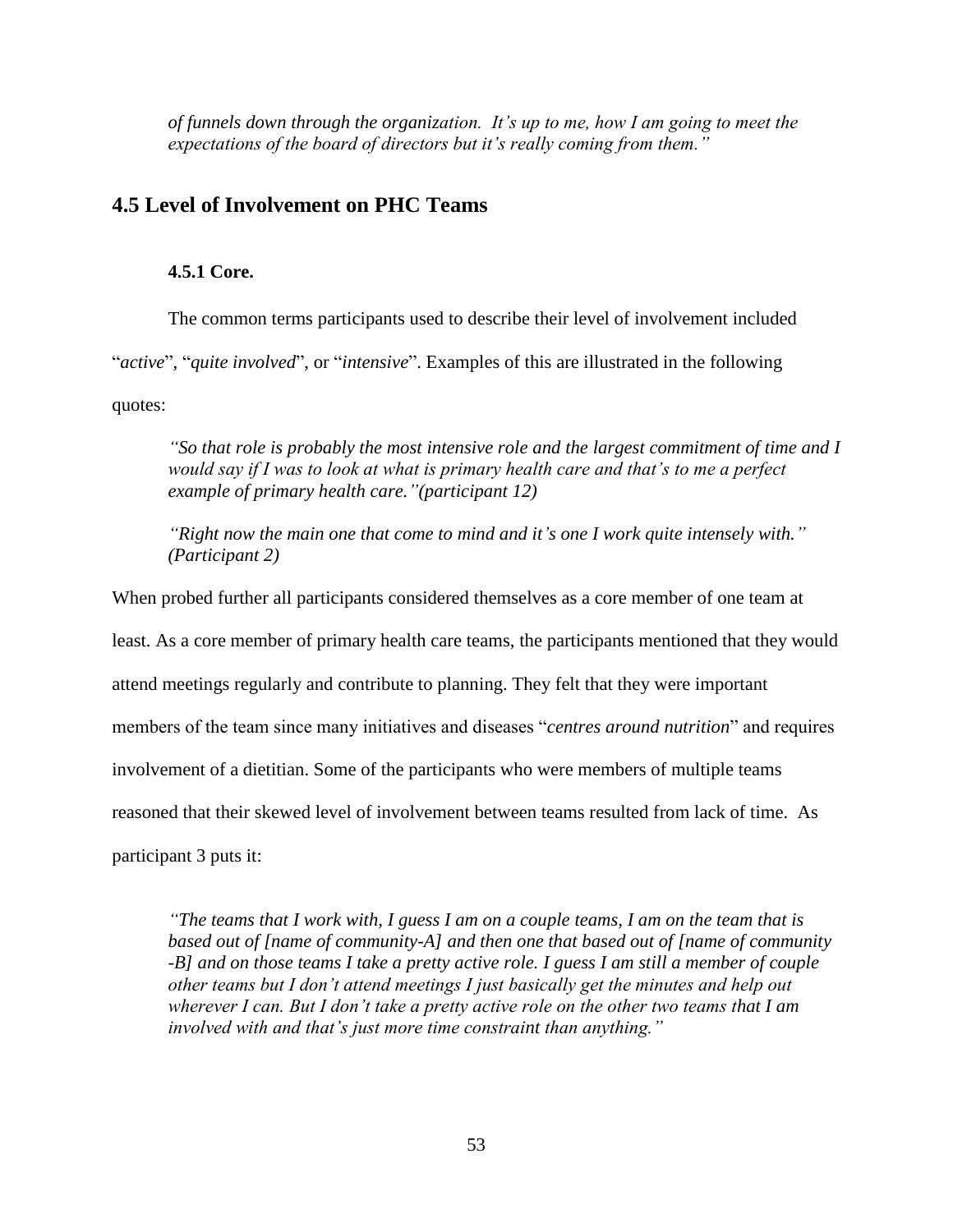#### **4.5.2 Peripheral.**

A few participants bluntly described themselves as a peripheral member of teams. For example, Participant 5 said, "b*ecause I am more peripheral on the home care team, I would be involved as the team decides they need in the area of diabetes specifically. That's how I would get involved*." My understanding from the interviews was that the involvement on teams as a peripheral member meant that the participants were limited in their ability to contribute to the team processes such as decision making and planning. Also, unlike core team members, peripheral team members refrained from participating in team meetings. The participants' descriptions suggested that as a peripheral member, they had less collaborative relationships or less interaction with team members but only provided their expertise to team members and clients when solicited. Consequently, peripheral team members did not assume functional roles within the team.

## **4.6 Perception of Roles on PHC Teams**

The information which emerged from the question "*what are your roles as a member of primary health care team (s)?*" was coded as nutrition support and beyond nutrition support. The codes seemed appropriate because the participants' responses reflected the breadth of their roles, expertise and how they used their expertise to contribute to the goals of the team. Although most participants mentioned nutrition support in their descriptions, the degree to which their roles were beyond the nutrition profession was also emphasized; thus, operationalizing differences in years of practice, geographical settings, training, and type of team.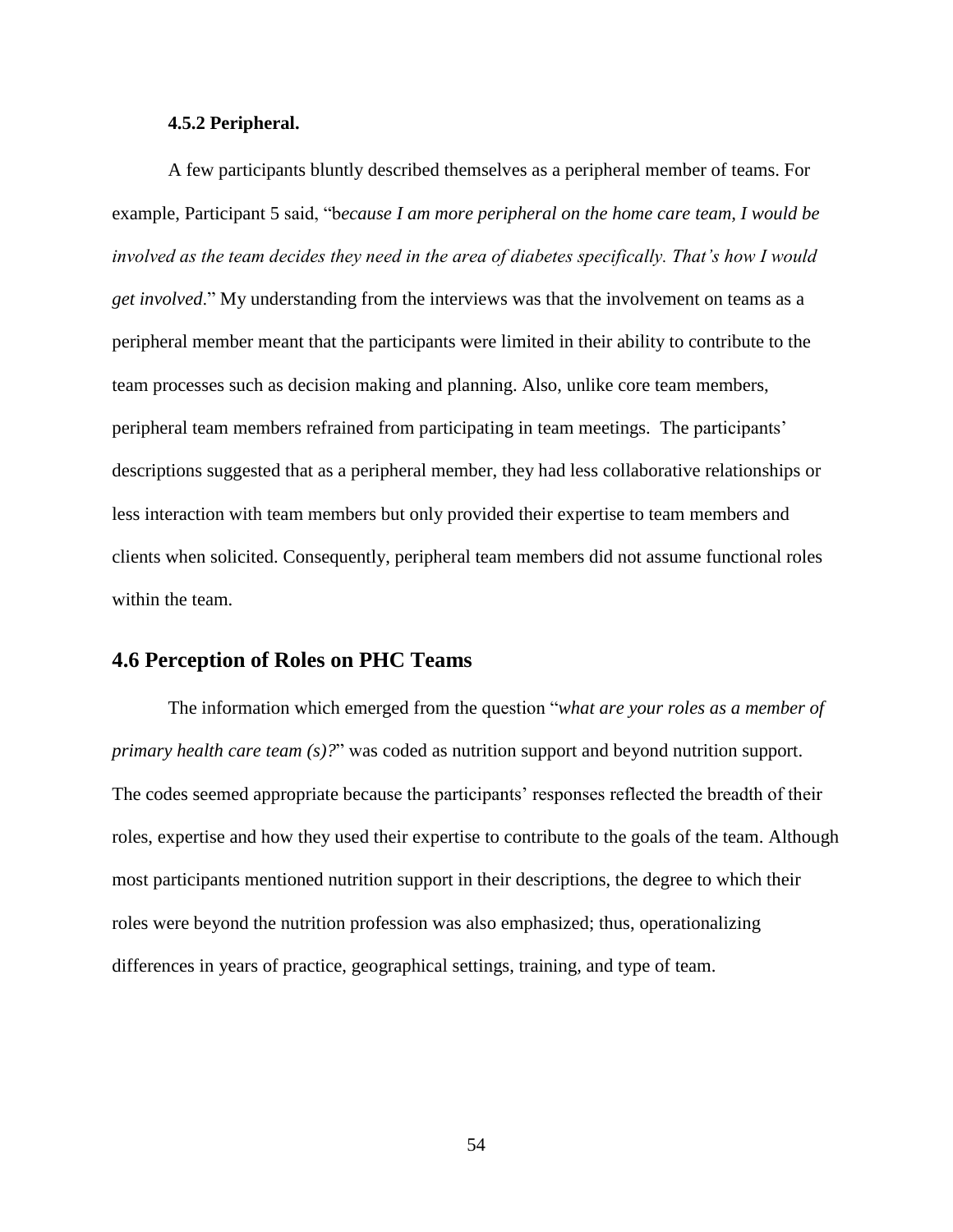#### **4.6.1 Nutrition Support.**

When asked to describe their roles as members of primary health care teams, most participants perceived that their primary role was to provide nutrition support to clients and team members. The nutrition support to clients were repeatedly constructed around services such as nutrition education, nutrition assessment, nutrition screening, nutrition counselling, and health promotion activities such as grocery store tours and cooking classes that build self-reliance, and running programs which supported the aforementioned services. However, many participants emphasized the service (s) that occupied the greatest fraction of their practice. For example participant 10 said:

*"My main responsibilities are outpatient counselling and that could range from anything that the physician thinks is nutrition related. Also a major component is programming. So running groups that would support the issues that I see come up within my counselling practice. And then acting as a nutrition consultant to the other professionals when they have questions or concerns."*

Nutrition counselling was also a major proportion of the role of a few other participants.

Another common trend was to identity their tendency to focus on disease treatment rather than prevention. For instance participant 3 said, "*I haven't had as much time to do, even though yes that's a part of primary health care, I haven't had time to do more of the prevention based and what I see more of team care*." She justified that she did more outpatient counselling because "*the demand for that lately has been increasing."* The following quote exemplifies the perception of another participant who described disease treatment as a large proportion of her roles:

*"When I have somebody who is newly diagnosed with type-two diabetes and say they also have high lipids and they come to see me, I need to work with them to manage their diabetes. To me that is working with somebody with the disease we are not preventing the disease, we are not promoting, we are dealing with the disease and helping them manage their health condition, that is the main part of my job."*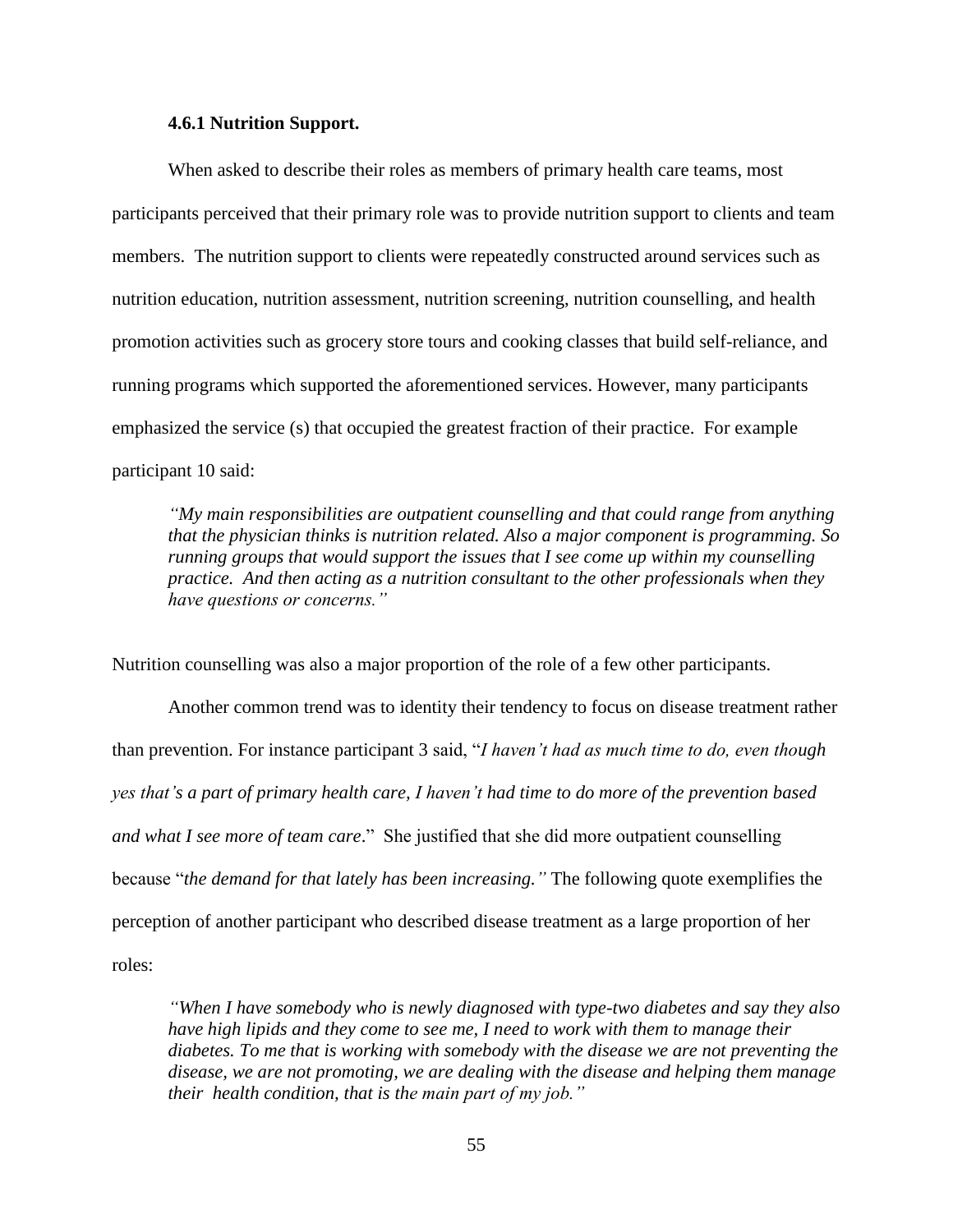The tendency to focus on disease treatment was well-justified from participants of program teams which focused on disease management. However, this trend was observed in the remarks of some participants who belonged to generalized teams. Therefore, the type of teams had no apparent influence on the balance between disease prevention and disease treatment services.

Although some teams had a specific area of focus (program teams), several participants of these types of teams indicated that the nutrition services they provided were not restricted to the team's area of focus. For example Participant 1 said, "*anything nutrition related does come back to me and again that can be like diabetes is my primary focus but I have seen people for gall bladder issues, pancreatitis.*" However, one participant mentioned that she "*job-shared*" with another dietitian, so this allowed her to focus her attention to her team's area of focus (diabetes) while the other dietitian saw "*all of the other clients from heart disease to gastrointestinal disorders to renal diseases and weight loss*."

Nutrition education was another popular nutrition support service mentioned. With regard to nutrition education, a few participants said that they covered topics that met their clients' greatest need on an individual basis and in group sessions. They were often invited by community groups to make presentations on topics identified by these groups. However, a few clients indicated that their management bodies had an influence over the topics they addressed. The type of team that the participants were on influenced the extent to which they received mandates. Program teams were obliged to address topic that matched their goals. For example participant 7 said:

*"We are mandated to incorporate certain topics into our sessions, but we also consider what our participants are interested in learning about and often get their feedback for topics. We really try to provide education based on the participant needs and interests."*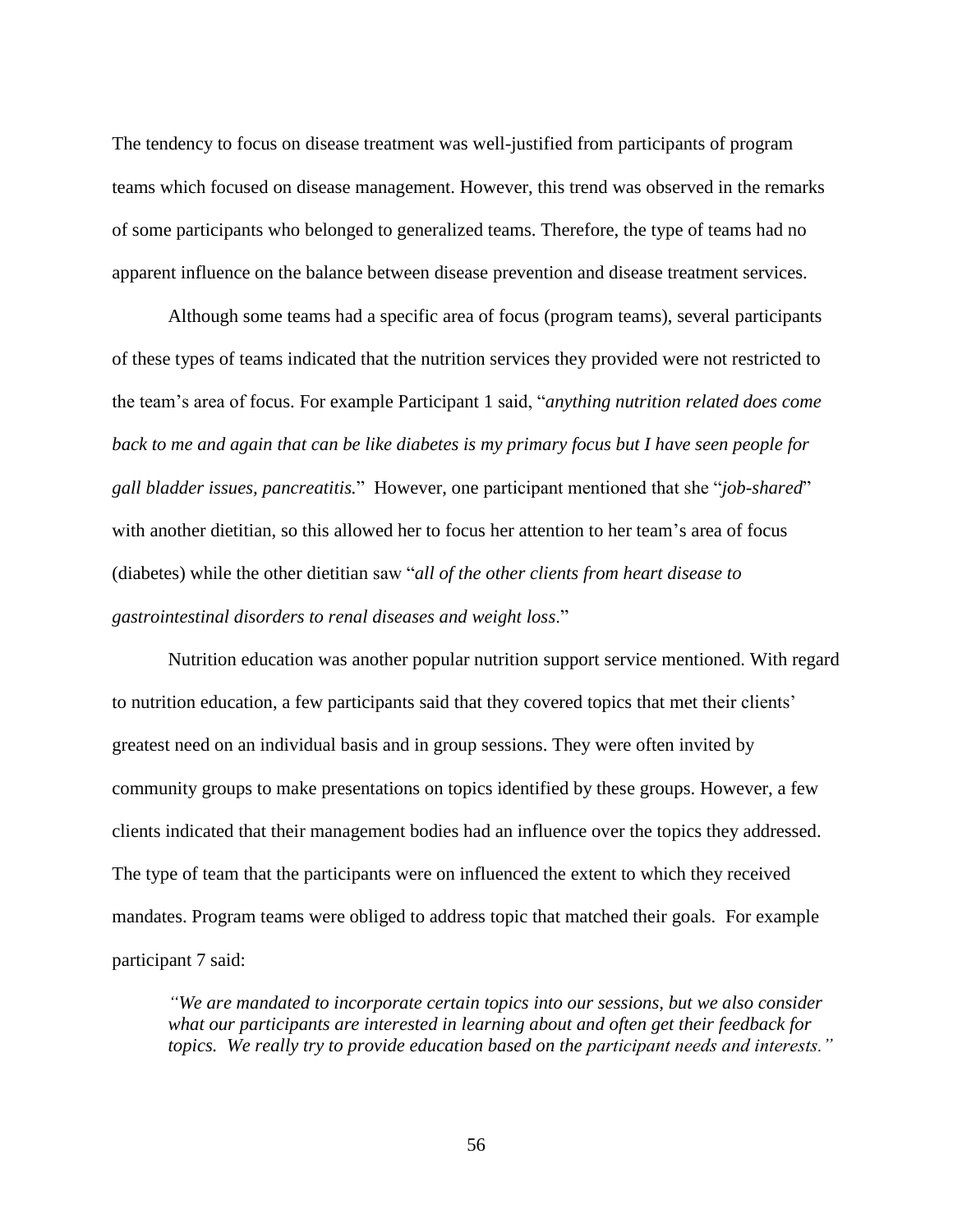Most participants indicated that their roles included sharing nutrition knowledge with team members. They were often required to share expertise with team members because nutrition was a determinant of health and their colleagues always had question or concerns.

Many participants indicated that their roles included "*programming*". This meant that they had some responsibility in planning and delivering health promotion programs which incorporated nutrition education and other activities geared at improving self-reliance. For example, participant 15 said, "*right now I am starting a food resource program for at risk individuals specifically targeting HIV and Hepatitis C*." She added, " *we cook together, provide some education*." Several participants explained that the opportunities they had for leadership on the team existed in the development and execution of such health programs. For example:

*"I think depending on what initiatives are going on yes, I can think of some examples in [name of community] where I have taken more of a leadership role. We did cardiovascular health fair during the summer and that was one activity where I took a*  lead role in planning and in anything that focused on nutrition. I have done a series of *presentations with the nurse practitioners and I took a lead role in organizing those because they were actually same topic – cardiovascular disease. We are also planning on doing more food security initiatives coming up and I foresee that would be another leadership opportunity for me."*

Although most participants described themselves as the team's dietitian, several participants indicated that their roles on the team were limited to nutrition support. Furthermore, they aligned their roles to their perceived professional boundaries or the expertise which they acquired at school. The participants explained that their roles included "*assessing the clients as a whole*" and identifying the appropriate team member to refer clients to when their needs fell outside their professional boundaries. The reason why those participants felt limited by their professional boundaries was not clearly stated but participant 7 stated, "*I am very careful because I am so new in primary health."* Further analysis of the interview scripts revealed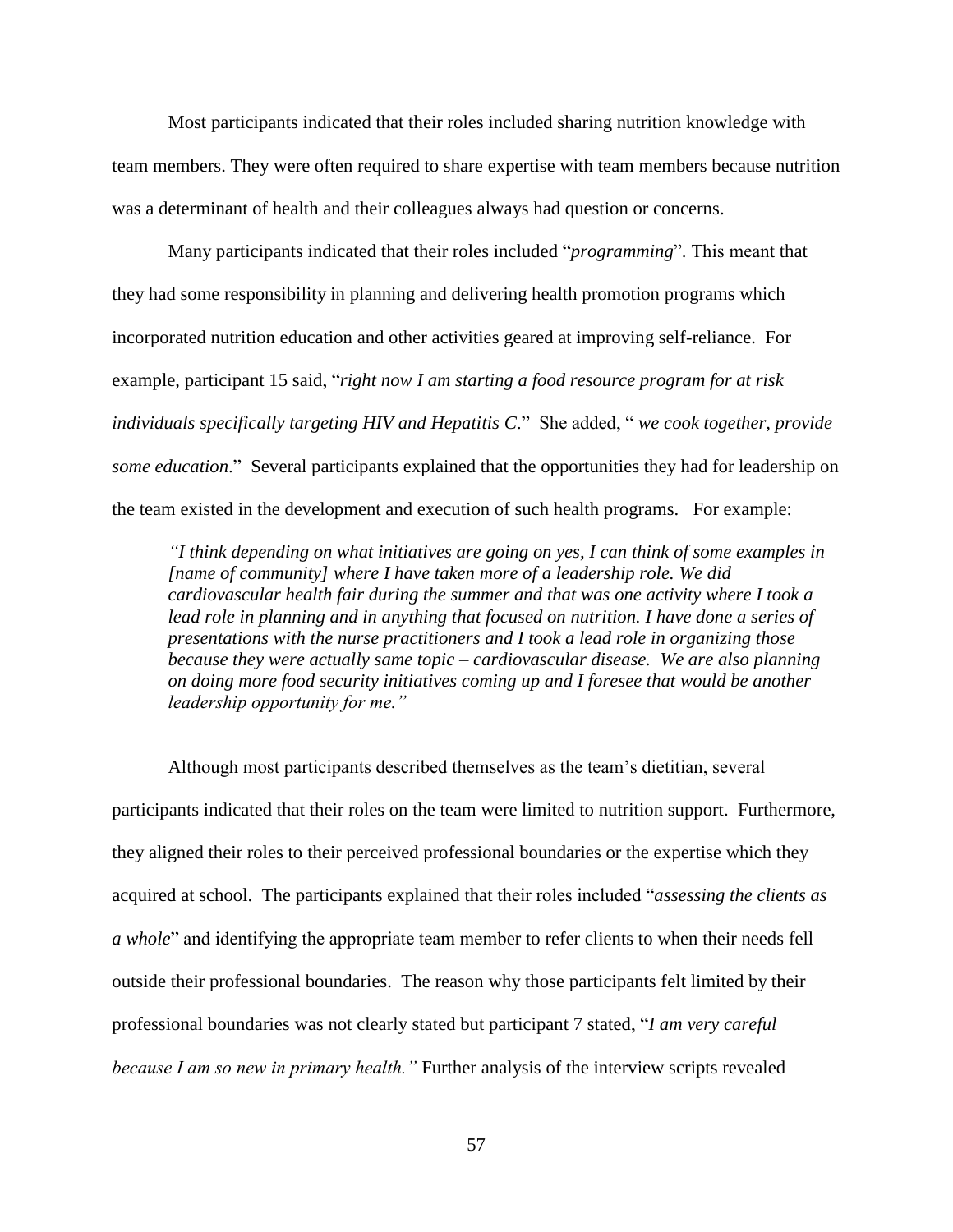participants where were careful of remaining within their nutrition realm had less than two years of experience in practice. Therefore, participant years of experience may have had an influence on their roles.

#### **4.6.1 Beyond Nutrition Support.**

This theme describes the breadth of activities which the participants engaged in beyond nutrition support and the factors which influenced this scope. It creates an understanding of the participants' engagements outside of their professional roles but within the team.

There were several participants who indicated that in addition to nutrition support, their roles encompassed tasks which were beyond their professional boundaries. For example participant 12 described it as follows:

*"I am the one responsible for organizing when the team meets and what communities so the referrals come to me. I think it will be different….So it might not have to be me setting up all the appointments but I right now I do that so I organize that so that's a big part of my role. Other than that it's doing the nutritional aspects. The nutrition assessment, the plan, evaluating how things are going and because on that team I am the certified diabetes educator, I have done probably a little bit more under the supervision of the physician in regards to insulin adjustments, of course not on my own because he has to ok everything."*

A few other participants also indicated that their roles went "*beyond the area of nutrition into the area of diabetes management*." They described that they were able to provide education around blood pressure checks, blood glucose checks, medication modification, insulin adjustments and diabetic foot care. Those participants also indicated that they looked to a physician for guidance and authority to perform those tasks which they perceived to be outside the professional boundaries of a dietitian. The importance of continuing education and self-confidence was highlighted by participants, who were also Certified Diabetes Educators (CDE). For example, one participant remarked: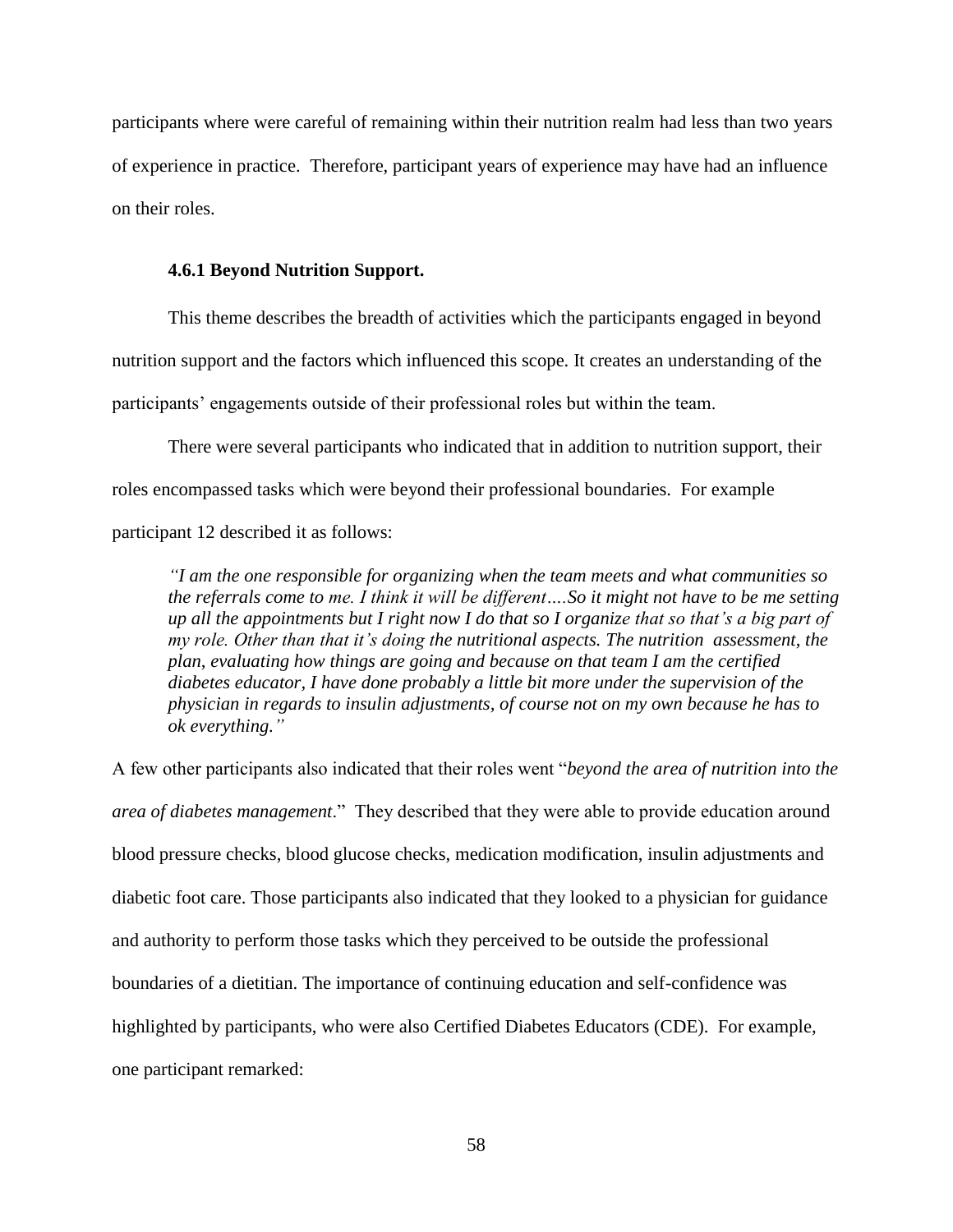*"Because I wrote the exam to be a certified diabetes educator I feel like it kind of broaden my scope of practice a little bit but just not my scope but just, there has always been sort of a grey area in my mind for a what a dietitian can do and in terms of can they take blood pressure can they do this and no one has ever really said cut and dry oh yes you can do that so I have always been a little bit leery. Now I have bit more confidence with that because I know a lot of dietitians actually help determine med doses and that kind of thing*."

The confidence to perform tasks which fell within the professional boundaries of other team members was also influenced by years of experience. The following quotes illustrate this

concept:

*"What I have found in the counselling is that things that come up within counselling sessions often take on more of a counselling rather than a nutrition role, supporting people in their eating behaviours, and trying to be a change agent with those behaviours, there is a lot of psychological issues there that goes beyond my expected role. It's counselling and support. After 11 years, yes, not at first. And just having full counselling within the team and being able to consult with them has given me a lot of confidence that ok, you did the right, and try this, so after years of their advice I feel more comfortable doing that."(Participant 10)*

*"I am a certified diabetes educator and I have worked in the area of diabetes for at least 20 years and therefore working alongside an RN has become very cross trained and with my scope, I do a lot in the area of diabetes, outside of the nutrition part." (Participant 5)*

Other significant similarities among participants who described tasks beyond their

professional roles were their geographical settings. Those participants were all dietitians who

practiced in rural teams. One reasoning for the broader skill set in rural areas is that it is more

desirable in rural PHC settings, where key health care professionals are unrepresented on the

PHC teams, so dietitians are being called upon to provide services that go beyond their

professional boundaries. For example, participant 12 remarked that although she was interested

in broadening her skill set, she was also compelled to because:

*"I am the one professional in this community on our diabetes team the clients for the community are often phoning me for instance and their blood sugar is high so they tell me they want to adjust their insulin, so I might guide them. Legally I can't change their*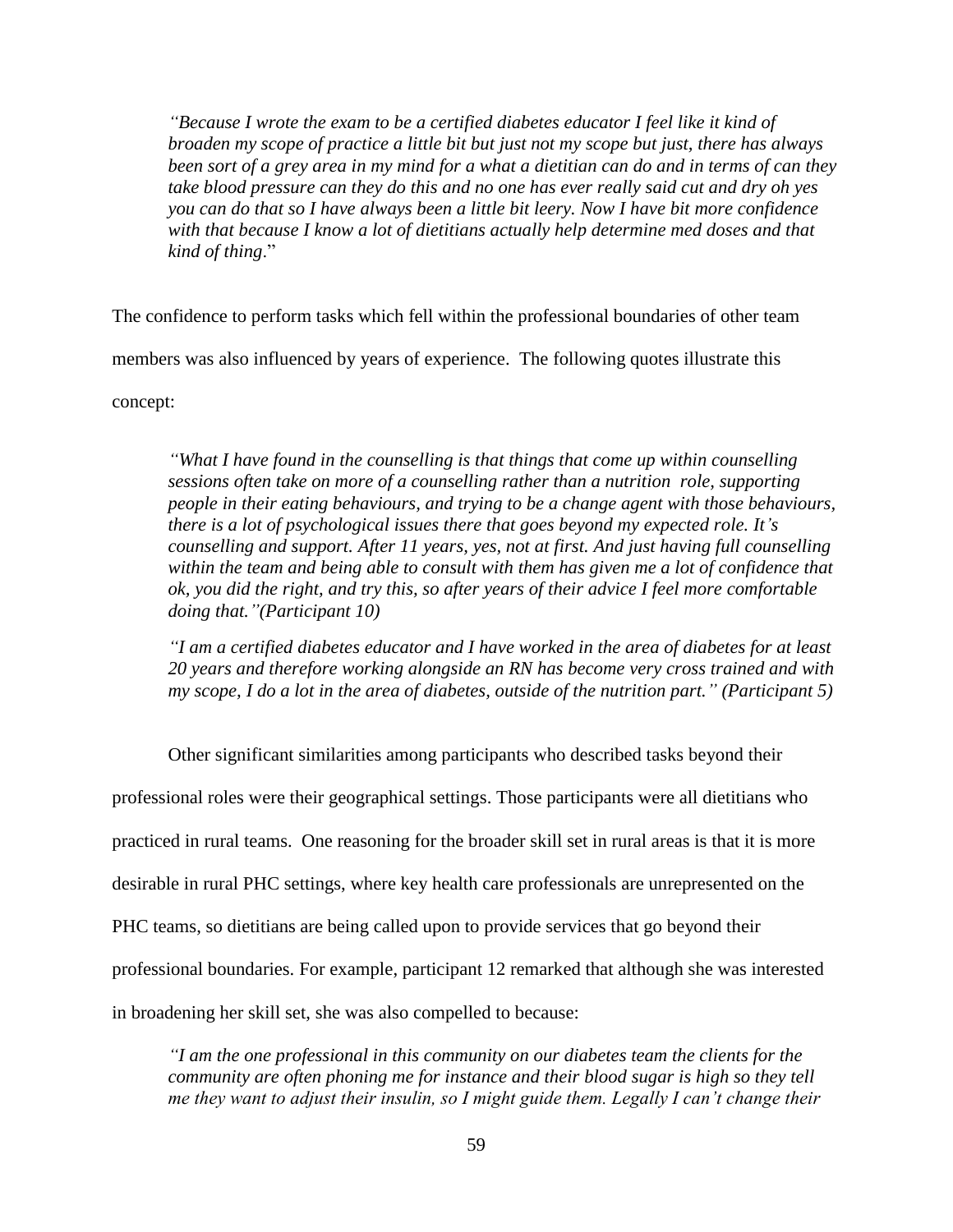*insulin but if they are going to change it anyways, they are telling me this is what I am going, so you have to help them, teach them how to self-manage right so it's teaching them the guidelines around insulin adjustments, I tell them I can't change it and I will phone the physician and so really that a little bit out of my scope of practice."*

Another participant also described a similar reason why dietitians in rural communities felt

compelled to expand their roles:

*"In the rural areas we need generalists because, you can't have clients, I guess they are not going to understand that they need to see different people for different things they just want to be able to call somebody and get an answer and whether that dietitian has to phone someone else to get the answer that is fine but from the client perspectives they should only be phoning one person*."

One participant who had experienced both rural and urban settings said, "*you wear a lot more hats out there [rural community] than if you were in urban setting*." She explained that in a rural setting where she worked with First Nations she was, "*helping with H1N1 vaccinations and doing all that*" so they saw her as "*a health team member rather than a dietitian.*"

# **4.7 Needs to Work Effectively**

Two major themes surfaced from the participants' description of their need to work effectively as a member of a primary health care team: networking opportunities and continuing education.

#### **4.7.1 Networking Opportunities.**

Networking opportunities was the code used to describe all instances where the participant described a need to connect with others. Several dietitians indicated that they felt it would be interesting to network with team members and other dietitians. This is illustrated in the following quotes.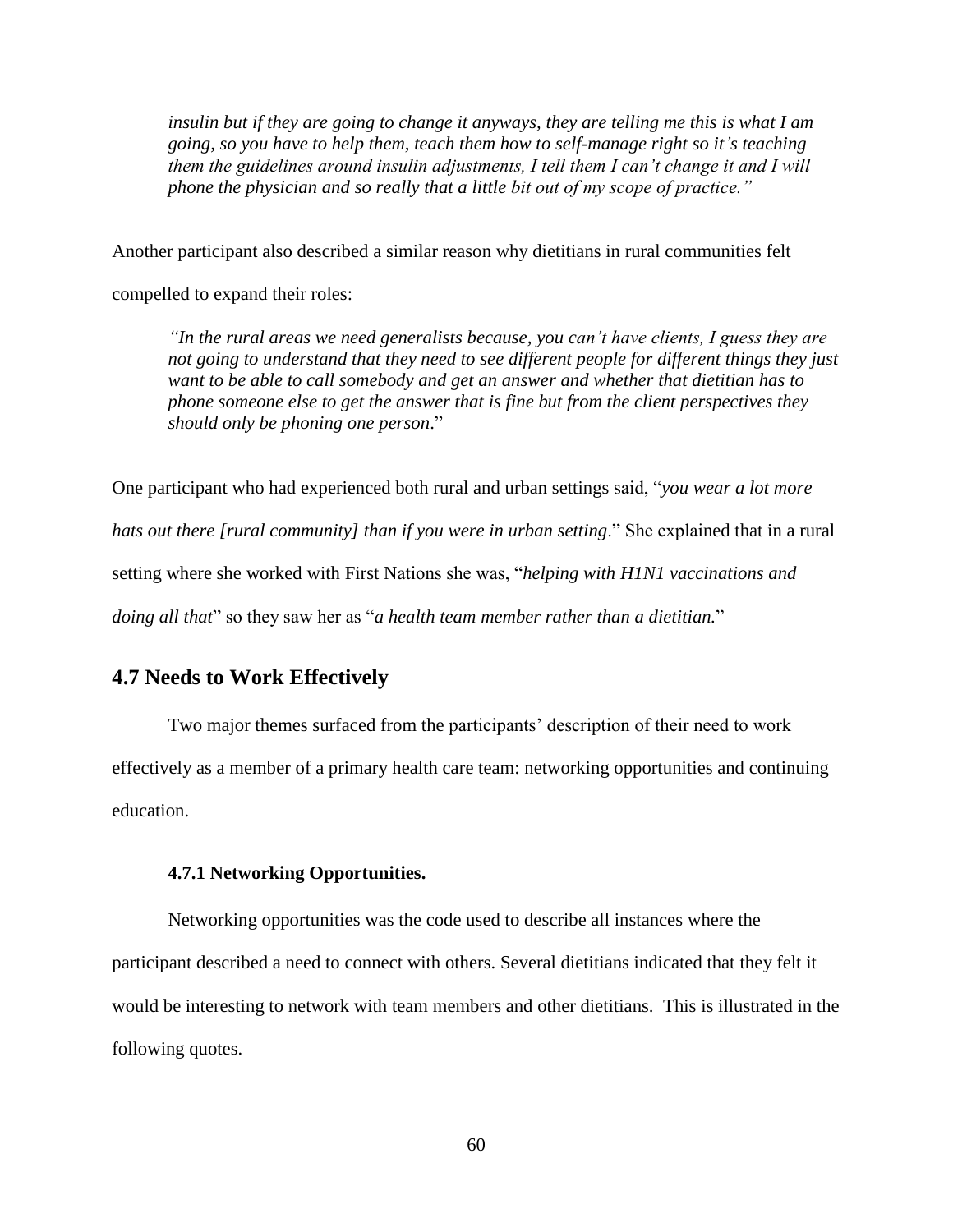*"I would love to talk about what other dietitians are doing. I would like to learn about how other person has worked successful as members of primary health care teams."*

*"I think one of the main things is continuing to connect and work collaboratively with all the team members, like all our local team members and members of the health region as well as northern medical services, which is our physicians, but it's also important that I connect with dietitians across the province. Because I am the only dietitian here, a lot of times I need to call the Pediatric dietitian at RUH or a different community rural dietitian. So really it's very important to have that opportunity to network.*"

And in the case where the lack of health care professionals on the team served as a challenge for

this participant, she had this to say:

*"I need to have the actual people to be on the team with. Working on a reserve is completely different than working for a community as community dietitian for the regional health authority for many many reasons but that is my biggest struggle is that I don't have a diabetes nurse, I don't have a prenatal dietitians I don't have a physician in the same clinic. I have some nursing access but I don't have enough and we don't have a coordinated care plan and we don't have team meetings where we discuss clients and their management and how could we better help them and I know that if we had some of that, we could really do really good things out where I am."*

The need to network with other teams in order to share and learn from their success also surfaced

from the interviews. For example participant 3 said, "*I think that one of the things that I would* 

*be interested in learning more about is what is or is not working well for other teams in* 

*Saskatchewan and nationally."* A few participants including participant 15 who practiced in a

large urban team communicated that their need to network was resulted from a feeling of

isolation. She said:

*One thing is I am the only dietitian within the organization so peer support is something that can be a little challenging for me. It gets a little lonely sometimes, just to have another dietitian to talk to, so being able to attend networking meetings with other dietitians and the health region and things like that so I try to do that as much as I can. "*

It seemed that the participants' need for networking was influenced by their geographical setting. However, one participant who described this need practiced in a urban setting.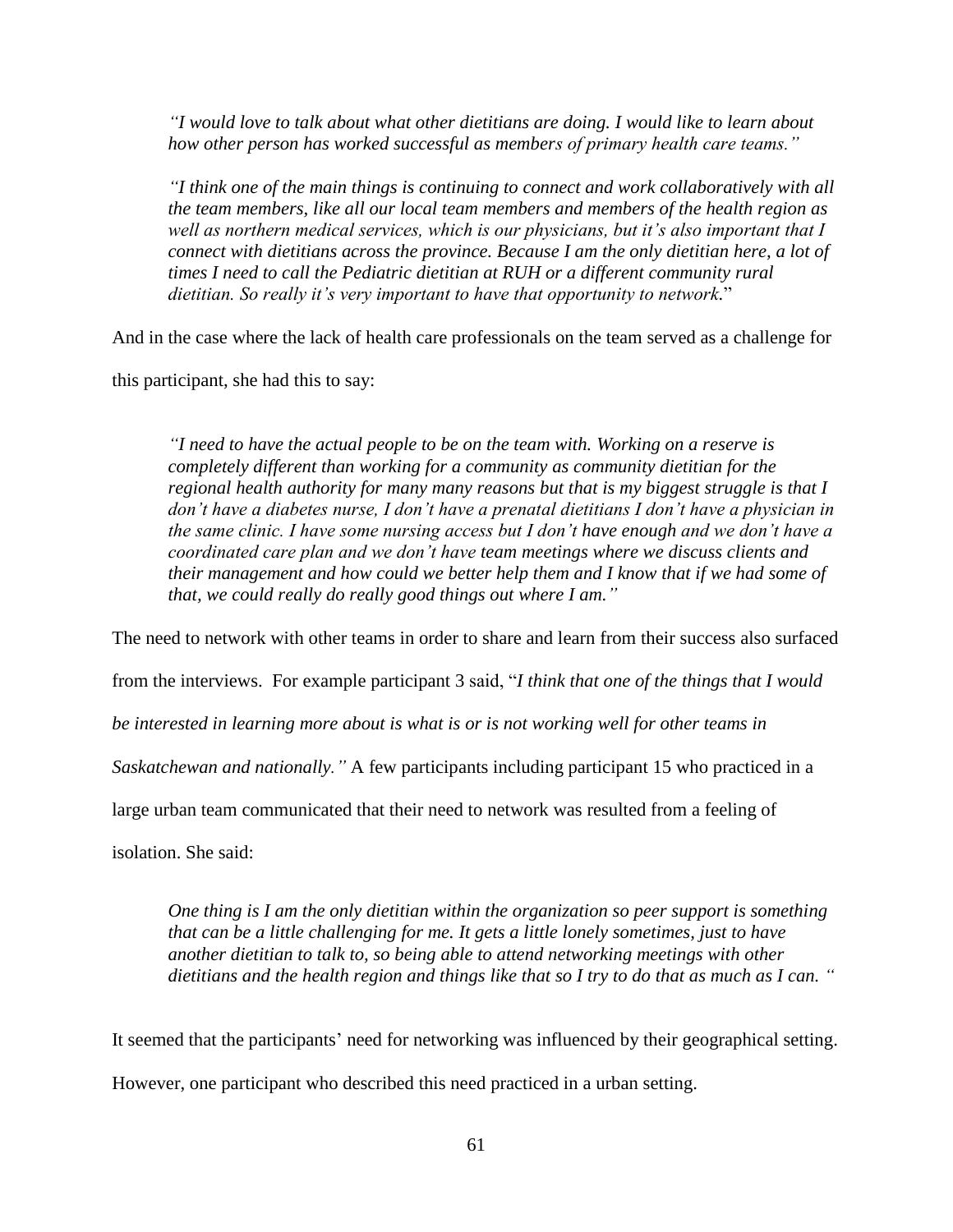### **4.7.2 Continuing Education.**

Several participants expressed that continuing education opportunities were essential to them. Continuing education was described as workshops, courses or programs where one can learn new skills and improve knowledge or education. For example, participant 11 reasoned, "*And of course my own learning needs; I need to have the opportunity to continue with my continuing education for me to remain up-to-date as well."* Participant 13 mentioned, "*For us is it really important to have the ability to travel. If travel was taken away from us it would be really difficult because a lot of times you have to go down south and other areas to work and continue education."* On the other hand participant 15 viewed the Practice-Based Evidence in Nutrition (PEN) website as a learning resource which she had access to in the comfort of her office. She stated*, "One wonderful resource that I have is the PEN nutrition site; I would be lost without it because new stuff is on there all the time."* Examples of education opportunities articulated included "*communication skills courses*" and "*insulin adjustment courses, things like that or just to give I. V*." Most of the participants who expressed a need for continuing education were recent graduates who had one year of experience on their teams and also described that their roles reflect what they were trained to do at school. Therefore, this might explain their need for additional skills and knowledge. A few participants also expressed that the knowledge and skills gleaned in school were essential. For example participant 4 said:

*"Like in school we learnt clinical dietetics and foodservice management and community nutrition and all these things it's just to work in a primary health care team I feel like you need to have kind of a good grasp on all of those things to be able to pull it off."*

Other items such as good communication among team members, confidence, co-location or proximity, support from management and colleagues and trust, were also mentioned as needs. Most of these items seem to be related to one's personal characteristics. Such characteristics also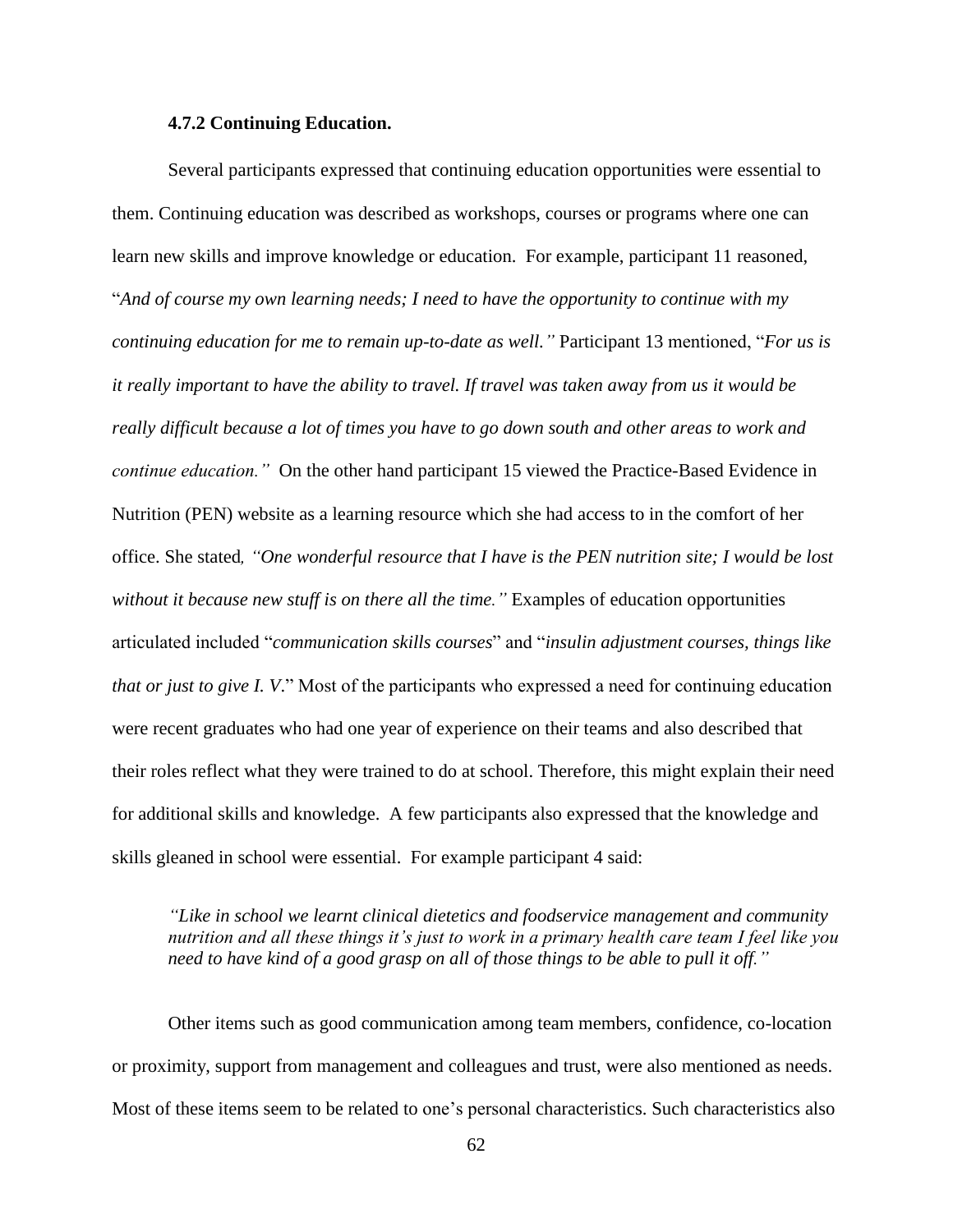facilitate collaboration on teams. One participant mentioned that she had such extensive experience in teamwork that it became intrinsic to her. So with regards to her need to work effectively as a team member she said, "I *don't think I have any*."

# **4.8 Views of Dietitians as Member of PHC Teams**

Participants were asked to share their views about dietitians as members of PHC teams. The themes identified were that dietitians are valuable to primary health care teams, but there is an underrepresentation of dietitians on the teams.

## **4.8.1 Dietitians are Valuable to PHC Teams.**

Most participants expressed the view that dietitians are valuable members to primary health care teams. They said that dietitians are an asset to primary health care teams because they have a unique skill set, their training involves teamwork, and nutrition is a determinant of health. For example:

*"Well I think we are an important part of the team too. Lots of times there are issues from the community that either involves nutrition or prevention or health living so we are valuable in terms of being called on to do a presentation or just throw in a healthy recipe. So I think we are an important part of the team just like the other members are." (Participant 6)*

*"Oh! I think they are essential. Because, pretty much, every aspect of health is reflected by what you fuelling your body with so I think we have to play a large role." (Participant 10)*

## **4.8.2 Dietitians are Underrepresented on PHC Teams.**

While some participants believed that dietitians are core members of primary health care teams, others suggested that "*there is room for improvement*" and that dietitians "*should be*" seen as core members of PHC teams. Similarly, a few participants indicated that there are "*not enough dietitians*" working on primary health care teams and a "*huge opportunity to expand dietitians'*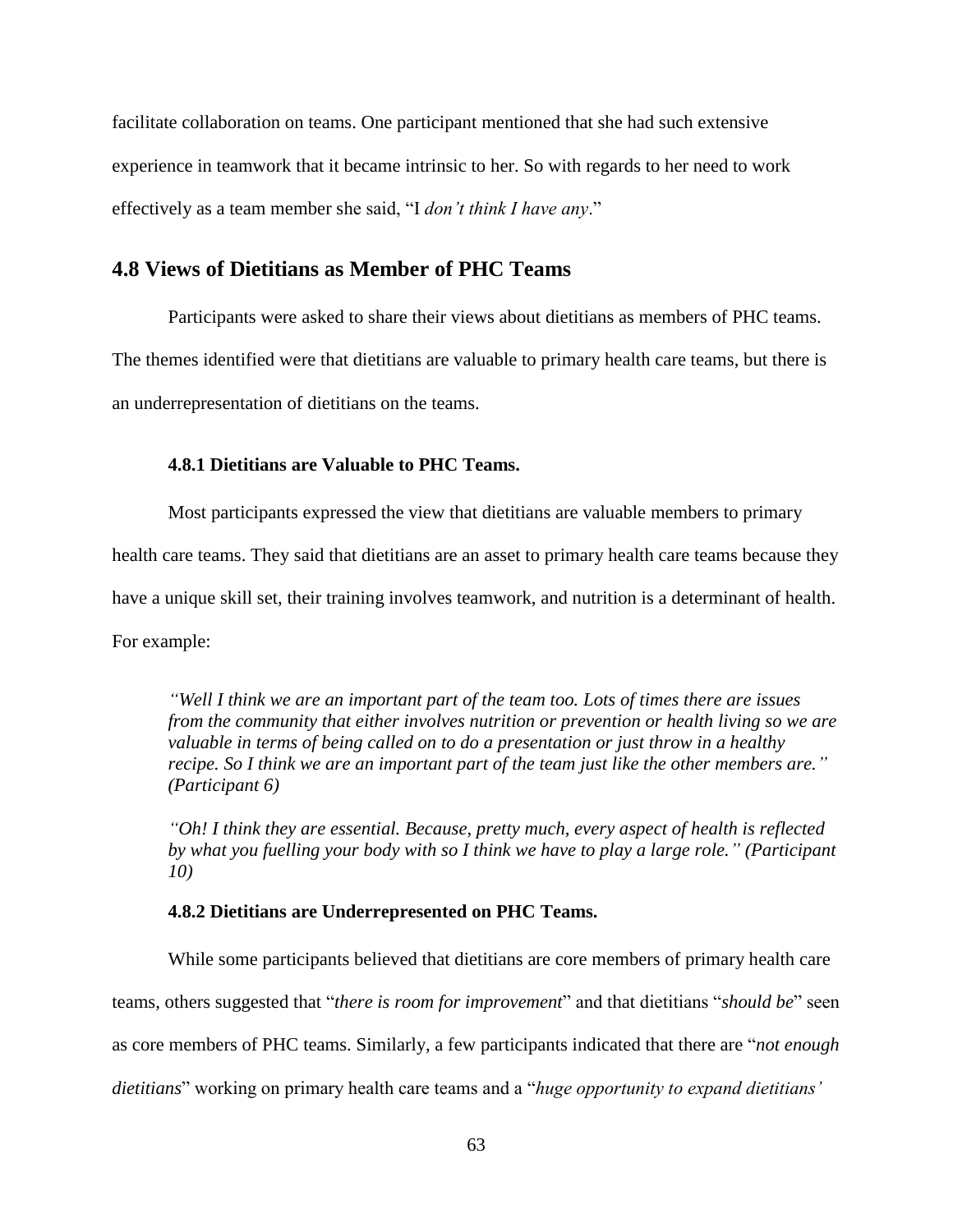*positions*" exists. In support of her view that, "*a lot of teams don't get the amount of dietitian* 

*support that would be ideal*" one participant (Participant 11) described this example:

*"I know for example one of my colleagues is theoretically a member of seven primary health care teams and because she has that on top of other roles she is not able to be as involved with those teams as would be ideal." (Participant 11)*

It appeared that the underrepresentation of dietitians on primary health care teams is affected by

funding decisions. The following quotes illustrate this observation:

*"We were told by other management that dietitians are valued in word only. They are not willing to provide any resources to increase the amount of dietitian services available. So*  I think the primary reason why dietitians are underrepresented is that there are just not *enough of us to go around." (Participant 11)*

*"I do feel that dietitians should have more voice at higher levels of decision making because nutrition is a very important part of a person overall health status, if they don't eat well even as young as birth and all the way through, they are going to end up with some outcome from that negative behaviour. So I really feel that this isn't reflected in even funding decisions that are made. My position is a perfect example. One change that has happened however over the past years is that from 2006 my position was 0.75 permanent but they always find extra money to keep me working in a full time capacity and I went on maternity leave last year and during the time I was on maternity leave there was a lot of financial issues with the clinic and they had to do a lot of cut backs and one of those cut backs was my position so I'm now in a 0.5 FTE which definitely has changed what I can do because I have less time and the needs are still the same."*

One consequence of the underrepresentation of dietitians on PHC teams is the high workload

identified by a few dietitians given that in most instances they service an entire health region.

They suggested that there should be several dietitians within a health region to bridge the gaps in

services. As these participants put it:

*"In [name of place] we are lacking in a lot of areas, we don't have a dietitian in home care or long term care. We have one dietitian in acute care. We have one dietitian doing seven primary health care sites plus everything else, we have my position being spread over five different areas so lots of gaps there." (Participant 11)*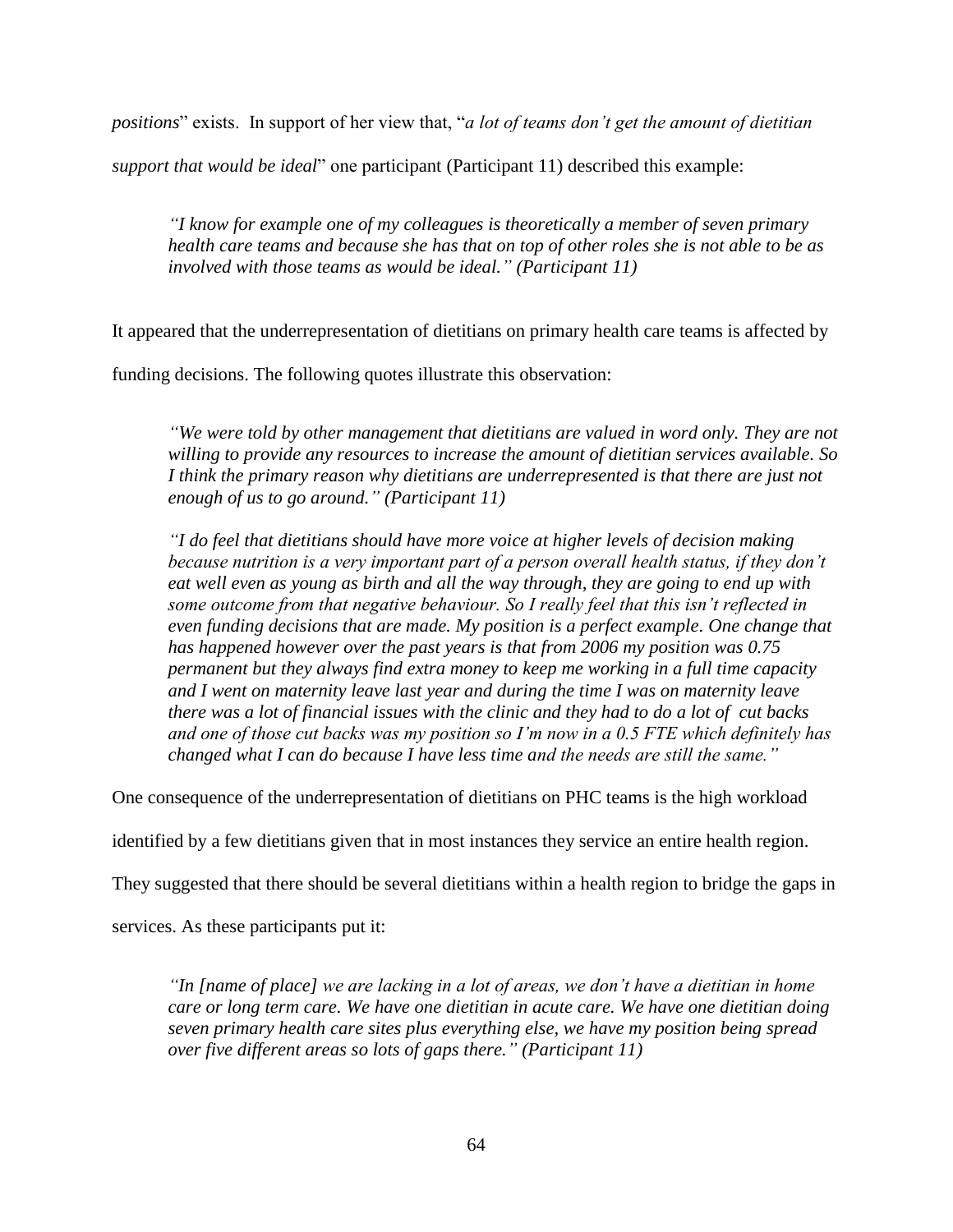*"I think dietitians play a really large role on primary health care teams. The majority of the time actually one dietitian isn't enough. As regional dietitian, it's hard to cover all of the different responsibilities like I had mentioned. I think there would be great benefit to having a dietitian in community and then another dietitian specific to chronic disease management with a third dietitian covering clinical food service and long term and home care - that sort of thing."(Participant 13)*

In rural areas there seemed to be lower numbers of dietitians per health region. Therefore, it appears that the constraint of inadequacy may be more prevalent in rural regions.

# **4.9 Recommendations for Enhancing the Roles of Dietitians as Members of**

# **PHC Teams**

Each participant was asked to make recommendations to enhance the roles of dietitians as members of PHC teams. The major theme identified was marketing dietitians' roles. Giving themselves more credit and having more specialized roles on the team were also suggested as ways to enhance dietitians' roles. One of the participants perceived that dietitians were well positioned and was uncertain as to what recommendations should be made.

## **4.9.1 Marketing of Roles.**

Many participants suggested that marketing the roles of dietitians could enhance their

roles as members of primary health care teams. For example participant 3 said:

*"I think perhaps raising the profile of dietitians. Just letting people know what dietitians do and what we are capable of doing that's maybe one thing that would help. We find that sometimes it's just a lack of awareness of how we can help in terms of primary health care. And maybe just developing some standards in our province for the number of dietitians that are required for teams might be another thing that could help."*

Participant 9 suggested that awareness of the roles of dietitians in early childhood should be raised. In support of her suggestion she stated, *"we need to get out of the stereotype that we are*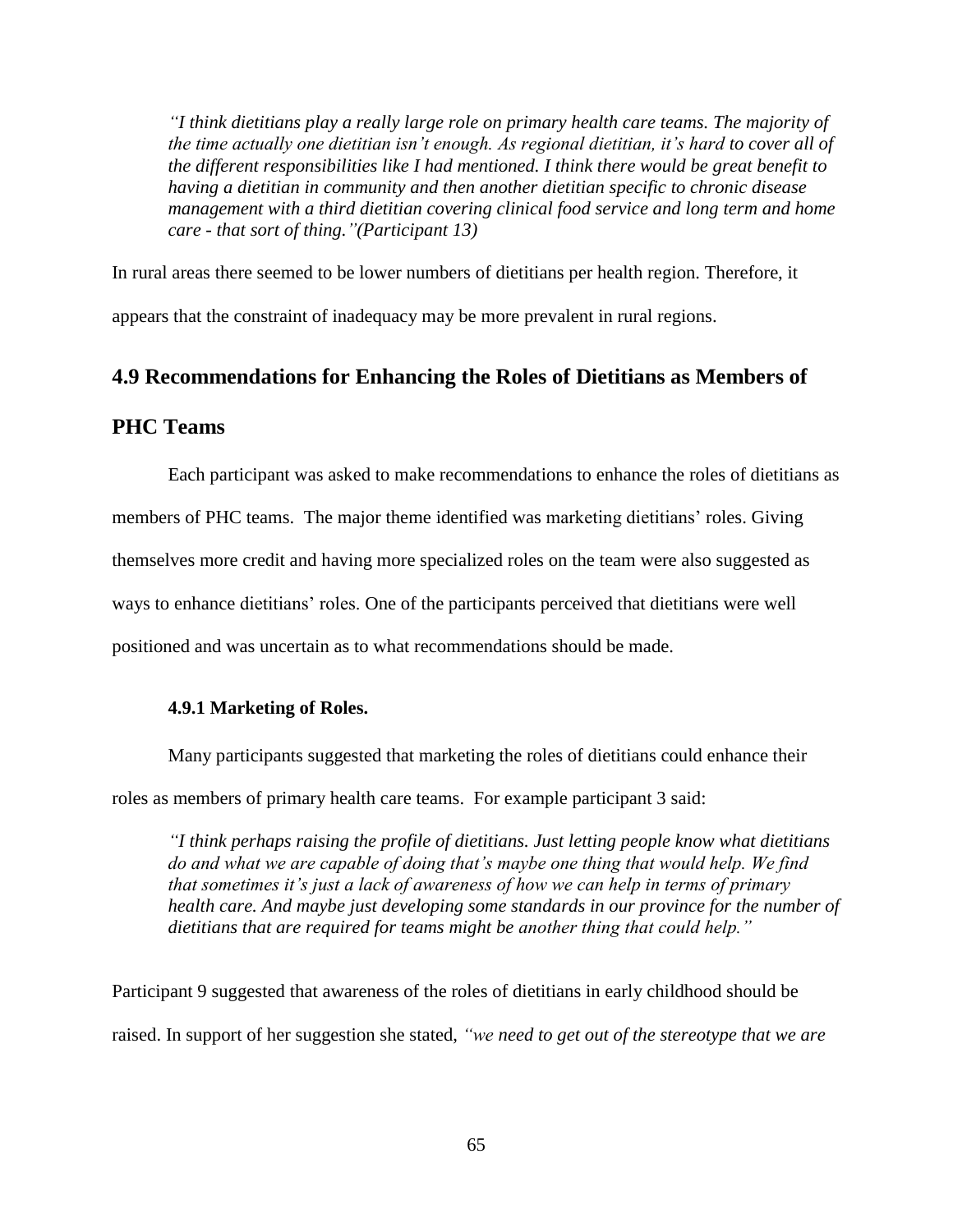*just for sick people. And I guess the other stereotype that's heavy is that we put people on diets. Which is the clinical end of being a dietitian vs. the having fun with kids learning about food.*"

Suggestions were made to market the roles of dietitians to the public, employers, upper management team managers and political structures. Participant 10 suggested that the roles of dietitians could be enhanced if the roles of dietitians are marketed to upper management who may not have a "health" background. On the other hand participant 12 emphasized that she had the privilege of working in a department where the director is a dietitian and other top management positions are filled by dietitians. She explained that as a result, her role and the importance of a dietitian on the team are well understood. She further explained that otherwise it would be her responsibility as a dietitian to advocate what she can provide. Several other participants alluded that the responsibility of the promotion of the roles of dietitians rest upon the dietitians themselves. However, participant 15 indicated that the responsibility *"comes from many places, from our professional organizations in Saskatchewan, SDA, Dietitians of Canada at the Canadian level and the university*."

Several participants suggested that roles of dietitians could be enhanced if dietitians were more proactive in advocating their roles and increasing their visibility. A few participants shared their experiences to describe how dietitians could become more proactive.

*"In [name of community] I used to just go to golf tournaments with them and go to their suppers. You know it might not be related to my job but that is part of it. Being visible to the community is huge. So I think that is the biggest… for us to start promoting ourselves because I don't think we do a very good job at that….And even here with the physicians, myself and the exercise therapist, we go to the physicians and say we want to meet with you and tell you what we can do instead of waiting for them to send the referral because they don't know and they are getting there. The more you can say we can do this, they start to reciprocate and you get into this big team and that's not necessarily primary but it can be primary health too."*

*"Well one thing that I decide to take advantage of was when I found out that [name of community] was formalizing their team and making more regular meetings, I made a*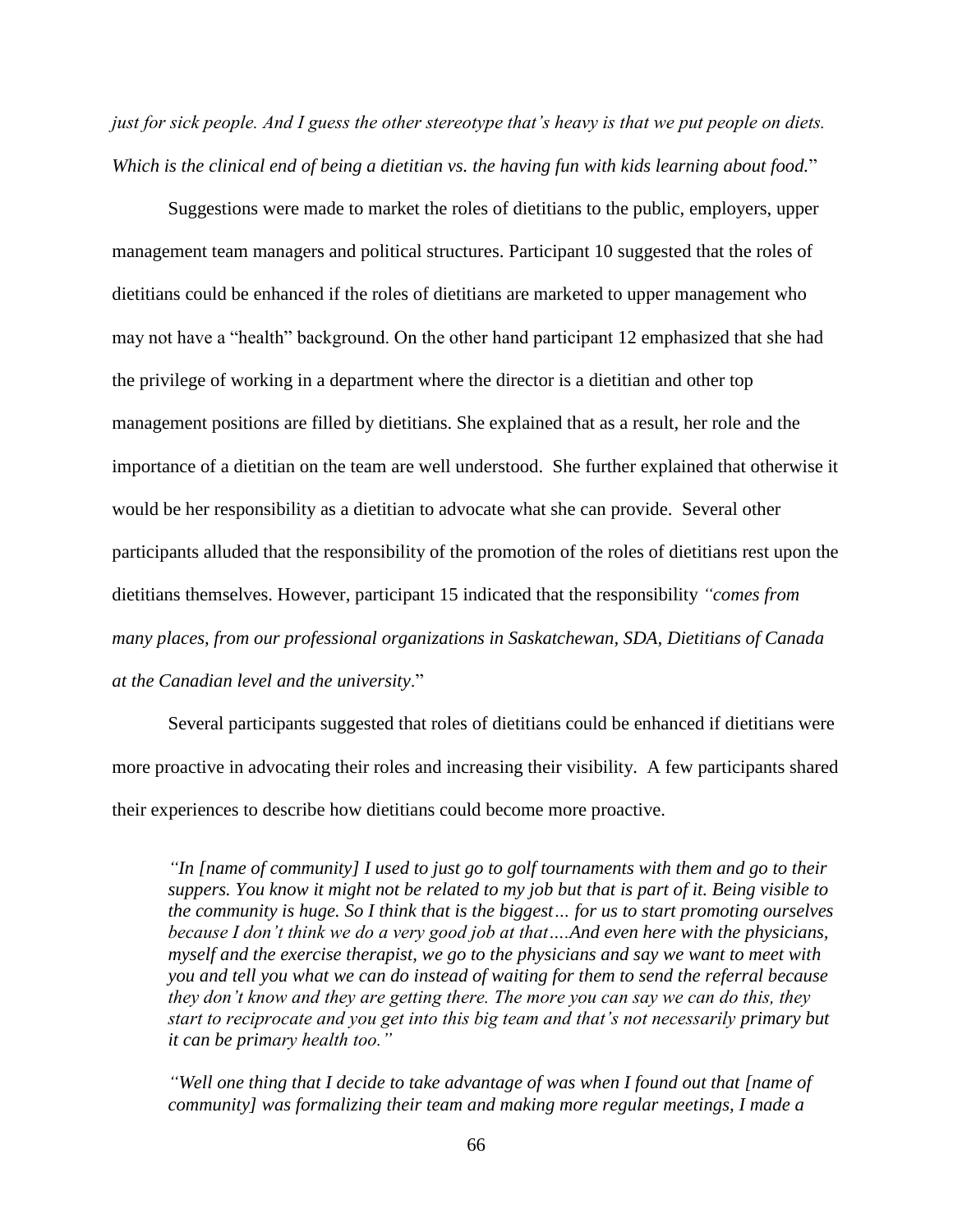*point to push my way in there slightly and attend those meetings because ideally I think it is great to have those dietitians involvement from the get-go if possible so the dietitians perspective is included in things like the terms of reference when those are being created so that it is kind of the norm to have a dietitian there rather than being someone that you never see so I guess being present is one way to enhance the awareness of the dietitian services. I guess I would encourage the primary health care dietitians to take as active a role as they are able and to speak with their supervisors about the importance of having the time set aside to be involved."*

*"I thought about writing proposals and letters to advocate for our profession, but who has the time when they are working fulltime."*

## **4.9.2 Other Areas.**

Two dietitians felt it would strengthen their roles if they were more specialized in one

area of nutrition. Here are their views:

*"I would prefer to specialize. Another area that is big on reserve it's the Canada prenatal program and I would love to have someone else just do prenatal nutrition program but I don't. Definitely it would be better. And again, another place I work, another tribal council they had a dietitian that only did prenatal nutrition. And another one that only did diabetes education and then they had another one who kind of did a couple of little different roles but ideally the best way would be for me to specialize and have a scope of practice that is reasonable for the time that I am here and also know that the prenatal would be covered by someone else, individual counselling, if it is diabetes would be covered by someone else that there are other people who has that role covered. That would be ideal." (Participant 1)*

*"I think because we are pulled into a lot of different areas not only doing one on one counselling we do a lot of group work and a lot of team work. We are also pulled into anything involved with food. A lot of the community events which evolve around food require dietitians. I just think that it would enhance the roles of dietitians if you gave them the opportunity to specialize in one or two areas." (Participant 13)*

These participants practiced in rural areas and had relatively larger breadth of roles. Participant 4 felt that the roles of dietitians could be enhanced if they "give *themselves more credit than they do sometimes, they are a worthwhile part of the team*." Once again, participant 5 believed that dietitians are already well positioned on primary health care teams. Therefore, she stated, "*The*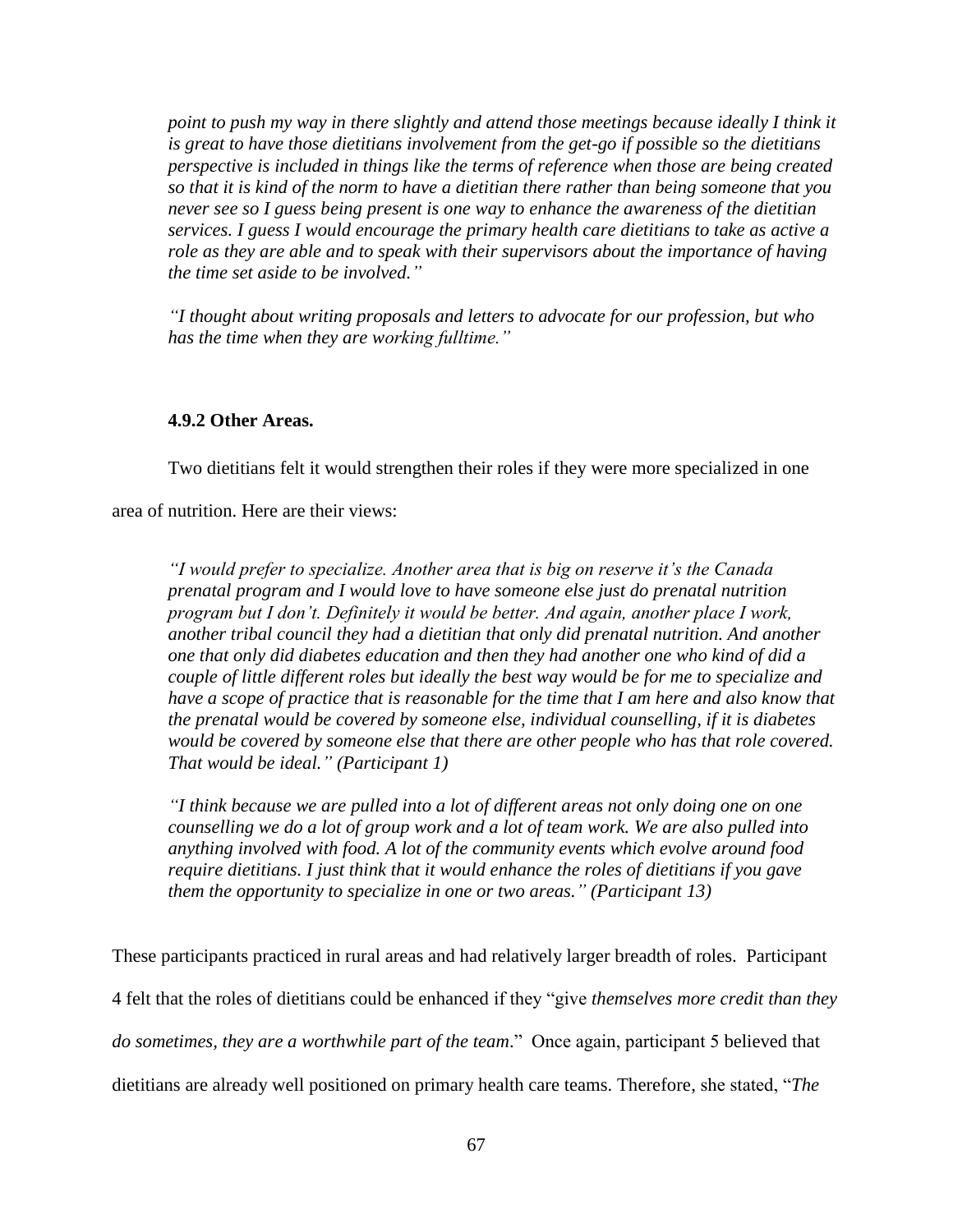*teams I know dietitians are involved in within this region have great roles and they are very much a part of the decision making so I am not sure what to suggest enhancing the roles. I guess to make sure that they are there, they are part of it*."

# **4.10 Summary of Qualitative Findings**

The interviews conducted provided insights into the roles of dietitians as members of PHC teams. The qualitative findings conveyed that overall dietitians (1) understands the roles of primary health care teams and their roles therein;( 2) belong to primary health care teams which differ in their degree to which they demonstrate the characteristics of true interprofessional teams and the type of clients targeted; (3) dietitians are core members of the primary health care teams but they also provide services as peripheral members; (4) dietitians contribute to clients' health by utilizing health promotion, disease prevention and treatment strategies that falls within their nutrition expertise but some dietitians acquired new skills and knowledge that allowed them to perform roles that traditionally fell within the domain of other health care providers; (5) require opportunities for networking and continuing education to improve practice; (6) perceive that they are valuable to primary health care team but many teams do not receive the support of a dietitian that would be ideal; and perceive that marketing, role specialization and management support has the potential to improve the role of dietitians on primary health care teams.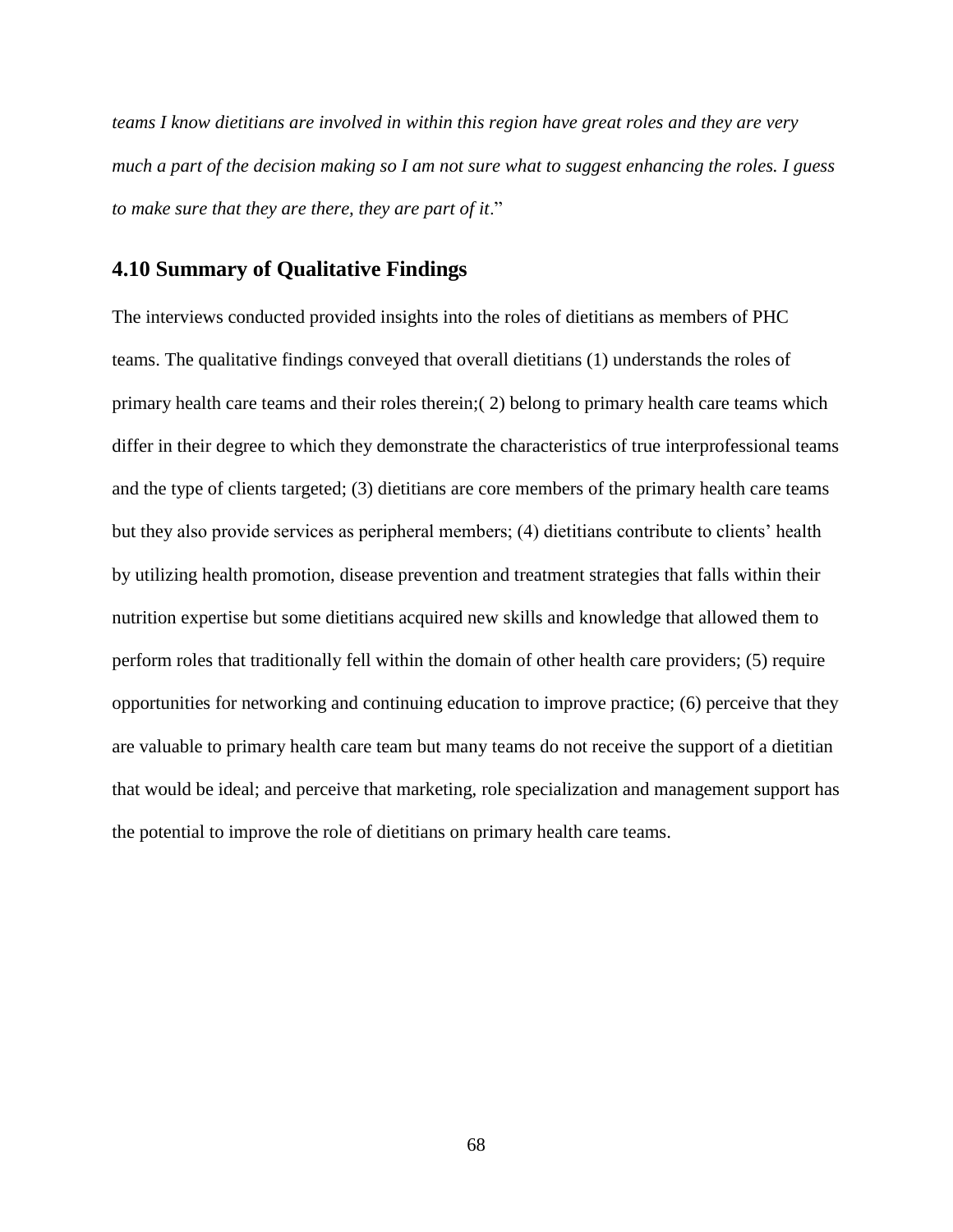# **CHAPTER FIVE: DISCUSSION & IMPLICATIONS**

In this Chapter, key findings from the study are discussed and comparisons are made with the relevant literature and other resources. The study's limitations and strengths will be discussed, followed by the implications of the study. Finally, conclusions and recommendations for future research are presented.

## **5. 1 Do Dietitians Understand the Roles of Primary Health Care Teams?**

The participants demonstrated very good understanding of the roles of PHC teams. More specifically, their responses demonstrated an understanding of the relationship between primary health care teams and the principles of primary health care highlighted in the province's health reform plan.

The development of PHC teams was highlighted in the *Saskatchewan Action Plan for Primary Health Care* (Primary Health Care Services Branch, Saskatchewan Health, 2002). The plan suggested that PHC teams should function on the principles of primary health care in order to deliver care and services. Hence, primary health care teams should play an essential role in health promotion, disease prevention and improving access, and enable a more proactive and collaborative approach to management of chronic disease, community participation, intersectoral cooperation, patient/client centred care, community development, and an integration and coordination of services (Primary Health Service Branch, Saskatchewan Health, 2002; Heshka et al., 2011). Each participant was able to relate their understanding of the roles of PHC teams to two or more of these principles.

Several participants indicated that the principles underpinning the roles of primary health care teams are more theoretical than practical. They highlighted the impact of the complex health care environment and lack of resources on the ability of the primary health team to function as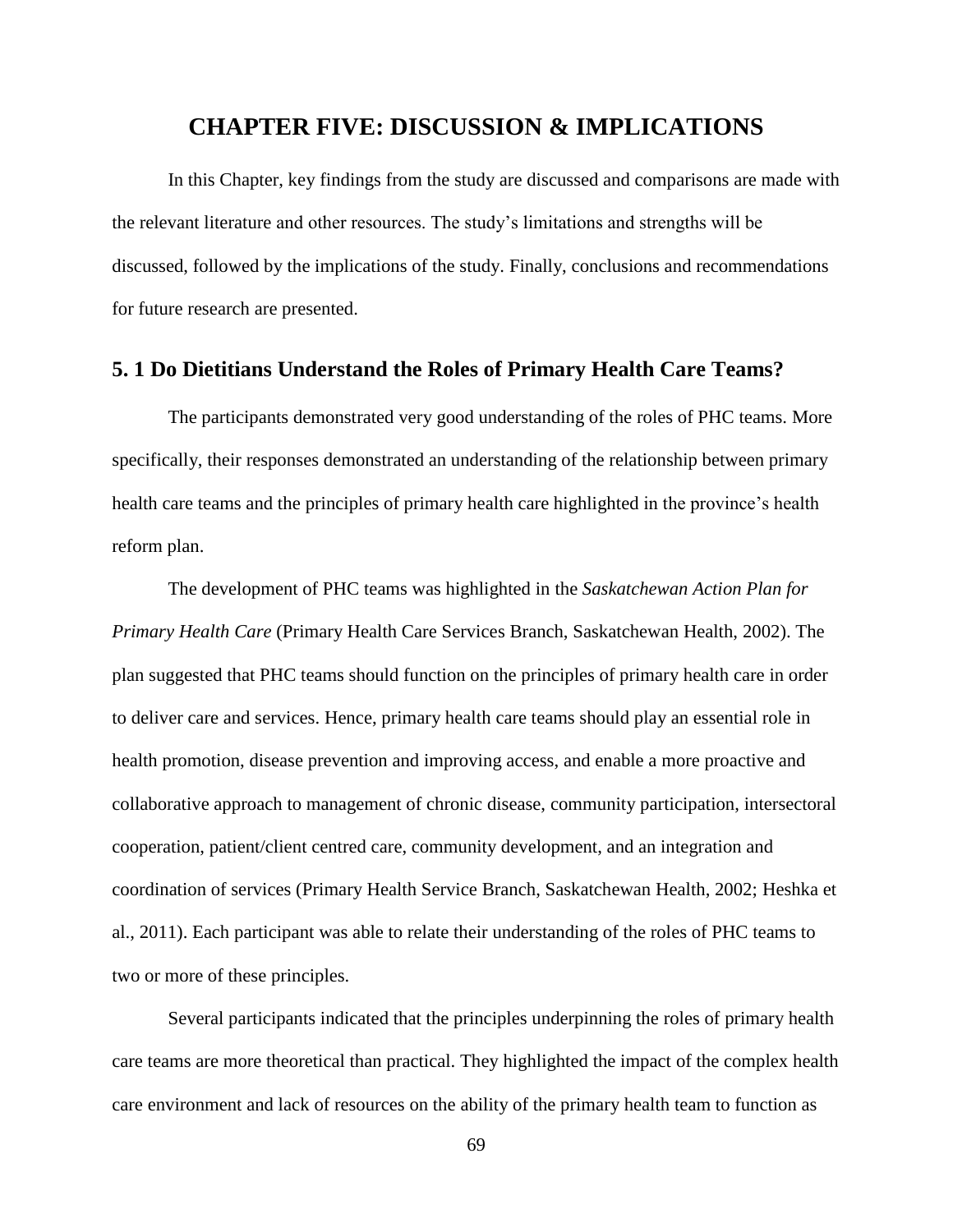intended in the Action Plan. Even so, they indicated that while they understood the "theory" they are also able to speak of the roles of their primary health care teams in practice. For example, these participants indicated that they were cognizant of their teams' roles in addressing the health needs of the community, diabetes management, chronic disease management, health promotion and disease prevention and providing client-centered care and services as a part of the province's action plan for primary health care. The variety observed in the examples of their teams' roles reflected the dynamism of primary health care teams reported in an earlier article (Nolte & Tremblay, 2005). The authors suggest that the roles of primary health care teams are not static and they should reflect the health needs of the community they serve.

For health care providers, an understanding of the roles of primary health care teams is essential to the delivery of quality services and care and to help shift the health care system away from a predominant focus on illness and cure, towards increased attention to health promotion and disease prevention (Besner, 2004). Therefore, assessing participants' understanding of the roles of PHC is an important component of studies such as these which explore the roles of health care providers in the current health care system. Unlike dietitians in this study, an Alberta study found that physicians demonstrated a significant knowledge deficit regarding the use of teams, the physician's role therein, and the benefits to the community (Calvert-Simms, 2008).

The level of understanding of the relationship between PHC teams and the PHC principles demonstrated by dietitians in this study suggested that they possessed significant understanding of the roles of PHC teams in primary health care reform. This finding was inconsistent with earlier reports that dietitians have been unclear about primary health care reform which is essential to renewal and sustainability of the Canadian health care system, and its impact on their practices or their role in it (Bright-See, 2006). If the latter holds true then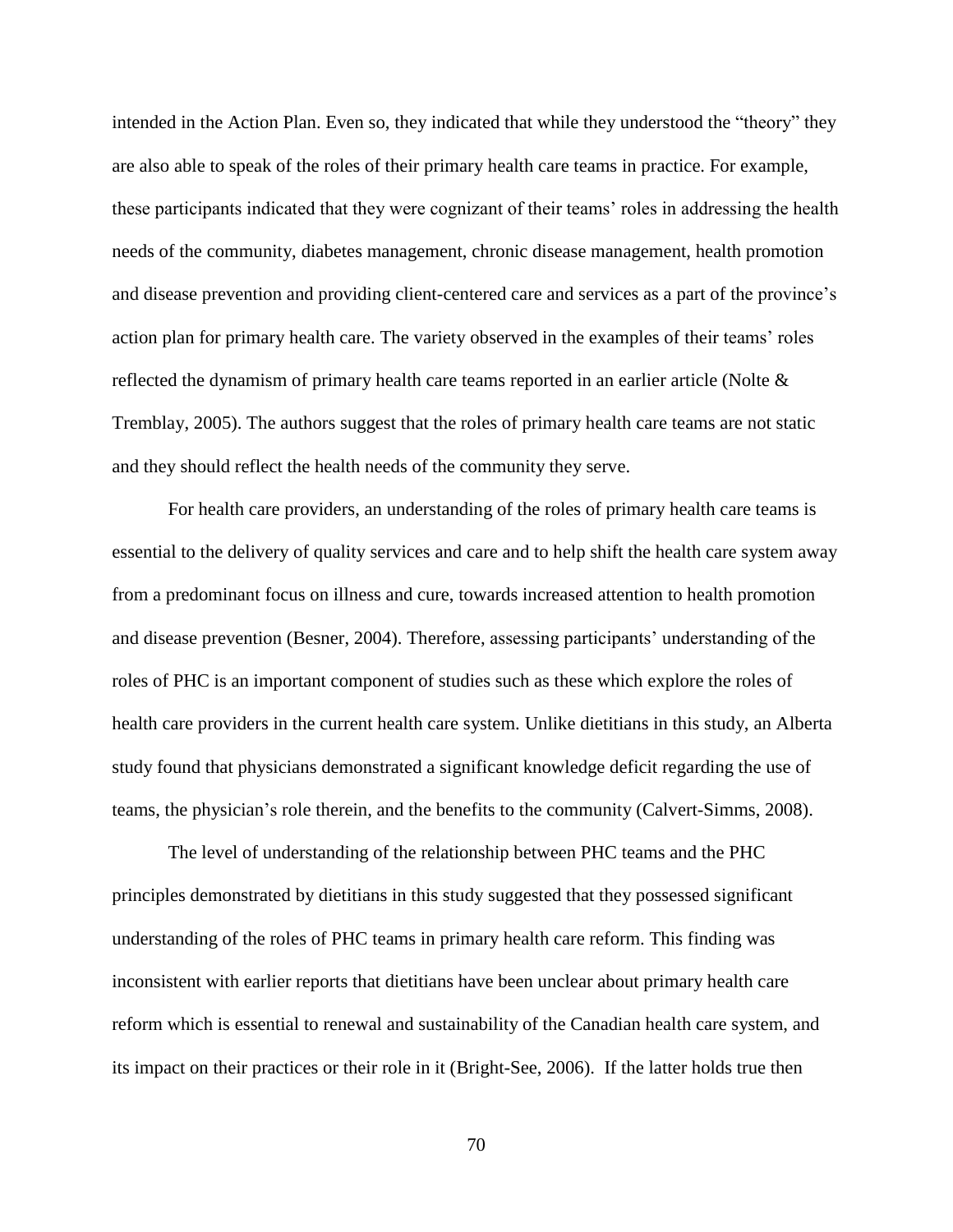methodological enhancements and areas for future research are needed identified. One limitation associated with providing interview guides to participants in advance is that they had the opportunity to rehearse responses to knowledge questions. This approach could have potentially influenced the outcome of the question, "what is your understanding of the roles of primary health care teams?" However, the fact that the participants were able to dissect the concept into theory, practice and personal experiences offers some credibility to the findings.

## **5.2 Do the Teams Really Work as Primary Health Care Teams?**

The participants were asked to describe the primary health care teams that they were members of in an effort to get a clear picture of the organizational structure and team goals, and to identify the elements of interprofessional collaboration on the team. In health care settings, individuals from different disciplines often come together to care and provide services for clients. Although these groups of health care personnel are generally called teams, they need to earn true team status by demonstrating teamwork. Developing health care teams requires attention to two central questions: who is on the team and how do team members work together (Grumbach & Bodenheimer, 2004)?

### **5.2.1 Types of Teams.**

With regard to the organizational structure and goals, two types of teams were identified from the participants' responses; program teams and generalized teams.

The types of teams identified in the analysis were not explored in the interviews, but the description of the program team seem to compare favourably to that which is described in the document, *Guidelines for the Development of a Regional Health Authority Plan for Primary Health Care* (Primary Health Care Services Branch, Saskatchewan Health, 2003). Program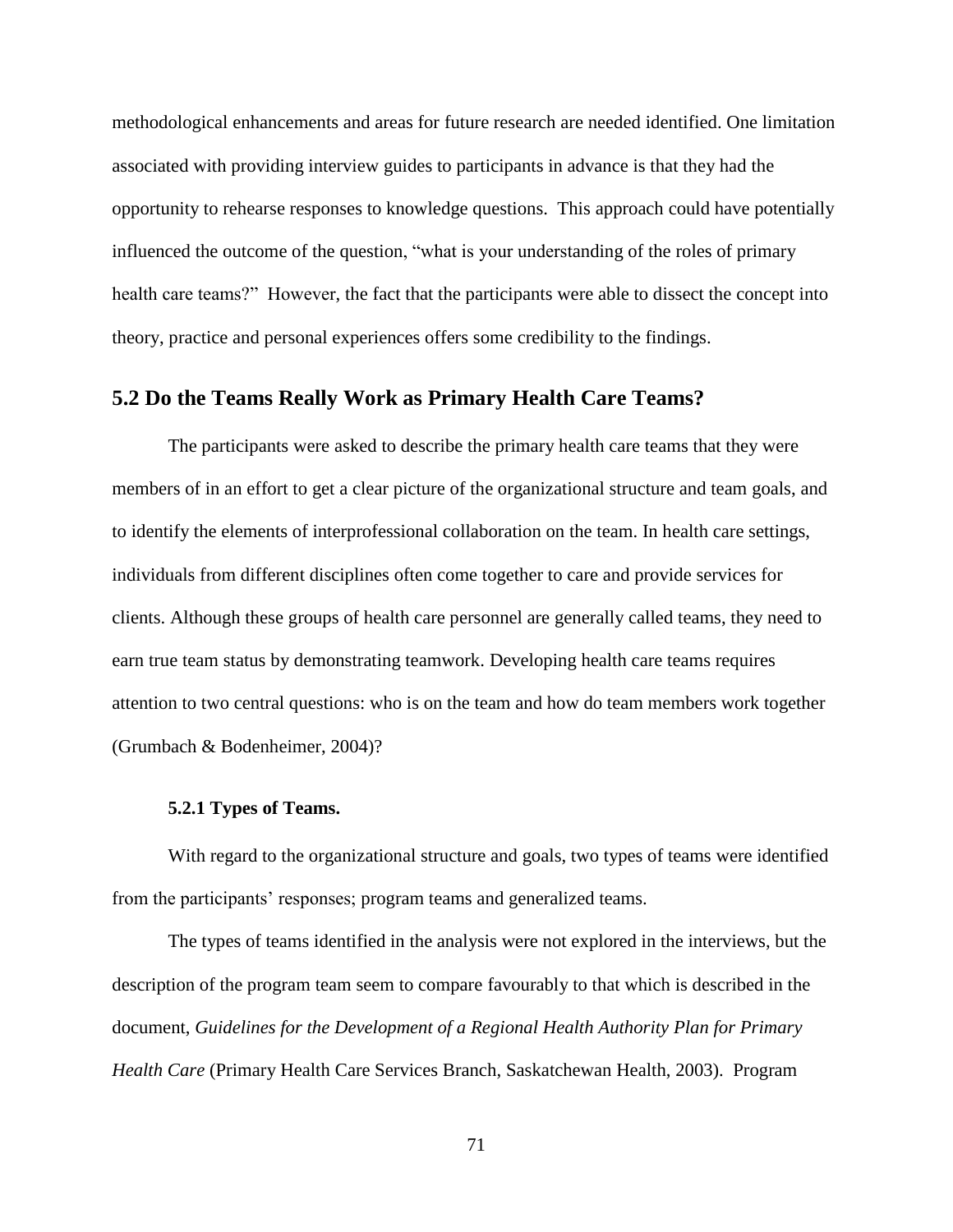teams form part of the network of teams in Saskatchewan and are connected to all other teams (central team, satellite and visiting team) in the network. Some examples of these teams may be mental health, specialized programs, special care homes, public health, emergency response teams, and chronic disease management teams (e.g. diabetic management teams).

The other type of teams identified from the participants' responses was labelled as generalized teams because they addressed the needs of the general population of clients, often with diverse health needs. These teams were characterized by a wide variety of professionals from various disciplines who provided services reflecting their particular expertise, but the size of the team was affected by staff shortages in certain rural areas. Several participants gave examples of generalized teams who received support from facilitators of team development from the onset of team formation (Heshka et al, 2011; Med-Emerg International Inc. & Centre for Strategic Management, 2004). The presence of community members on several of those general teams was reported to be appropriate as it matched the team community-centered approaches and facilitated the process of identifying the community's health needs. Effective communication strategies on teams involve listening to the community rather than telling the community what should be done.

Collaboration on program teams was greater than other teams, as was suggested from members from both types of teams. Xyrichis and Lowton (2008) reported that team structure (team location, size, and composition) and team processes (organizational support, team meetings, and clear goals/objectives) were the primary factors impacting PHC teamwork. There is a growing body of evidence that illustrates that team- based care improves people's health. According to Health Council of Canada (2009), research strongly supports the use of collaborative teams for people with chronic disease, for mental health issues and for specific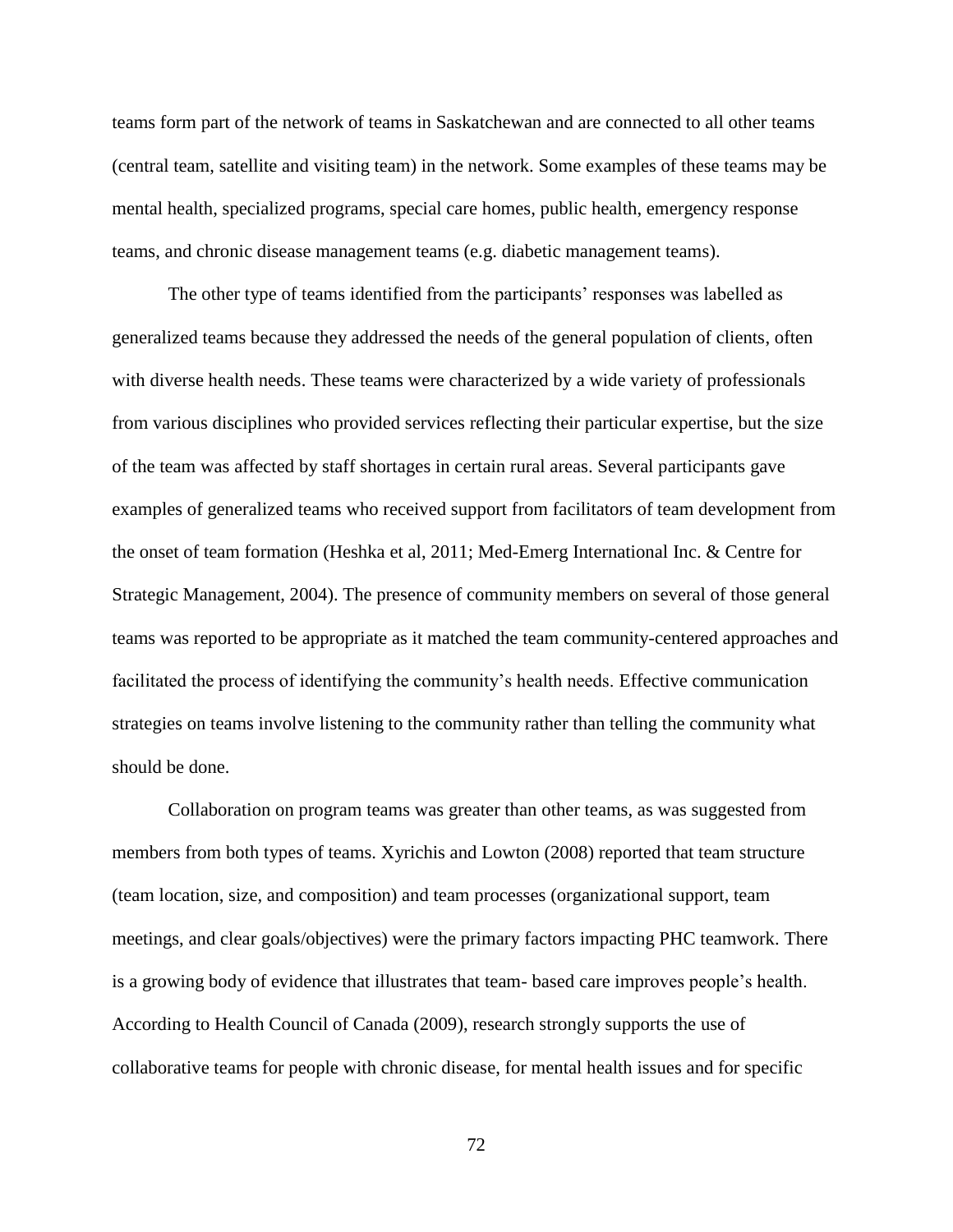populations, but there isn't enough evidence to date that shows whether teams would make a difference to the general population.

#### **5.2.2 Factors Influencing Collaborative Work Relationships.**

Research on primary health care teams focused on the factors that influence collaborative experiences among team members or the barriers and facilitators of interprofessional collaboration in primary health care teams (Barret, Curran, Glynn & Godwin, 2007; D'Amour et al., 2005; Deber & Baumann, 2005; Hall, 2005; Hutchison, 2008; McPherson & McGibbon, 2010; Nolte & Tremblay, 2005; Oandasan et al., 2009; Sicotte, D'Amour & Moreault, 2002). In this study, participants identified several factors influencing interprofessional collaboration on their teams. The factors mentioned were consistent with factors identified in the literature. While not significant in terms of the number of participants who identified each factor, in this instance, significance was given to the merit of the insights of the participants and the advice of a supervisory committee member. The factors included decision-making process, staff shortage, time, geographic proximity and trust.

Despite the promotion for interprofessional collaboration, teams with autocratic decision making strategies were still evident in some primary health care teams. When a participant indicated that everything comes down from management, she was in fact describing the decisionmaking strategy on her teams. Riley, Harding, Meads, Underwood and Carter (2003) contend that hierarchical power structure is an inhibiting factor to teamworking. Some teams also functioned as physician-dominated teams with the physician at the forefront of decision-making. In contrast, the responses of some participants demonstrated decision making strategies that reflect equal opportunities for all with regards to decision-making. The latter is consistent with suggestions that involvement of the whole team, consensus-building, collective decisions and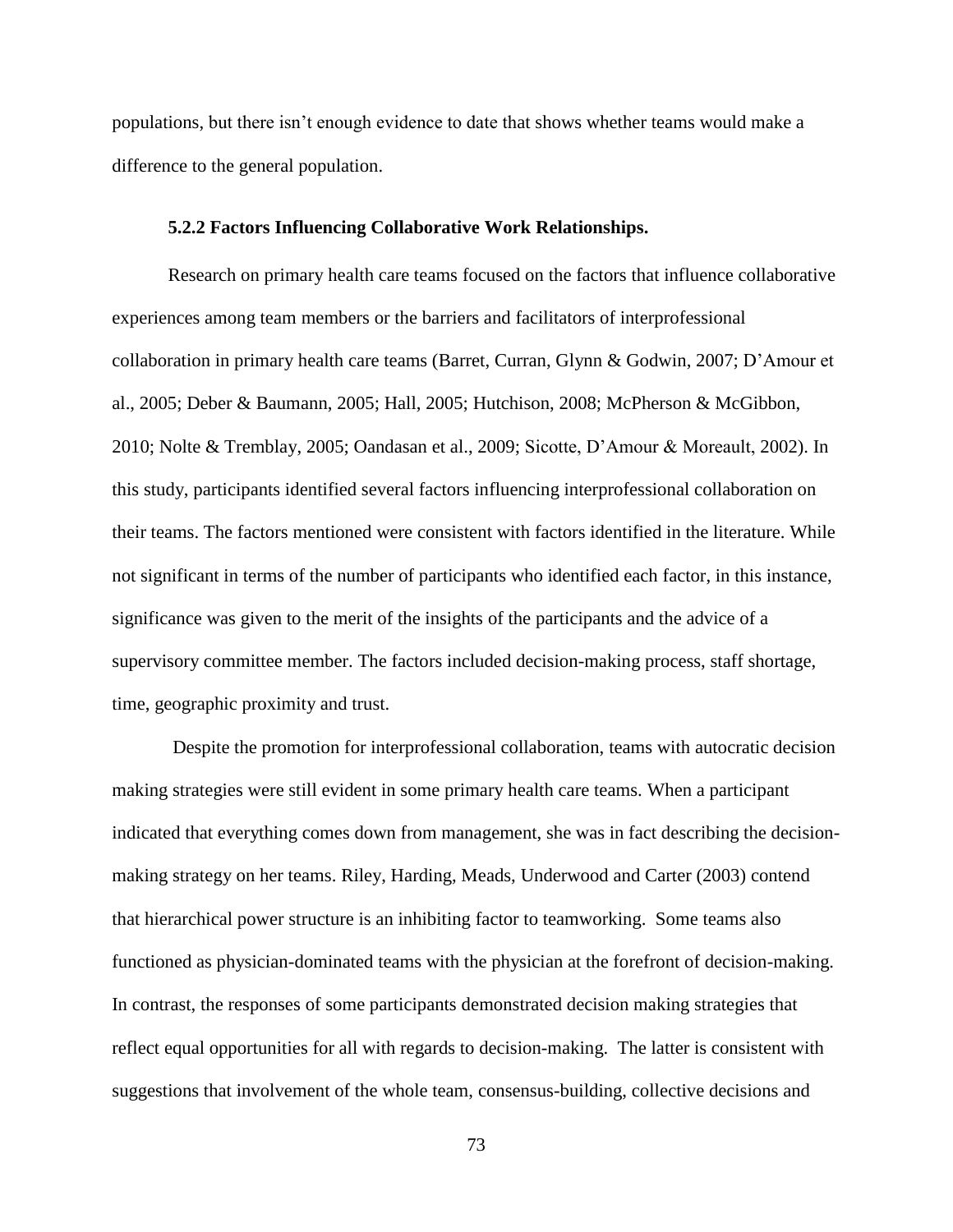joint planning were strategies that enabled an interprofessional collaborative service delivery model on teams (Martin-Misener &Valaitis, 2008; Sicotte, D'Amour & Moreault, 2002;).

Staff shortages were identified as a barrier to interprofessional collaboration by a few participants. Staff shortages were related to feelings of frustration and stress. These sentiments were expressed specifically by participants practicing in rural areas. A qualitative study exploring hospice social workers' perceptions of interprofessional collaboration and the impact of organizational characteristics also indicated that lack of staffing was a significant issue affecting the success of interprofessional collaboration (Parker-Oliver & Peck, 2006).

Several participants expressed how limited availability of time affected their participation in primary health care teams. Recent health services research explored time as a factor impacting interprofessional teams. For example, time was highlighted as a barrier to health care professionals' engagement in effective collaborative practice (Oandasan et al, 2009; Thompson et al., 2008,). Limited time was the result of multiple team membership and having to travel to different communities served by the team. This was common among rural participants, especially those who used metaphors such as "Jane-of-all-trade" and "generalist" to describe the breadth of their roles. The issue of lack of time also resulted from staff shortages and work overload (Parker-Oliver & Peck, 2006).

Several participants felt that geographic proximity, including co-location, facilitated collaboration. Oandasan et al. (2009) reported that the quantity and quality of interprofessional communication and collaboration in Canadian PHC teams was significantly impacted by space and time issues. The researchers highlighted that the co-location of team members and availability of space for interpersonal interactions were important factors for relationshipbuilding and establishing team cohesion. The influence of geographical proximity of team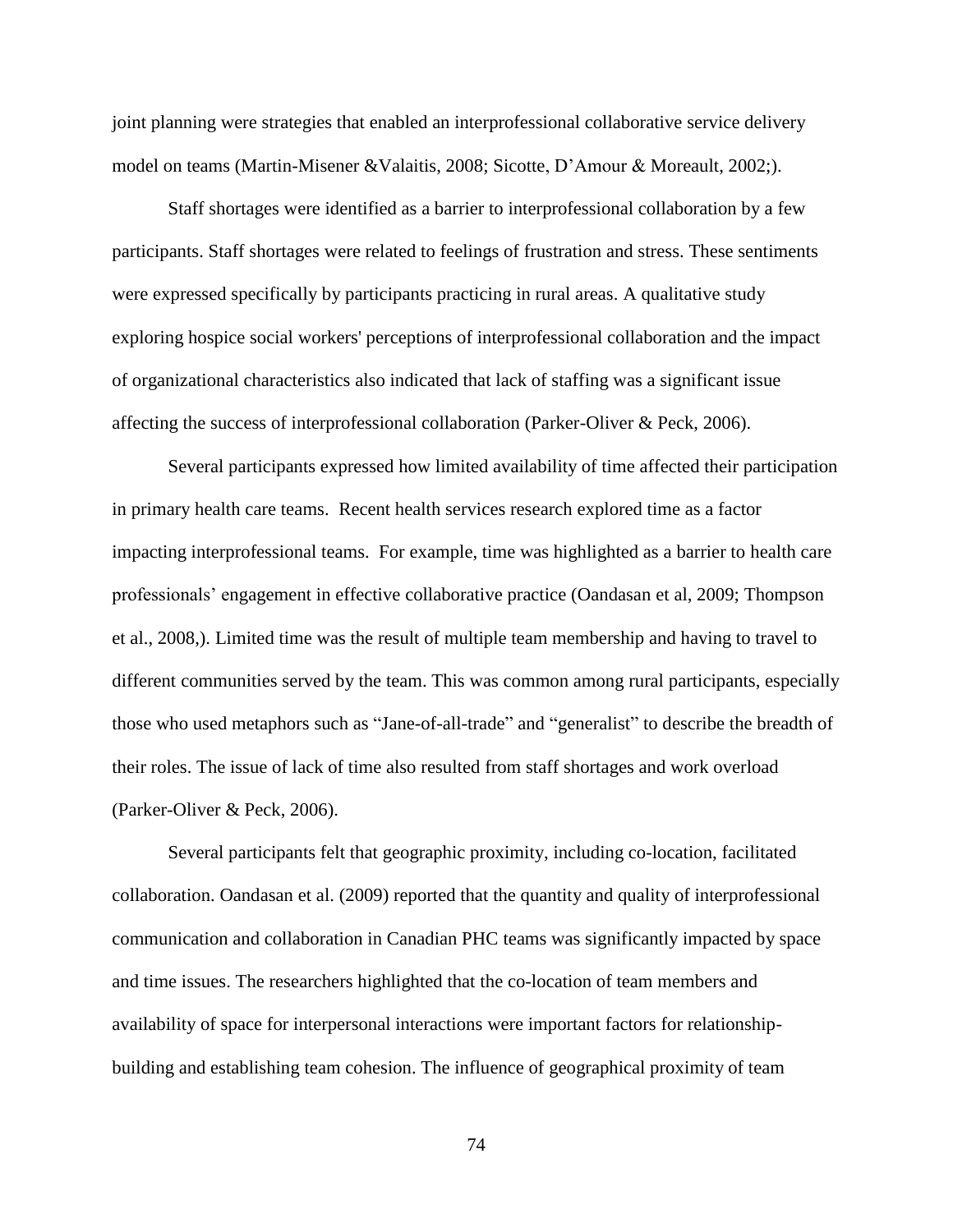members, including co-location, was identified in several other others studies (Gabhainn, Murphy & Kelleher, 2001; Jesson &Wilson, 2003; Kharicha, Iliffe, Davey, & Fleming, 2005; Martin-Misener & Valaitis, 2008). For dietitians in the study, co-location was a crucial facilitator of effective communication necessary for successful interprofessional collaboration. To them, effective communication included the ability to make brief, unscheduled visits into colleagues' office. Informal types of communications such as these are thought to overcome the frequently cited barriers of time commitment and scheduling (Larson et al, 2006). In cases where participants felt restricted by geographic boundaries, they identified the value of regular monthly staff meetings for promoting collaboration and enhancing communication. The use of information sharing systems such as electronic medical records was also reported as a facilitator of interprofessional collaboration on the team.

Most participants described their working relationships with team members as collaborative but emphasis was placed on the relationship with the team's physician(s) in many cases. Findings indicated that working relationships with physicians were based on the level of trust and length of time working on the team. Building strong relationships takes time so it was reasonable for participants with more than six years on the team to emphasize the value of trust from physicians. Trust was frequently related to the willingness of the physician to delegate tasks. Chan et al. (2010) found that general practitioners had limited understanding of the roles and capabilities of dietitians and this influenced the extent of their collaboration, referral behaviours and trust.

Several participants perceived that they belonged to teams which truly epitomized the concept of primary health care teams. Based on the participants' perspectives, these teams are clearly differentiated by shared goals, team-building and evaluation activities, and leadership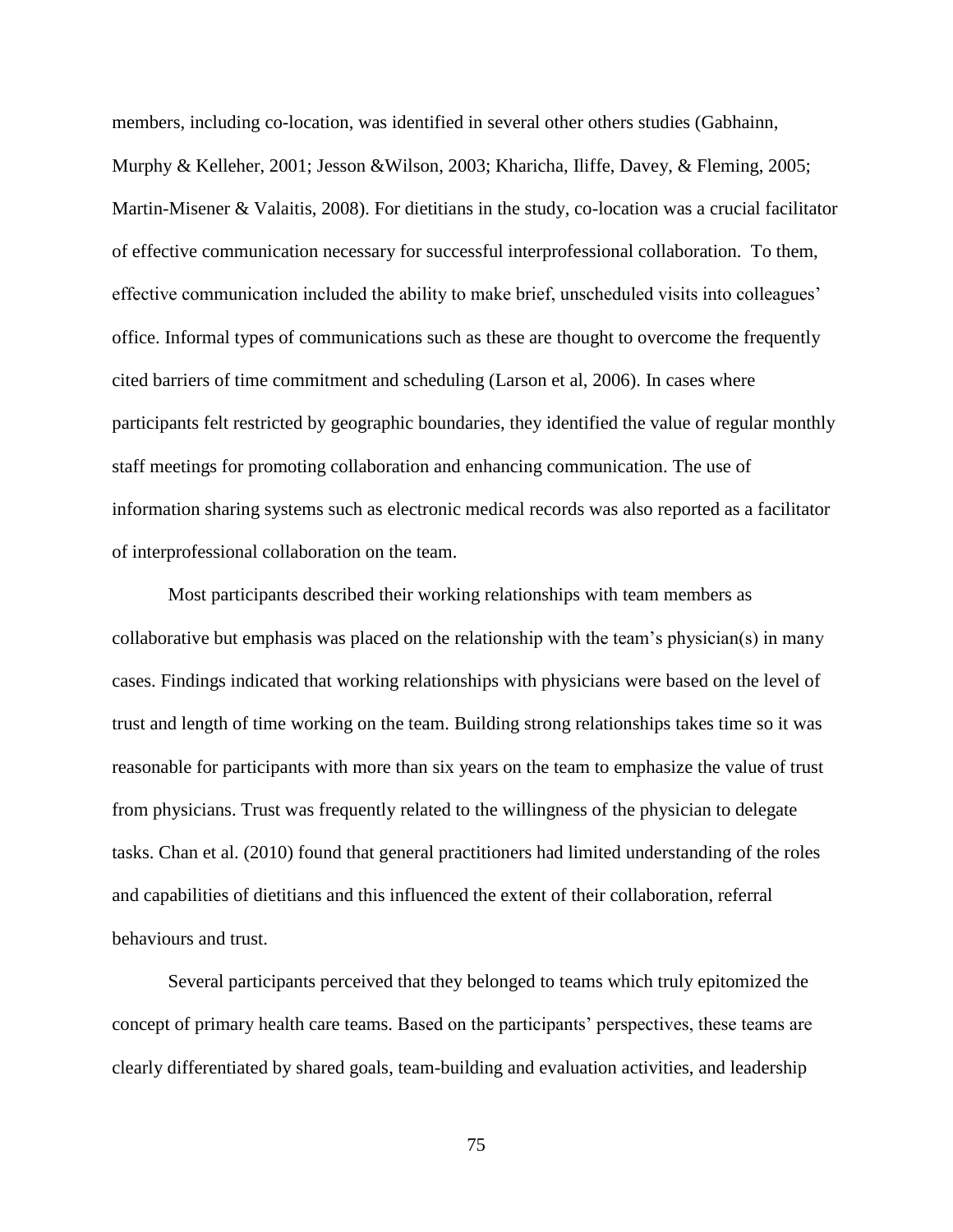support from reform initiatives such as the Western Canadian Interprofessional Health Collaborative.

Interprofessional collaboration on PHC teams is dependent on the foundation of a wellfunctioning PHC system at federal and provincial levels (Barrett, Curran, Glynn & Godwin, 2007; Health Council of Canada, 2005a; 2005b; Rygh & Hjorttdahl, 2007). In Saskatchewan, several initiatives addressed the issue of primary health care team development throughout the province: the action plan for Saskatchewan health care funded by the primary health care transition fund (Primary Health Care Services Branch, Saskatchewan Health, 2002), the pilot project in PHC team development (Med-Emerg International Inc. & Centre for Strategic Management, 2004). The more recently established Western Canadian Interprofessional Health Collaborative initiative continues to provide the province with leadership and support in collaborative practice (Suter & Deutschlander, 2010). This important milestone is likely to strengthen PHC initiatives across the province (Med-Emerg International Inc. & Centre for Strategic Management, 2004; Health Council of Canada, 2009; Heshka et al., 2011).

Shaw, De Lusignan and Rowlands (2005) also found that teamworking was limited by the absence of a common goal, recruitment difficulties, inadequate communication and hierarchical structures in their study, which explored whether the professionals in primary health care teams work as a team. Problems with recruitment heightened the difficulties with communication and led to feelings of low morale and loss of motivation. In hierarchical practices, general practitioners were usually dominant and often limited the level of staff participation in planning and decision-making, therefore reducing feelings of shared ownership in the future development of the team.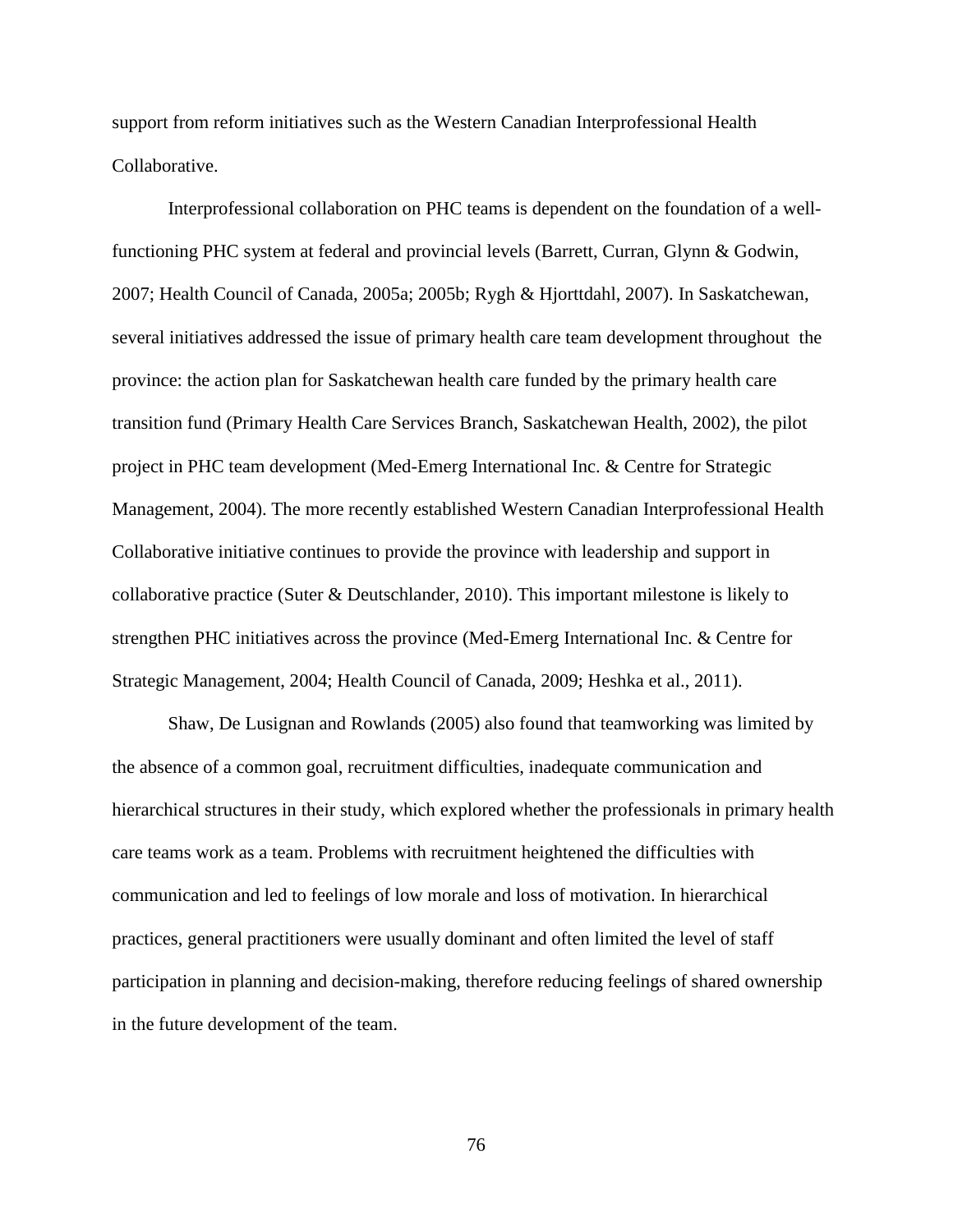# **5.3 What are the Roles of Dietitians as Members of Primary Health Care**

# **Teams in Saskatchewan?**

The interviews with fifteen dietitians who were members of primary health care teams in Saskatchewan provided personal insights into their perceptions of their roles on their team(s). The perceptions shared by the participants yielded two categories that described their roles as team members. The themes were grouped into two categories: "Nutrition Support" and "Beyond Nutrition Support."

### **5.3.1 Nutrition Support.**

Participating dietitians perceived themselves as team leaders in nutrition, providing nutrition support to clients and other team members. That role included the delivery of interventions such as nutrition assessment, nutrition counselling, nutrition education, and health promotion. This finding endorses recommendations that dietitians in primary health care teams be the member responsible for overall management of nutrition services from needs assessment to program delivery, and providing support to all other providers' activities around nutrition issues (Brauer et al., 2006). These recommendations resulted from a Delphi process that was used to determine the preferred options for organizing interprofessional nutrition services in Ontario Family Health Networks and similar primary health care organizations. Similarly, dietitians in acute care interprofessional teams believed that their primary responsibilities were to educate staff and patients on various aspects of nutrition care as well as to provide expertise on nutrition-related issues (Dahlke, Wolf, Wilson & Brodnik, 2000).

Although most participants provided leadership in nutrition support, there were three issues which arose from the description of their roles that were worthy of further discussion.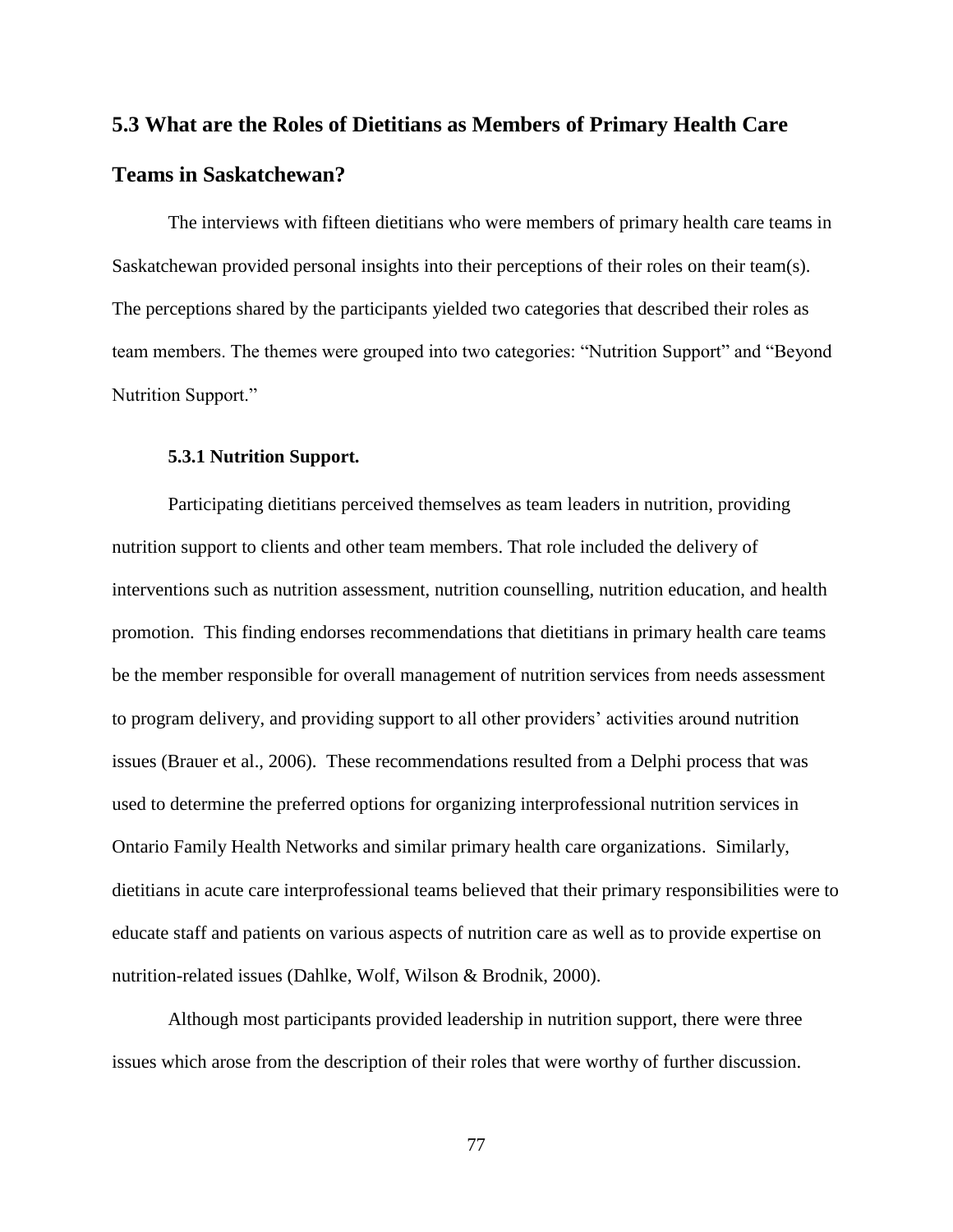Firstly, several participants described "*being careful not to work beyond professional boundaries", "entry level roles", "what I learnt in school", "what I was trained to do", "what is laid out for me", "my comfort zone or the typical role of a dietitian*." Several participants made reference to term scope of practice or described their boundaries of practice when describing their roles. The ideological differences in perceived role boundaries among participants suggested that while legislation, standards and other regulatory controls determine the overall scope of practice and the boundaries of practice for dietitians as a professional group, other boundaries may influence their roles on an individual level: boundaries set by employers, individual level of competence, geographic location, needs of clients and practice setting (Association of Registered Nurses of Newfoundland and Labrador, 2006). There are significant differences between provincial jurisdictions, with Alberta and British Columbia having the most comprehensive legislation. Others like Saskatchewan, have limited or no legislation addressing what dietitians can and cannot do (Health Professions Regulatory Advisory Council, 2008), suggesting that there may be a need for provincial bodies to clearly define the dietitian's scope of practice.

Several participants described that their roles on the team were limited to nutrition support. These participants acknowledged that they were new to practice and that their roles were restricted to those activities that their level of expertise would allow. This suggests that those dietitians that were entering practice were more likely to practice within prescribed boundaries. The more seasoned dietitians were comfortable assuming additional roles.

The second important issue that came out in the participants' description of their roles was what the participants described as, "*looking at the clients as a whole*". In this study, participants described their ability and inclination to assess clients as a whole in order to determine the client's needs and direct them to the right provider or service to better meet their needs. There seems to be an important relationship between the issue of perceived role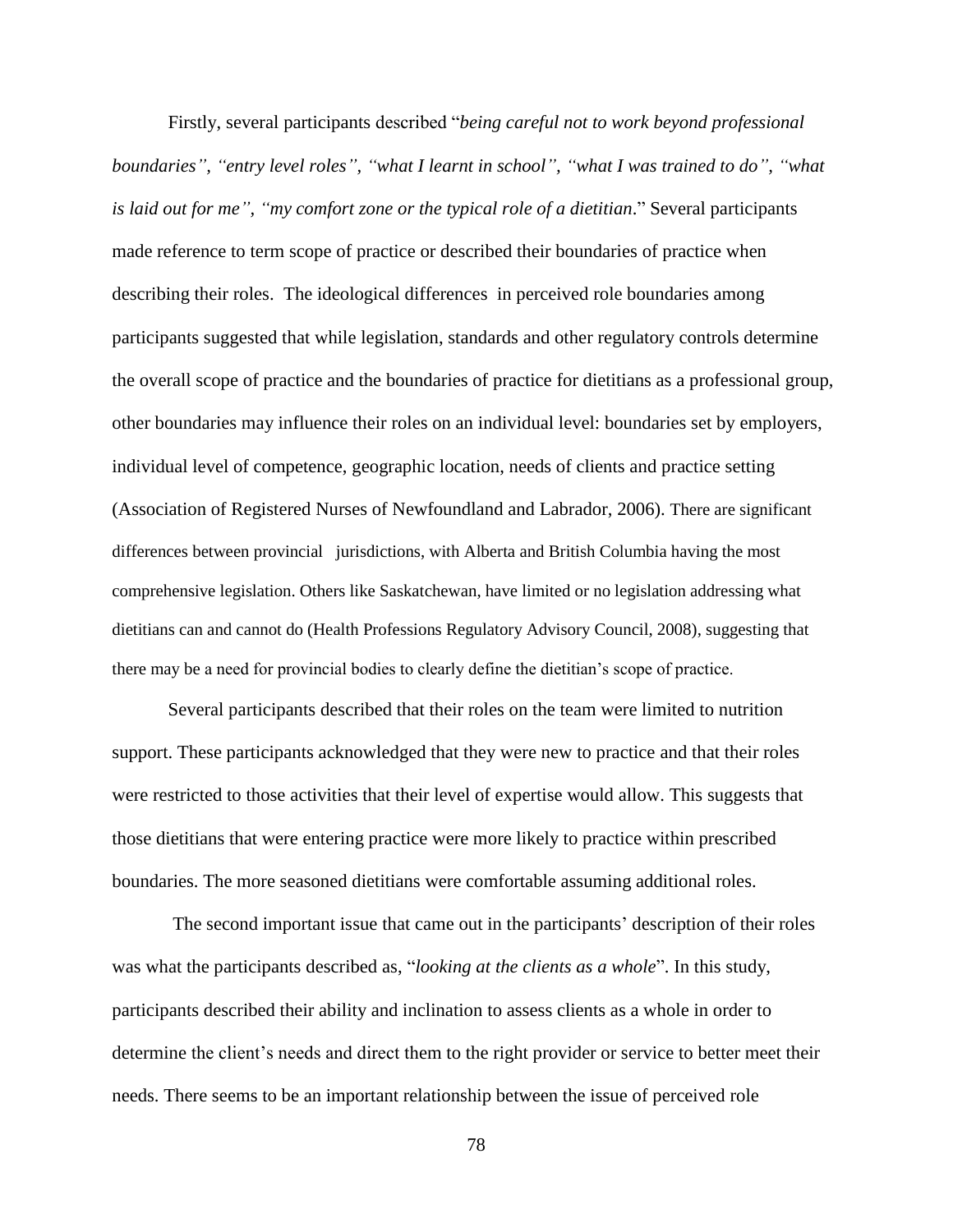boundaries and the tendency to look at the clients as a whole. A few participants explained this as an ability that comes with years of practice, however entry-level participants also expressed that they also assess clients as a whole.

According to Dietitians of Canada (2009) dietitians are fundamental to the implementation of the primary health care approach as members of primary health care teams because they recognize the broader determinants of health. The determinants of health describe the key factors that "determine" health status or level of health (Raphael, 2004). The twelve key determinants are income and social status, social networks support, education and literacy, employment, social environments, physical environments, personal health practices and coping skills, healthy child development, biology and genetics endowment, health services, gender and culture. Participants were assessing the clients as whole in an effort to identify the key factors which influenced their health. Planning and directing programs which addressed the determinants of health were one of the most common roles mentioned. Those programs often included health promotion interventions such as nutrition education, grocery shopping tours and cooking. However, they also incorporated components that addressed other determinants of health such as poverty and education. Given that community dietitians recognize the factors that impact on health, they also use a range of strategies to address them. A key strategy is to link with other sectors such as schools, childcare facilities, housing, social services, public health, environmental groups, faith-based groups, and other non-governmental and volunteer organizations to provide a more comprehensive approach (Community Dietitians in Health Centres Network, 2004).

The third issue was what the participants referred to as "*sharing their nutrition expertise with team members*." Most participants explained that this was an important component of their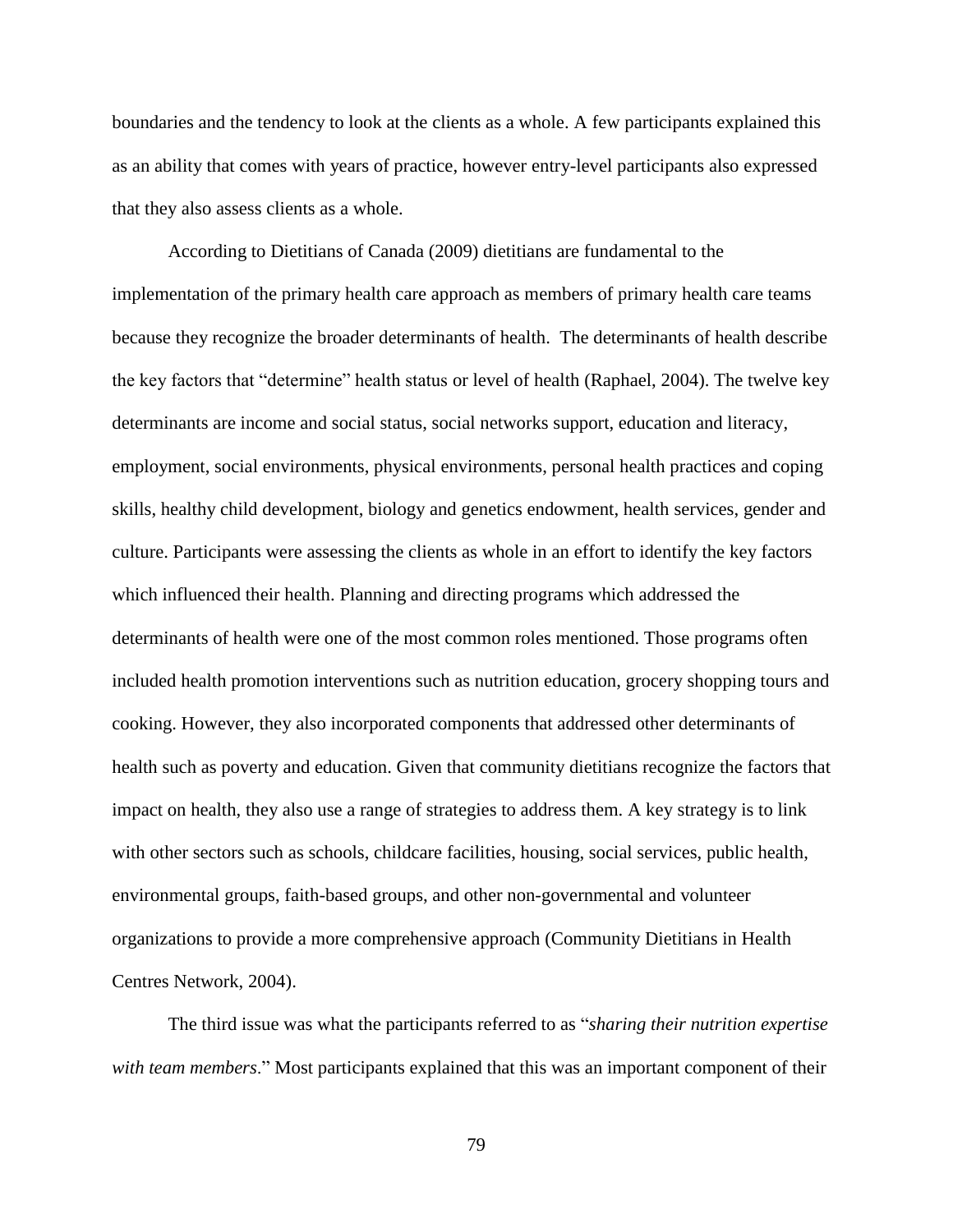role and that their expertise was constantly being sought after. As a team member, this role is perceived as quite important by participants. Often dietitians as members of PHC teams are seen as highly credible and respected sources of nutrition information for the public. However, other team members may also demonstrate varying levels of expertise and/or interest in nutrition (Brauer et al., 2006). For example, the 2006 Canadian Clinical Practice Guidelines on the Management and Prevention of Obesity underscore the importance of nutritional assessment and dietary intervention as part of an integrated approach within the PHC setting (Lau et al. 2007). In other words, the guidelines require that family physicians and other primary care providers are competent in the provision of nutrition advice. However, barriers such as lack of time, compensation, lack of nutrition knowledge and inadequate training may hinder non-nutrition health care providers from fulfilling this role (Cadman & Findlay, 1998; Green, McCoubrie & Cullingham, 2000; Wynn, Trudeau, Taunton, Gowans & Scott, 2010; Kennelly, Kennedy, Rughoobur, Slattery & Sugrue, 2010). It is important therefore, that dietitians share their expertise with other team members and maintain collaboration and communication with health service providers who may be the major provider of the care in certain locations or context.

Dietitians may share their expertise by training other health care providers who lack nutrition knowledge. Cadman and Findley (1998) demonstrate that nutrition training from a dietitian in PHC teams improved the nutrition knowledge of practice nurses in South West England. Studies show that dietitians improved the knowledge of health care providers by sharing the expertise through formal education programs (DeChicco, Neal & Guardino, 2010), sessional lectures (Lyon, Colquhoun, Hillman & Alho, 2006), nutrition courses (Scolapio, DiBaise, Schwenk, Macke & Burdette, 2008) and booklets (Kennelly et al., 2010). Dietitians, in particular, are uniquely qualified to teach nutrition to health care providers. Participants indicated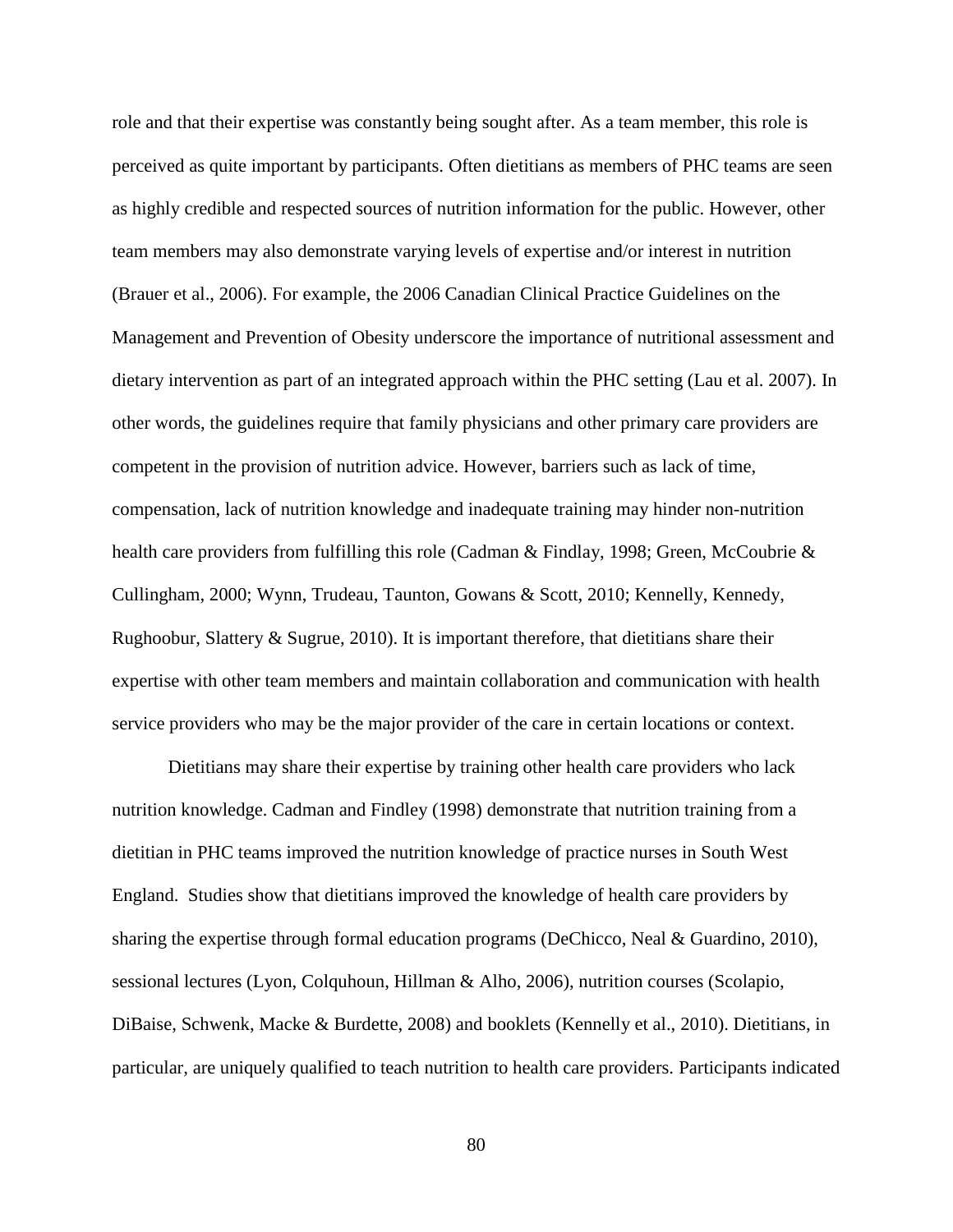that their roles involved training of elementary school teachers, outreach workers, and community members who serve as peer leaders or facilitators of community nutrition programs.

#### **5.3.2 Beyond Nutrition Support.**

The category, "Beyond Nutrition Support" is used to describe the additional activities which dietitians engaged in beyond the nutrition support role. Several participants indicated that they performed roles outside the scope of nutrition, in addition to their responsibility for managing all aspects of nutrition services.

Some of those additional roles include: (1) coordinating and directing care between clients and team members depending on their availability in the primary health care setting; (2) contributing to decision-making and planning depending on team structure and their level of involvement on the team; (3) advocating for clients in underserved and remote communities and (4) participating in reform activities such as advertising teams' services; and providing an "extra pair of hands" in services such as administering vaccinations. Each of these exemplifies the roles that dietitians may perform as a core member of PHC in addition to their primary role. A few participants used metaphors such as "generalist" and "Jane-of-all-trades" to describe the diversity in roles. Participants explained that performing roles outside the scope of nutrition support is part of meeting the needs of the community and the teams' goals.

### **5.3.2.1 Certified Diabetes Educators**

The role of the dietitian as a Certified Diabetes Educator and their value as an advanced practitioner within the primary health care team is discussed here. Several dietitians were Certified Diabetes Educators and performed roles outside the scope of nutrition and into diabetes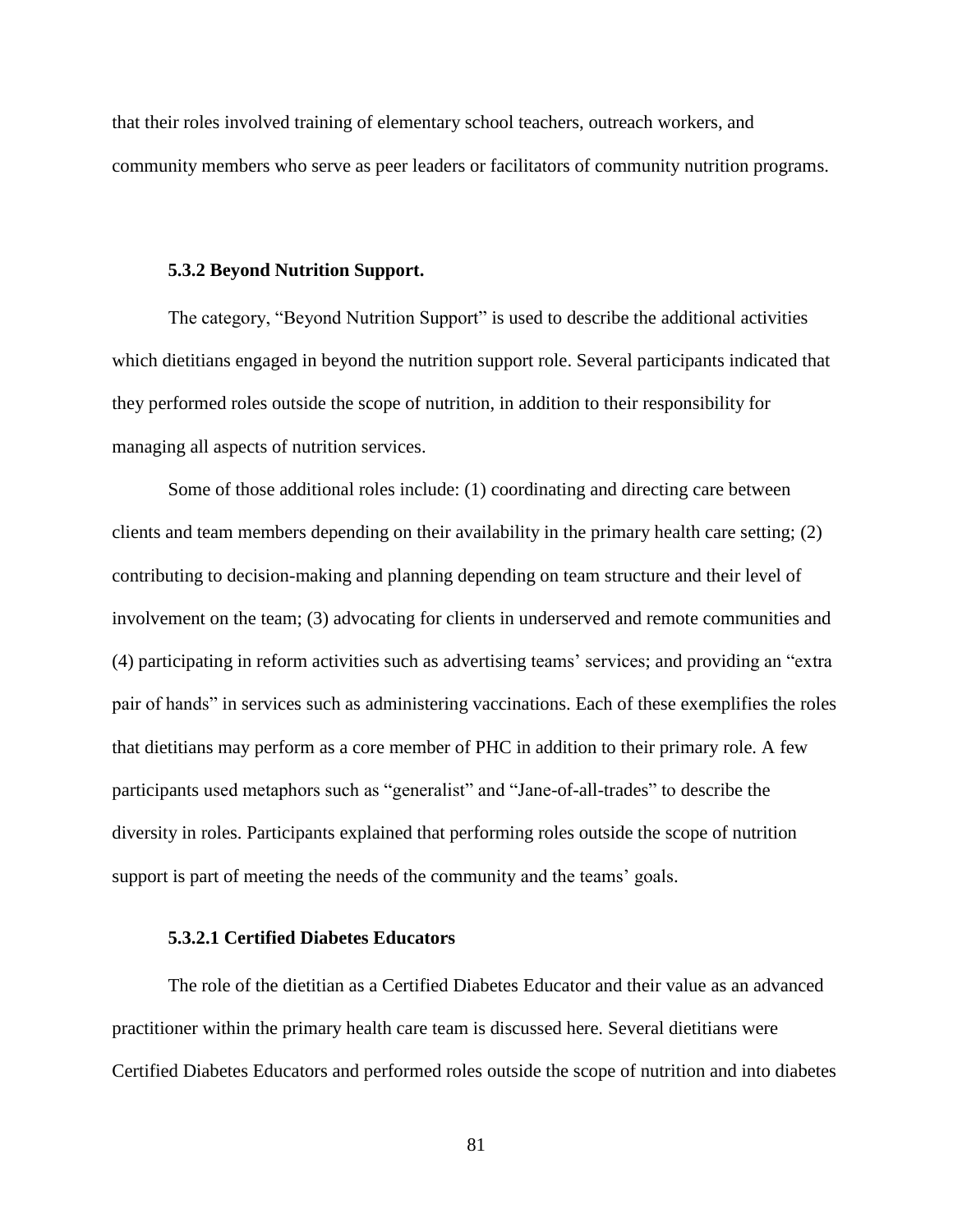management. Their primary role as the teams' nutrition expert persisted; however, their expertise was expanded to enable them to work within the context of client's overall management plan. On primary health care teams, this reduces fragmentation and promotes a more holistic approach towards diabetes management with the patient at the centre of the program of care (Worth & Vyas, 2002). This role is significant and worthy of further discussion on the basis that it demonstrated how the roles of dietitians has evolved and blurs in primary health care teams. Within primary health care teams, where individuals with distinct expertise collaborate to provide health services, the role boundaries start to blur and overlap (D'Amour et al., 2005).

The dietetic profession originated from home economics (Brownridge  $&$  Upton, 1993) and that history led to a traditional association of dietitians being food-service managers of hospital kitchens rather than highly educated members of primary health care teams (Erickson-Weerts, 1999; Calabro, Bright & Bahl, 2001). According to Hewat (2009), hospitals, and the role for the hospital dietitian, will always be there but there is a clear move towards enhancing primary health care in the community and an increased awareness of dietitians' role in the prevention and management of chronic diseases. During the last decade, experienced dietitians have specialized in diabetes and are performing duties outside 'conventional' dietetic practice (Worth & Vyas, 2002).

As certified diabetes educators, participants in this study performed a variety of tasks which fell beyond nutrition but within diabetes management (keeping in mind that they still advised clients on optimal nutrition). Examples of the tasks mentioned were reading blood pressure, facilitating blood glucose monitor reading workshops, and educating clients on medication modification, insulin adjustments and diabetic foot care. Furthermore, the level of training of these certified diabetes educators evolved to include advanced practice roles that were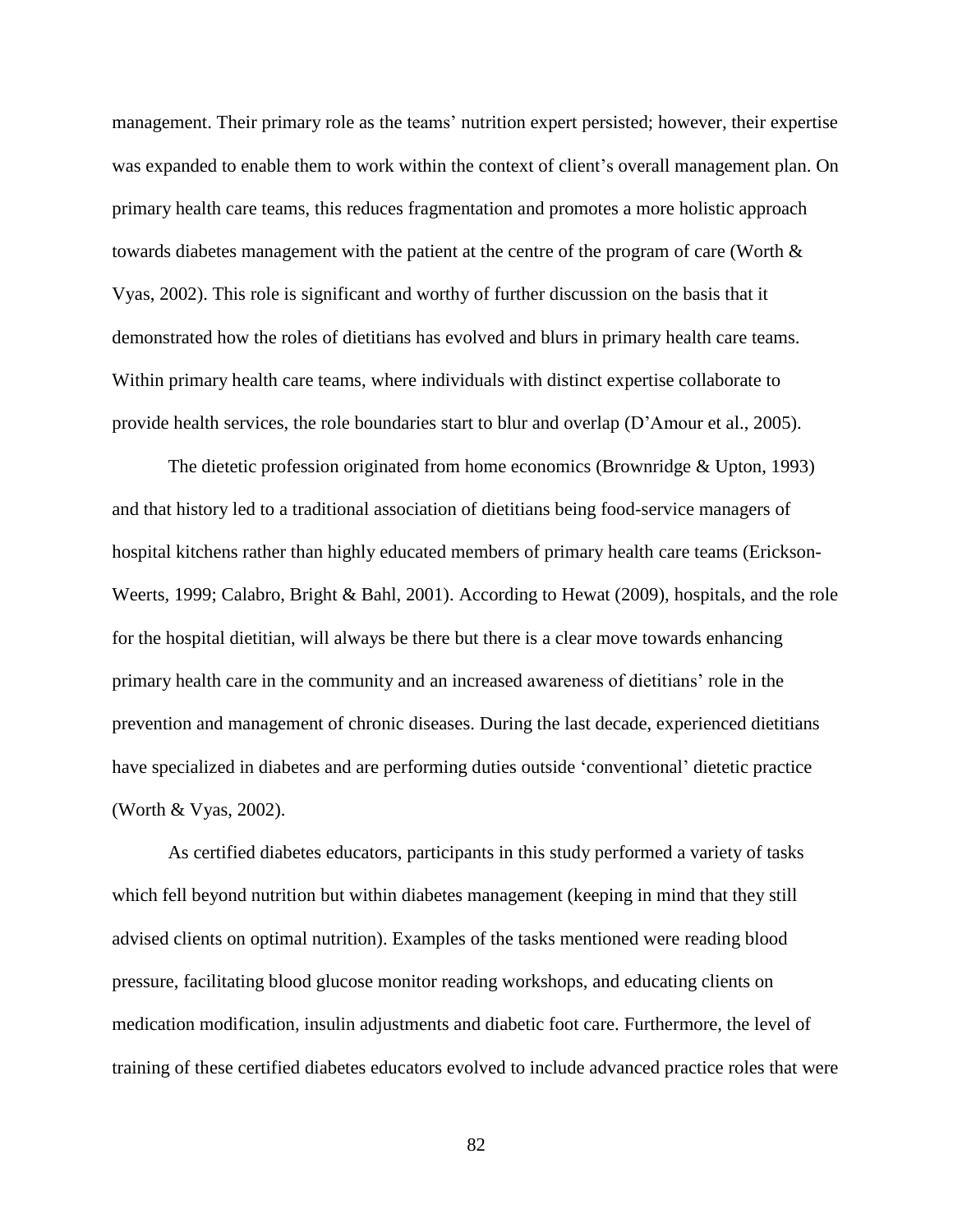previously the domain of physicians. Most of them indicated that with prescriptive authority, given at the discretion of the individual physician, they were able to adjust insulin doses and modify medication for individual clients.

These advanced practice roles are both diagnostic and prescriptive in nature and include also, ordering and interpretation of laboratory tests, dietary assessments, and prescription and medication adjustments (Cypress, Wylie-Rosett, Engel & Stager, 1992). In the process of member checking, the level of difficulty that dietitians as a profession have in ordering laboratory tests generated a discussion on the issue. A few participants present indicated that they would always be asked, "what are you doing with it?" in their attempt to obtain lab values for their clients. The benefit of electronic medical records was highlighted, as one participant indicated that she had access to the patients' records through the EMR. Two others indicated that they did not face any type of difficulty in ordering laboratory tests. Nonetheless, the participants' involvement in these advanced roles clearly demonstrated that experienced dietitians are performing tasks outside previously accepted practice.

In the Delphi process conducted by Brauer et al. (2006) there was "consensus that the dietitian should have the ability to perform certain specific controlled acts that are integral to delivery of nutrition services but were outside of their scope of practice, using medical delegation processes (p. 21). The study proposed that with the appropriate delegation of controlled acts, all competent dietitians would be able to adjust insulin and medication dosages, and perform capillary blood glucose testing by finger pricking. Previous research among dietitians as members of interprofessional acute care teams suggested that the dietitians would like more responsibility but were comfortable in their clinical/professional roles (Dahlke et al. 2000). The researchers used focus groups to explore the roles of dietitians in interprofessional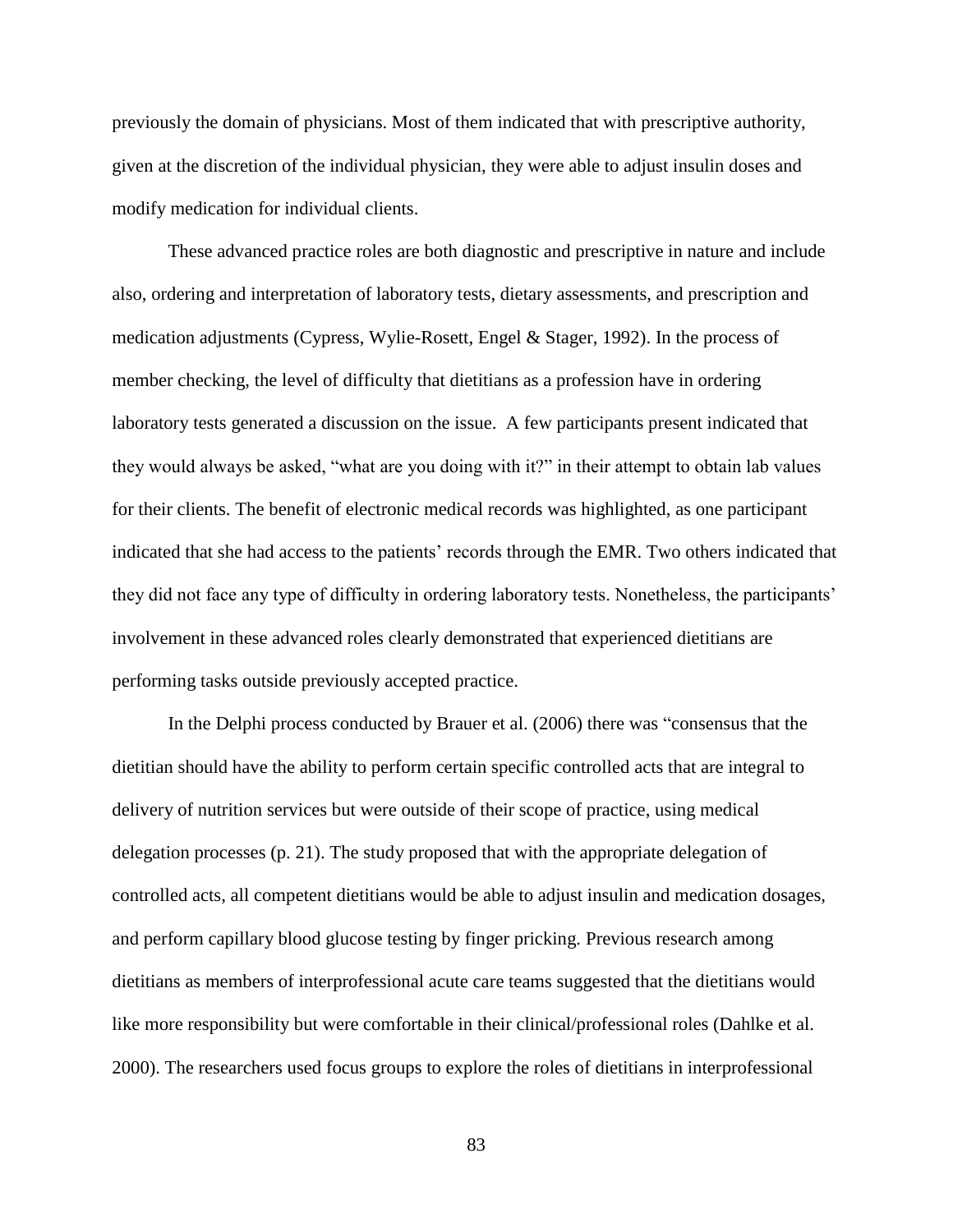acute care teams and found that dietitians believed that they should have roles such as taking blood pressure, drawing blood, or inserting feeding tubes but they were resistant to change within the health care environment.

Community dietitians bring a broad array of skills to the team; however, they are being called upon to expand their roles if they want to have an impact in the new model of health care. These findings suggest that dietitians are responding to the current health care environment by expanding their roles and acquiring new skills, mainly in the form of certificate programs such as Certified Diabetes Educator Program. One participant indicated that she was a certified LiveWell Chronic Disease Management facilitator. The choice to pursue these specialized certificate programs, especially certification in diabetes education, indicates the participants are deepening their knowledge in a particular area and becoming more specialized. In fact, a few of the Certified Diabetes Educators indicated an interest in having more specialized roles but there was the realization that there are not enough dietitians in practice to staff specialized roles. In rural areas in particular, specialization was not feasible considering the diverse health needs of the community. The ability to specialize was seen an opportunity to focus on undifferentiated groups of clients and reduce work load but it was also seen as a threat. The threat could be manifested as a demise of the desired generalist role, the potential to aggravate the shortage of dietitians and the potential to challenge efforts being made at an integrated approach to health care.

When asked, most of the participants identified themselves as community dietitians. However, a few of these participants indicated that they modified their title to suit their area of focus. Diabetes dietitian was a common example of a modified title. One participant indicated *"I put diabetes in front of my title because diabetes is an epidemic and I know that the majority of people I would come across are going to be touched by diabetes in some way."* Diabetes is the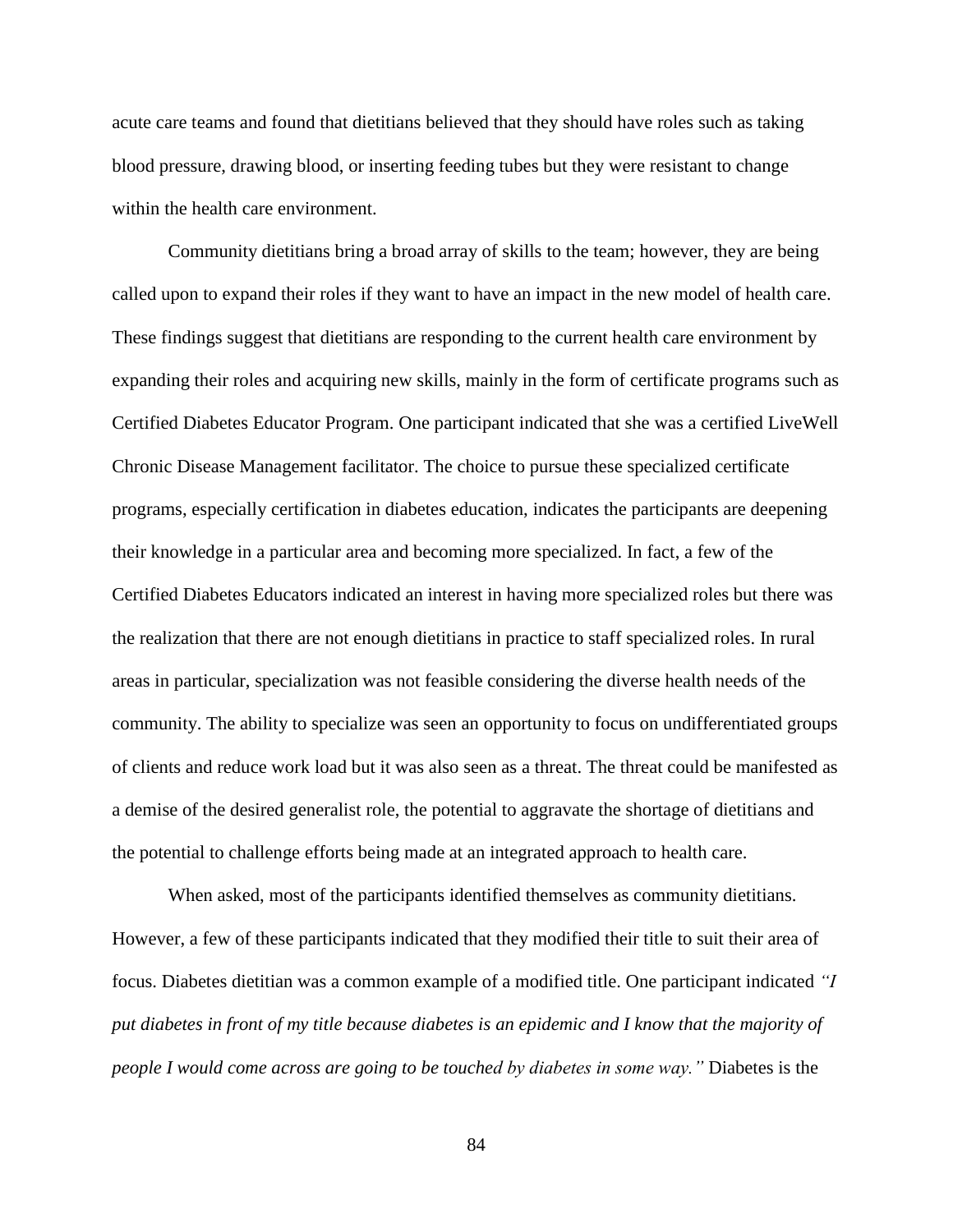prevailing health problem in many Canadian communities (Dietitians of Canada, 2009) and diabetes management is the primary focus of some primary health care teams. For this reason, the tendency for dietitians to expand their roles into the area of diabetes management is welljustified. The tendency is interpreted as the dietitians' response to the prevailing health problem within the community.

#### **5.3.3 Factors Influencing Dietitians' Roles in PHC Teams.**

There is a lack of research focused on dietitians' roles as members of primary health care teams. Furthermore, researchers who have addressed the roles of dietitians as members of primary health care teams have not explored the factors that influenced their roles. This study identified several factors that participants saw as influencing their roles as members of primary health care teams. These factors included the interrelated characteristics of level of expertise and years of experience, management support, and geographical location. Of these, years of experience and geographical settings were identified as most important.

Researchers who addressed the practice of dietitians in community settings identified statistically significant differences between dietitians' years of experience and level of education with regards to areas of advanced practice in Canada (Wildish & Evers, 2010). Brown, Williams and Capra (2010) also demonstrated that the characteristics of rural practice (professional isolation, high workload) and level of management support has implications for recruitment and retention for dietitians. Knowledge of these factors may contribute to an understanding of the factors that influence the roles of dietitians on primary health care teams. It is also important as it demonstrates that efforts directed towards professional development must also consider the factors that impact the roles. Failure to address these can inhibit professional development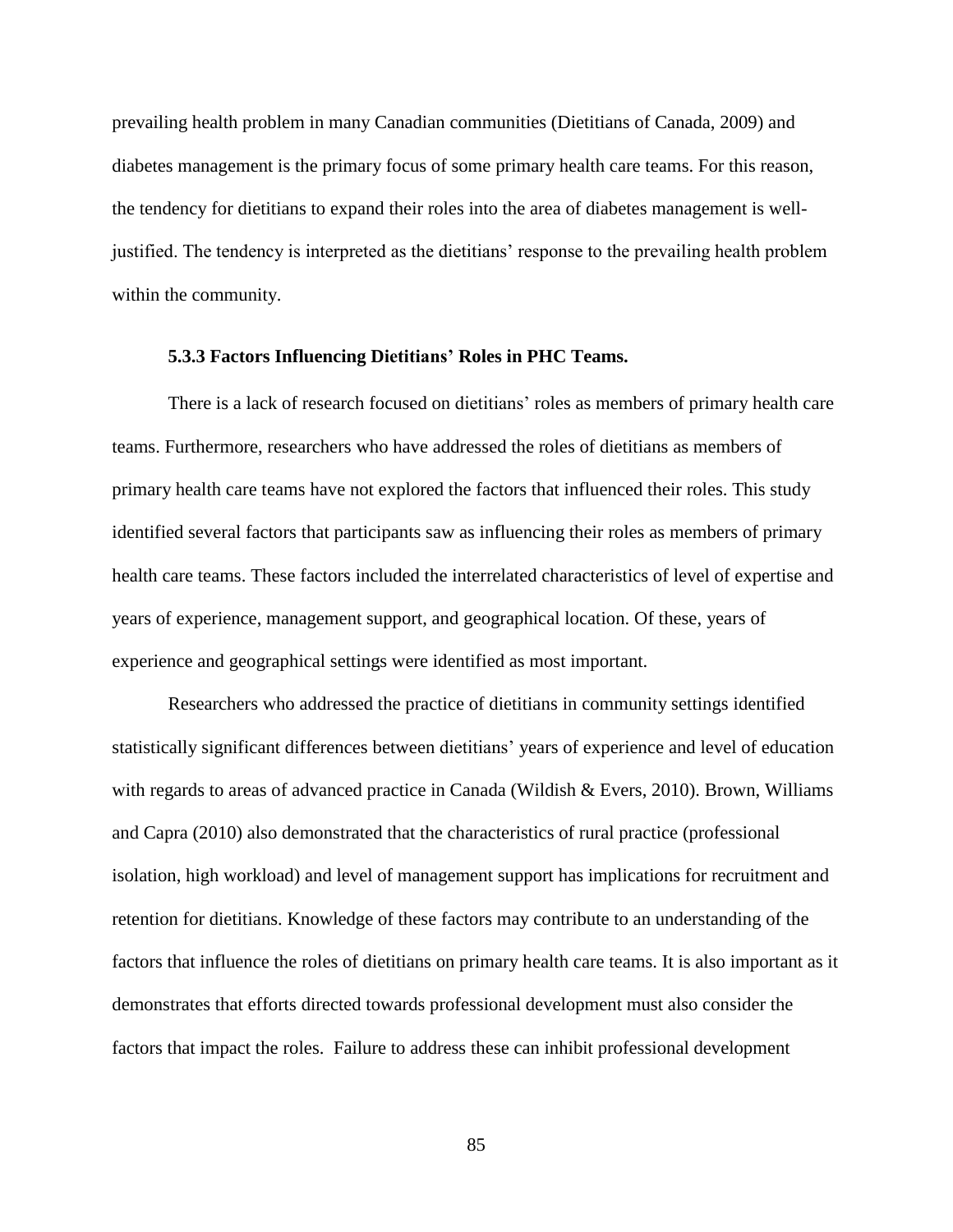(Wildish & Evers, 2010; Devine, Jastran & Bisogni, 2004) and by extension dietitians' involvement on PHC teams.

Participants' years of experience had influence over their roles on PHC teams as participants who described themselves as being "new" to practice or had less than five years of experience in practice were more likely to practice within the perceived professional boundaries of a dietitian. Based on these findings, one could suggest that entry-level dietitians who are involved in primary health care teams may benefit from training opportunities to expand their roles. As Skipper and Lewis (2005) pointed out, opportunities for professional growth beyond entry-level practice are required to enhance practice in the community. Greater involvement on teams was demonstrated by more experienced participants who also had expertise in specialized areas.

Research suggests that dietitians who are new to team-based practice may need to "take risks" because the health care environment does not support dietitians without new skills (Dahlke et al., 2000; Wildish & Evers, 2010). Risk takers are considered as those who challenge the status quo and enter unknown territory (Bradley, Young, Ebbs & Martin, 1993; Furlong & Smith, 2005). Wildish and Evers (2010) found that risk-takers differed by years of experience. Therefore, findings in the current study were consistent with that reported by Wildish and Evers (2010) since the more experienced participants described roles beyond nutrition support such as medical management of diabetes. Worth and Vyas, (2002) suggested that extended roles such as these can only develop with many years of experience within a well-supported team. Wildish and Evers (2010) also reported that a minimum of five years is needed to develop advanced practice. This was demonstrated in the current study as the participants with CDE credentials had years of experience ranging from six to twenty.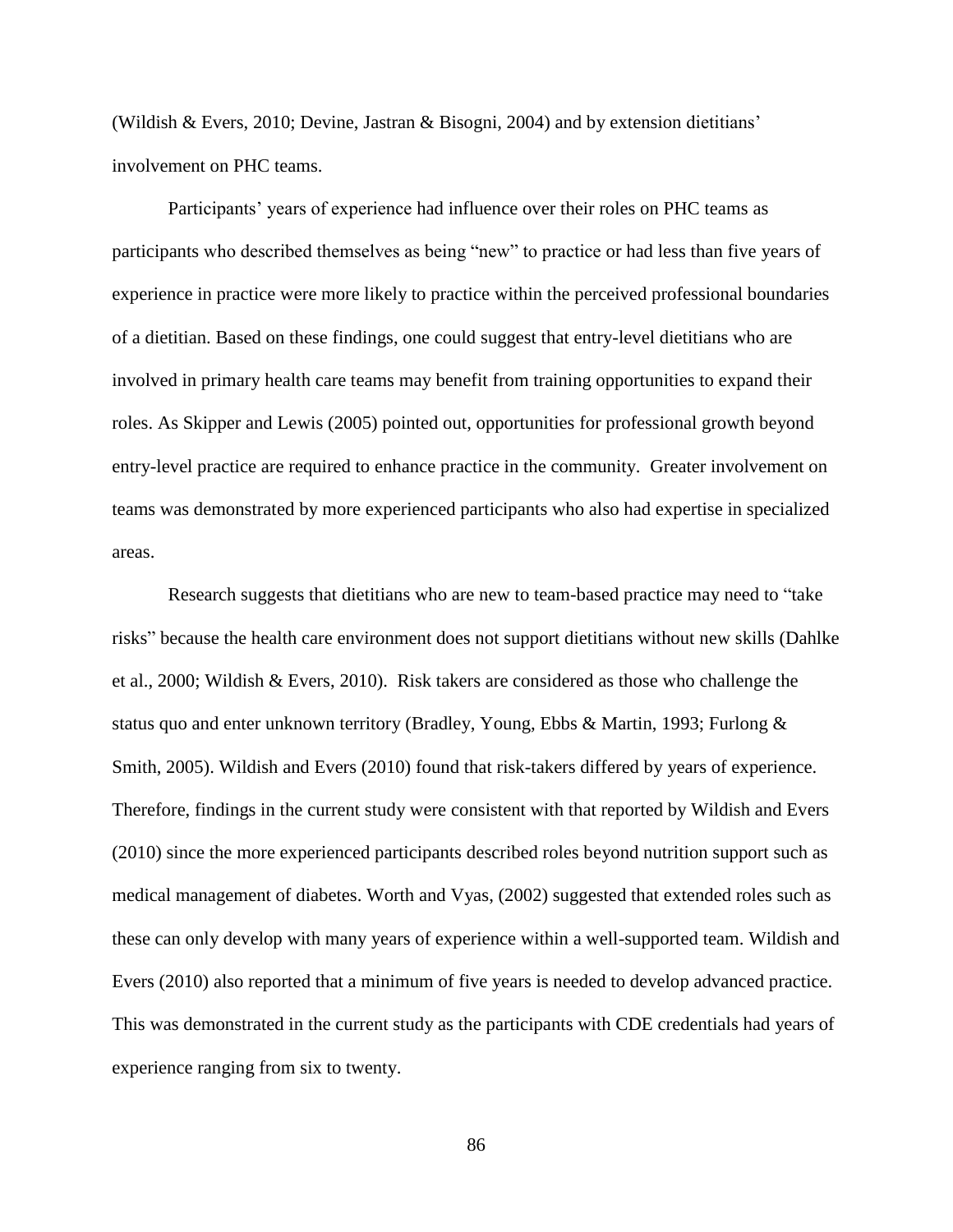Findings from this study suggest that if dietitians new to practice are going to "challenge the status quo" as it relates to their team roles or "enter unknown territory" they will require support from management. A few participants who were new to practice explained that it was rewarding to have flexible managers. The reward was related to their ability to "take an idea and run with it" and "provide an extra pair of hands" in team tasks that fell beyond their responsibility of managing the nutrition services. Given that the flexibility of the employers influenced the roles of participants, management systems which support entry-level dietitians is also essential. Wildish and Evers (2010) indicated that inflexible organizational structures and lack of senior management support were among the top factors that impede the development of advanced practice. Management support was identified as one of the factors that needed improvement in strategies to improve recruitment and retention in rural areas.

Geographical location also had an impact on the breadth of roles of the participating dietitians. The participants highlighted perceived differences between rural and urban practice. Rural practice was seen as being broader in scope, less restrictive and more diverse. These concepts were personified with the use of metaphors such as generalist and Jane-of-all-trade.

Whilst many of these participants viewed the breadth of their roles in a positive light, a few others viewed it in a negative light. Some participants were confident that the diversity of their roles portrayed "what dietitians can do" and offered the benefit of "not getting bored from doing the same thing all the time". Similarly, dietitians in rural Australia described the diversity of the workload and a sense of autonomy in the workplace as appealing (Brown, Williams & Capra, 2010). On the negative side, a few participants in this study viewed the diversity of their roles as a burden and expressed their desire to have more specialized roles.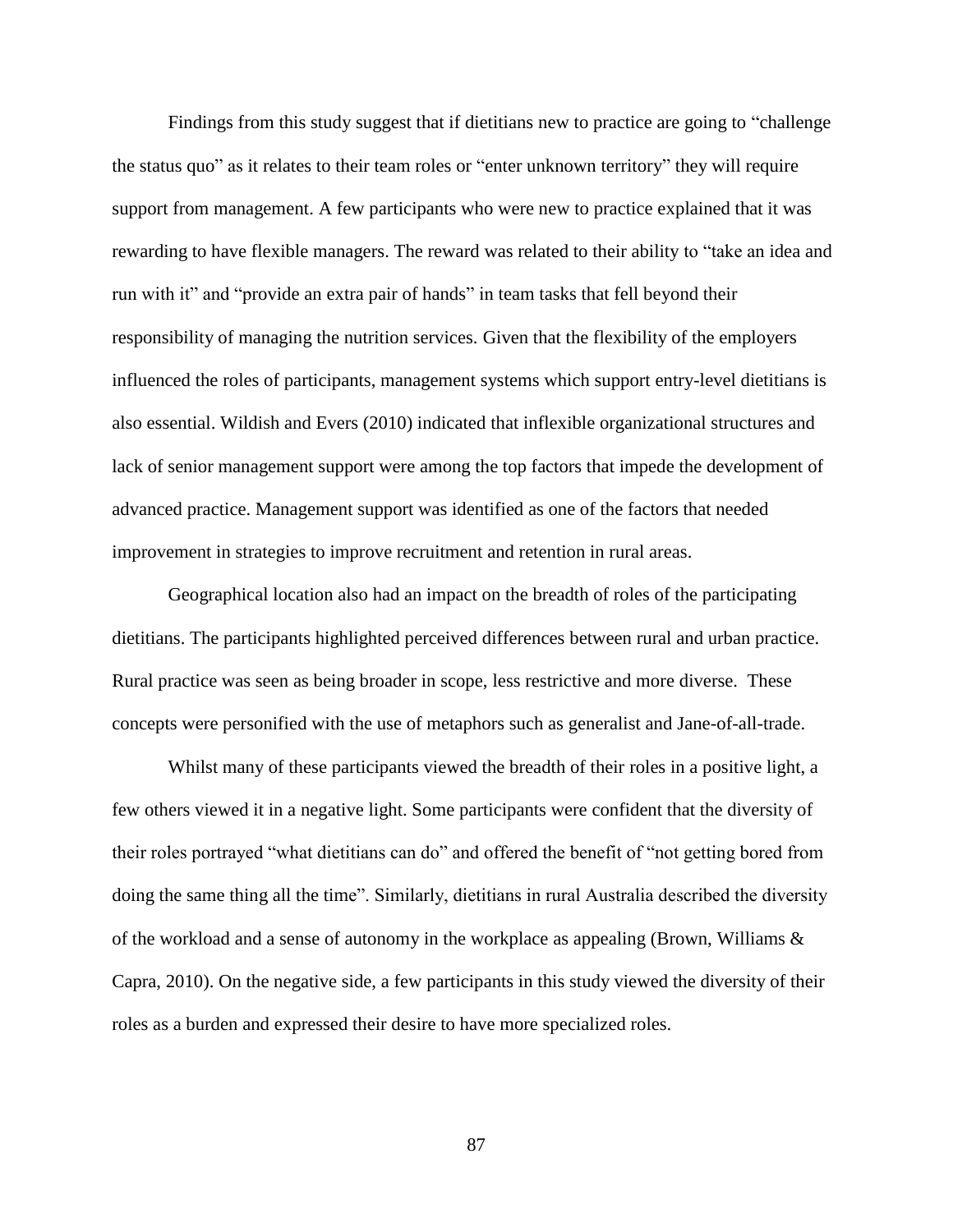The health status of rural communities may justify why the dietitians who practiced therein had broader scopes of practice. In general, rural individuals are characterized as being less healthy overall in comparison to their urban counterparts. In their study, "How Healthy are Rural Canadians?", DesMeules and Pong (2006) reported that rural dwellers reported higher rates of smoking, higher exposures to second-hand smoke, higher overweight/obesity rates and lower rates of fruits and vegetable consumption.

Another argument for the in favour of the greater breadth or diversity of roles among rural dietitians may be that it is most desirable in rural PHC settings. As described earlier (section 4.2.2) the composition of the teams was slightly different in a few rural areas as many of the health care professionals were unrepresented on the primary health care teams. The nature of rural communities means that there are fewer hands which lead to more responsibilities (Chan & Barer, 2000; Thommasen, Lavanchy, Connelly, Berkowitz & Grzybowski, 2001; Brown, Williams, Capra, 2010). Therefore, there is a tendency to see greater overlaps in practice in rural areas.

## **5.4 Factors Identified as Important to Function Effectively on PHC Teams**

Participants were also asked to indicate their needs to function effectively as members of the PHC team. Networking opportunities and continuing education opportunities were the two main ones identified.

Participants suggested that networking with other teams in the province and the country would provide an opportunity for them to learn or mirror their innovations and successes related to teamwork and delivery of health care. This need is well justified since there are perceived differences in the progress of the teams within the province, and the organization and delivery of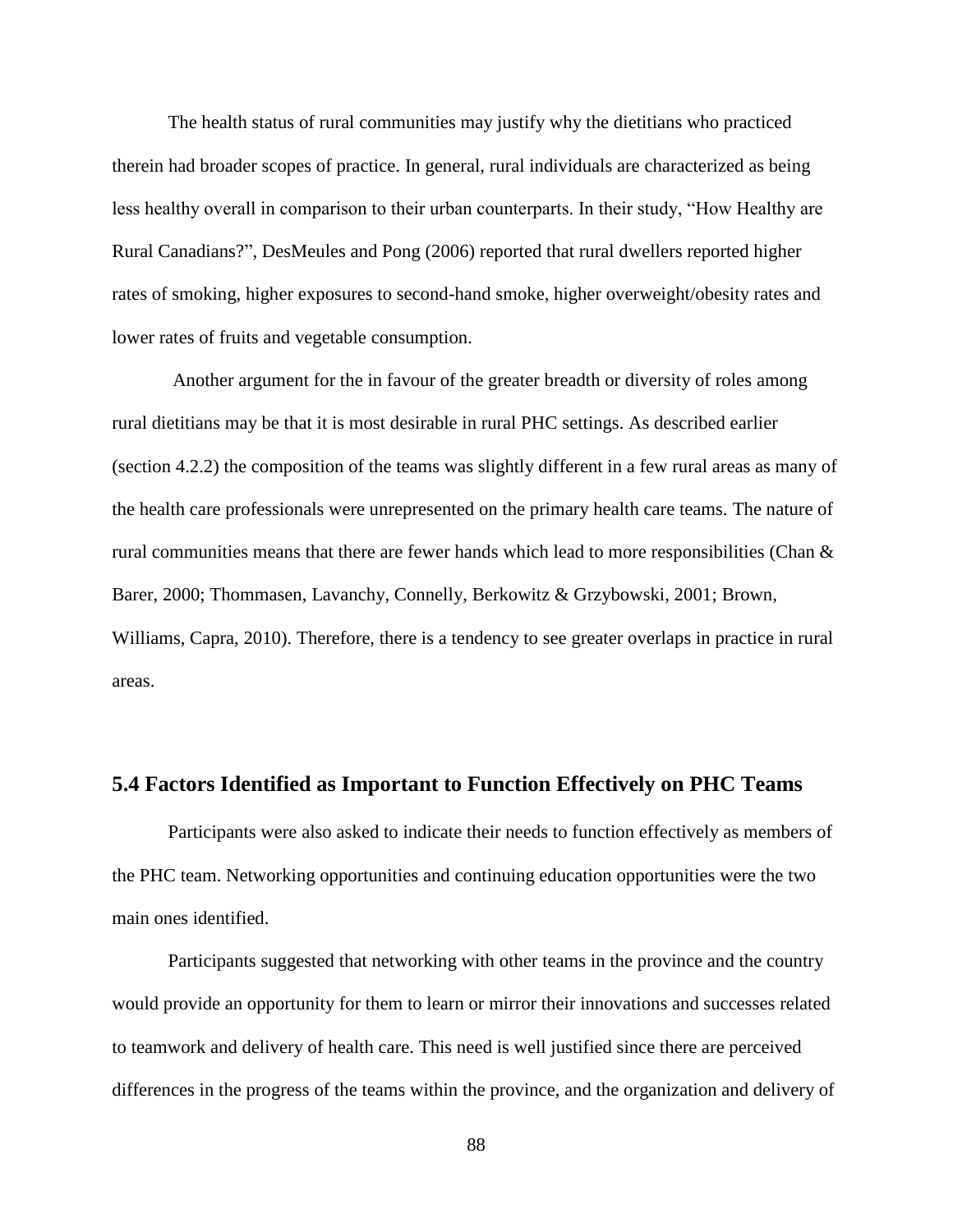primary health care varies across the country. According to Davidson, Dietrich and Brauer (2006) there are some interesting innovations that are occurring in programs that should be shared and perhaps adapted to other primary health care settings across the country.

The need to network with other dietitians emerged due to feelings of isolation and lack of resources. The feeling of isolation was expressed by urban as well as rural participants. However, one rural participant expressed a need to network with urban dietitians in order to improve her capacity to provide care. She felt that she lacked resources compared to urban dietitians. Interestingly, one urban dietitian indicated that her needs (which she already had access to) were access to knowledge resources such as practice-based evidence in nutrition and a computer. She further explained that she was grateful for these resources and that without them she would be "lost". Therefore, there may be some geographical differences in the networking needs of the participants. Other studies identified the issue of isolation from peers and lack of opportunities for networking with professional peers as a challenge for rural community dietitians (Brown, Williams & Capra, 2010; Devine, Jastran & Bisogni, 2004).

One rural participant expressed the need to network with other health care professionals since staffing was a challenge for her team. As indicated by this participant, addressing the lack of key team members is a significant need since it leads to work overload and longer hours of work. According to Gingras, De Jonge and Purdy (2010), professional burn out among dietitians may impinge on the dynamics within PHC care team. The researchers found statistically significant relationships between hours worked per week and emotional exhaustion and depersonalization in a study to establish the prevalence of and demographic variables associated with burnout among dietitians in Ontario, Canada.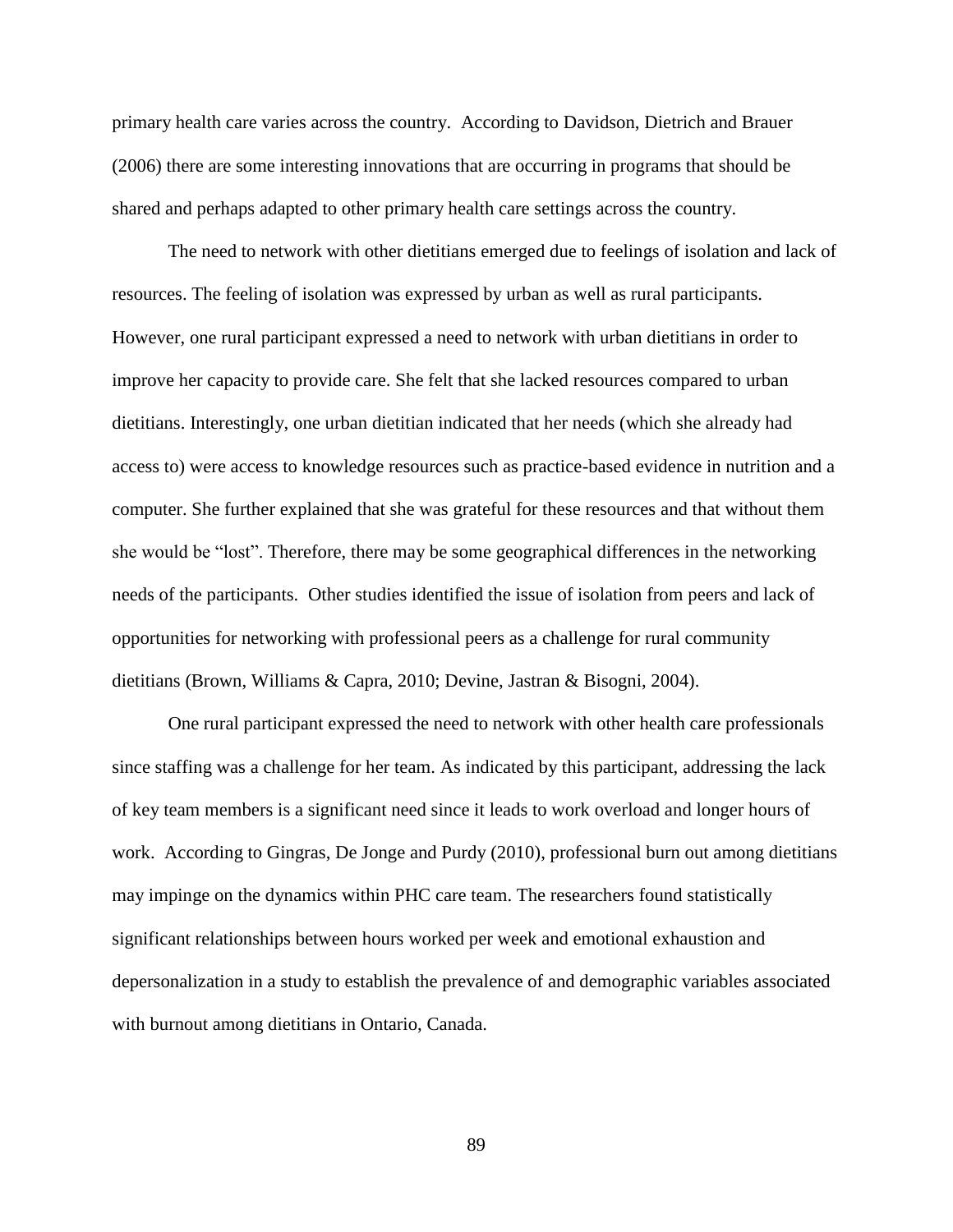A need for continuing education was also identified as important to function on PHC teams. The researcher did not probe; however, two interest areas were identified- "*communication skills*" and "*hands on skills*". Examples of hands-on skills were insulin adjustment, blood pressure measurement, and I.V. administration. These areas were discussed as skills that could be included in the educational preparation of dietitians. According to Skipper and Lewis (2005), the educational model in dietetics was developed almost a century ago and designed to prepare entry-level practitioners. The researchers identified a need to develop educational programs that amplify the existing models for educating dietitians. However, there is reason to believe that since then, educational institutions has been making adjustments to their curriculum to adequately prepare dietitians.

The certified diabetes education program can be considered as one of those programs that have the potential to expand the skills and knowledge of dietitians. Based on the roles described by participants who were certified diabetes educators, it appeared that they possess those skills desired by other participants, especially those at entry level.

Dietitians identified the lack of access to continuing education and resources as one of the negative characteristics of rural practice in Australia (Brown, Williams & Capra, 2010). However, there were no geographical differences related to the issue of continuing education in the current study. Wildish and Evers (2010) suggested that the inability to access relevant continuing education opportunities was a barrier to advanced practice.

According to Bright-See (2006), dietitians have always been client-focused and have a long history of collaboration. This is consistent with findings from this study as one of the more experienced dietitians indicated that she had no needs because teamwork was intrinsic to her. A few of the entry-level participants indicated that the interprofessional practice facilitated during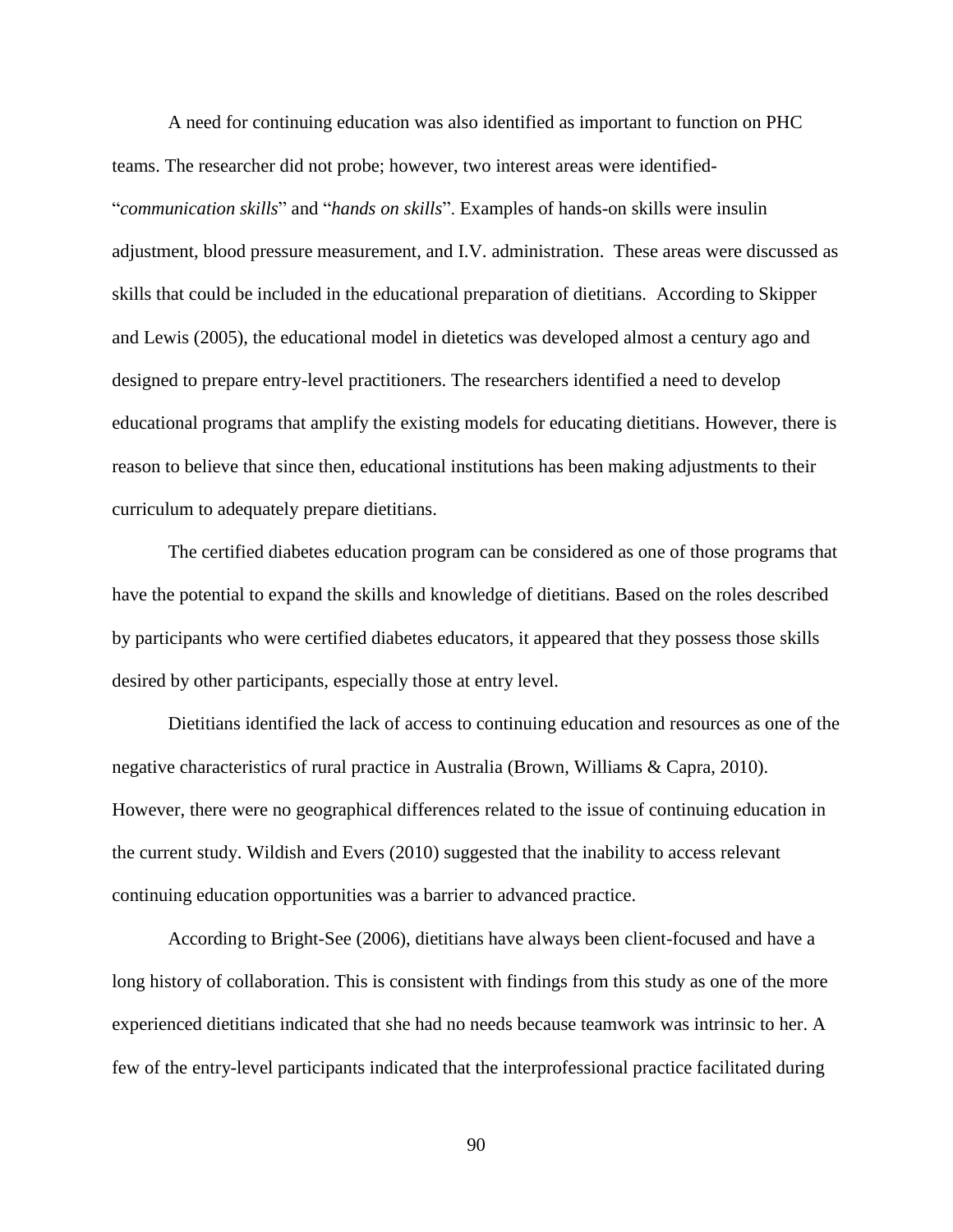their educational preparation contributed to their level of preparation for teamwork. The study shows that student dietitians believe that interprofessional education has considerable potential for improving interprofessional relationships (Whelan et al., 2005).

Support from management was one of the less popular needs expressed. However, this need has significance because a few participants indicated that flexible management was one of the factors influencing their roles and enabling professional autonomy. Management support has been identified as one of the top factors that can impede the development of advanced practice (Wildish & Evers, 2010). Brown, Williams and Capra (2010) found that improved management support was one of the key strategies for improving the recruitment and retention of dietitians in rural areas in Australia.

## **5.5 Views- Dietitians Perception of Their Importance on PHC Teams**

In general, participants shared the views that dietitians are important members of PHC teams. In 2001, Dietitians of Canada (2001) recommended the establishment of effective systems to integrate nutrition services into primary health care as a means of promoting health and reducing the burden of illness. In 2006, two documents, described earlier in the literature search, which recommended increased access to nutrition services through the involvement of dietitians as members of interprofessional primary health care teams were released: *Building a vision of dietitian services in primary health care* (Cantwell, Clarke & Bellman, 2006) and *Nutrition in Primary Care: Using a Delphi Process to design new interdisciplinary services* (Brauer et al., 2006). Consistent with these recommendations, all participants perceived that dietitians are currently important members of primary health care teams. Also consistent with the literature, participants felt that dietitians are constantly engaged in delivering primary health care services and care because nutrition is an important determinant of health (Romanow, 2002; Brauer et al.,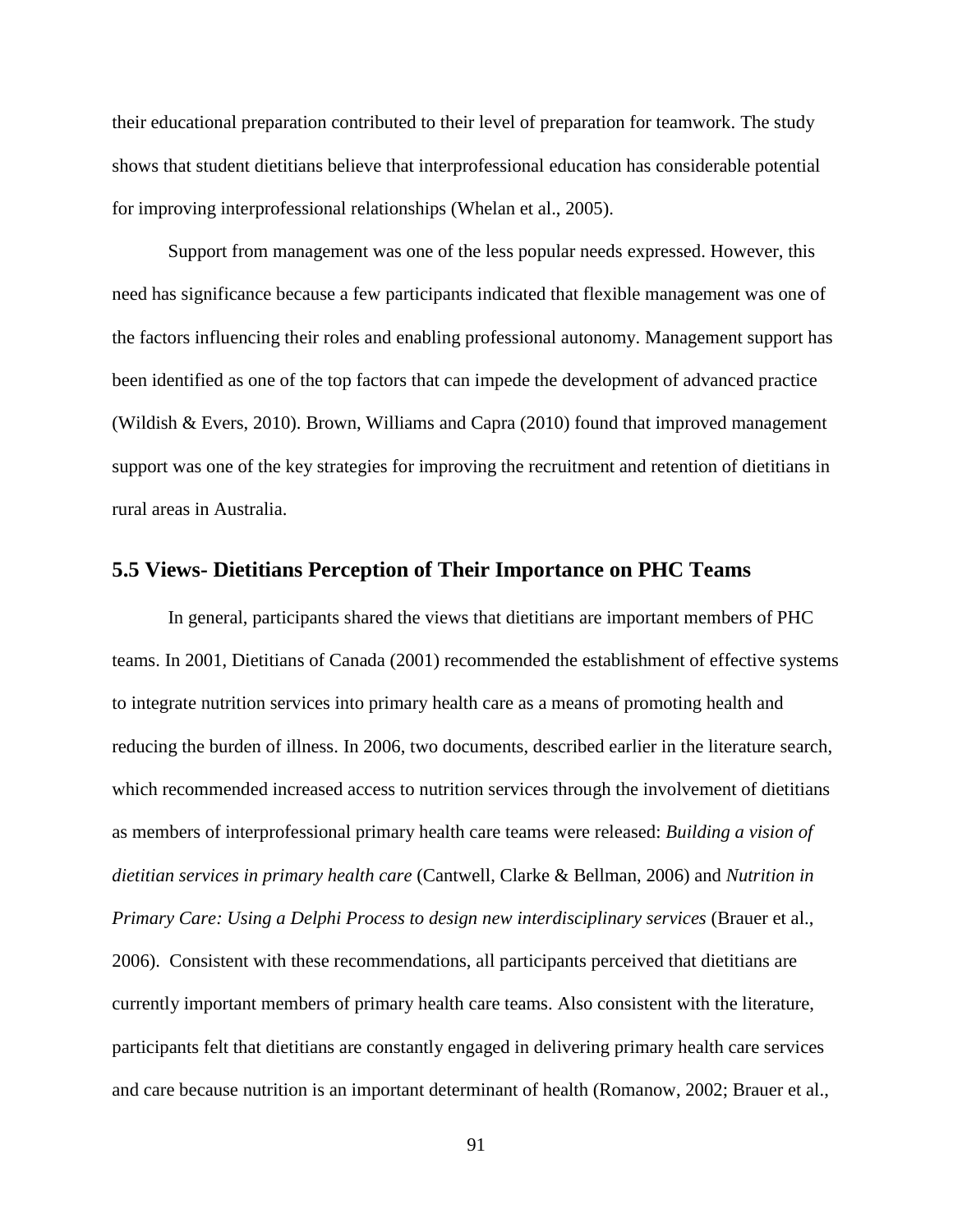2006; Ciliska et al, 2006; Commission on Social Determinants of Health, 2008; Dietitians of Canada, 2009; Wynn et al, 2010).

However, even those participants who indicated that their role was important on PHC teams suggested that there was room for improvement. Consistent with other studies, the participants believed that challenges faced by dietitians as members of PHC teams suggest that they have a lower professional status relative to other health care professionals (Devine, Jastran & Bisogni, 2004). According to Calabro, Bright, and Bahl (2001), the lower professional status and monetary compensation of dietitians relative to other health care professionals with similar levels of education and training, is a direct result of traditional stereotypes, lack of resources, cultural obstacles and lack of advanced academic program. The researchers supported their claim to the lack of academic programs by showing that only 49% of countries (n=61) surveyed had graduate academic programs in dietetics.

The need to highlight the important role of dietitians on PHC teams is reflected in the following statement that, "all Canadians have access to nutrition expertise through an RD as part of an interprofessional primary health care team" (Cantwell, Clarke & Bellman, 2006). A 2009 Dietitians of Canada document highlighted the potential contribution dietitians make in PHC settings, and suggested that adequate numbers of dietitians in PHC settings are required to ensure the health of Canadians. Participants in this study also had the view that dietitians are underrepresented on PHC teams because of inadequate numbers. The cost of adding needed professionals on a PHC team may also be an issue (S. Achilles, personal communication, September 24, 2010). The results of a literature search suggested that the estimated direct cost of adding one fulltime dietitian to Family Health Network in Ontario was US\$ 78,169-\$ 80,169 when the dietitian was an independent contractor (Witt et al, 2006).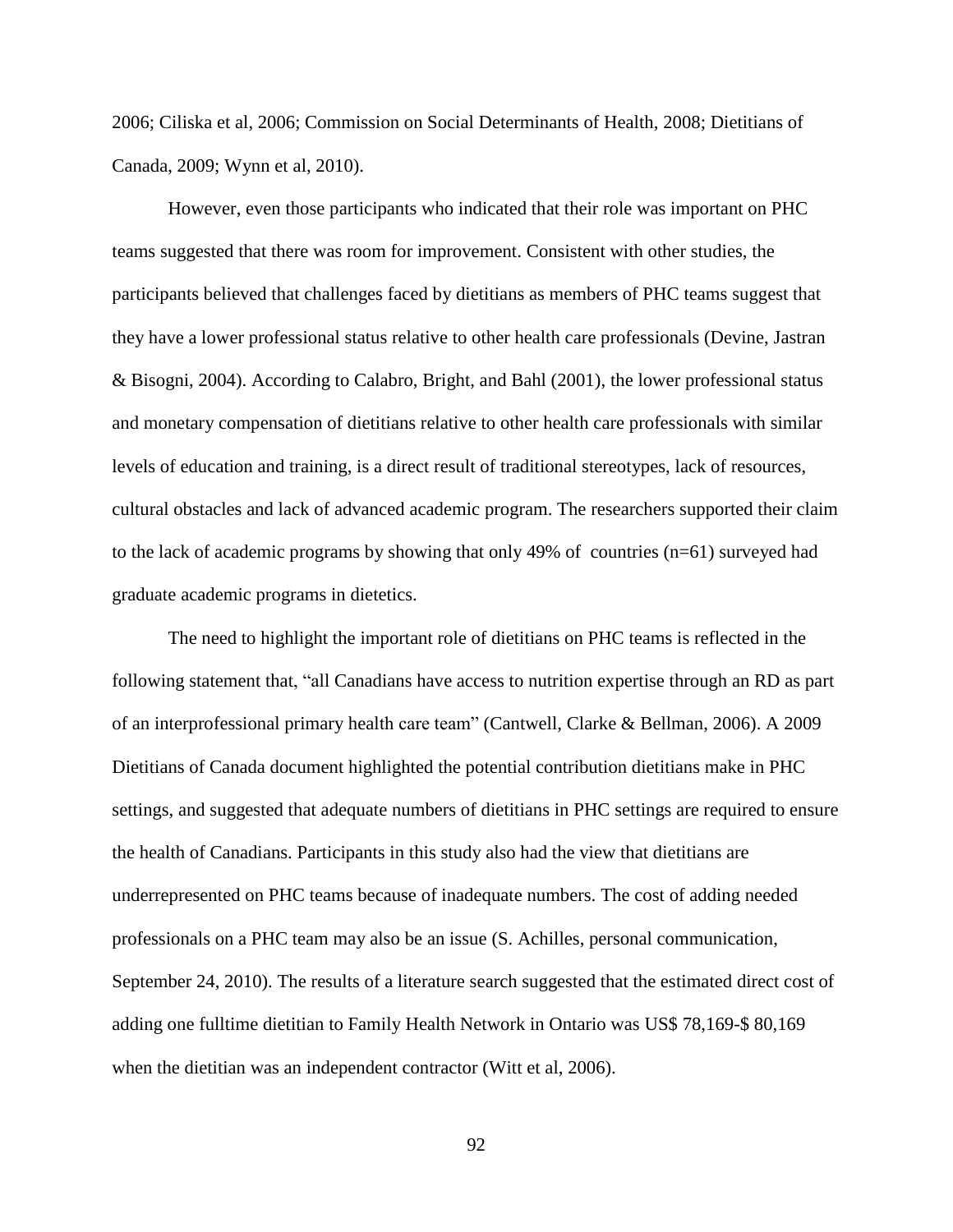## **5.6 Participants' Recommendations for Enhancing their Roles**

The current study identified strategies that can be adopted by dietitians to enhance their roles as members of primary health care teams. The strategies included: marketing the roles and value of dietitians and gleaning additional expertise. Participants suggested that greater support from team members and management could enhance their roles as members of primary health care teams. A few participants suggested that dietitians simply need to ensure that they are "there", on those teams.

Participants discussed the lack of awareness of dietitians' role and suggested that the full extent of the dietitian's role was not well understood. The lack of awareness was perceived to be contributing to a lack of appreciation for the role of dietitians. Participants suggested that this problem could be resolved if the roles of dietitians is marketed to the community, employers and government personnel. Studies have repeatedly suggested that dietitians need to enhance their core dietetic skills with marketing, business, political, counselling and advocacy skills to advance the visibility and image of the profession, to improve its prospectus for funding and reimbursement, to win a place on work teams, and to add value to the teams if they want to be successful (Balch, 1996; Dahlke et al., 2000; Hewat, 2009). Consistent with the literature (Cantwell, Clarke & Bellman, 2006) participants suggested a need for advocating the roles of dietitians through publications. Several participants commended the current study and indicated that studies such as these are important in raising the awareness of roles of dietitians as members of primary care teams.

One marketing strategy worthy of discussion is what the participants referred to as "being present on primary health teams" or "ensuring that they are represented". Being present for these participants meant volunteering dietitian membership at the onset of team development,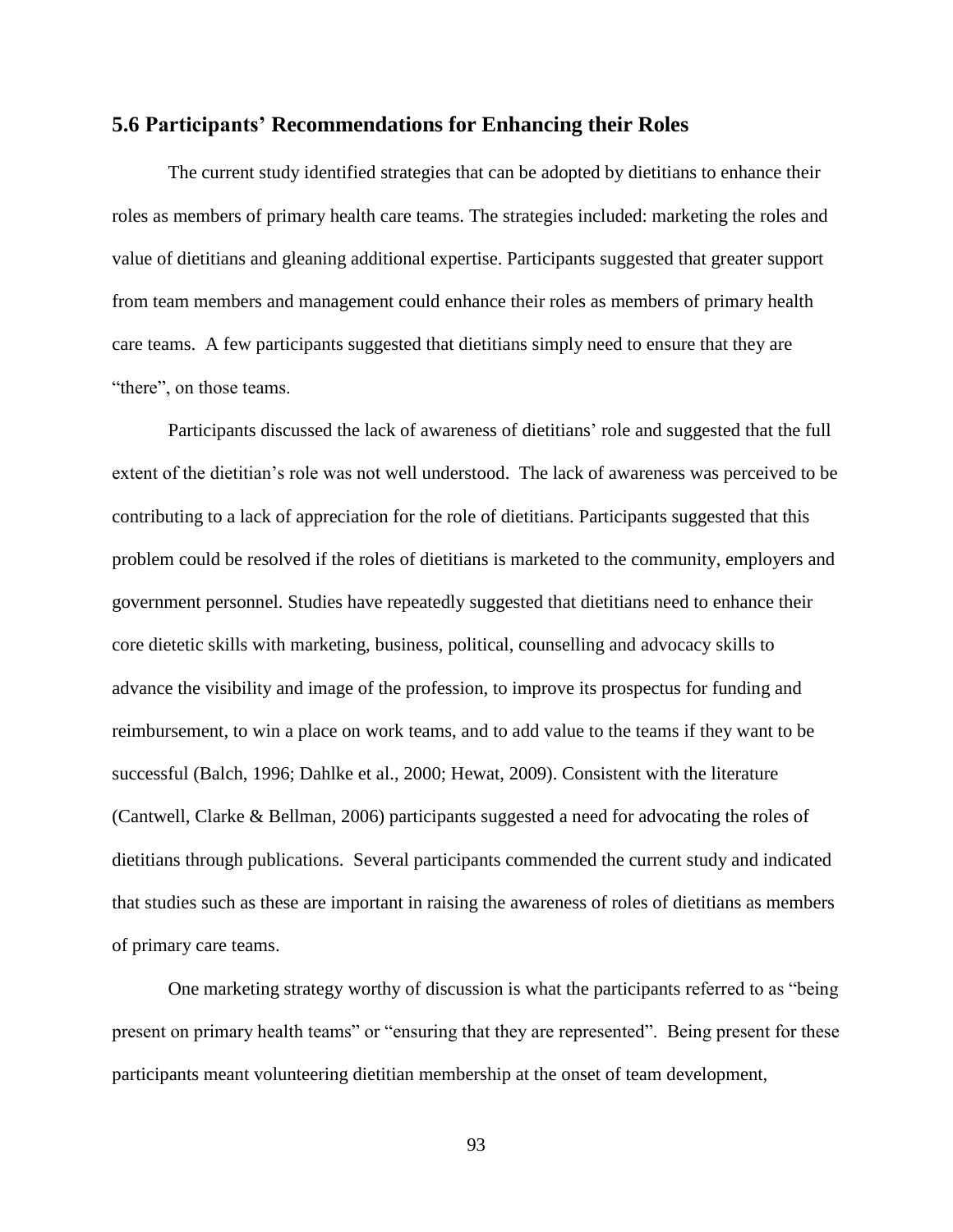participating in team processes (decision-making, communication) and contributing expertise to the delivery of care and services. Authors suggested that dietitians were uncertain about how reform would affect their practices (Cantwell, Clarke & Bellman, 2006; Bright-See, 2006). However, the Saskatchewan Action Plan for Primary Health Care indicated that dietitians would be integrated as members of PHC teams. Although participants acknowledged that dietitians are currently active members of PHC teams, there were suggestions that "there is room for improvement." As indicated earlier, participants felt that many primary health care teams do not receive ideal representation from a dietitian. The presence of dietitians as members of PHC teams offers the benefit of increased access to nutrition services (Brauer et al, 2006).

Opportunities for continuing education and greater management support were highlighted as needs to function effectively but these themes were also suggested as strategies for improving the roles of dietitians as members of primary health care teams.

# **5.7 Strengths and Limitations of the Study**

This study highlights the roles of dietitians on PHC teams, noting particularly that roles do differ based on geographical setting and years of experience.

The results provide some interesting insights into the team experiences, roles and needs of dietitians who are members of PHC teams in Saskatchewan, a province known to be leading the country in interprofessional primary health care team development. Consequently, the participants had first-hand and current experience to draw on.

From an interpretive perspective, this research study was not about the transferability of findings. It was about providing the reader with "sufficient information about the research context, processes and participants" (Morrow, 2005, p. 252), such that readers could determine the meaningfulness of the findings relative to their own lived experiences. However, the findings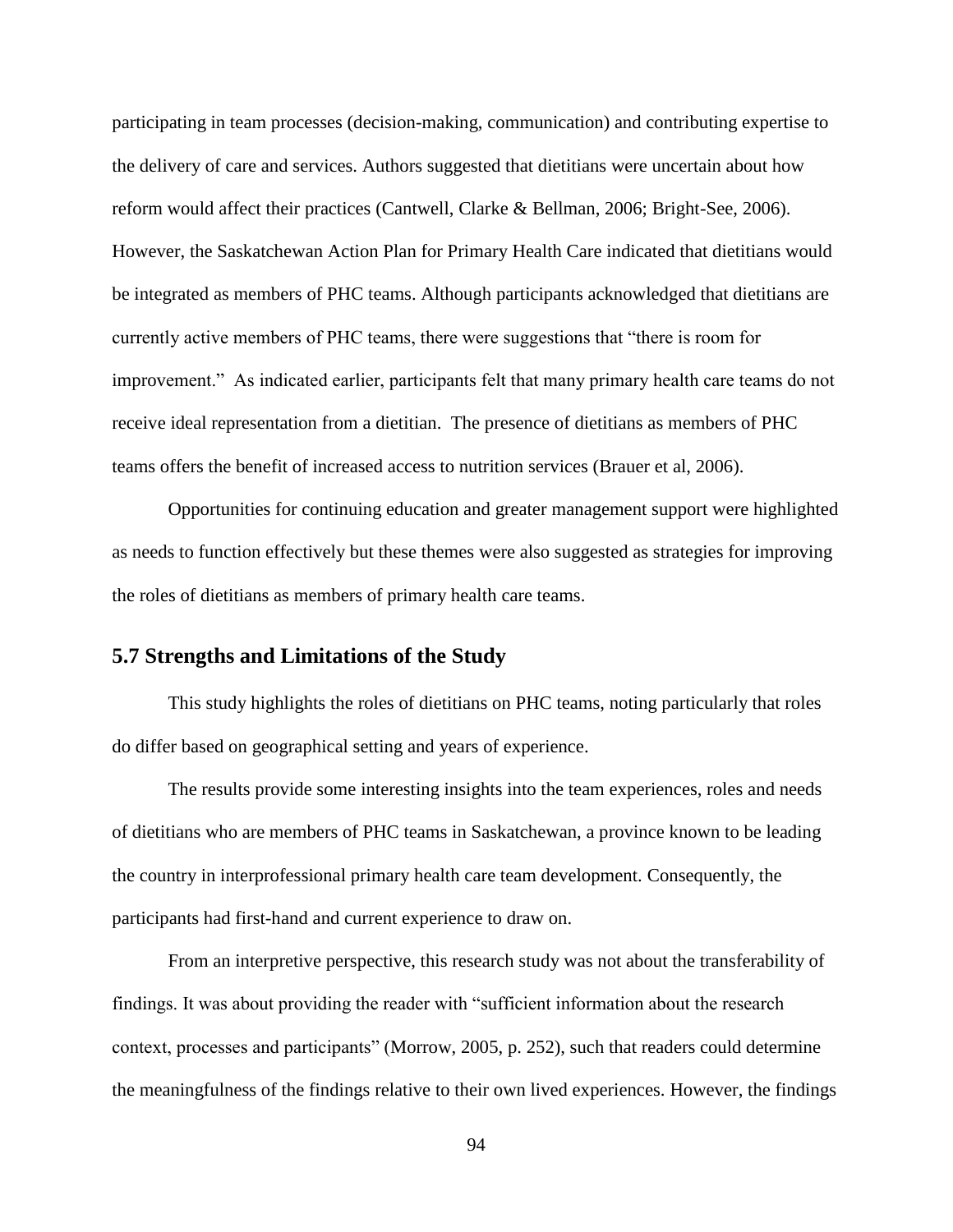of this study may be transferable to the population of dietitians who are members of primary health care teams in Saskatchewan. The study explored the experiences of dietitians from different demographical data (PHC setting, geographical settings, and years of experience). Furthermore, although the study was conducted in Saskatchewan, it may have implications for other dietitians since the findings of the study could be successfully situated in the broader literature (see Table 5.1).

Finally, several approaches were taken to help ensure the trustworthiness of the data (See section 3.10.). Together, the use of these approaches during the research process established credibility, transferability and conformability of the findings.

The recruitment of participants was limited by the absence of an established list of dietitians who are members of PHC teams in Saskatchewan. Therefore, the lack of this classified information and the difficulties inherent with the use of one main strategy caused the researcher to use multiple strategies to recruit potential participants for the study.

Gathering data from multiple sources is one method used in qualitative research to achieve trustworthiness. However, in-depth interviews with study participants were the primary method of data collection. This may limit the credibility of the data. Additionally, the researcher found that as the analysis progressed the data became repetitive in nature. A second method of data collection, particularly focus group discussion, may have strengthened the study. This suggestion is based on the assumption that the participants' interaction would have produced new data. Given the limitation, considerable effort was made to triangulate the findings with that of other sources from the literature as depicted in Table 5:1 below

Table 5.1. Situating the key findings within the literature.

**Key Findings Literature**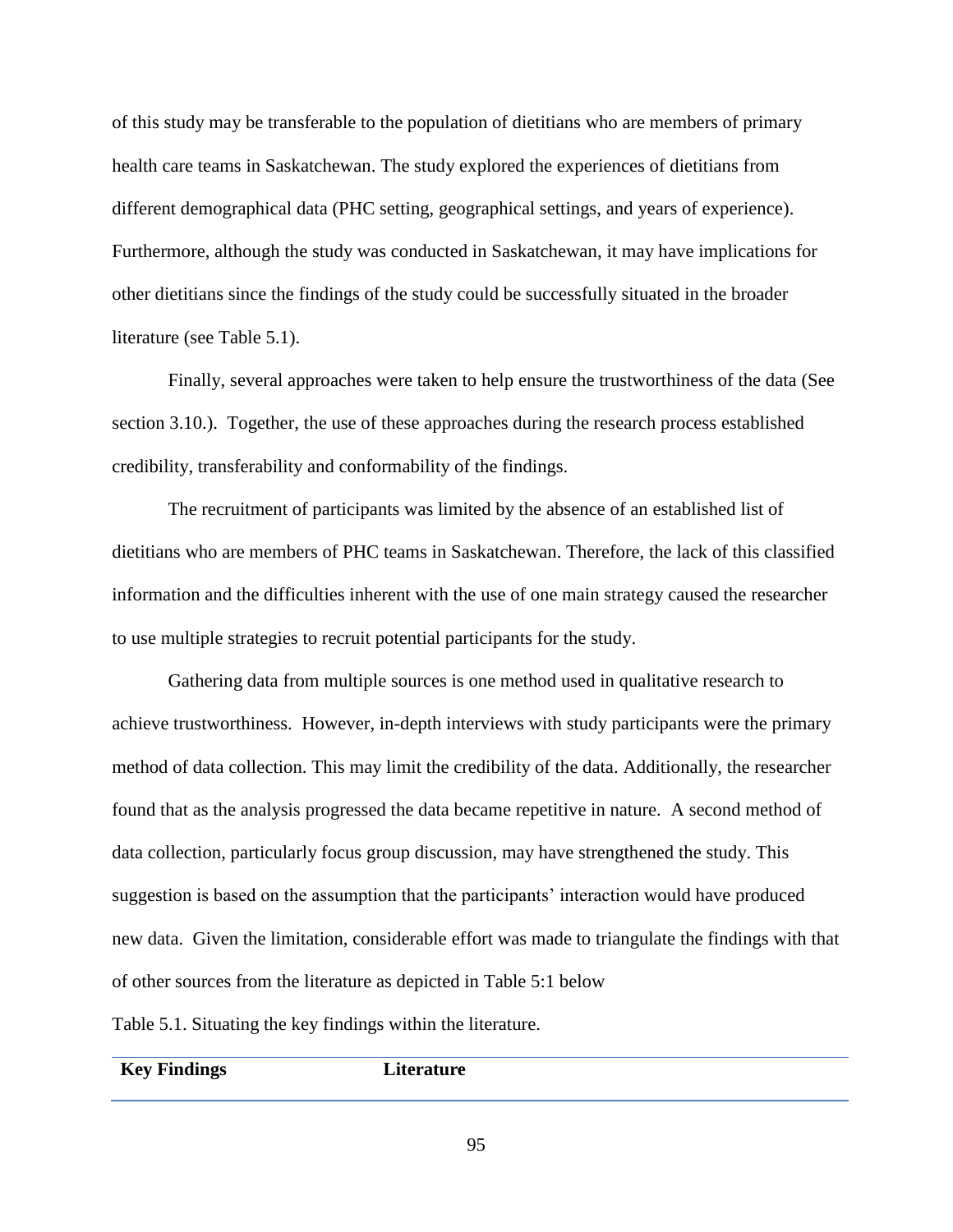| Participants provided leadership<br>in the area of nutrition support<br>to clients and team members. | Dietitians in primary health care teams be the member<br>responsible for overall management of nutrition services<br>from needs assessment to program delivery, and providing<br>support to all other providers' activities around nutrition<br>issues (Brauer et al., 2006). |
|------------------------------------------------------------------------------------------------------|-------------------------------------------------------------------------------------------------------------------------------------------------------------------------------------------------------------------------------------------------------------------------------|
| The roles of participants<br>included performing tasks which<br>fell beyond nutrition.               | Dietitian should have the ability to perform certain specific<br>controlled acts that are integral to delivery of nutrition<br>services but were outside of their scope of practice, using<br>medical delegation processes (Brauer et al. 2006).                              |
| More experienced dietitians had<br>more advanced roles.                                              | Statistically significant differences between dietitians' years<br>of experience and level of education with regards to areas of<br>advanced practice in Canada (Wildish & Evers, 2010).                                                                                      |
| Participants perceived that<br>increased marketing will be<br>helpful in enhancing their roles.      | There is need for advocating dietitians' services in PHC<br>(Cantwell, Clarke & Bellman, 2006).                                                                                                                                                                               |

Relative to rural dietitians, the number of urban dietitians who participated in the study was limited. It is possible that a larger number of urban participants would strengthen the urbanrural perspectives. This assumption is made on the basis that the differences were more direct accounts than observational accounts.

Finally, the in-depth interview with the study participants was the researcher's first experience with this qualitative method. Although the role of the researcher as interviewer was clearly understood, opportunities may have been missed to encourage participants to elaborate on the perspectives they were sharing. Furthermore, the limited skill of the researcher may have affected what appeared to be a very lively and animated discussion during the process of member checking.

# **5.8 Implications for Primary Health Care Leaders and Policy Makers**

Health leaders and policy makers need to consider how the organizational environment impacts the dietitian's role and how to promote such an environment (flexibility, respect,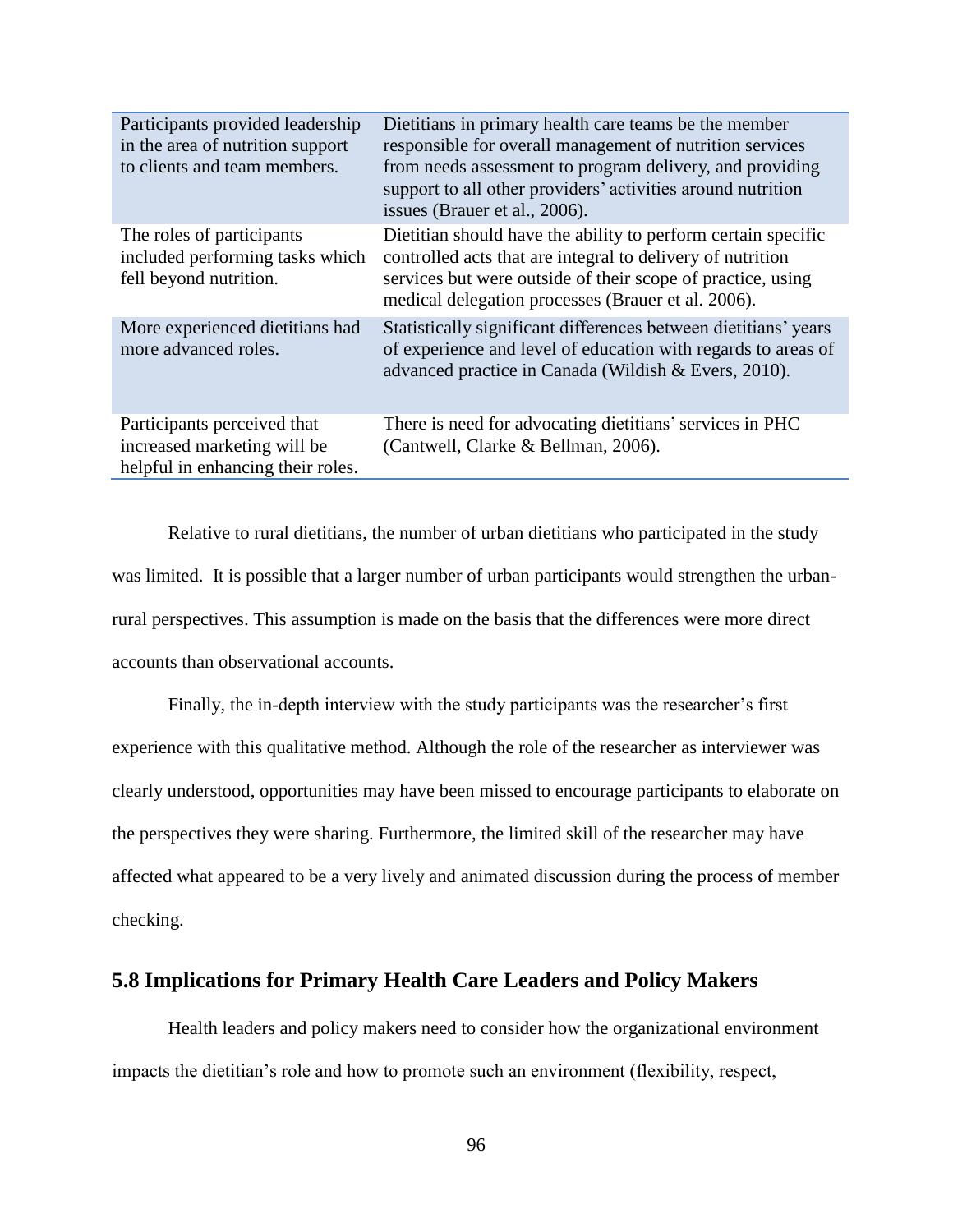collaboration, variety). These characteristics can influence the experience, recruitment and retention of dietitians in PHC teams.

The importance of management support was highlighted in several themes throughout this study. A priority for health leaders and policy makers is to provide support that is adequate for dietitians, especially entry-level dietitians. Failure to provide adequate support has the potential to impede the effectiveness of dietitians in PHC teams and reform efforts by far. Fundamental to health care reform is the need for dietitians to improve access to nutrition services as members of PHC teams.

Health leaders must recognize the nature and potential of the dietitian's role. Dietitians' role is often associated with nutrition education exclusively; however, this study suggests that dietitians contribute to health care in other ways.

Health care leaders may also need to provide opportunities for teams to network with each other within the province. From the interviews, it was evident that the participants required networking opportunities to improve their effectiveness. Such opportunities could take the form of a provincial conference where teams share their initiatives, success stories, challenges, etc.

### **5.9 Implications for Regulatory Bodies**

Throughout this study, considerably difficulty was experienced in referring the concept of scope of practice, primarily because most provincial bodies, including Saskatchewan has no scope of practice to guide what dietitians can or cannot do. Hence, there remains a wide interpretation of the dietitians' role. It is therefore prudent for regulatory bodies such as SDA to develop such scope of practice to ensure the activities of dietitians within the professional body. The development of such a scope of practice may also have implication for academic institutions responsible for preparing dietitians for entry to practice.

97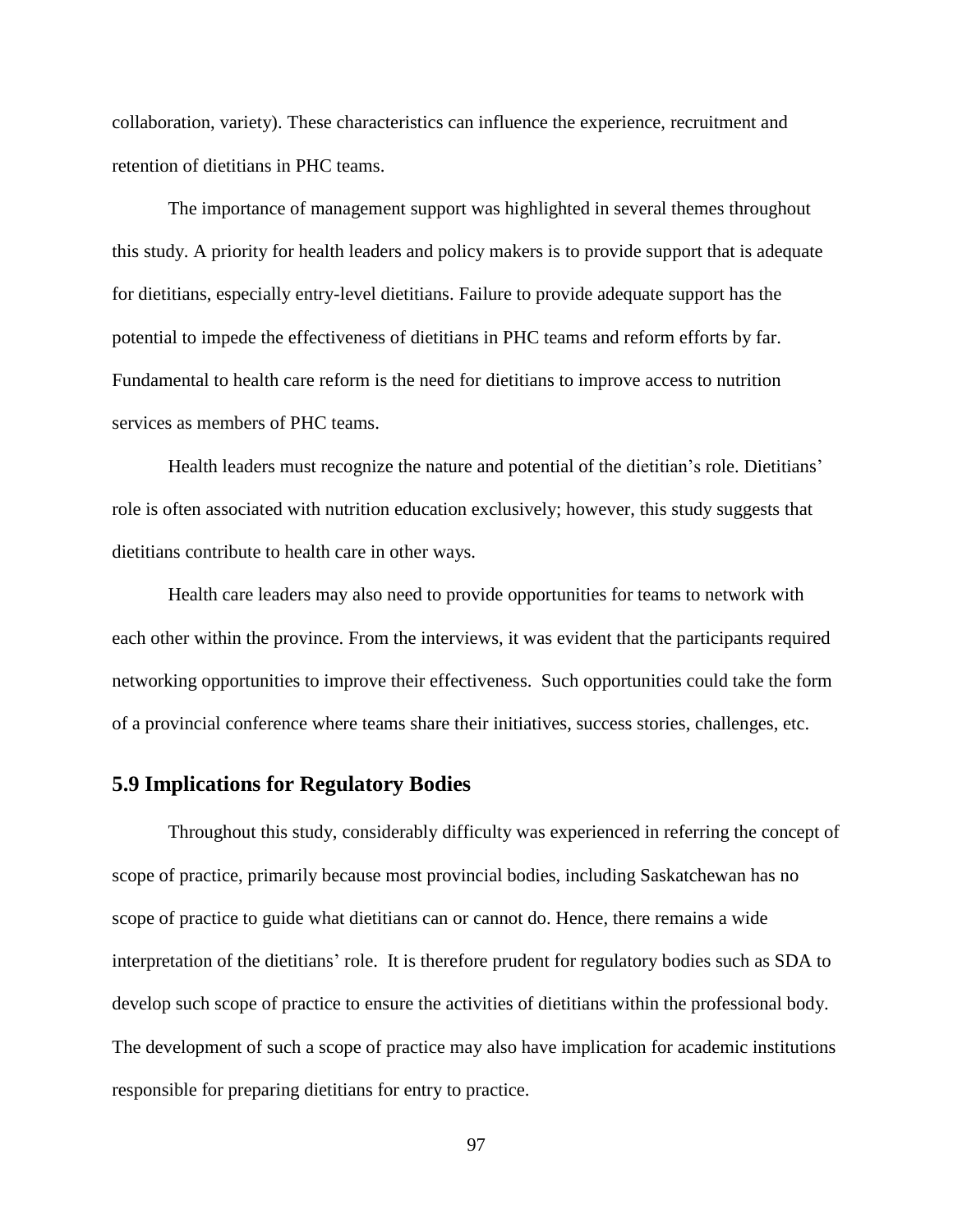### **5.10 Implications for Professional Practice**

Dietitians' roles will continue to expand if they take advantage of opportunities to increase their skills and knowledge in specialized areas. The dietitians' role as a certified diabetes educator is one example of an advanced role. Roles such as these which fall beyond the nutrition realm and overlap into other professional boundaries have the potential to strengthen the value of dietitians on primary health care teams. From the interviews, it was evident that continuing education opportunities improved the effectiveness (usefulness and value) of participants who pursued them. Entry-level dietitians on PHC teams may benefit from exploring similar opportunities to expand their roles and improve their effectiveness on PHC teams.

Participants perceived dietitians as valuable members of primary health care teams. However, there is a shortage of dietitians to provide support on teams that would be considered ideal. It is an opportune time for new dietitians to take initiative and get involved in primary health care teams as they are being developed.

Dietitians as a professional group also need to increase the public (community, health care leaders, government) awareness of their roles as suggested by participants in this study.

### **5.11 Implications for Further Research**

Several commentators have noted the need to explicitly define roles and responsibility of health care providers as one strategy to improve collaborative health care practice (Romanow, 2002; Nolte & Tremblay, 2005). There is a paucity of literature which describes the roles of dietitians in primary health care. Furthermore, little is known about how the dietitians in primary health care teams perceive their roles. The purpose of the study was to explore and describe the roles of dietitians as members of primary health care teams in Saskatchewan. The qualitative design used in-depth interviews to explore the dietitians' perceptions of their roles on primary

98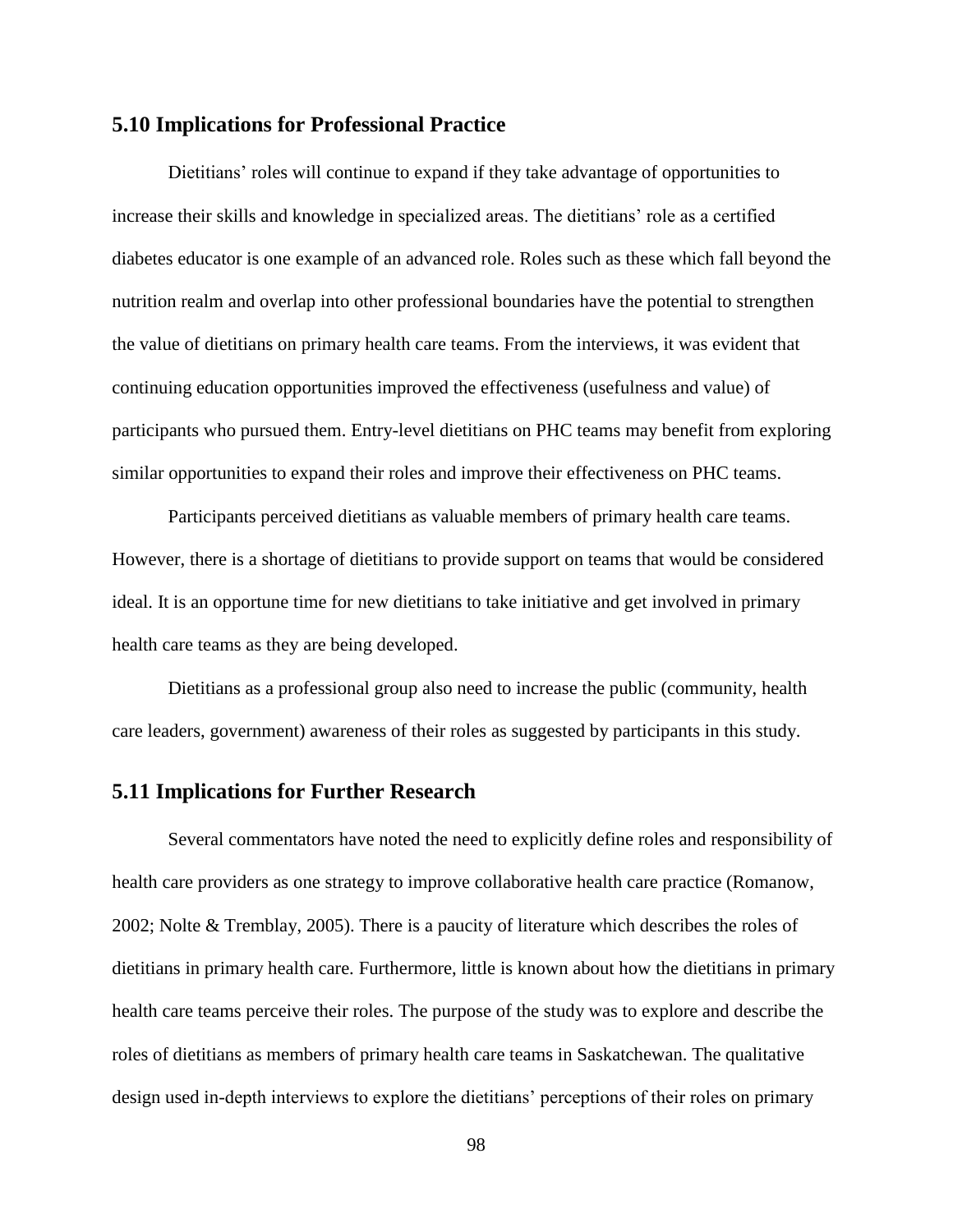health care teams. The key findings revealed that the roles of dietitians include nutrition support to patients and team members, and other important roles beyond nutrition support such as certified diabetes educator. The participants' roles were also a juxtaposition of their years of experience and geographical setting of practice.

This exploratory story was the first one of its kind as far as I know and the findings are expected to lead to the development of a larger tool to survey dietitians across the country about their roles on PHC teams. In Canada, there are provincial differences in the way that health care is delivered and differences in the scope of practices, consequently, there may be differences in practice that may relate to dietitians' roles on PHC teams.

Another area for research would be to explore how other team members view the roles of dietitians on teams. The reason for this is that the professional relationships and frequency of collaboration within a primary health care team put other team members in a suitable position to describe the roles of dietitians, as they perceive them. Furthermore, other team members may have contrasting and ambivalent perceptions of the role of dietitians on primary health care teams. In this study, participants often commented on the willingness of other team members to work with them. The willingness to work with dietitians was based on an understanding of the roles of dietitians. Participants were also asked to suggest other persons who would be able to describe their roles and many participants indicated that other team members, especially those who have had exposure to their roles, would be suitable candidates. Therefore, it would be interesting to determine the perception of those other team members regarding the roles of dietitians.

99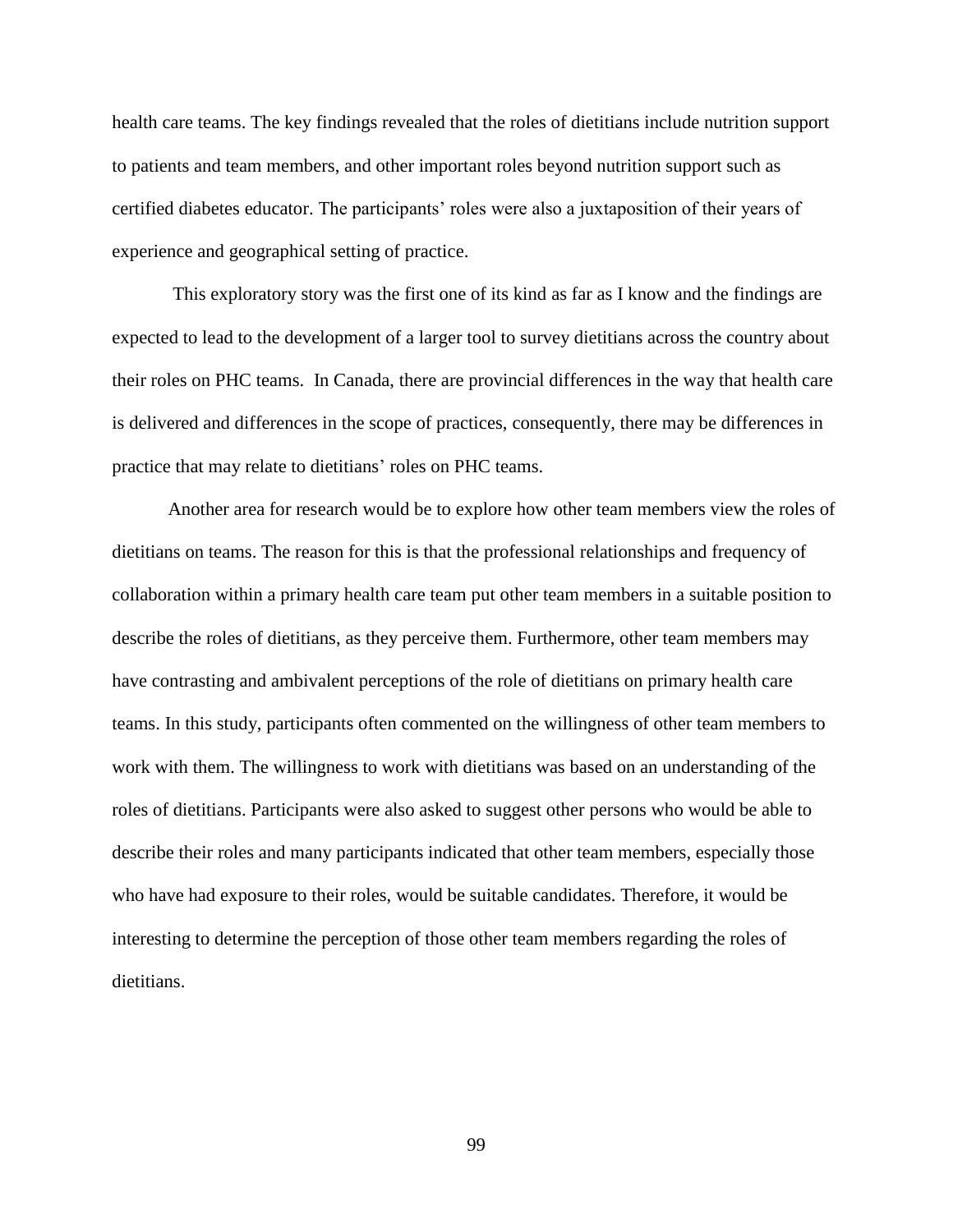#### **5.12 Concluding Remarks**

Primary health care teams, one the corner stones of health care reform, has been described as ideal for improving health and ensuring that clients have access to right provider at the right time. Several commentators believed that dietitians were unsure about how reform would affect their roles. Since the emergence of primary health care teams in Canada, a few publications focused on increasing access to nutrition services within those teams and proposing the roles of dietitians therein.

The purpose of this study was to explore and describe the roles of dietitians as members of primary health care teams in Saskatchewan. The study conveyed that many dietitians are important members of primary health care teams. The qualitative findings also conveyed that overall dietitians (1) understands the roles of primary health care teams and their roles therein;( 2) belong to primary health care teams which differ in their degree to which they demonstrate the characteristics of true interprofessional teams and the type of clients targeted; (3) dietitians are core members of the primary health care teams but they also provide services as peripheral members; (4) dietitians contribute to clients' health by utilizing health promotion, disease prevention and treatment strategies that falls within their nutrition expertise but some dietitians acquired new skills and knowledge that allowed them to perform roles that traditionally fell within the domain of other health care providers; (5) require opportunities for networking and continuing education to improve practice; (6) perceive that they are valuable to primary health care team but many teams do not receive the support of a dietitian that would be ideal; and perceive that marketing, role specialization and management support has the potential to improve the role of dietitians on primary health care teams.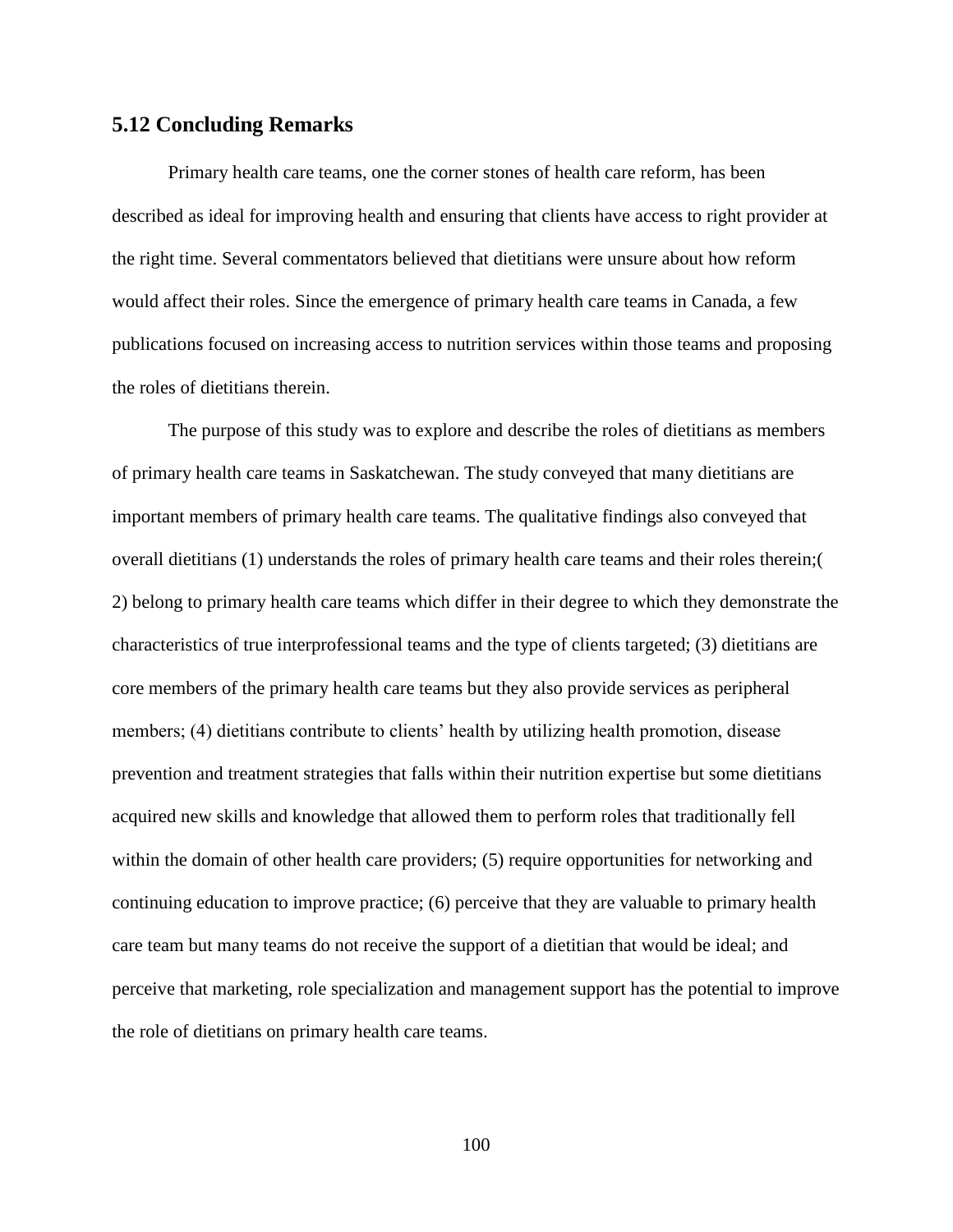Findings in this study have implications for dietitians, health care leaders, and regulatory bodies particularly in the area of supporting role enhancement. The findings also make a contribution to an understanding of the manner in which dietitians perceived their roles as members of primary health care teams.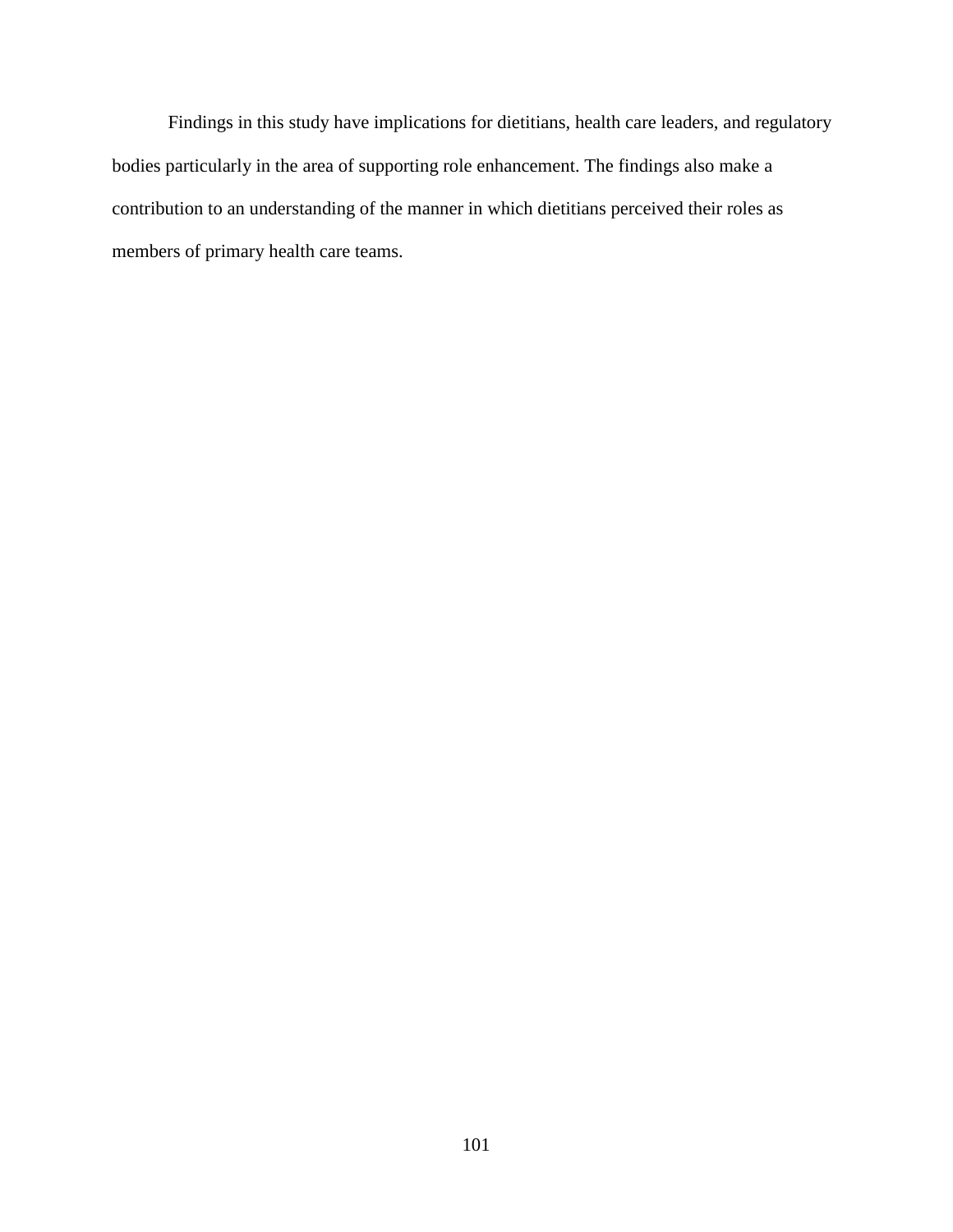### **REFERENCES**

- Abbott, J. (2010). Could Canada's health care system achieve better results? Retrieved from [http://healthcouncilcanada.ca/docs/speeches/2010/Dieticians2010\\_JAbbott\\_SpeakingNot](http://healthcouncilcanada.ca/docs/speeches/2010/Dieticians2010_JAbbott_SpeakingNotes.pdf) [es.pdf.](http://healthcouncilcanada.ca/docs/speeches/2010/Dieticians2010_JAbbott_SpeakingNotes.pdf) Accessed August 6, 2012.
- Amuna, P., & Zotor, F. B. (2008). Epidemiological and nutrition transition in developing countries: Impact on human health and development. *The Proceedings of the Nutrition Society*, 67(1), 82-90.
- Arcand, J.A., Brazel, S. S., Joliffe, C. C., Choleva, M. M., Berkoff, F. F., Allard, J. P., & Newton, G. E. (2005). Education by a dietitian in patients with heart failure results in improved adherence with a sodium-restricted diet: A randomized trial. *American Heart Journal*, 150(4), 716.e1-716.e5.
- Association of Registered Nurses of Newfoundland and Labrador. (2006). Scope of nursing practice: Definition, decision- making and delegation. Retrieved from http://www.arnnl.ca/documents/publications/Scope of Nursing Practice DDD June 20 [06.pdf.](http://www.arnnl.ca/documents/publications/Scope_of_Nursing_Practice_DDD_June_2006.pdf) Accessed August 6, 2012.
- Austin, F. (2011).The benefits of a maternity dietetic service for obese and underweight pregnant women. *Journal of Human Nutrition and Dietetics*, 24(4), 376–377.
- Axelsson, S.B. & Axelsson, R. (2009). From territoriality to altruism in interprofessional collaboration and leadership. *Journal of Interprofessional Care*, 23(4), 320-330.
- Balch, G.I. (1996). Employers' perceptions of the roles of dietetics practitioners: Challenges to survive and opportunities to thrive. *Journal of the American Dietetic Association*, 96 (12), 1301-1305.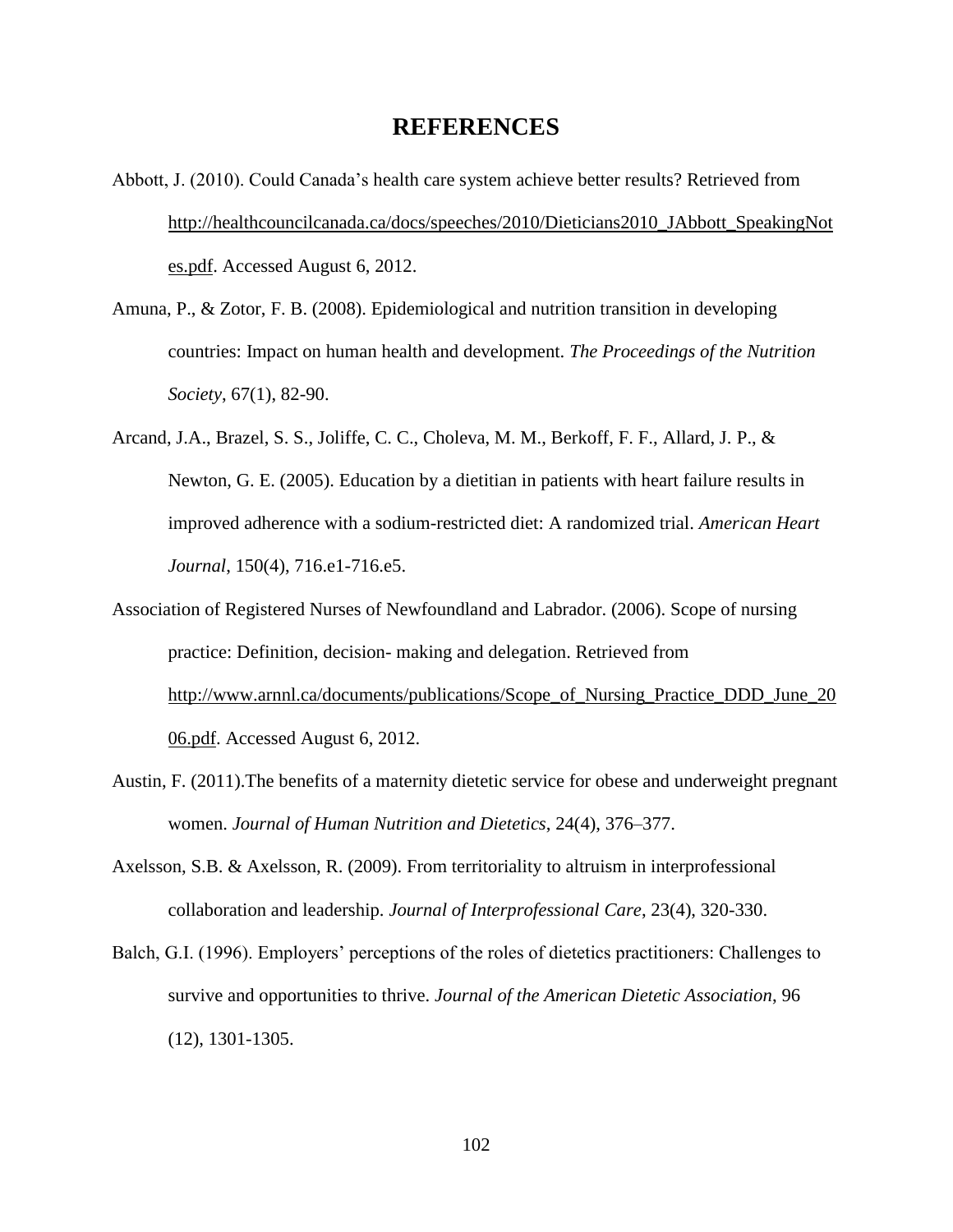- Bandayrel, K., & Wong, S. (2011). Systematic literature review of randomized control trials assessing the effectiveness of nutrition interventions in community-dwelling older adults. *Journal of Nutrition Education and Behavior*, 43(4), 251-262.
- Baranek, P.M. (2005). *A review of the scope of practice of health professionals in Canada: A balancing act*. Toronto: Health Council of Canada.
- Barrett, J., Curran, V., Glynn, L., & Godwin, M. (2007). Canadian Health Services Research Foundation synthesis: Interprofessional collaboration and quality primary healthcare. Ottawa: Canadian Health Services Research Foundation. Retrieved from: http://www.chsrf.ca/research\_themes/documents/SynthesisReport\_E\_rev4\_FINAL\_000.p df. Accessed August 6, 2012.
- Besner, J. (2004). Nurses' role in advancing primary healthcare: A call to action. *Primary Healthcare Research and Development*, 5(4), 351-358.
- Bollman, R. D., & Clemenson, H. (2008). Structure and change in Canada's rural demography: An update to 2006. Rural and Small Town Canada Analysis Bulletin Vol. 7, No. 7 (Ottawa: Statistics Canada, Catalogue no. 21-006-X). Retrieved from [http://www.statcan.gc.ca/pub/21-006-x/21-006-x2007007-eng.pdf.](http://www.statcan.gc.ca/pub/21-006-x/21-006-x2007007-eng.pdf) Accessed August 6, 2012.
- Bourgeault, I. L., & Mulvale, G. (2006). Collaborative health care teams in Canada and the US: Confronting the structural embeddedness of medical dominance. *Health Sociology Review*, 15(5), 481-495.
- Bradley, R.T., Young, W.Y., Ebbs, P., & Martin, J. (1993).Characteristics of advanced-level dietetics practice: A model and empirical results. *Journal of the American Dietetic Association*, 93(2), 196–202.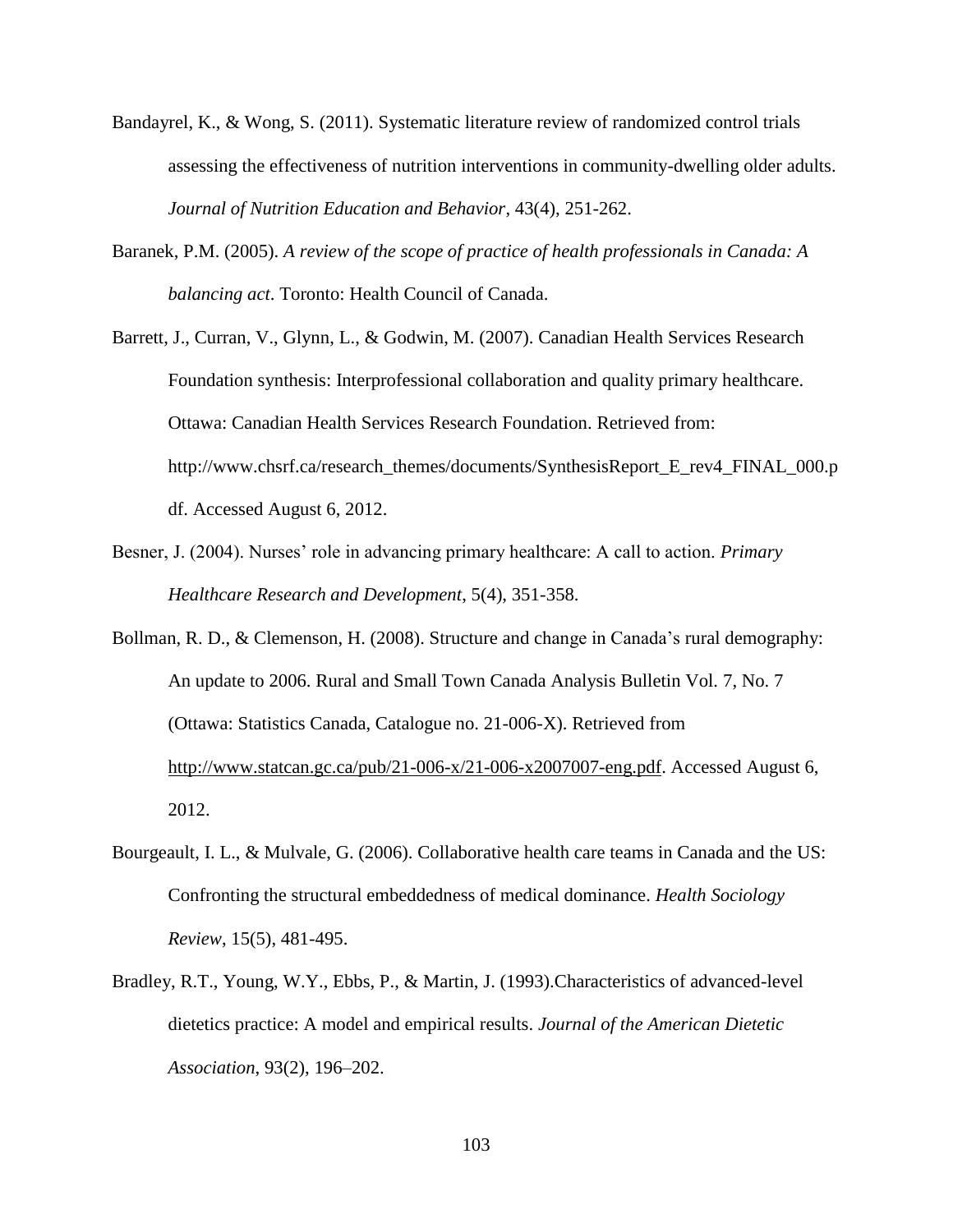- Brauer, P., Dietrich, L., & Davidson, B. (2006). Nutrition in primary health care: Using a delphi process to design new interdisciplinary services. *Canadian Journal of Dietetic Practice and Research*, 67(Suppl.), S14-S29.
- Bright-See, E. (2006). Dietitians in the right place at the right time: for primary health care. [Guest Editorial]. *Canadian Journal of Dietetic Practice and Research*, 67(Suppl.), S2- S3.
- Brown, L., Williams, L., & Capra, S. (2010). Going rural but not staying long; Recruitment and retention issues for the rural dietetic workforce in Australia. *Nutrition and Dietetics*, 67(4), 294-302.
- Brownridge, E. & Upton, E. (Ed.). (1993). *Canadian dietitians: Making a difference: Rejoice in the past, Reflect for the future*. Toronto (ON): The Canadian Dietetic Association.
- Buchan, J., & Dal Poz, M. R. (2002). Skill mix in the health care workforce: Reviewing the evidence. World Health Organization. *Bulletin of the World Health Organization*, 80 (7), 575-580. Retrieved from [http://search.proquest.com/docview/229700651?accountid=14739/.](http://search.proquest.com/docview/229700651?accountid=14739/) Accessed August 6,

2012.

- Cadman, L. & Findlay, A. (1998). Assessing practice nurses' change in nutrition knowledge following training from a primary care dietitian. *Perspectives in Public Health*, 118(4), 206-209.
- Calabro, K. S., Bright, K., Bahl, S. (2001). International perspectives: The profession of dietetics. *Nutrition*, 17(7), 594-599.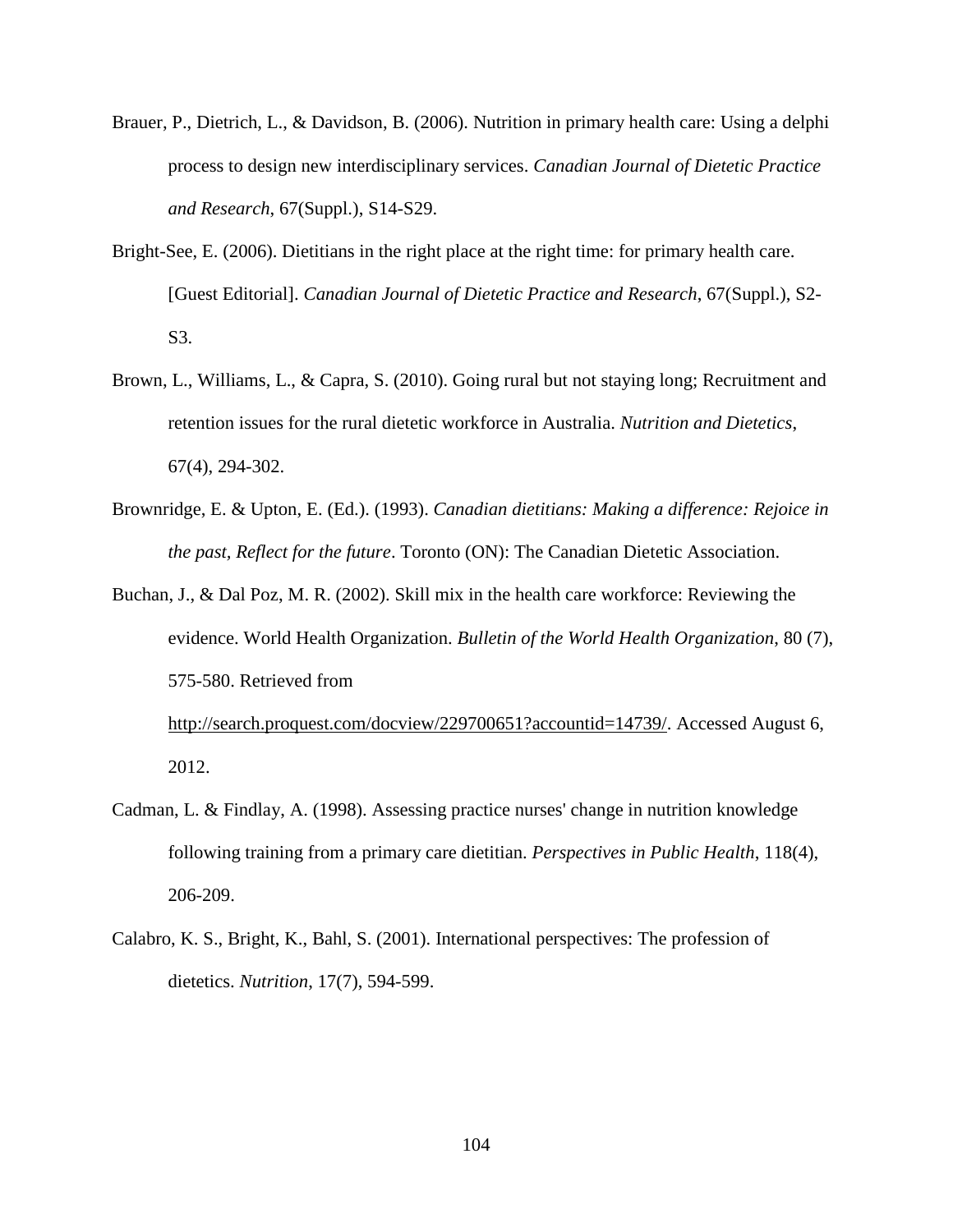- Calvert-Simms, D. (2008). Exploring family physicians' experiences of engagement in primary health care reform: Implications for health leaders. Retrieved from [http://gradworks.umi.com/3405508.pdf.](http://gradworks.umi.com/3405508.pdf) Accessed August 6, 2012.
- Canadian Health Services Research Foundation. (2006). Teamwork in healthcare: Promoting effective teamwork healthcare Canada: Policy synthesis and recommendations. Retrieved from [http://www.chsrf.ca/Migrated/PDF/teamwork-synthesis-report\\_e.pdf.](http://www.chsrf.ca/Migrated/PDF/teamwork-synthesis-report_e.pdf) Accessed August 6, 2012.
- Canadian Information Centre for International Credentials. (n.d.). Information for foreigntrained dietitians and nutritionists. Retrieved from [http://www.cicic.ca/684/Dietitians\\_and\\_Nutritionists.canada?noc=3132.](http://www.cicic.ca/684/Dietitians_and_Nutritionists.canada?noc=3132) Accessed August 6, 2012.
- Canadian Interprofessional Health Collaborative. (2006). Interprofessional health human resources initiative: collaboration for patient-centred care. Retrieved from [http://www.cihc.ca/files/complementary/ACEN%20Mar%2017%20Amended%20Report.](http://www.cihc.ca/files/complementary/ACEN%20Mar%2017%20Amended%20Report.pdf) [pdf.](http://www.cihc.ca/files/complementary/ACEN%20Mar%2017%20Amended%20Report.pdf) Accessed August 6, 2012.
- Canadian Interprofessional Health Collaborative. (2010). A national interprofessional competency framework. Retrieved from

[http://www.cihc.ca/files/CIHC\\_IPCompetencies\\_Feb1210.pdf.](http://www.cihc.ca/files/CIHC_IPCompetencies_Feb1210.pdf) Accessed August 6, 2012.

- Cantwell, B., Clarke, C., & Bellman, J. (2006). Building a vision of dietitian services in primary health care. *Canadian Journal of Dietetic Practice and Research*, 67(suppl. 1), S54-S57.
- Chan, B., & Barer, M. (2000). Access to physicians in underserved communities in Canada: Something Old, Something New. 5th International Medical Workforce Conference, Sydney Australia, 2000, Session 5: Medical Workforce Supply in Underserved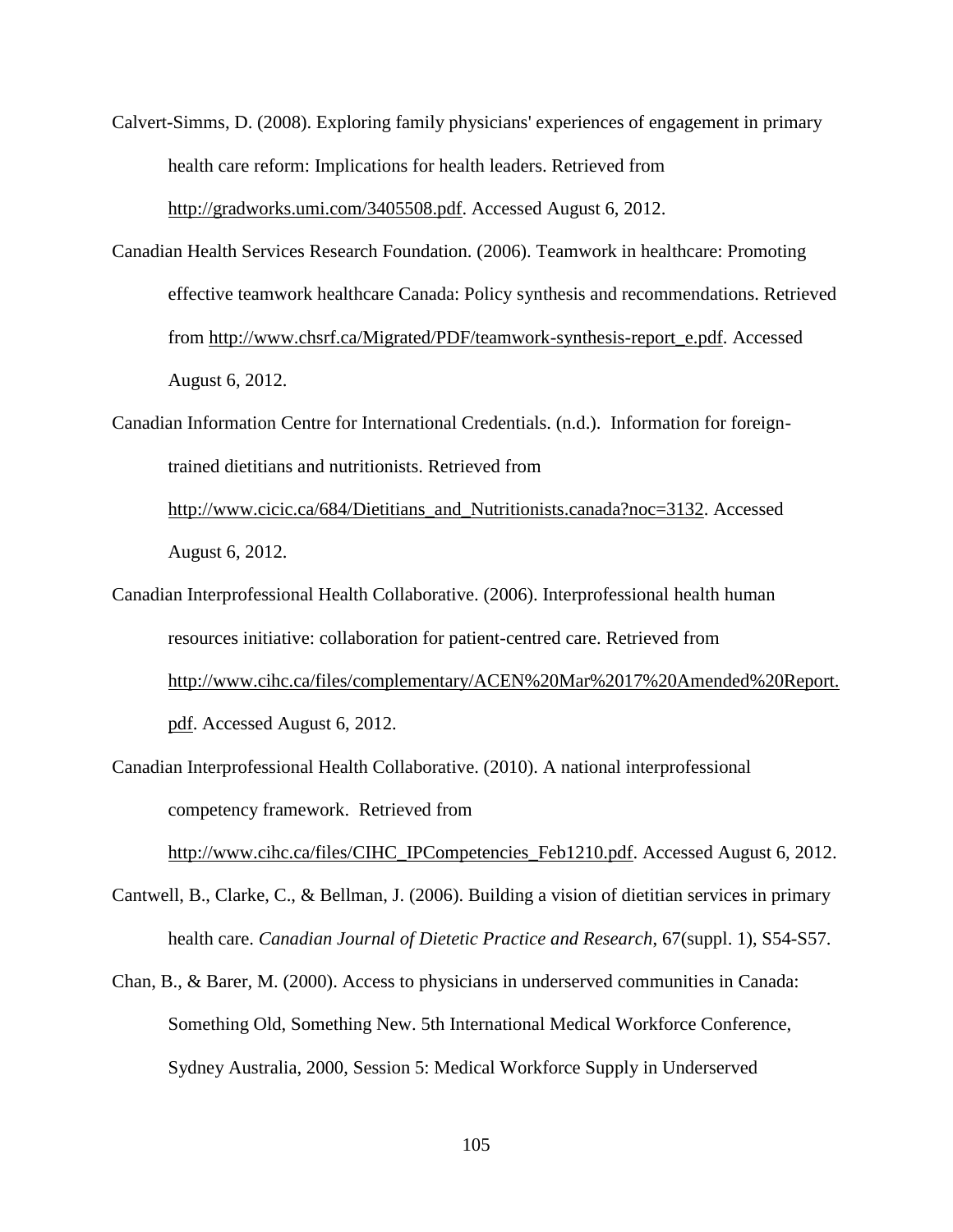Communities-Canada. Retrieved from

http://www.rcpsc.edu/publicpolicy/imwc/023 access physicians underserved communit [ies\\_Canada.pdf.](http://www.rcpsc.edu/publicpolicy/imwc/023_access_physicians_underserved_communities_Canada.pdf) Accessed August 6, 2012.

- Chan, B. C., Perkins D., Wan, Q., Zwar, N., Daniel, C., Crookes, P., & Harris, M. F. (2010). Finding common ground? Evaluating an intervention to improve teamwork among primary health care professionals. *International Journal for Quality in Health Care*, 22(6), 519-524.
- Ciliska, D., Thomas, H., Catallo, C., Gauld, M., Kingston, D., Cantwell, B., et al. (2006). The effectiveness of nutrition interventions for prevention and treatment of chronic disease in primary care settings: A systematic literature review. Toronto: Dietitians of Canada. Retrieved [http://www.dietitians.ca/Downloadable-](http://www.dietitians.ca/Downloadable-Content/Public/PHC_Systematic_Literature_Review.aspx)

[Content/Public/PHC\\_Systematic\\_Literature\\_Review.aspx.](http://www.dietitians.ca/Downloadable-Content/Public/PHC_Systematic_Literature_Review.aspx) Accessed August 6, 2012.

- Commission on Social Determinants of Health. (2008). Closing the gap in a generation: health equity through action on the social determinants of health. Final report of the Commission on Social Determinants of Health. Geneva, World Health Organization. Retrieved from [http://whqlibdoc.who.int/publications/2008/9789241563703\\_eng.pdf.](http://whqlibdoc.who.int/publications/2008/9789241563703_eng.pdf) Accessed August 6, 2012.
- Community Dietitians in Health Centres Network. (2004). Community dietitians trusted food and nutrition experts. Toronto. Role Paper of the Dietitians of Canada. Retrieved from http://www.dietitians.ca/pdf/CDHC\_role\_paper\_March2004.pdf. Accessed 1 Mar 2006. Accessed August 6, 2012.
- Corbin, J. & Strauss, A. (2008). *Basics of qualitative research: Techniques and procedures for developing grounded theory*. London: Sage Publications.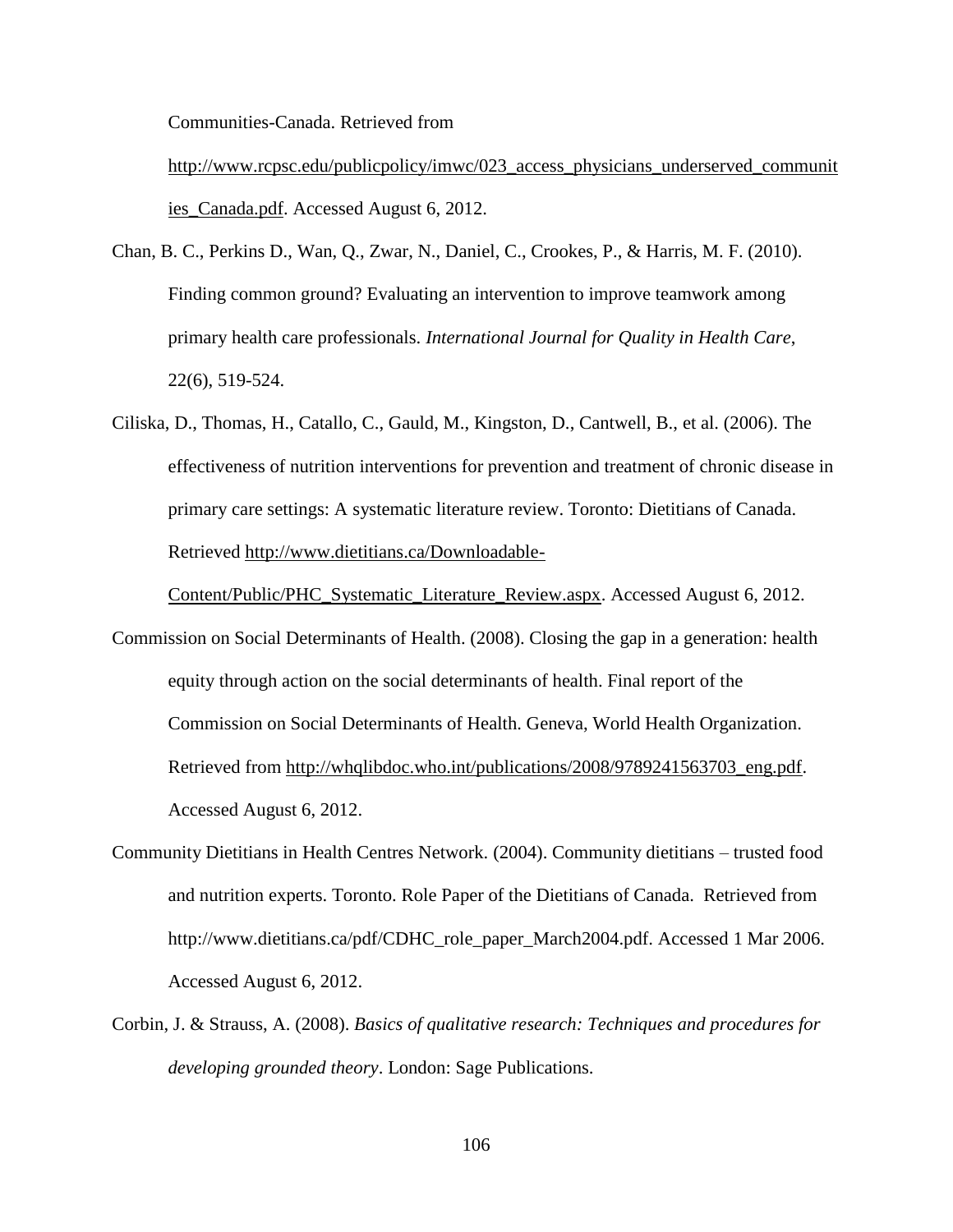- Creswell, J. W. (2009). *Research design: Qualitative, quantitative, and mixed methods approach*. California: Sage Publications.
- Cypress, M., Wylie-Rosett, J., Engel, S. S., & Stager, T. B. (1992). The scope of practice of diabetes educators in a metropolitan area. *Diabetes Educator*, 18(2), 111–114.
- D'Amour, D., Ferrada-Videla, M., Rodriguez, L. M., & Beaulieu, M. (2005). The conceptual basis for interprofessional collaboration: Core concepts and theoretical frameworks. *Journal of Interprofessional Care*, 19 (1), 116-131.
- Dahlke, R., Wolf, K. N., Wilson, S.L., & Brodnik, M. (2000). Focus groups as predictors of dietitian's roles on interdisciplinary teams. *Journal of the American Dietetic Association*, 100(4), 455-457.
- Davidson, B., Dietrich, L. & Brauer, P. (2006). Key informant interviews: Dietitian service in current programs 2005. Toronto: Dietitians of Canada. Retrieved from [http://www.dietitians.ca/Downloadable-](http://www.dietitians.ca/Downloadable-Content/Public/PHC_Key_Informant_Interviews.aspx)

[Content/Public/PHC\\_Key\\_Informant\\_Interviews.aspx.](http://www.dietitians.ca/Downloadable-Content/Public/PHC_Key_Informant_Interviews.aspx) Accessed August 6, 2012.

- Deber, R. & Baumann, A. (2005). Barriers and facilitators to enhancing interdisciplinary collaboration in primary health care. Ottawa, ON: The Conference Board of Canada. Retrieved from [http://www.eicp.ca/en/resources/pdfs/Barriers-and-Facilitators-to-](http://www.eicp.ca/en/resources/pdfs/Barriers-and-Facilitators-to-Enhancing-Interdisciplinary-Collaboration-in-Primary-Health-Care.pdf)[Enhancing-Interdisciplinary-Collaboration-in-Primary-Health-Care.pdf.](http://www.eicp.ca/en/resources/pdfs/Barriers-and-Facilitators-to-Enhancing-Interdisciplinary-Collaboration-in-Primary-Health-Care.pdf) Accessed August 6, 2012.
- DeChicco, R., Neal, T., & Guardino, J.M. (2010). Developing an education program for nutrition support teams. *Nutrition in Clinical Practice*, 25(5), 481-489.
- DesMeules, M., & Pong, R. (2006). How Healthy Are Rural Canadians? An Assessment of Their Health Status and Health Determinants. Ottawa, Ontario: Canadian Institute for Health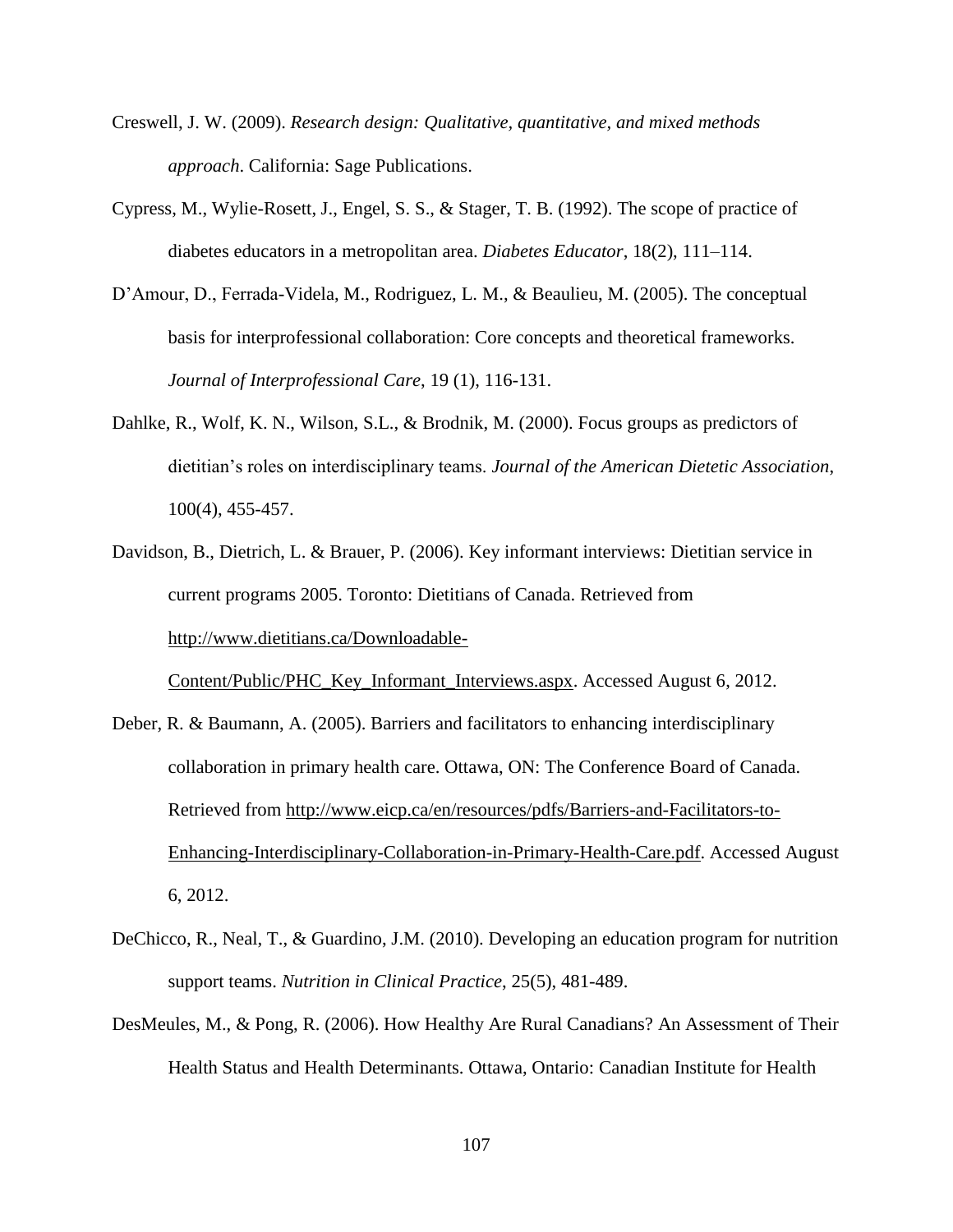Information. Retrieved from [http://www.phac-](http://www.phac-aspc.gc.ca/publicat/rural06/pdf/rural_canadians_2006_report_e.pdf)

[aspc.gc.ca/publicat/rural06/pdf/rural\\_canadians\\_2006\\_report\\_e.pdf.](http://www.phac-aspc.gc.ca/publicat/rural06/pdf/rural_canadians_2006_report_e.pdf) Accessed August 6, 2012.

- Devine, C. M., Jastran, M., & Bisogni, C. A. (2004). On the front line: Practice satisfactions and challenges experienced by dietetics and nutrition professionals working in community settings in New York state. *Journal of the American Dietetic Association*, 104(5), 787- 792.
- DeVol, R., & Bedroussian, A. (2007). An unhealthy America: The economic burden of chronic disease. The Milken Institute. Retrieved from [http://search.proquest.com/docview/58801354?accountid=14739.](http://search.proquest.com/docview/58801354?accountid=14739) Accessed August 6, 2012.
- Dietitians of Canada. (1996). Competencies for the Entry-Level Dietitian. Retrieved from [http://www.dietitians.ca/Downloadable-Content/Public/Competencies\\_for\\_Entry](http://www.dietitians.ca/Downloadable-Content/Public/Competencies_for_Entry-level_Dietitian.aspx)[level\\_Dietitian.aspx.](http://www.dietitians.ca/Downloadable-Content/Public/Competencies_for_Entry-level_Dietitian.aspx) Accessed August 6, 2012.
- Dietitians of Canada College of Dietitians of Ontario. (1997). Professional Standards for Dietitians in Canada. Retrieved from

[http://www.cdo.on.ca/en/pdf/publications/ProfessionalStandardsforDietitians.pdf.](http://www.cdo.on.ca/en/pdf/publications/ProfessionalStandardsforDietitians.pdf) Accessed August 6, 2012.

Dietitians of Canada. (2001). The Role of the Registered Dietitian in Primary Health Care. Dietitians of Canada. Retrieved from

[http://action.web.ca/home/nutritio/attach/Role\\_of\\_RD\\_in\\_PHC\\_2004.pdf.](http://action.web.ca/home/nutritio/attach/Role_of_RD_in_PHC_2004.pdf) Accessed August 6, 2012.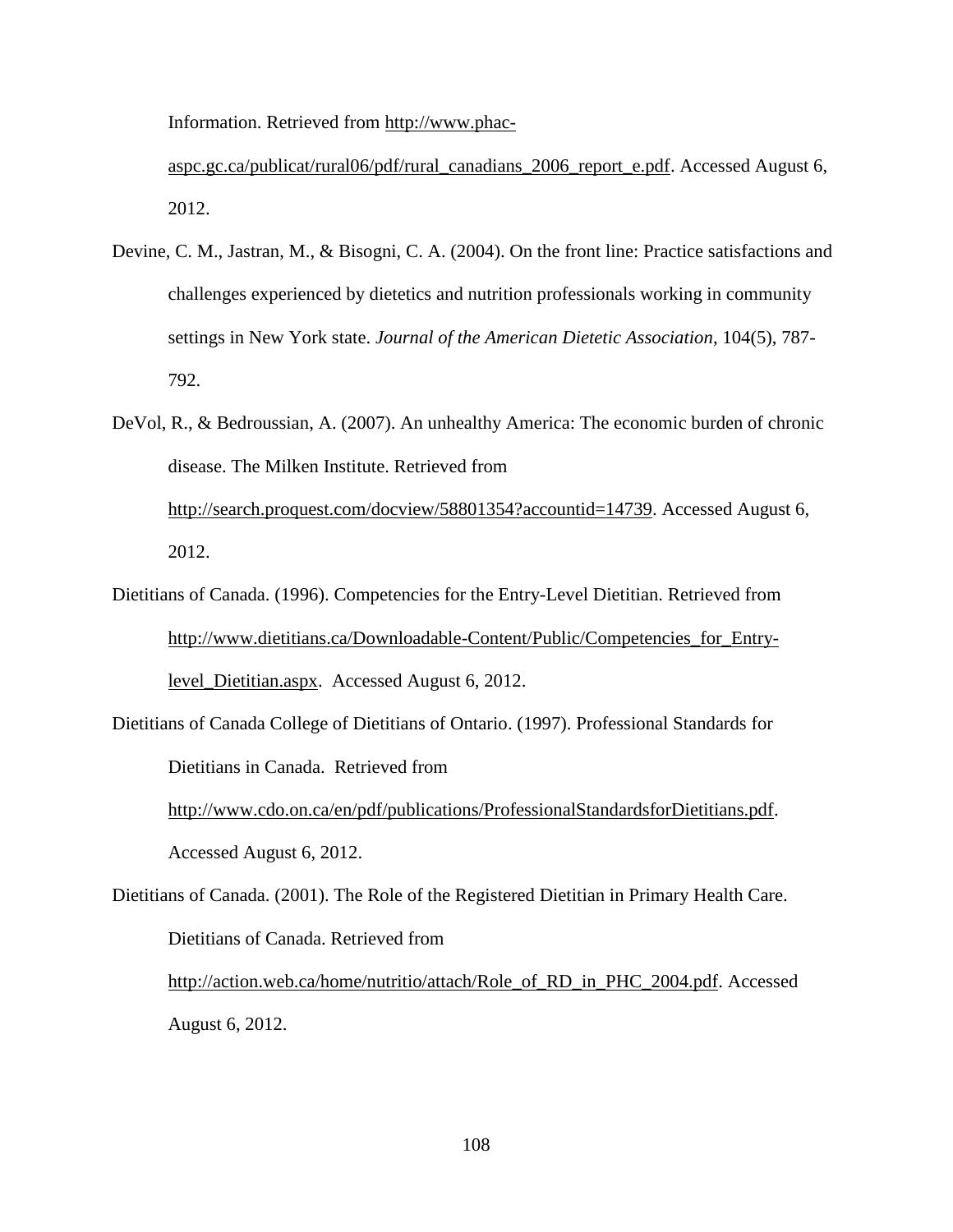- Dietitians of Canada. (2009). Moving Forward: Role of the Registered Dietitian in Primary Health Care: A national perspective. Dietitians of Canada. Retrieved from [http://www.dietitians.ca/Downloadable-Content/Public/phc-position-paper.aspx.](http://www.dietitians.ca/Downloadable-Content/Public/phc-position-paper.aspx) Accessed August 6, 2012.
- Dubois, C., & Singh, D. D. (2009). From staff-mix to skill-mix and beyond: Towards a systemic approach to health workforce management. Human Resources for Health, 7, 87-106. Retrieved from [http://search.proquest.com/docview/733543038?accountid=14739.](http://search.proquest.com/docview/733543038?accountid=14739) Accessed August 6, 2012.
- Du Plessis, V., Beshiri, R. Bollman, R. & Clemenson, H. (2001) "Definitions of Rural", Rural and Small Town Canada Analysis Bulletin Vol. 3, No. 3 (Ottawa: Statistics Canada, Catalogue no. 21-006-XIE). Retrieved from

[http://publications.gc.ca/collections/Collection/Statcan/21-006-X/21-006-](http://publications.gc.ca/collections/Collection/Statcan/21-006-X/21-006-XIE2001003.pdf)

[XIE2001003.pdf.](http://publications.gc.ca/collections/Collection/Statcan/21-006-X/21-006-XIE2001003.pdf) Accessed August 6, 2012.

- Erickson-Weerts S. (1999). Past, present, and future perspectives of dietetics Practice. *Journal of the American Dietetic Association*, 99(3), 291-293.
- Flesher, M. M., Kinloch, K. K., Grenon, E. E., & Coleman, J. J. (2011). Access to dietitians in primary health care. *Canadian Journal of Dietetic Practice and Research*, 72(1), 32-36.
- Furlong, E., & Smith, R. (2005). Advanced nursing practice: Policy, education and role development. *Journal of Clinical Nursing*, 14(9), 1059-1066.
- Fyke, K. (2001). Sustaining a Quality System, Commission on Medicare, Saskatchewan Health. Available at [http://www.health.gov.sk.ca/medicare-commission-final-report.](http://www.health.gov.sk.ca/medicare-commission-final-report) Accessed August 6, 2012.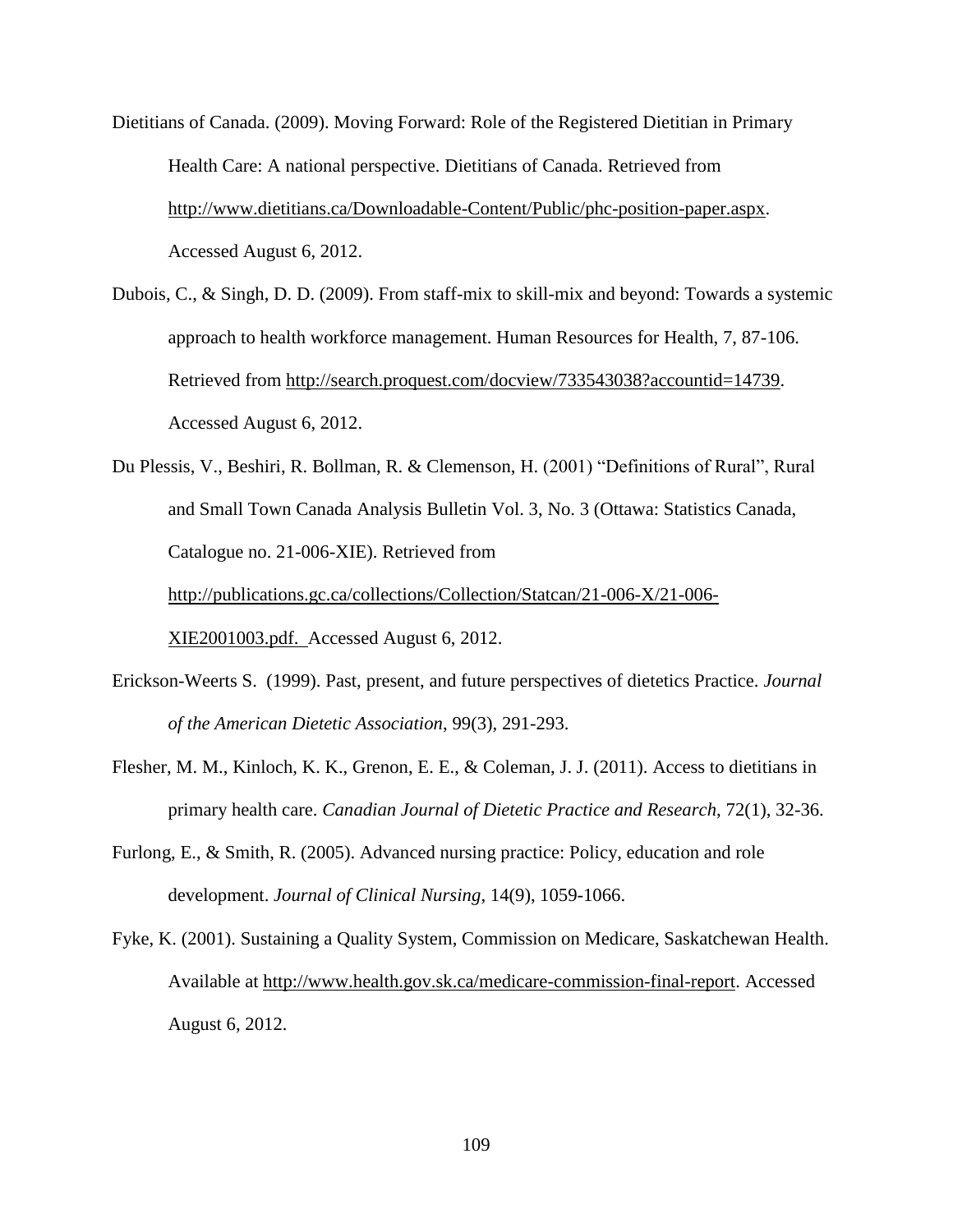- Gabhainn, S. N., Murphy, A. W., & Kelleher, C. ( 2001). A national general practice consensus: Characteristics of rural general practices. *Family Practice*, 18(6), 622–626.
- Gall, M., Gall, J. P., & Borg, W. R. (2007). *Education Research: An introduction*. (8th Ed.). Pearson.
- Gingras, J., de Jonge, L. A., & Purdy, N. (2010). Prevalence of dietitian burnout. Journal of *Human Nutrition and Dietetics*, 23(3), 238-243.
- Green, S. M., McCoubrie, M. & Cullingham, C. (2000). Practice nurses' and health visitors' knowledge of obesity assessment and management. *Journal of Human Nutrition and Dietetics*, 13(6), 413–423.
- Grumbach, K., & Bodenheimer, T. (2004). Can health care teams improve primary care practice? The Journal of the American Medical Association, 291(10), 1246-1251.
- Guba, E. G., & Lincoln, Y. S. (1989). *Fourth generation evaluation*. Newbury Park, CA: Sage.
- Hall, P. (2005). Interprofessional teamwork: Professional cultures as barriers. *Journal of Interprofessional Care*, 19(suppl. 1), 188-196.
- Health Council of Canada. (2005a). Health care renewal in Canada: accelerating change. Ottawa, ON: Health Council of Canada. Retrieved from [http://healthcouncilcanada.ca/en/index.php?page5shop.product\\_details&flypage5shop.fly](http://healthcouncilcanada.ca/en/index.php?page5shop.product_details&flypage5shop.flypage&product_id539&category_id520&manufacturer_id50&option5com_virtuemart&Itemid5170) [page&product\\_id539&category\\_id520&manufacturer\\_id50&option5com\\_virtuemart&Ite](http://healthcouncilcanada.ca/en/index.php?page5shop.product_details&flypage5shop.flypage&product_id539&category_id520&manufacturer_id50&option5com_virtuemart&Itemid5170) [mid5170.](http://healthcouncilcanada.ca/en/index.php?page5shop.product_details&flypage5shop.flypage&product_id539&category_id520&manufacturer_id50&option5com_virtuemart&Itemid5170) Accessed January 5, 2012.
- Health Council of Canada. (2005b). Primary health care: a background paper to accompany health care renewal in Canada: accelerating change. Ottawa, ON: Health Council of Canada. Retrieved 15 from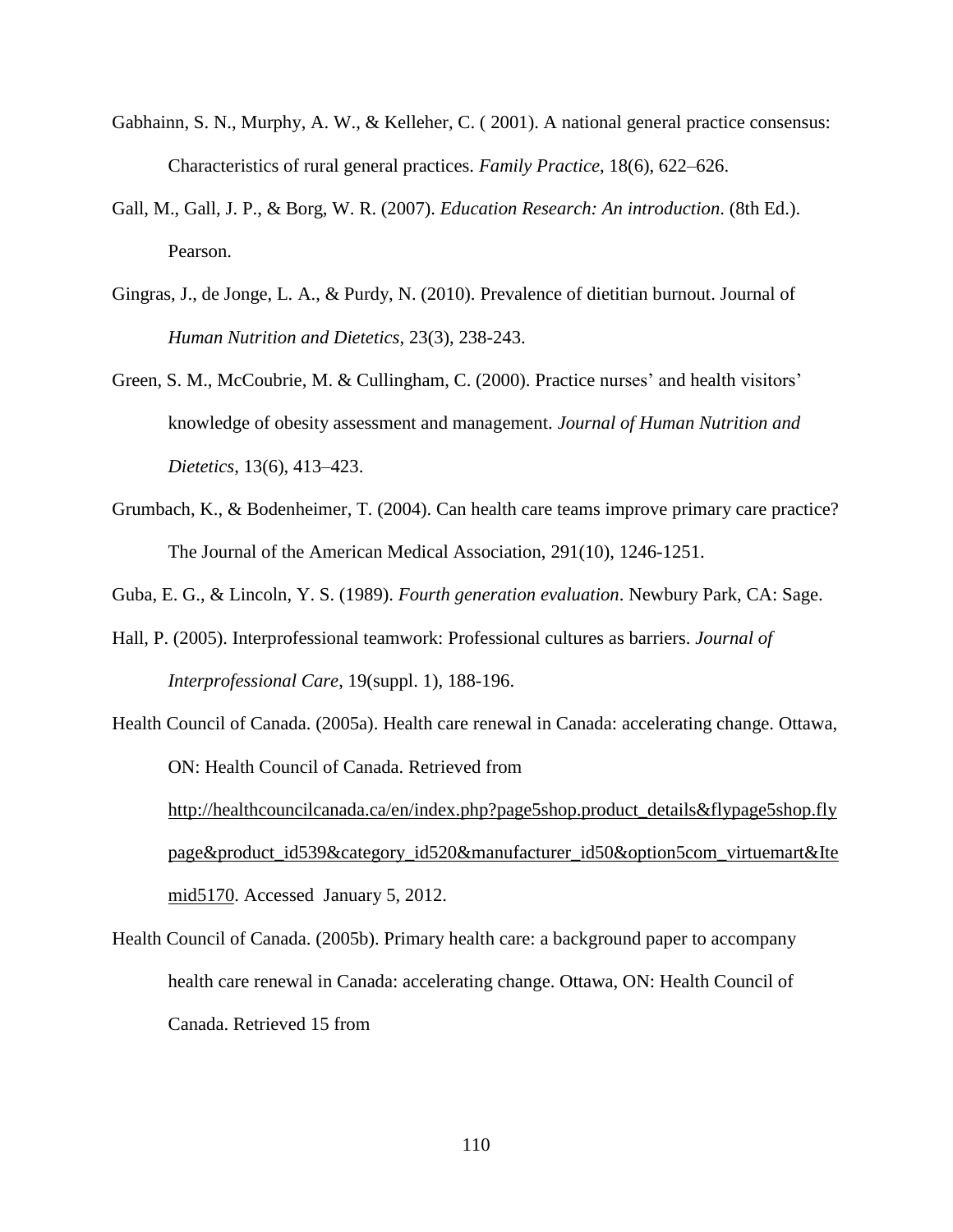[http://www.healthcouncilcanada.ca/docs/papers/2005/BkgrdPrimaryCareENG.pdf.](http://www.healthcouncilcanada.ca/docs/papers/2005/BkgrdPrimaryCareENG.pdf) Accessed January 5, 2011.

Health Council of Canada. (2008). Fixing the foundation: An update of primary health care and home care renewal in Canada. Retrieved from

[http://healthcouncilcanada.ca/docs/rpts/2008/phc/HCC\\_PHC\\_Main\\_web\\_E.pdf.](http://healthcouncilcanada.ca/docs/rpts/2008/phc/HCC_PHC_Main_web_E.pdf) Accessed August 6, 2012.

Health Council of Canada. (2009). Teams in Action: Primary Health Care Teams for Canadians. Toronto: Health Council. Retrieved from

http://www.healthcouncilcanada.ca/teamsinaction.pdf. Accessed August 6, 2012.

- Health Professions Regulatory Advisory Council. (2008). *Interprofessional Collaboration: Dietetics Scope of Practice: Jurisdictional Review*. Toronto: Canada
- Heshka, L., Jeannot, G., McPhee, L., Radloff, J., Schommer, K., Weir, L., & Wollbaum, M. (2011). Leading Collaboration among the Providers of Primary Health Care. Saskatchewan Institute of Health Leadership. Retrieved from http://www.uregina.ca/cce/assets/docs/pdf/sihl/2010- 11LeadingCollaborationamongtheProvidersofPrimaryHealthCare-march2011.pdf. Accessed August 6, 2012.
- Hewat, C. (2009). Primary health care: The new frontier. Are dietitians on the front line or just bringing up the rear? *Nutrition & Dietetics*, 66(2), 72–73.
- Hoff, T. J. & Witt, L. C. (2000). Exploring the use of qualitative methods in published health services and management research. *Medical Care Research and Review*, 57(2), 139–160.
- Human Resources and Skills Development Canada. (n.d.) National Occupational Classification 2006: Dietitians and Nutritionists. Retrieved from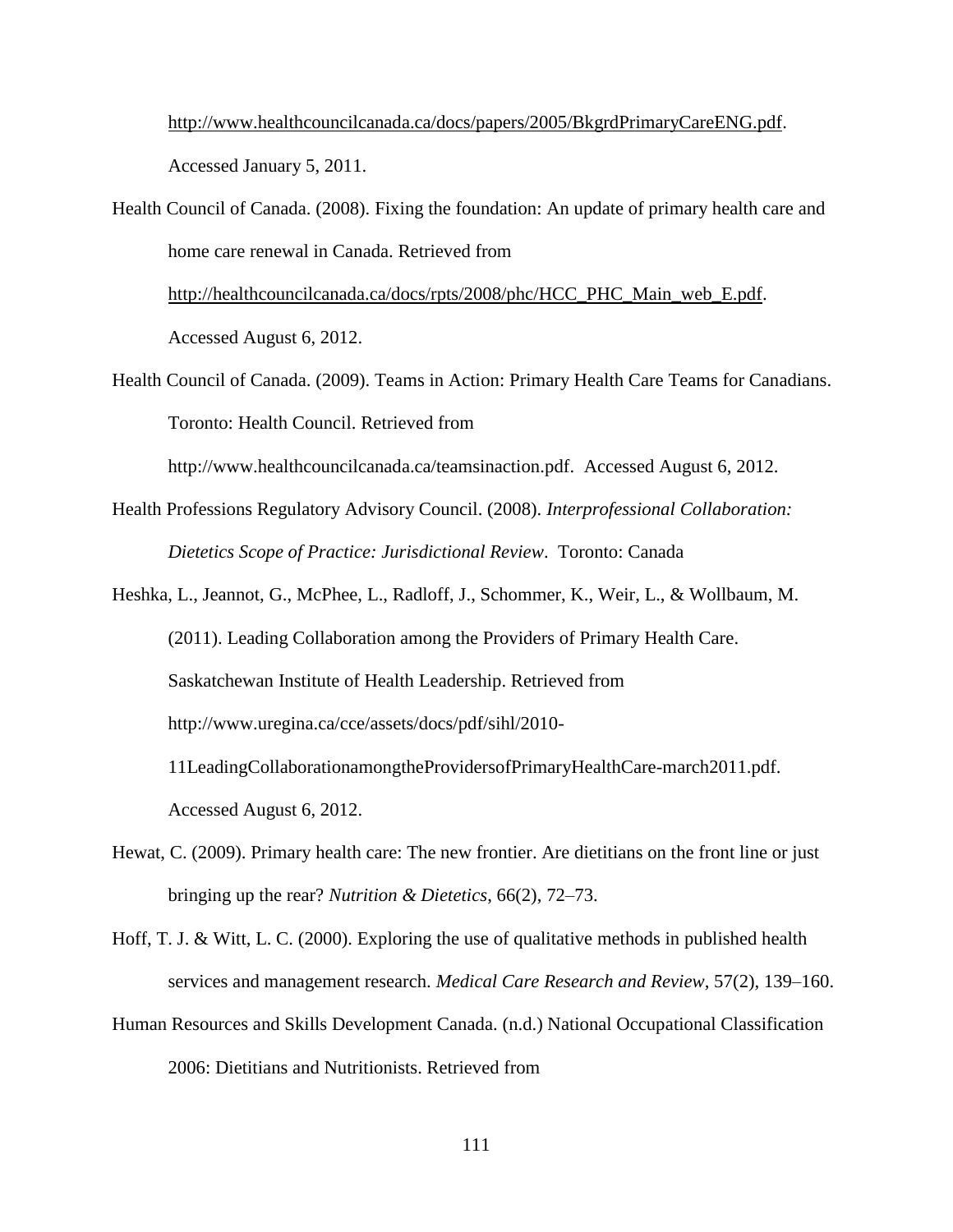http://www5.hrsdc.gc.ca/noc/english/noc/2006/Profile.aspx?val=3&val1=3132. Accessed August 6, 2012.

- Hutchison, B. B. (2008). A long time coming: Primary healthcare renewal in Canada. *Healthcare Papers*, 8(2), 10-24.
- International Confederation of Dietetic Associations. (2004). International Definition of Dietitian. Retrieved from [http://www.internationaldietetics.org/Downloads/International-](http://www.internationaldietetics.org/Downloads/International-Definition-of-Dietitian.aspx)[Definition-of-Dietitian.aspx.](http://www.internationaldietetics.org/Downloads/International-Definition-of-Dietitian.aspx) Accessed August 6, 2012.
- Jesson, J. K., &Wilson, K. A. (2003). One-stop centres: What co-location means for pharmacy. *Health & Place*, 9(3), 253–61.
- Jessup, R. L. (2007). Interdisciplinary versus multidisciplinary care teams: Do we understand the difference? *Australian Health Review*, 31(3), 330-331.
- Kennelly, S., Kennedy, N. P., Rughoobur, G. F., Slattery, C. G., & Sugrue, S. (2010). An evaluation of community dietetics intervention on the management of malnutrition for healthcare professions. *Journal of Human Nutrition and Dietetics*, 23 (6), 567–574.
- Keuhneman, T., Saulsbury, D., Splett, P., & Chapman, D. B. (2002). Demonstrating the impact of nutrition intervention in a heart failure program. *Journal of the American Dietetic Association*, 102(12), 1790-1794.
- Kharicha, K., Iliffe, S., Davey, B., & Fleming, C. (2005). Tearing down the Berlin wall: Social workers' perspectives on joint working with general practice. *Family Practice*, 22(4), 399–405.
- Lamarche, P.A, Beaulieu, M-D, Pineault R., Contradriopoulos A-P., Denis J-L., Haggerty, J., (2003). Choices for Change: The Path for Restructuring Primary Healthcare Services in Canada, Ottawa: Canadian Health Services Research Foundation.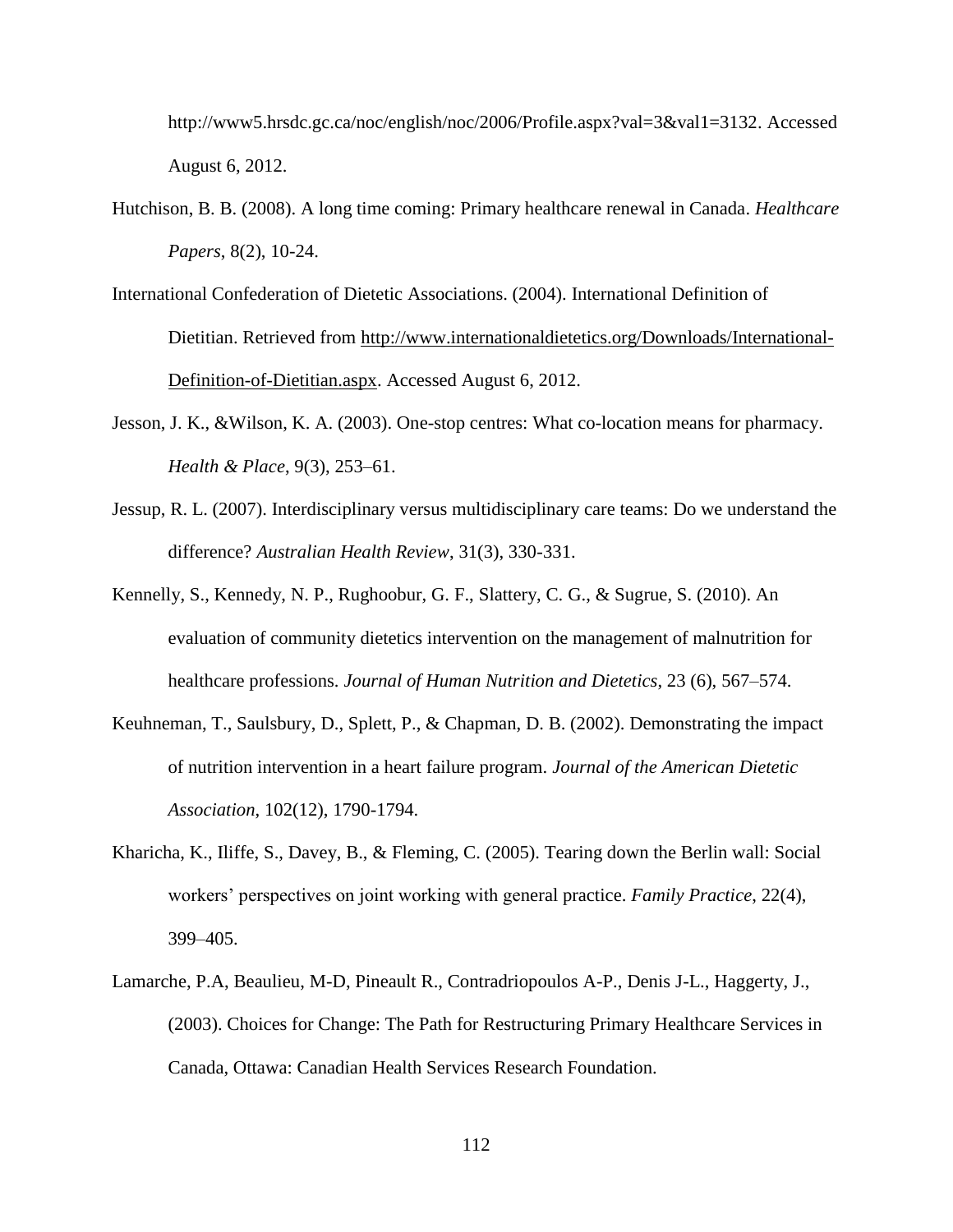[http://www.chsrf.ca/final\\_research/commissioned\\_research/policy\\_synthesis/pdf/choices](http://www.chsrf.ca/final_research/commissioned_research/policy_synthesis/pdf/choices_for_change_e.pdf) [\\_for\\_change\\_e.pdf.](http://www.chsrf.ca/final_research/commissioned_research/policy_synthesis/pdf/choices_for_change_e.pdf) Accessed August 6, 2012.

- Larson, K., Levy, J., Rome, M. G., Matte, T. D., Silver, L. D. & Frieden, T. R. (2006). Public health detailing: A strategy to improve the delivery of clinical preventive services in New York City. *Public Health Reports*, 121(3), 228–234.
- Lau, D. C., Douketis, J. D., Morrison, K. M., Hramiak, I. M., Sharma, A. M., & Ur, E., (2007). Canadian clinical practice guidelines on the management and prevention of obesity in adults and children [summary]. *Canadian Medical Association Journal*, 176(8), S1–S13.
- Lawn, J. E., Rohde, J., Rifkin, S., Were, M., Paul, V. K., & Chopra, M. (2008). Alma-ata: Rebirth and revision 1: Alma-ata 30 years on: Revolutionary, relevant, and time to revitalise. *The Lancet*, 372(9642), 917-927.
- Lincoln, Y.S., & Guba, E.G. (1985). *Naturalistic inquiry*. Newbury Park, CA: Sage Publications.
- Lincoln, Y.S., & Denzin, N.K., (2005). *The sage handbook of qualitative research*. London: Sage Publications.
- Lincoln, Y.S., & Guba, E.G. (2005). *Paradigmatic controversies, contradictions, and emerging confluences*. In N.K. Denzin & Y.S. Lincoln (Eds.), The SAGE handbook of qualitative research (3rd ed., pp. 191-215). Thousand Oaks, CA: SAGE.
- Lyon, P., Colquhoun, A., Hillman, M. & Alho, E-R. (2006). Healthy eating: Information and advice in primary care. *Journal of Foodservice*, 17(1), 32–40.
- Martin-Misener, R. & Valaitis, R. (2008). A scoping literature review of collaboration between primary care and public health: A report to the Canadian Health Services Research Foundation. Hamilton, ON. Retrieved from [http://tools.hhr-](http://tools.hhr-rhs.ca/index.php?option=com_mtree&task=att_download&link_id=4514&cf_id=68)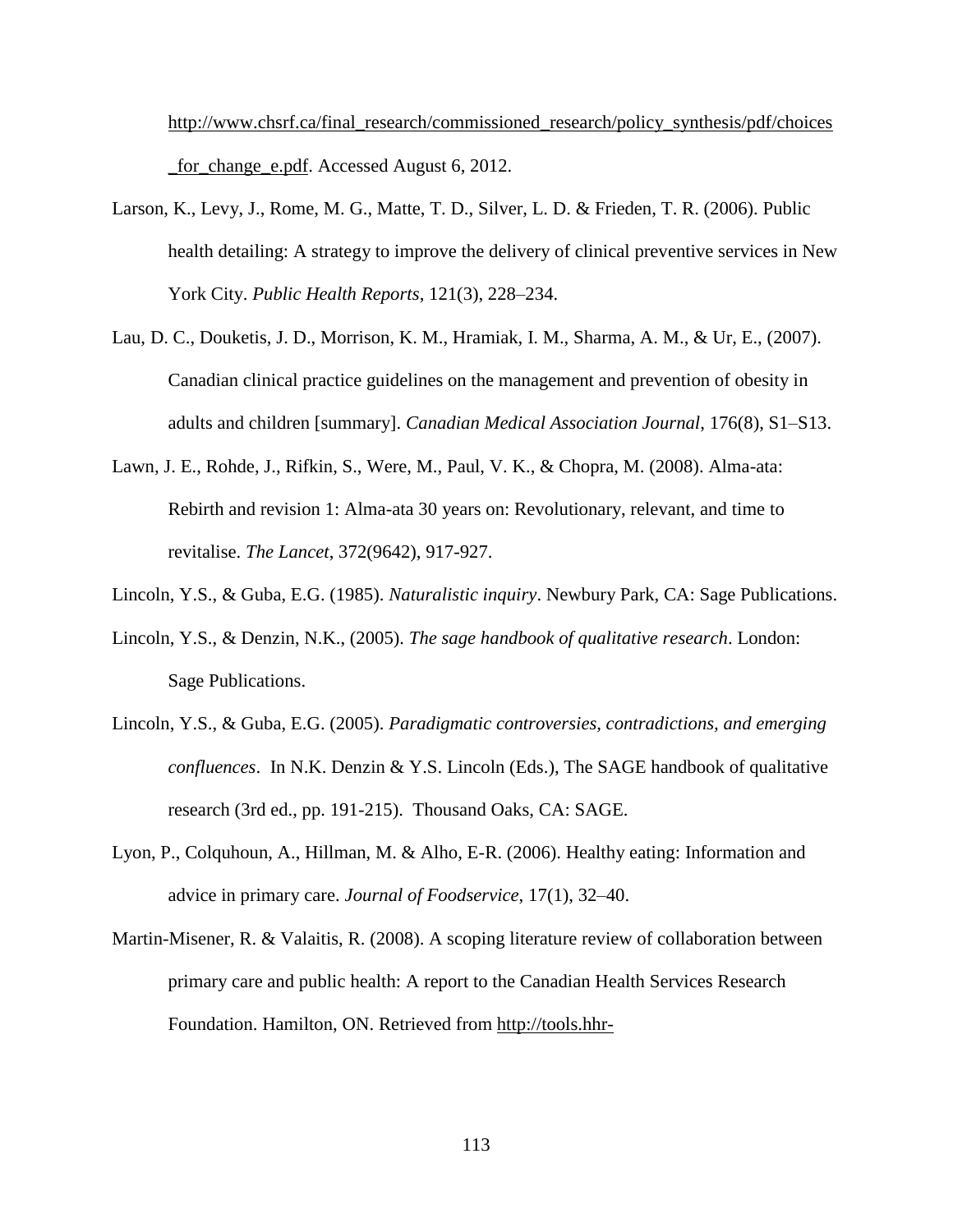[rhs.ca/index.php?option=com\\_mtree&task=att\\_download&link\\_id=4514&cf\\_id=68.](http://tools.hhr-rhs.ca/index.php?option=com_mtree&task=att_download&link_id=4514&cf_id=68) Accessed August 6, 2012.

Martorell, R., Melgar, P., Maluccio, J. A., Stein, A. D., & Rivera, J. A. (2010). The nutrition intervention improved adult human capital and economic productivity. *The Journal of Nutrition*, 140(2), 411-414.

Mathison, S. (1988). Why triangulate? *Educational Researcher*, 17(2), 13-17.

- McPherson, C. & McGibbon, E. (2010). Rural interprofessional primary health care team development and sustainability: Establishing a research agenda. *Primary Health Care Research & Development*, 11(4), 301-314.
- Med-Emerg International Inc. & Centre for Strategic Management. (2004). Team development and implementation in Saskatchewan's primary health care sector: Final report to the Saskatchewan Primary Health Services Branch. Retrieved from [http://www.health.gov.sk.ca/primary-health-care-team-development.](http://www.health.gov.sk.ca/primary-health-care-team-development) Accessed August 6, 2012.
- Mickan, S.M. (2005). Evaluating the effectiveness of health care teams. *Australian Health Review*, 29(2), 211-217.
- Minore, B & Boone, M. (2002). Realizing potential: Improving interdisciplinary professional/ paraprofessional health care team in Canada's Northern Aboriginal Communities through Education. *Journal of Interprofessional Care*, 16(2), 139-147.
- Morrow, S. L. (2005). Quality and trustworthiness in qualitative research in counseling psychology. *Journal of Counseling Psychology*, 52, 250-260.
- Nolte, J. & Tremblay, M. (2005). Enhancing Interdisciplinary Collaboration in Primary Health Care in Canada. Ottawa. Enhancing Interdisciplinary Collaboration in Primary Health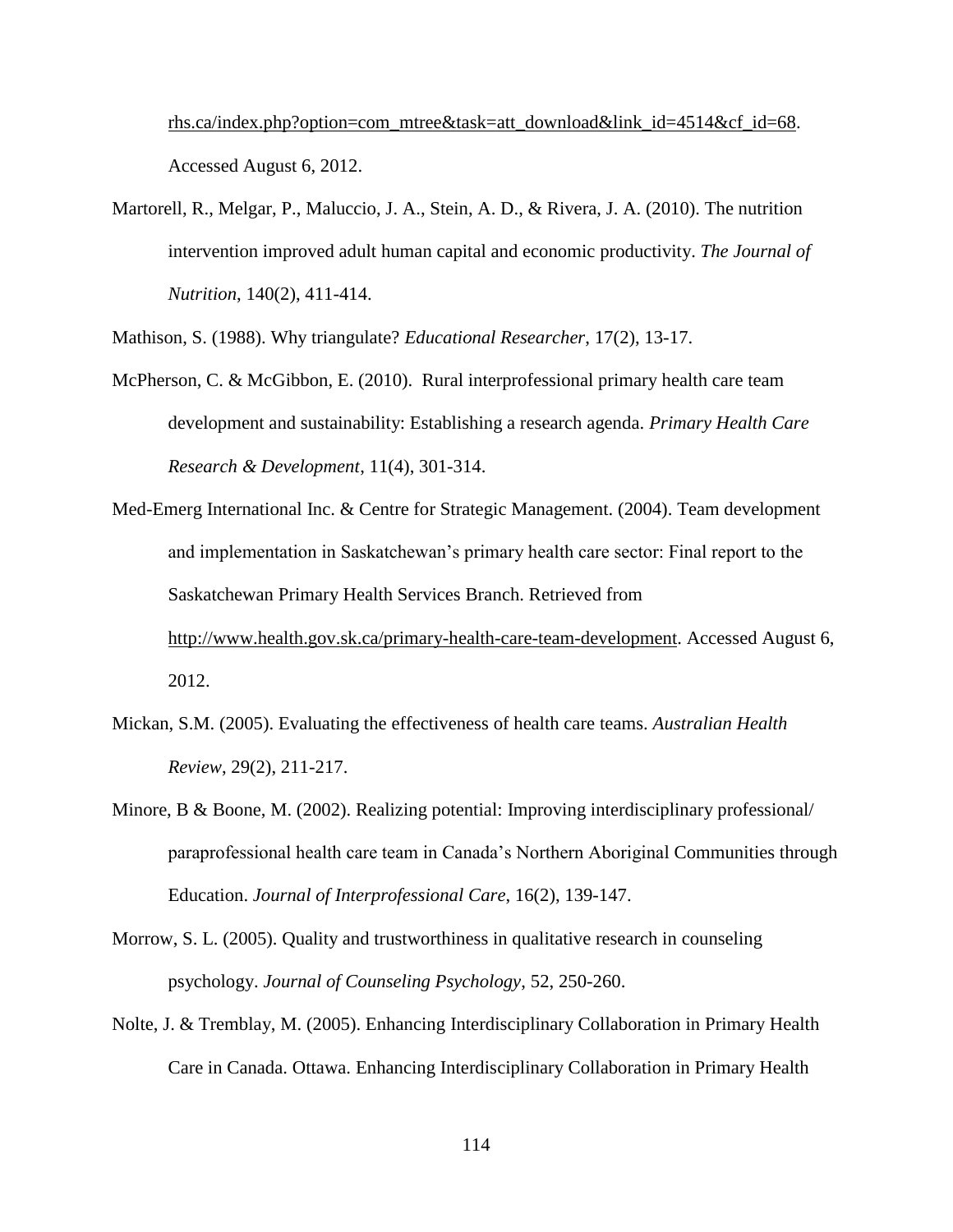Care Initiative. Retrieved from [http://www.eicp.ca/en/resources/pdfs/Enhancing-](http://www.eicp.ca/en/resources/pdfs/Enhancing-Interdisciplinary-Collaboration-in-Primary-Health-Care-in-Canada.pdf)

[Interdisciplinary-Collaboration-in-Primary-Health-Care-in-Canada.pdf.](http://www.eicp.ca/en/resources/pdfs/Enhancing-Interdisciplinary-Collaboration-in-Primary-Health-Care-in-Canada.pdf) Accessed August 6, 2012.

- Nova Scotia Dietetic Association. (2008). Professional Dietitians Act. R.S., c. 361, s. 1. Retrieved from [http://nslegislature.ca/legc/statutes/profdiet.htm.](http://nslegislature.ca/legc/statutes/profdiet.htm) Accessed August 6, 2012.
- Oandasan, I., D'Amour, D., Zwarenstein, M., Barker, K., Purden, M., Beaulieau, M. D., et al. (2004). Interdisciplinary education for collaborative, patient-centred practice: Research & findings report. Ottawa, ON: Health Canada. Retrieved from [http://www.ferasi.umontreal.ca/eng/07\\_info/IECPCP\\_Final\\_Report.pdf.](http://www.ferasi.umontreal.ca/eng/07_info/IECPCP_Final_Report.pdf) Accessed August 6, 2012.
- Oandasan, I. F., Gotlib, C. L., Lingard, L., Karim, A., Jakubovicz, D., Whitehead, C., et al. (2009). The impact of space and time on interprofessional teamwork in Canadian primary health care settings: Implications for health care reform. *Primary Health Care Research & Development*, 10(2), 151–62.
- Parker-Oliver, D., & Peck, M. (2006). Inside the interdisciplinary team experiences of hospice social workers. *Journal of Social Work in End-of-Life Care & Palliative Care*, 2(3), 7-21.
- Patton, M. Q. (1999). Enhancing the quality and credibility of qualitative analysis*. Health Services Research*, 34(5), 1189-1208.

Patton, M.Q. (2002). *Qualitative research and evaluation methods* (3rd ed). Thousand Oaks.

Pavlovich, W.D., Waters, H., Weller, W., & Bass, E. B. (2004). Systematic review of literature on the cost-effectiveness of nutrition services. *Journal of American Dietetic Association*, 104 (2), 226-232.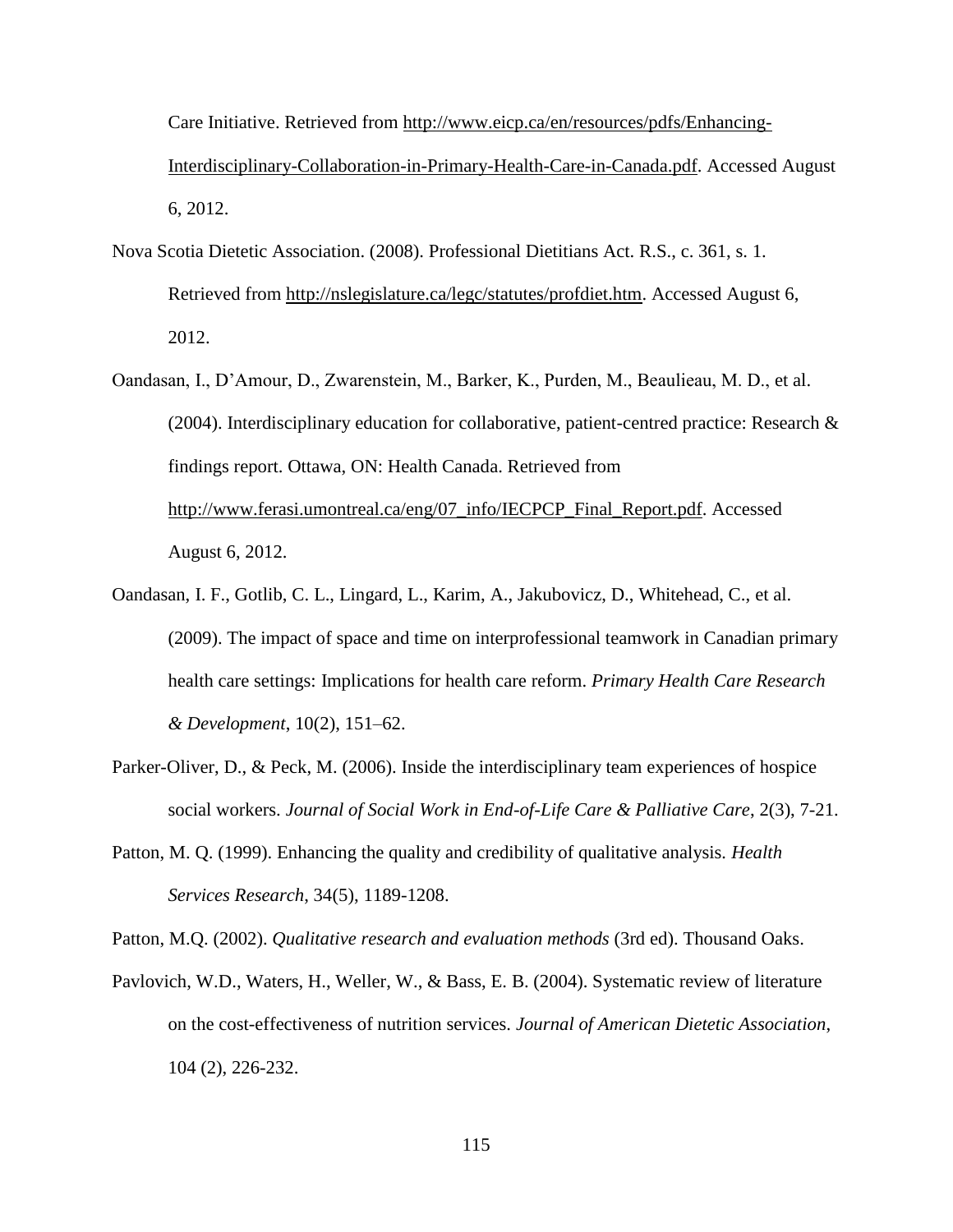Perception. (2012). Merriam-Webster.com. Retrieved from [http://www.merriam](http://www.merriam-webster.com/dictionary/perception)[webster.com/dictionary/perception.](http://www.merriam-webster.com/dictionary/perception) Accessed August 6, 2012.

Primary Health Care Services Branch, Saskatchewan Health. (2002). The Saskatchewan Action Plan for Primary Health Care. Retrieved from [http://www.health.gov.sk.ca/primary](http://www.health.gov.sk.ca/primary-health-care-action-plan)[health-care-action-plan.](http://www.health.gov.sk.ca/primary-health-care-action-plan) Accessed August 6, 2012.

Primary Health Care Services Branch, Saskatchewan Health. (2003). Guidelines for the development of a Regional Health Authority Plan for Primary Health Care. [http://www.health.gov.sk.ca/guidelines-rha-plan-phcs.](http://www.health.gov.sk.ca/guidelines-rha-plan-phcs) Accessed August 6, 2012.

- Raphael, D. (2004). *Social determinants of health: Canadian perspectives*. Canadian Scholars' Press, Toronto.
- Rasanathan, K.K., Montesinos, E.V., Matheson, D.D., Etienne, C. C., & Evans, T. T. (2011). Primary health care and the social determinants of health: Essential and complementary approaches for reducing inequities in health. *Journal of Epidemiology and Community Health*, 65(8), 656-660.
- Riley, J., Harding, G., Meads, G., Underwood, M., & Carter, Y. (2003). An evaluation of personal medical services: the times they are a changin'. *Journal of Interprofessional Care*, 17(2), 127-139.
- Robare, J. F., Milas, N. C., Bayles, C. M., Williams, K., Newman, A. B., Lovalekar, M. T., & Kuller, L.H. (2009). The Key to Life Nutrition Program: Results from a communitybased dietary sodium reduction trial. *Public Health Nutrition*, 13(5), 606-614.
- Role. (2012). Merriam-Webster.com. Retrieved from [http://www.merriam](http://www.merriam-webster.com/medical/role)[webster.com/medical/role.](http://www.merriam-webster.com/medical/role) Accessed August 6, 2012.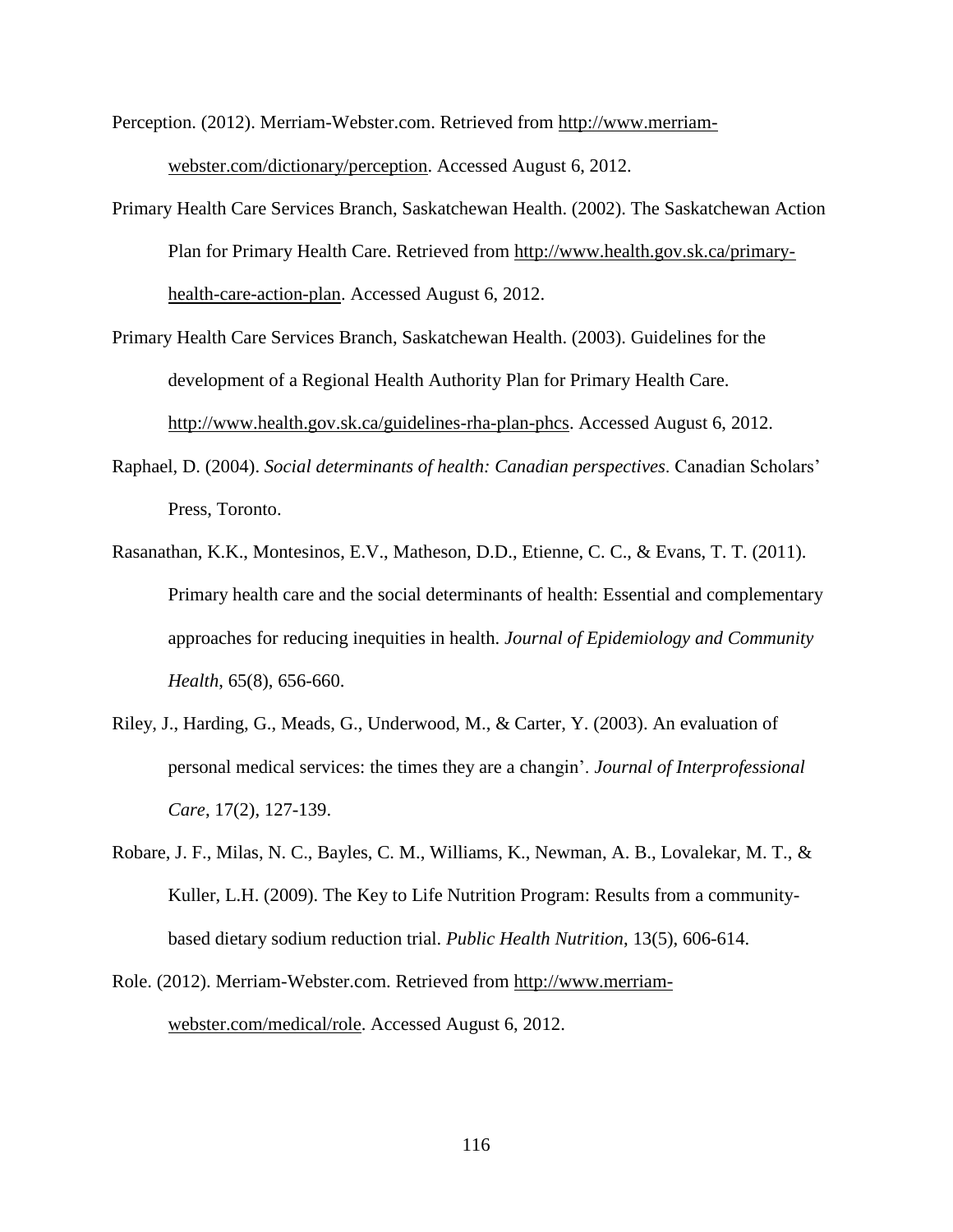- Romanow, R. J. (2002). Building on values: The future of health care in Canada. Ottawa: Government of Canada. Retrieved from [http://www.cbc.ca/healthcare/final\\_report.pdf.](http://www.cbc.ca/healthcare/final_report.pdf) Accessed August 6, 2012.
- Rygh, E. M. & Hjorttdahl, P. (2007). Continuous and integrated health care services in rural areas: A literature study. *Rural and Remote Health*, 7(3), 1–10.
- Sahyoun, R. N. (2011). Expanding opportunities for registered dietitians in the health care system. *Journal of the American Dietetic Association*, 111 (6), 813-815.
- San Martin-Rodriguez, L., Beaulieu, M-D., D'Amour, D., & Ferrada-Videla, M. (2005). The determinant of successful collaboration: A review of theoretical and empirical studies. *Journal of Interprofessional Care*, 1, s137-s147.
- Sandelowski, M., Barroso, J. (2007). *Handbook for synthesizing qualitative research*. New York: Springer.
- Sanders, D. D., Baum, F. E., Benos, A. A., & Legge, D. D. (2011). Revitalising primary healthcare requires an equitable global economic system - now more than ever. *Journal of Epidemiology and Community Health*, 65(8), 661-665.
- Saskatchewan Dietitians Association. (2011). SDA Annual report 2010-2011. Retrieved from [http://test.saskdietitians.org/wp-content/uploads/2011/09/Annual-Report-to-March-31-](http://test.saskdietitians.org/wp-content/uploads/2011/09/Annual-Report-to-March-31-2011_.pdf) [2011\\_.pdf.](http://test.saskdietitians.org/wp-content/uploads/2011/09/Annual-Report-to-March-31-2011_.pdf) Accessed August 6, 2012.
- Saskatchewan Dietitians Association. (n.d.). Why choose a Registered Dietitian for Nutrition Advice? Retrieved from [http://www.saskdietitians.org/about-dietetics/protected-titles](http://www.saskdietitians.org/about-dietetics/protected-titles-why-regulation-matters/)[why-regulation-matters/.](http://www.saskdietitians.org/about-dietetics/protected-titles-why-regulation-matters/) Accessed August 6, 2012.
- Schofield, F. R., & Amodeo, M. (1999). Interdisciplinary teams in health care and human services settings: Are they effective? *Health & Social Work*, 24(2), 210-219.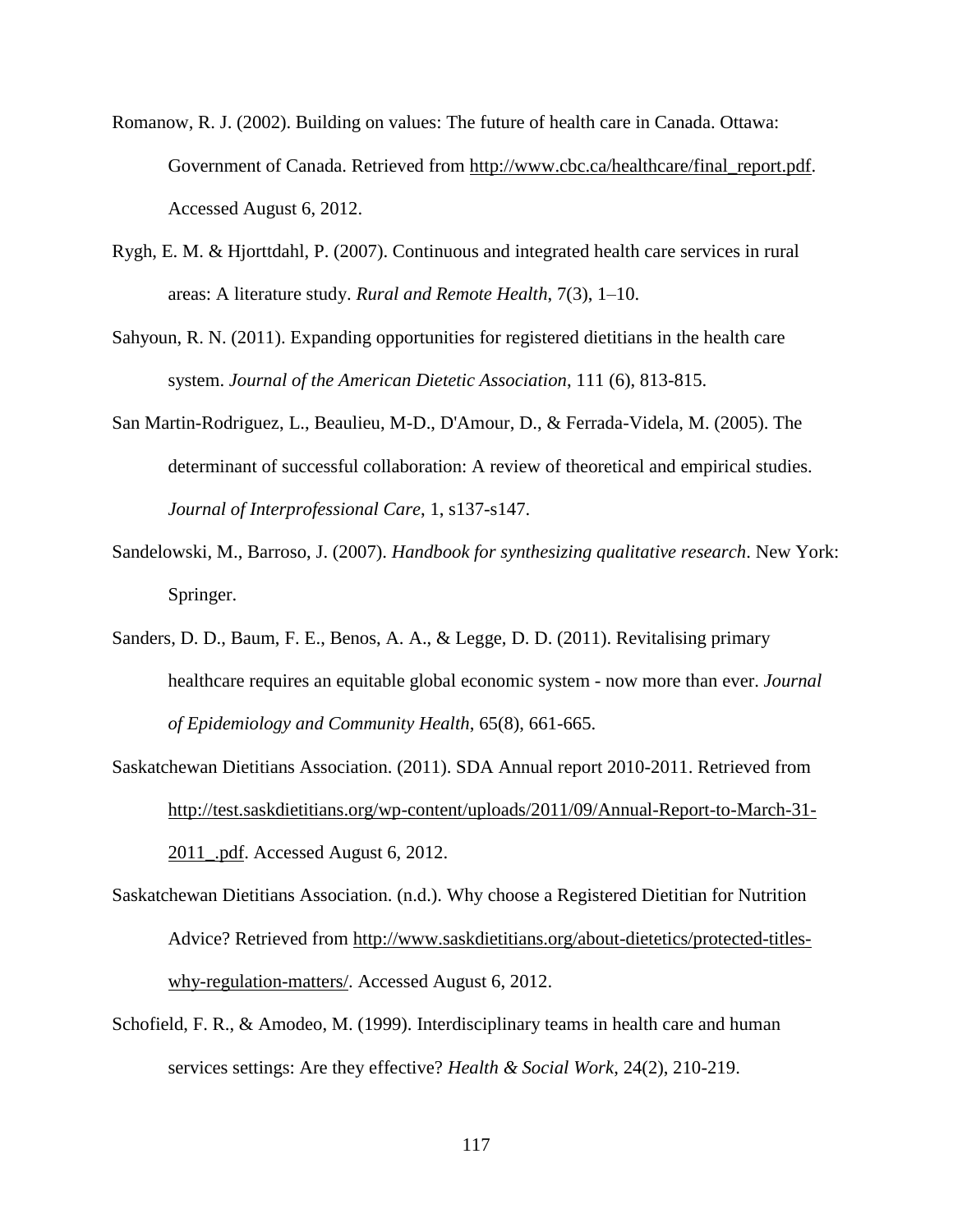- Schuiling, K. & Slager, J. (2000). Scope of practice: Freedom within limits. *Journal of Midwifery and Women's Health*, 45(6), 465-71.
- Scolapio, J., DiBaise, J., Schwenk, F., Macke, M., Burdette, R. (2008). Advances and controversies in clinical nutrition: The education outcome of a live continuing medical education course. *Nutrition in Clinical Practice*, 23(1), 90-95.
- Sharp, M. (2006). Enhancing interdisciplinary collaboration in primary health care. *Canadian Journal of Dietetic Practice and Research*, 67(suppl.), 4-8.
- Shaw, A., De Lusignan, S., & Rowlands, G. (2005). Do primary care professionals work as a team: A qualitative study. *Journal of Interprofessional Care*, 19(4), 396–405.
- Sicotte, C., D'Amour, D., & Moreault, M. (2002). Interdisciplinary collaboration within Quebec community health care centers. *Social Science & Medicine*, 55(6), 991-1003.
- Skipper, A., & Lewis, N. M. (2005). A look at the educational preparation of the health diagnosing and treating professions: Do dietitians measure up? *Journal of the American Dietetic Association*, 105(3), 420–427.
- Sneve, J., Kattelmann, K., Ren, C., & Stevens, D. C. (2008). Implementation of a multidisciplinary team that includes a registered dietitian in a neonatal intensive care unit improved nutrition outcomes. *Nutrition in Clinical Practice*, 23(6), 630–634.
- Statistics Canada. (2007). 2006 Census Dictionary (Ottawa: Statistics Canada, Catalogue no.92- 566). Retrieved from http://www12.statcan.ca/census- [recensement/2006/ref/dict/geo049](http://www12.statcan.ca/census-%20recensement/2006/ref/dict/geo049-eng.cfm) [eng.cfm.](http://www12.statcan.ca/census-%20recensement/2006/ref/dict/geo049-eng.cfm) Accessed August 6, 2012.
- Suter, E., & Deutschlander, S. (2010). Can interprofessional collaboration provide health human resources solutions?: A knowledge synthesis. Retrieved from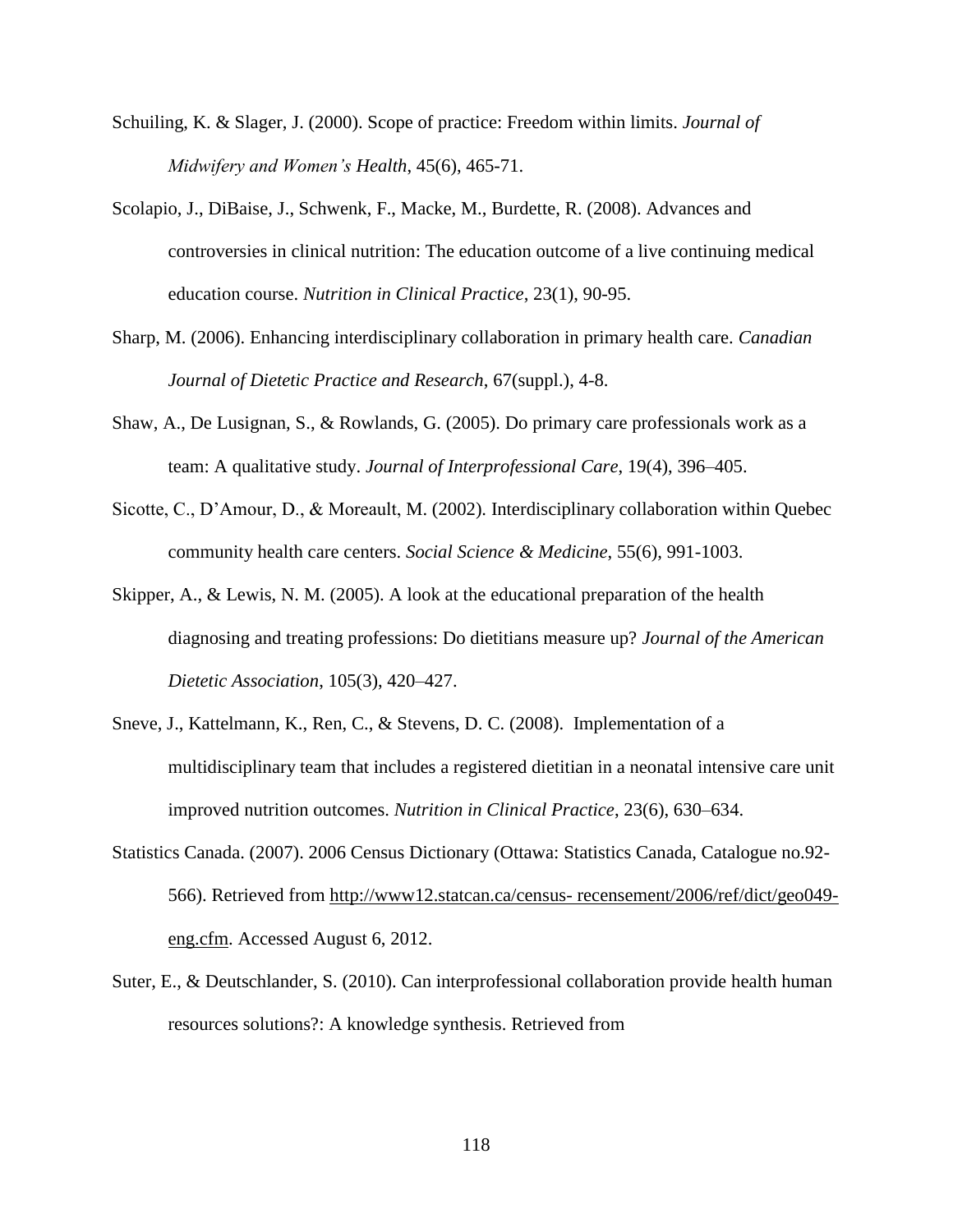[http://www.albertahealthservices.ca/Researchers/if-res-hswru-knowledge-synthesis](http://www.albertahealthservices.ca/Researchers/if-res-hswru-knowledge-synthesis-report-2010.pdf)[report-2010.pdf.](http://www.albertahealthservices.ca/Researchers/if-res-hswru-knowledge-synthesis-report-2010.pdf) Accessed August 6, 2012.

- Syntegrity Group. (2010). Future of Primary Health Care in Saskatchewan. Produced for the Saskatchewan Ministry of Health. In Heshka, L., Jeannot, G., McPhee, L., Radloff, J., Schommer, K., Weir, L., & Wollbaum, M. (2011). Leading Collaboration among the Providers of Primary Health Care. Saskatchewan Institute of Health Leadership. Retrieved from http://www.uregina.ca/cce/assets/docs/pdf/sihl/2010- 11LeadingCollaborationamongtheProvidersofPrimaryHealthCare-march2011.pdf. Accessed August 6, 2012.
- Thommassen, H. V., Lavanchy, M., Connelly, I., Berkowitz, J., & Grzybowski, S. (2001). Mental health, job satisfaction, and intention to relocate. *Canadian Family Physician*, 47, 737-744.
- Thompson, D. S., O'Leary, K., Jensen, E., Scott-Findlay, S., O-Brien-Pallas, L. & Estabrooks, C. A. (2008). The relationship between busyness and research utilization: It is about time. *Journal of Clinical Nursing*, 17, 539–48.
- Thyer, B. A . (2010). *Handbook of social work research methods*. (2nd Ed). Sage Publications.
- Urbanski. P., Wolf, A., & Herman, W. H. (2008). Cost-effectiveness of diabetes education. *Journal of American Dietetic Association*, 108(4), S6-S11.
- Wallin, D. C. (2003). What does it mean to be "rural"?: Developing a typology of rural communities. *Journal of Educational Administration Foundations*, 17(1), 78-103.
- Watson, D., Broemeling, A. M., & Wong, S. (2009). A results-based logic model for primary healthcare: A conceptual foundation for population-based information systems. *Healthcare Policy*, 5(special issue), S33–S46.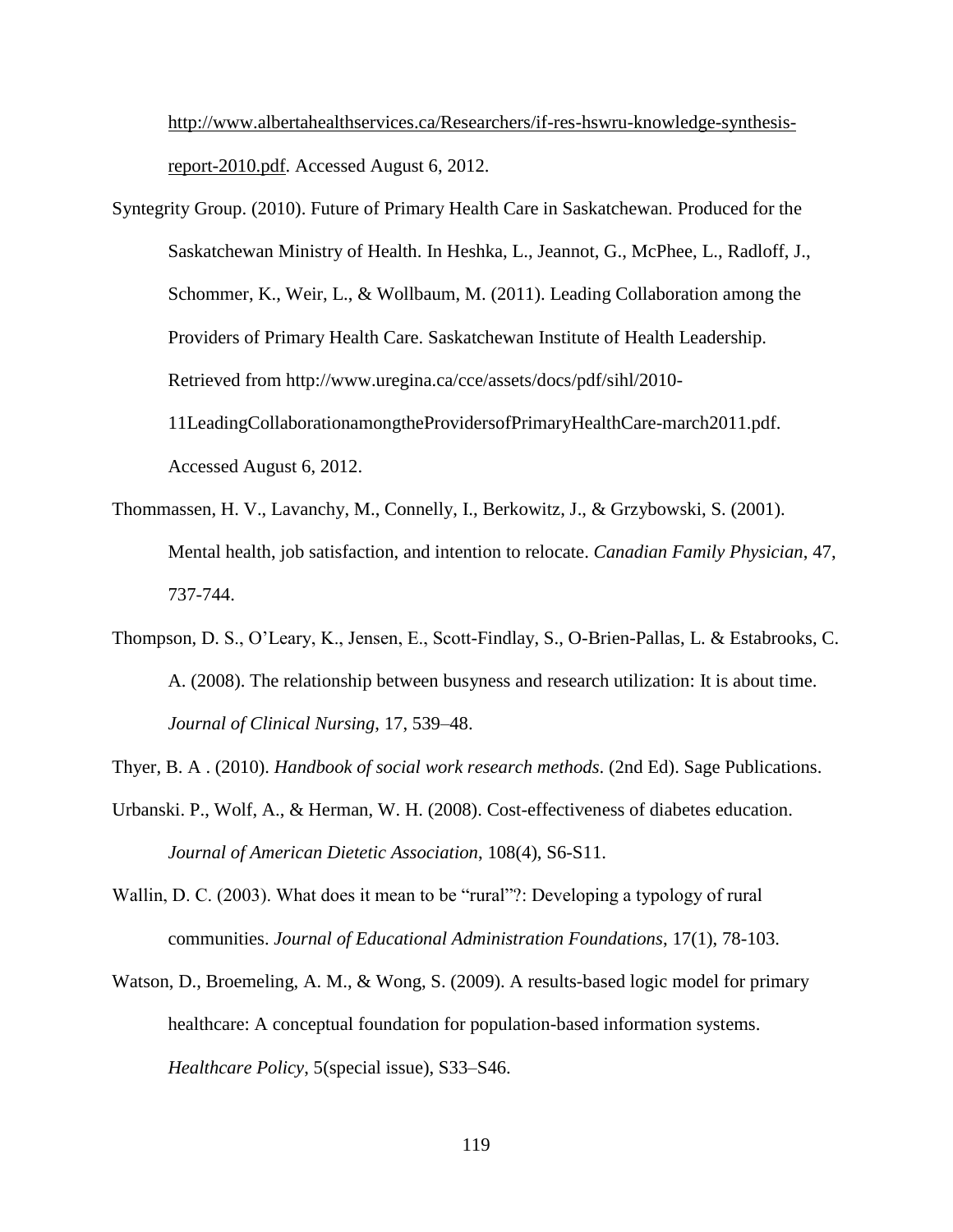- Whelan, K., Thomas, J. E., Cooper, S, Hilton, R, Jones, S. C., Newton, T., et al. (2005). Interprofessional education in undergraduate healthcare programmes: The reaction of student dietitians. *Journal of Human Nutrition and Dietetics*, 18(6), 461-466.
- Wildish, D. E., Evers, S. (2010). A definition, description, and framework for advanced practice in dietetics. *Canadian Journal of Dietetic Practice and Research*. 71(1), e4–e11.
- Winterfeldt, A. E., Bogle, L. M., & Ebro, L. L. (2011). *Dietetics: Practice and future trends*. Sudbury MA: Jones and Bartlett Publishers.
- Witt, J., Brauer, P., Dietrich, L., & Davidson, B. (2006). Estimation of human resource needs and cost of adding registered dietitians to primary care networks. *Canadian Journal of Dietetic Practice and Research*, 67(Suppl.), S30-S38.
- Wolf, A. M., Conaway, M. R., Crowther, J. Q., & Hazen, K. Y. (2004). Translating lifestyle intervention to practice in obese patients with type 2 diabetes: Improving Control with Activity and Nutrition (ICAN) study. *Diabetes Care*, 27(7), 1570-1576.
- Wolf, A. M., Siadaty, M., Yaeger, B., Conaway, M. R., Crowther, J. Q., Nadler, J. L., Bovbjerg, V. E. (2007). Effects of lifestyle intervention on health care costs: Improving Control with Activity and Nutrition (ICAN). *Journal of American Dietetic Association*, 107(8), 1365-1373.
- World Health Organisation. (2008). *Primary Health Care: Now more than ever*. Geneva: World Health Organization.
- World Health Organization. (1978). International Conference on Primary Health Care, Alma-Ata, USSR, 6-12 September 1978. Retrieved from: [http://www.who.int/hpr/NPH/docs/declaration\\_almaata.pdf.](http://www.who.int/hpr/NPH/docs/declaration_almaata.pdf) Accessed August 6, 2012.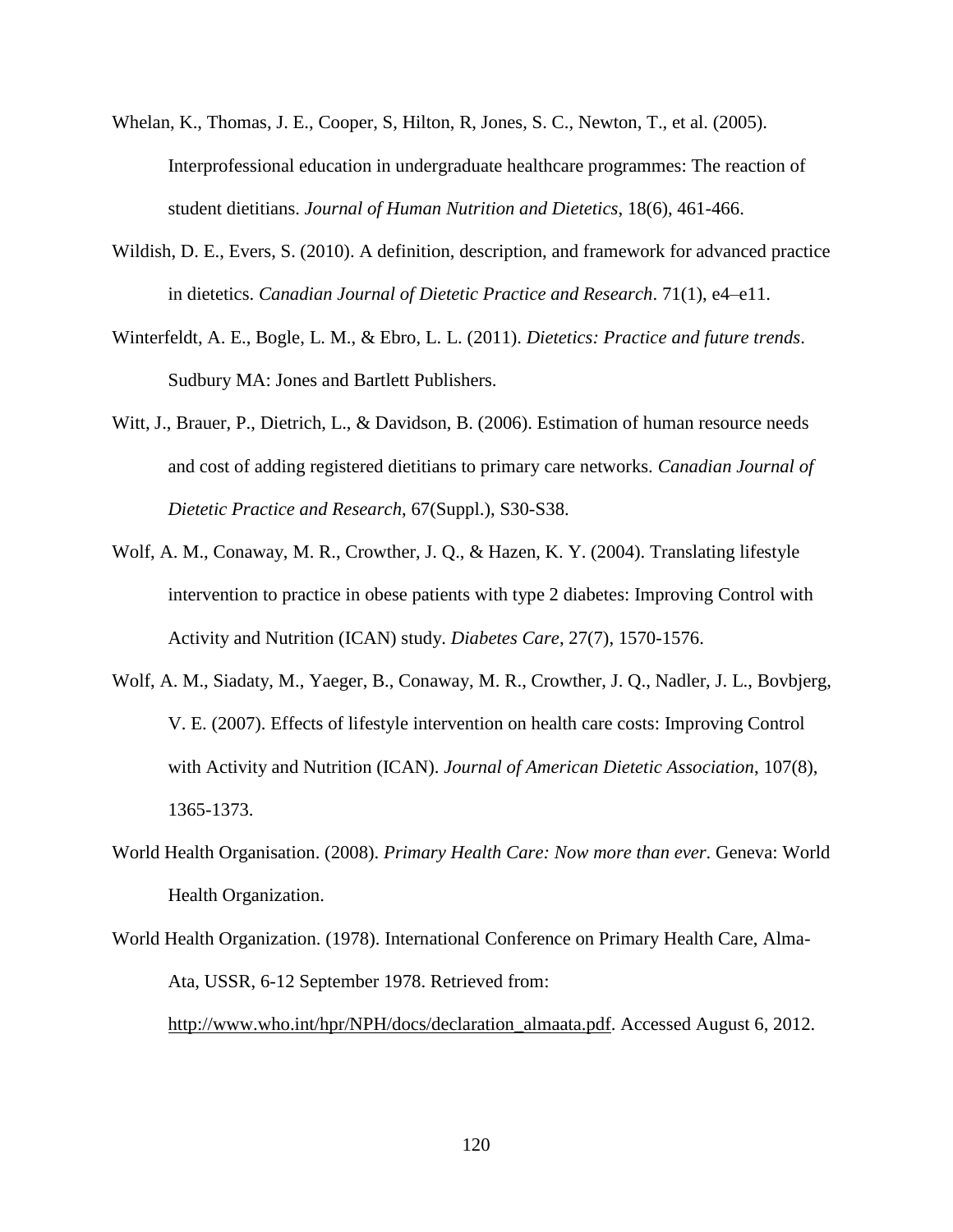- World Health Organization (1986). Ottawa Charter for Health Promotion. Retrieved from from [http://www.who.int/hpr.](http://www.who.int/hpr) Accessed August 6, 2012.
- Worth, J. & Vyas, A. (2002). Diabetes dietitian or diabetes educator? *Practical Diabetes International*, 19(6), 180–181.
- Wynn, K., Trudeau, J.D., Taunton, K., Gowans, M., Scott, I. (2010). Nutrition in primary care: Current practices, attitudes, and barriers. Canadian Family Physician. 56(3):e109-116.
- Xyrichis, A., & Lowton, K. (2008). What fosters or prevents interprofessional teamworking in primary and community care? A literature review. *International Journal of Nursing Studies*, 45(1), 140–153.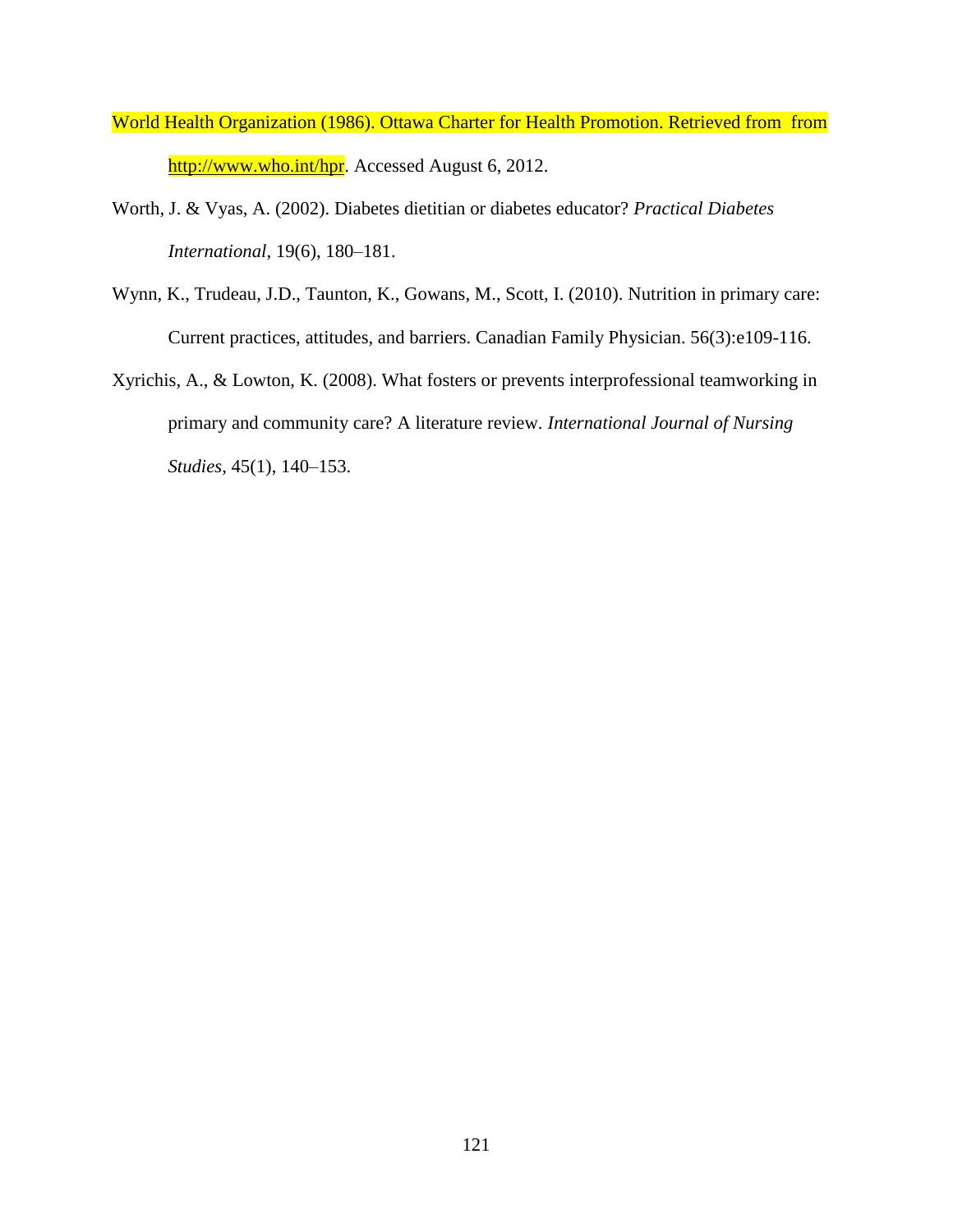# **APPENDICES**

# **Appendix A: Advertisement: Invitation to Participate in Study**

Are you a member of a Primary Health Care Team in Saskatchewan?

If you are, and are interested in being part of a study, that seeks to understand the Roles of Dietitians as Members of Primary Health Care team, please contact us.

Primary health care teams are seen as one promising approach to help strengthen primary health care in Canada and there is strong empirical evidence to suggest the importance of prioritizing dietetic services within primary health care teams in Canada.

Participation in the study involves participating in an interview process and subsequent online focus group discussion.

Your participation in this research study is extremely valuable.

Contact:

Carol Henry, MEd, PhD, Research supervisor College of Pharmacy and Nutrition University of Saskatchewan 110 Science Place Saskatoon, SK S7N 5C9 Phone: 306-966-5833 Email: cj.henry@usask.ca

### OR

Leandy Riley, Researcher College of Pharmacy and Nutrition University of Saskatchewan 110 Science Place Saskatoon, SK S7N 5C9 Phone: 306-881-9964 Email: ler149@mail.usask.ca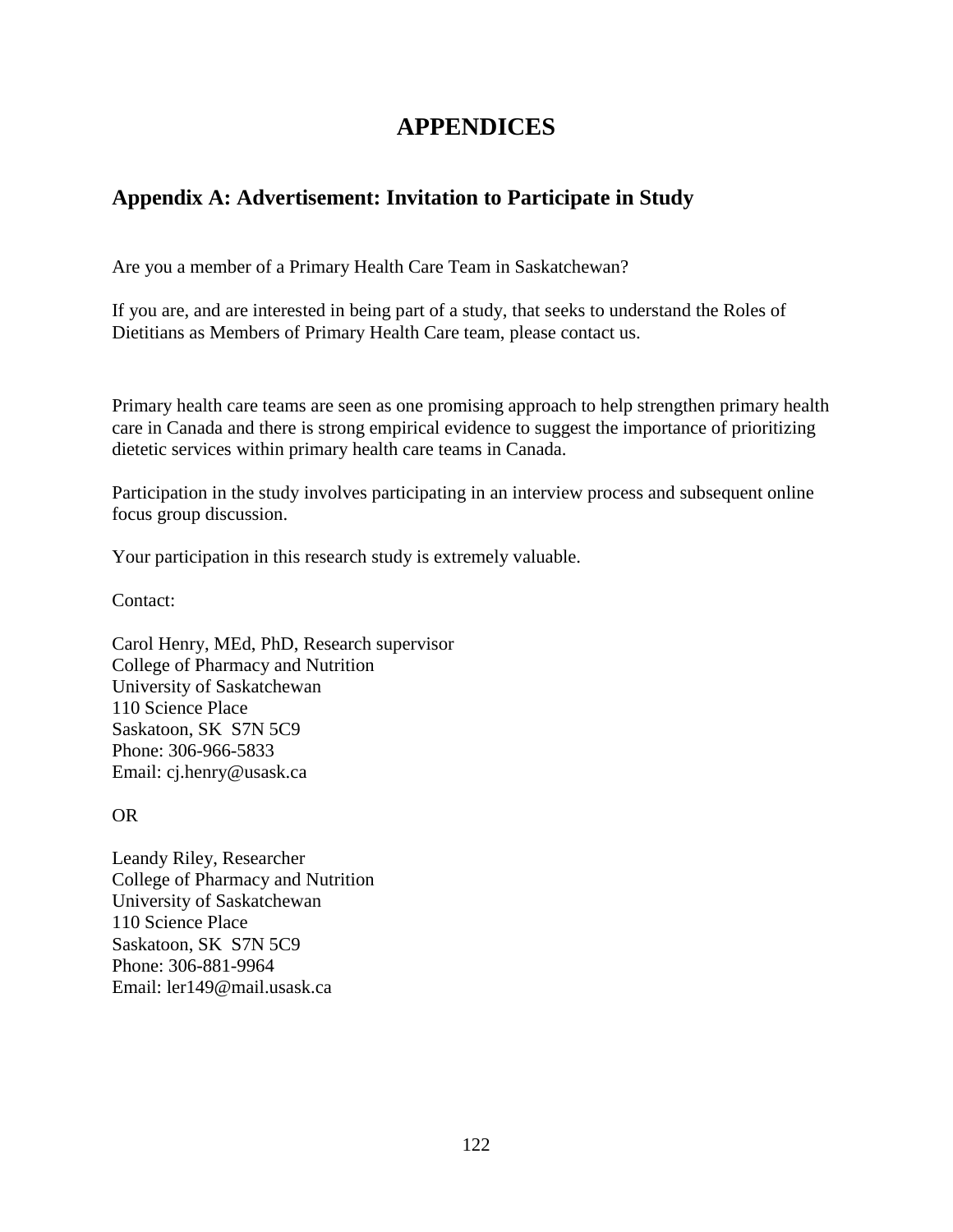### **Appendix B: Letters of Invitation**

### **CARD, DWFN, Dietitians in Regina**

University of Saskatchewan

Date

Dear Potential participant:

My name is Leandy Riley and I am a MSc student at The University of Saskatchewan. For my MSc. thesis I am investigating the roles of dietitians as members of primary health care team in Saskatchewan. Nutrition is a major lifestyle factor in health promotion, prevention and treatment of several population health issues. There is strong empirical evidence to suggest a need for prioritizing dietitians' roles within primary health care settings in Canada. Very little research has been conducted on exploring the roles of dietitians on primary health care team.

I am currently recruiting participants for the study and I learnt that you may be able to assist me in reaching potential participants who may be members of primary health care teams. I would like to invite you participate in the study and also to recommend dietitians who you believe could contribute to the study. Additionally, I would welcome an opportunity to attend one of your meetings where I could provide the dietitians with an overview of my study and solicit their interest in participating.

Potential participants for my study are dietitians who are registered members of Saskatchewan Dietitians Association (SDA) and work within the province as a member of a primary health care team. As a participant, the dietitians will be asked to participate in an in-depth interview. Participating dietitians will also be invited to make contributions in a follow-up online focus group discussion will take place following the analysis of the interview transcripts. The followup online focus group discussion will allow participants to explore patterns from the themes arising from the interview process and will provide a better understanding of the roles of dietitians in primary health care settings. The online focus group discussion will be conducted over a three (3) week period.

The significance of the study lies in the contribution it may make to the dietetic profession. Participating in this study will provide information for literature, theory and practice regarding the nature and characteristics of the roles of dietitians as members of primary health care teams. A deeper understanding of authentic data will enable practitioners, educators and policymakers to make more informed decisions about dietitians' involvement in primary health care teams, the support needed for effective practices, and a greater understanding of the experiences dietitians undergo in this process.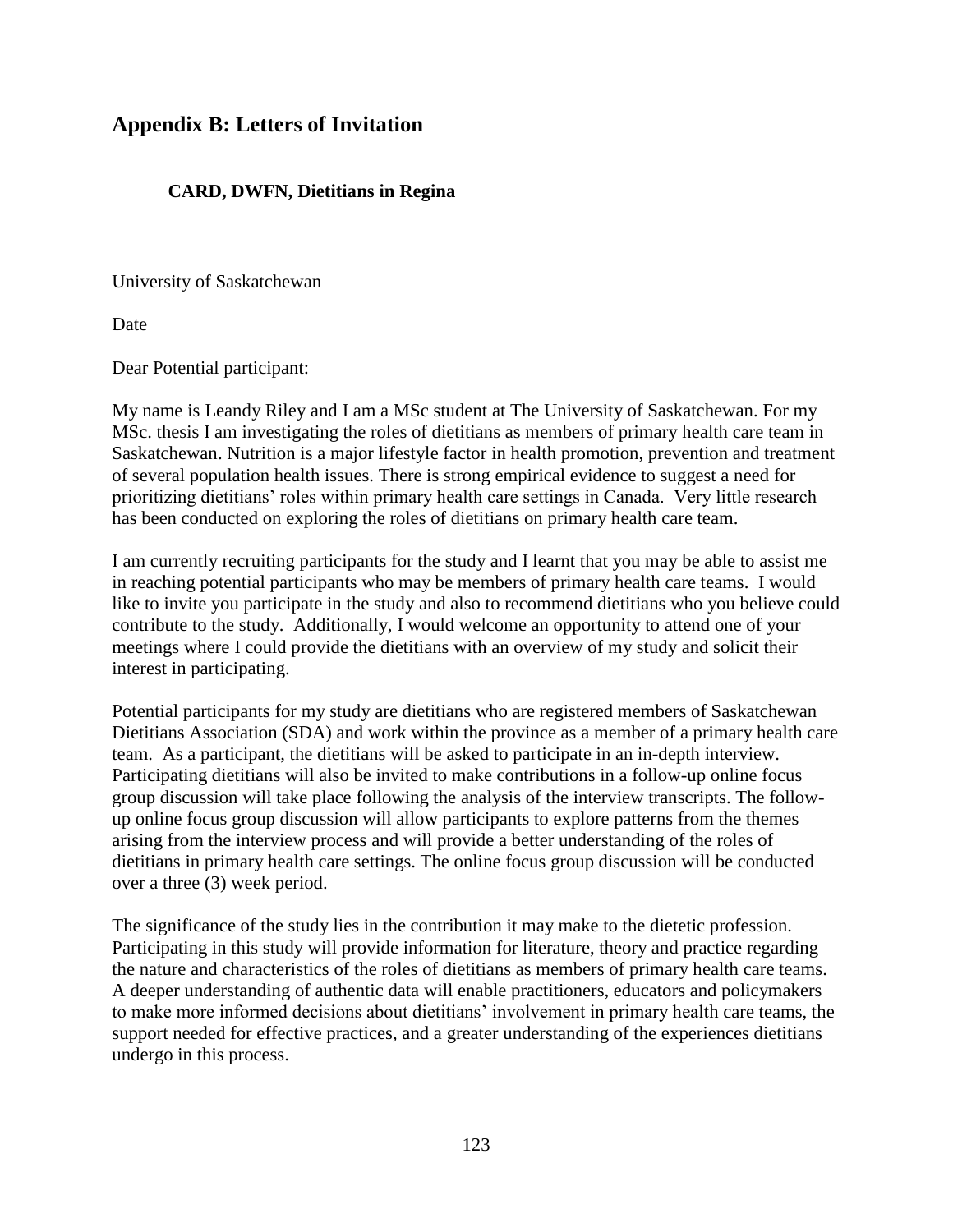If you have any questions that would assist you in reaching your decision, please contact me at: email ler149@mail.usask.ca or my supervisor Dr. Carol Henry by phone (966-5833), or email cj.henry@usask.ca. I very much look forward to speaking with you and thank you in advance for your assistance in this study.

Yours Sincerely,

Leandy Riley, MSc Student

Carol Henry, PhD, Supervisor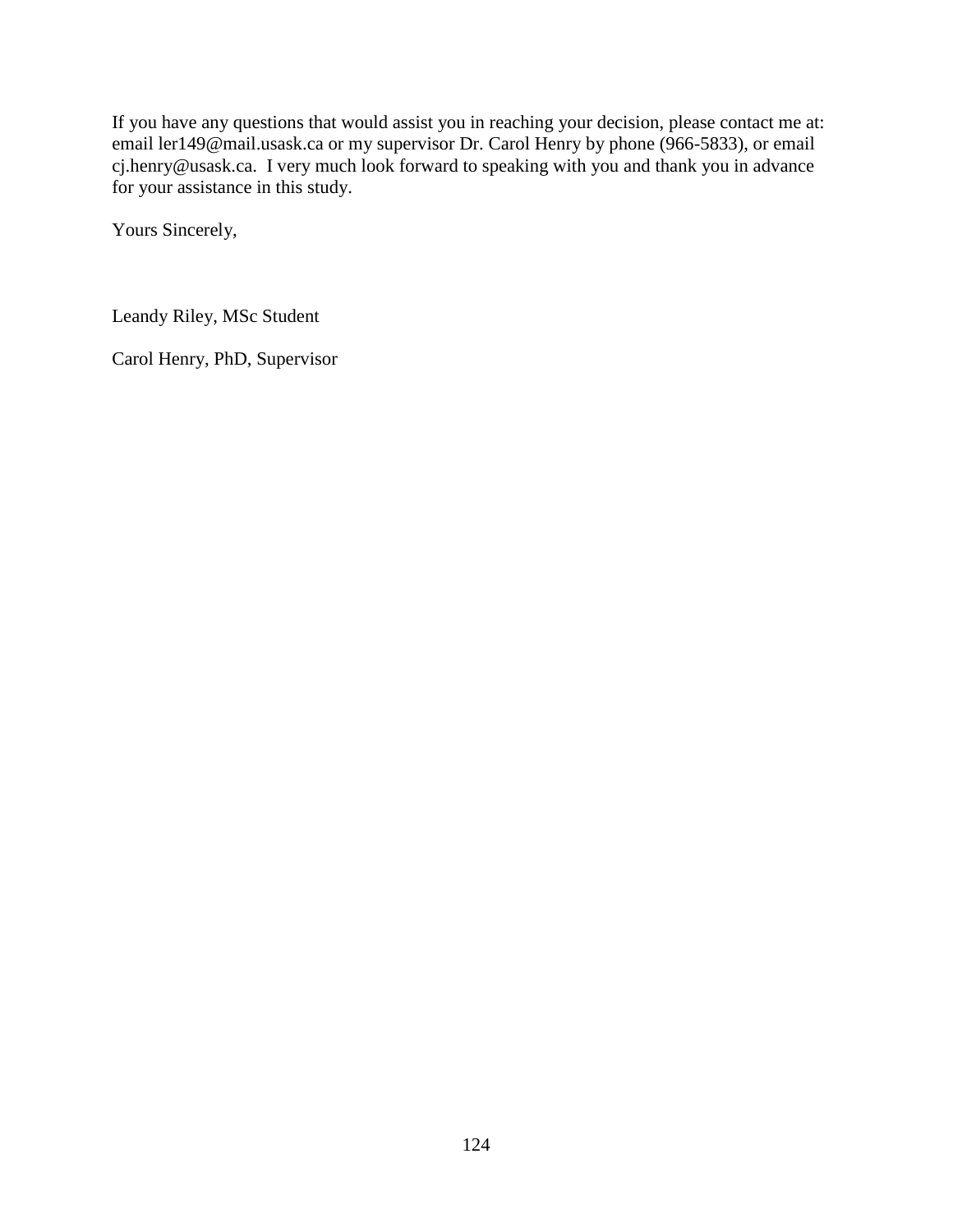### **Directors of Primary Health Care**

University of Saskatchewan

Date

Dear Potential participant

My name is Leandy Riley and I am a MSc student at The University of Saskatchewan. For my MSc. thesis I am investigating the roles of dietitians as members of primary health care team in Saskatchewan. Nutrition is a major lifestyle factor in health promotion, prevention and treatment of several population health issues. There is strong empirical evidence to suggest a need for prioritizing dietitians' roles within primary health care settings in Canada. Very little research has been conducted on exploring the roles of dietitians on primary health care team. The methodology is qualitative case study approach. The primary research questions are: (1) What are the perceived roles of dietitians as members of primary health care teams in Saskatchewan?

Participating in this activity will provide information for literature, theory and practice regarding the nature and characteristics of the roles of dietitians as members of primary health care teams. A deeper understanding of authentic data will enable practitioners, educators and policymakers to make more informed decisions about dietitians' involvement in primary health care teams, the support needed for effective practices, and a greater understanding of the experiences dietitians undergo in this process.

I am writing to invite you to participate in the study by nominating one or more dietitians, who are members of primary health care teams within your region to participate in the study. .

As a participant the dietitians will be asked to participate in an in-depth interview. It is anticipated that the interview will last 45-60 minutes. Participating dietitians will also be invited to make contributions in a follow-up online focus group discussion will take place following the analysis of the interview transcripts. The follow-up online focus group discussion will allow participants to explore patterns from the themes arising from the interview process and will provide a fuller understanding of the roles of dietitians in primary health care settings. The online focus group discussion will be conducted over a three (3) week period.

In this study, all participants will be identified by pseudonyms only ; **the dietitian's name and location will not be included**, since there is a greater likelihood of disclosure of personal and sensitive information. In summarizing the findings, direct quotations from the interview or the online focus group discussion may be used as support to the themes; however, dietitian's name and location will **not** be used in the quotes.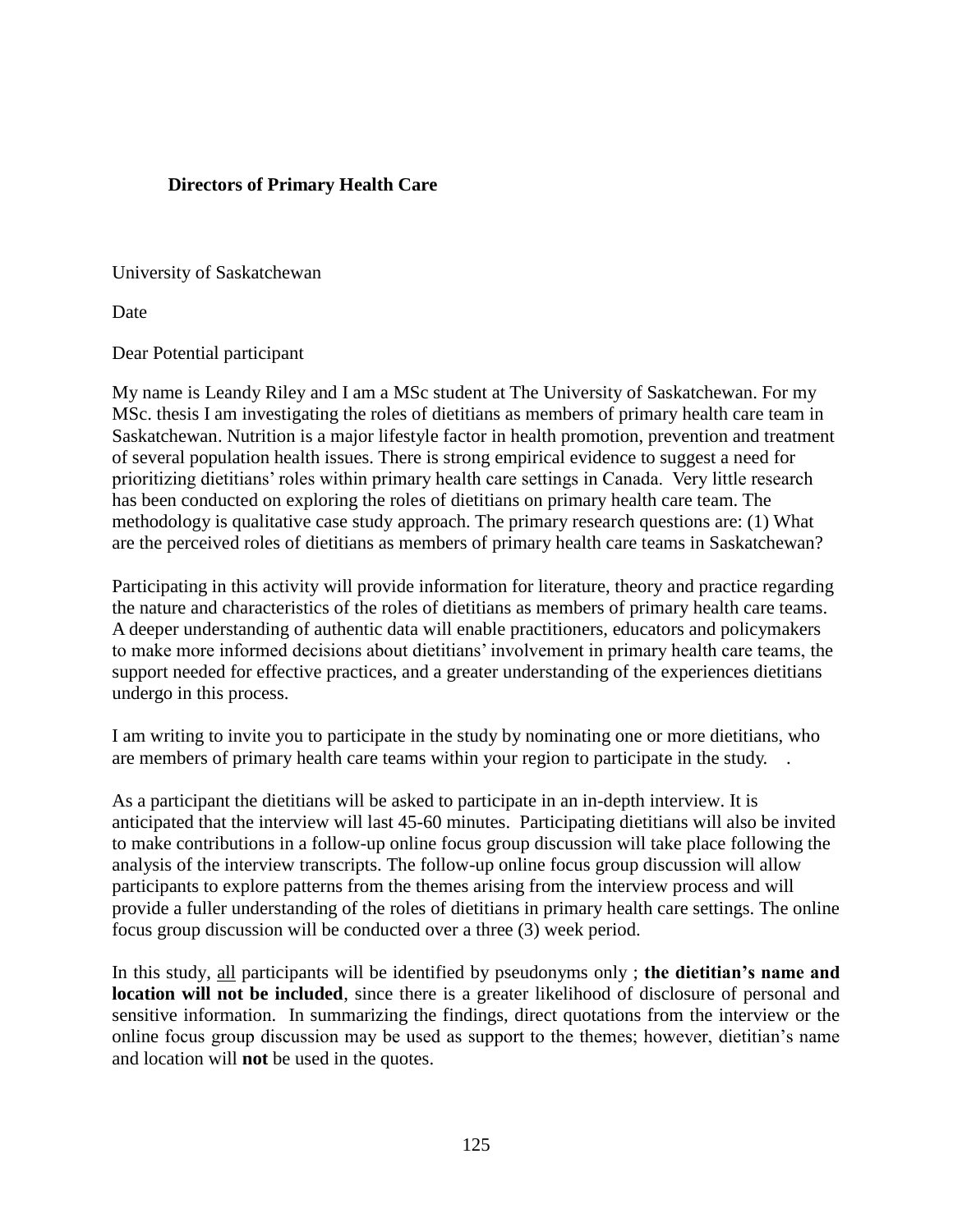The data collected will be used in partial fulfilment of the requirements for a M.Sc. at the University of Saskatchewan. The information gathered through the interview and online focus group process may also be used for presentation at conferences, professional venues, and academic publications.

Your cooperation in this study would be greatly appreciated. Participants may choose to withdraw their responses after their interview and/or online focus group discussion, and prior to the publication of findings. Your withdrawal will not affect the relationship with the researcher, her supervisor or the University of Saskatchewan. There are no penalties. If you are interested in participating, please read and sign the attached consent form. If you have any questions or concerns about the study (interview process or on-line focus group), please contact me at: email [ler149@mail.usask.ca](mailto:ler149@mail.usask.ca) or my supervisor Dr. Carol Henry by phone (966-5833), or email [cj.henry@usask.ca.](mailto:cj.henry@usask.ca) **If you have any concerns about your rights as a participant in this project, you may contact the Research Ethics Office at the University of Saskatchewan at (306) 966-2084. You may call collect**.

I very much look forward to speaking with you and thank you in advance for your assistance in this project.

Yours Sincerely,

Leandy Riley, MSc Student

Carol J. Henry PhD (Supervisor)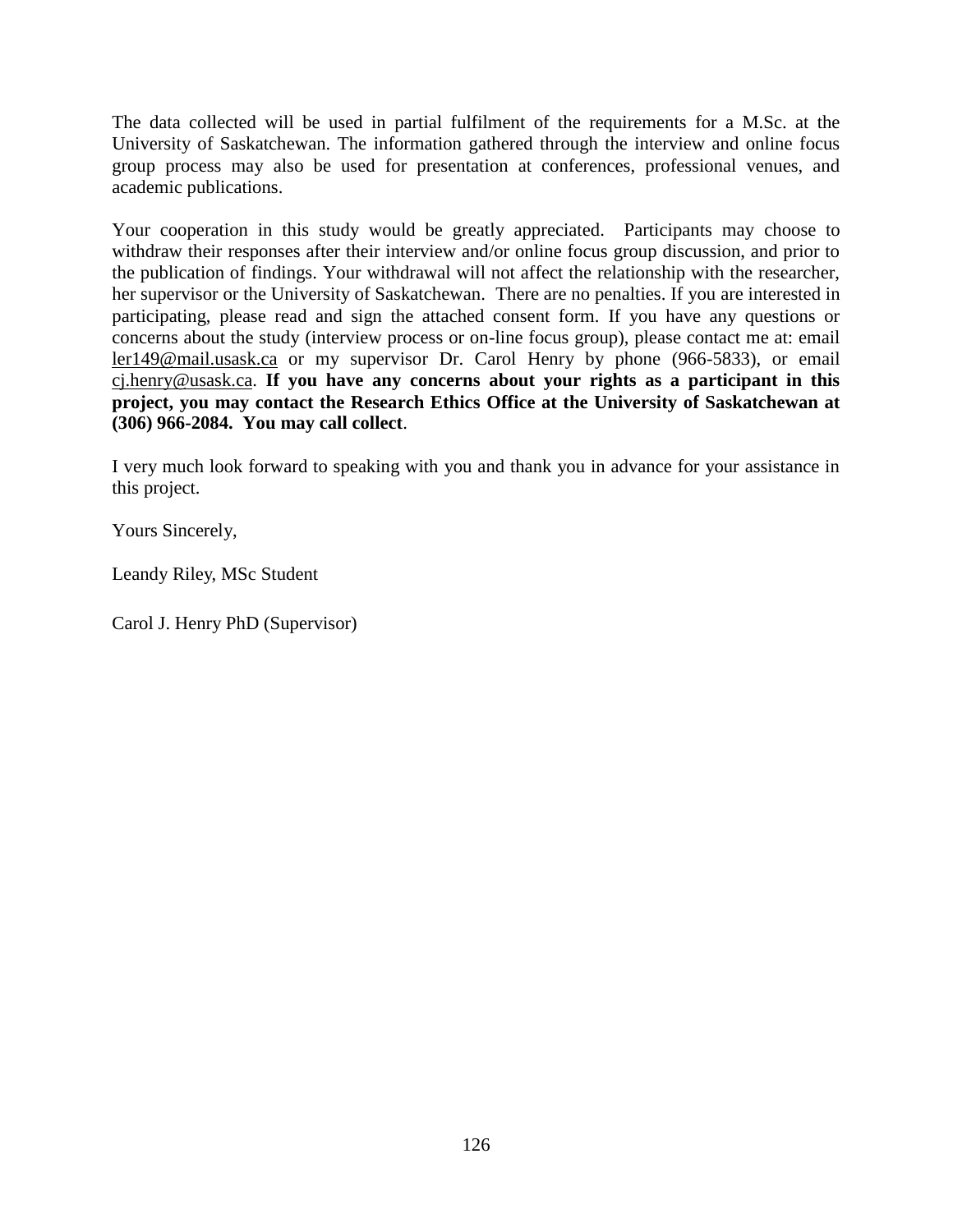## **Appendix C: Letter of Information for Participants**

### Dear Potential Participants

My name is Leandy Riley and I am a MSc student at The University of Saskatchewan. For my MSc. thesis I am investigating the roles of dietitians as members of primary health care team in Saskatchewan. Nutrition is a major lifestyle factor in health promotion, prevention and treatment of several population health issues. There is strong empirical evidence to suggest a need for prioritizing dietitians' roles within primary health care settings in Canada. Very little research has been conducted on exploring the roles of dietitians on primary health care team. The methodology is qualitative case study approach. The primary research questions are: (1) What are the perceived roles of dietitians as members of primary health care teams in Saskatchewan?

Participating in this activity will provide information for literature, theory and practice regarding the nature and characteristics of the roles of dietitians as members of primary health care teams. A deeper understanding of authentic data will enable practitioners, educators and policymakers to make more informed decisions about dietitians' involvement in primary health care teams, the support needed for effective practices, and a greater understanding of the experiences dietitians undergo in this process.

I am writing to thank you for expressing an interest in the study. As a participant you will be asked to participate in an in-depth interview. It is anticipated that the interview will last 45-60 minutes, and will be conducted by myself with my supervisor Dr Carol Henry assisting or a research assistant, Samantha Mitchel. Participating dietitians will also be invited to make contributions in a follow-up online focus group discussion will take place following the analysis of the interview transcripts. The follow-up online focus group discussion will allow participants to explore patterns from the themes arising from the interview process and will provide a fuller understanding of the roles of dietitians in primary health care settings. The online focus group discussion will be conducted over a three (3) week period.

In this study, all participants will be identified by pseudonyms only; the dietitian's name and location will not be included, since there is a greater likelihood of disclosure of personal and sensitive information. In summarizing the findings, direct quotations from the interview or the online focus group discussion may be used as support to the themes; however, dietitian's name and location will not be used in the quotes.

The data collected will be used in partial fulfilment of the requirements for a M.Sc. at the University of Saskatchewan. The information gathered through the interview and online focus group process may also be used for presentation at conferences, professional venues, and academic publications. The taped interviews will be transcribed verbatim. You will have an opportunity to review transcripts and add, edit or delete any information you would like. After this process, you will be asked to sign a transcript release form. In addition, summaries of the discussions will be placed on Blackboard Learning Systems for a final review by participating dietitians following the discussion.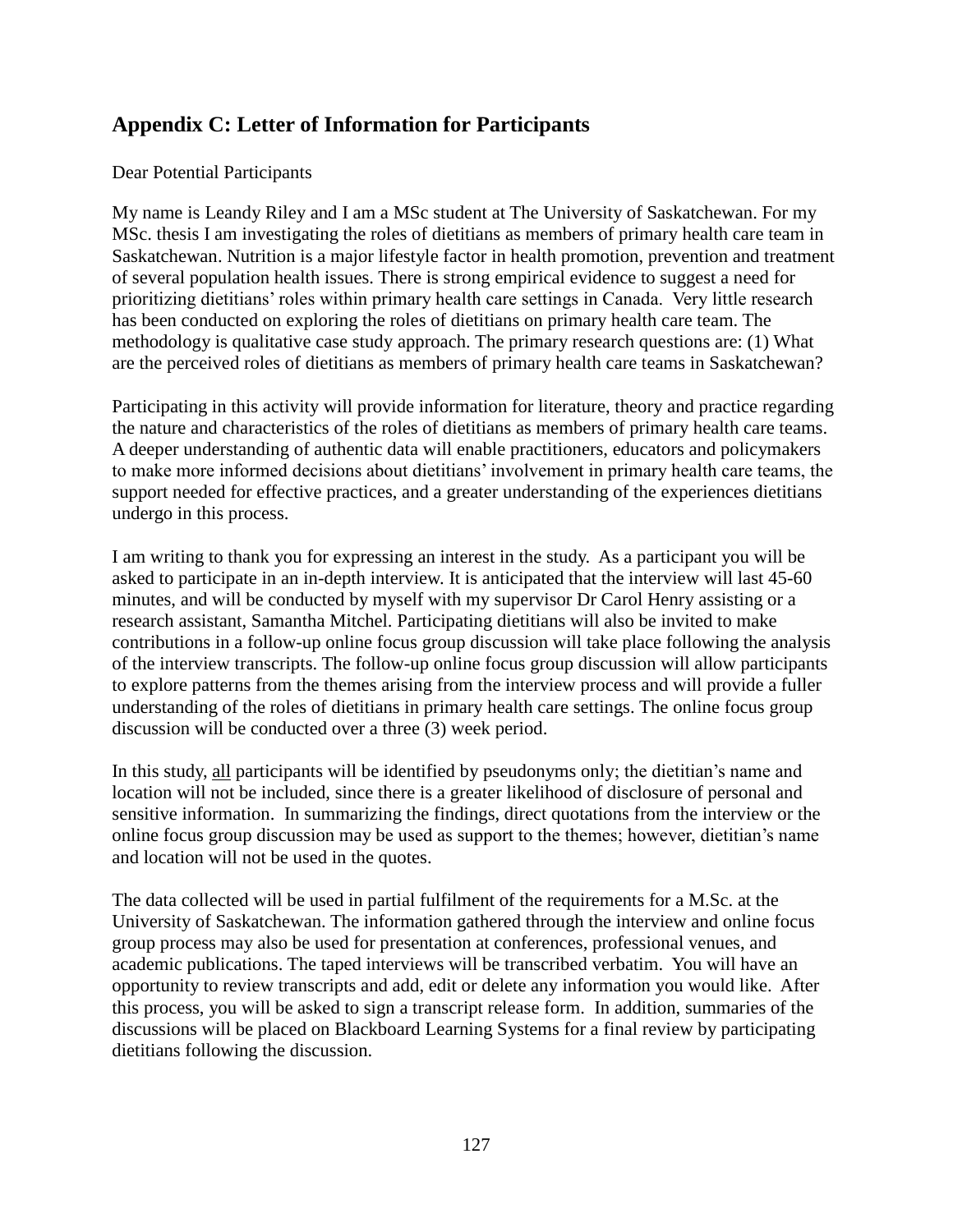Your cooperation in this study would be greatly appreciated. Participants may choose to withdraw their responses after their interview and/or online focus group discussion, and prior to the publication of findings. Your withdrawal will not affect the relationship with the researcher, her supervisor or the University of Saskatchewan. There are no penalties. If you are interested in participating, please read and sign the attached consent form. If you have any questions or concerns about the study (interview process or on-line focus group), please contact me at: email [ler149@mail.usask.ca](mailto:ler149@mail.usask.ca) or my supervisor Dr. Carol Henry by phone (966-5833), or email [cj.henry@usask.ca.](mailto:cj.henry@usask.ca) If you have any concerns about your rights as a participant in this project, you may contact the Research Ethics Office at the University of Saskatchewan at (306) 966- 2084. You may call collect.

I very much look forward to speaking with you and thank you in advance for your assistance in this project.

Yours Sincerely,

Leandy Riley, MSc Student

Carol J. Henry PhD (Supervisor)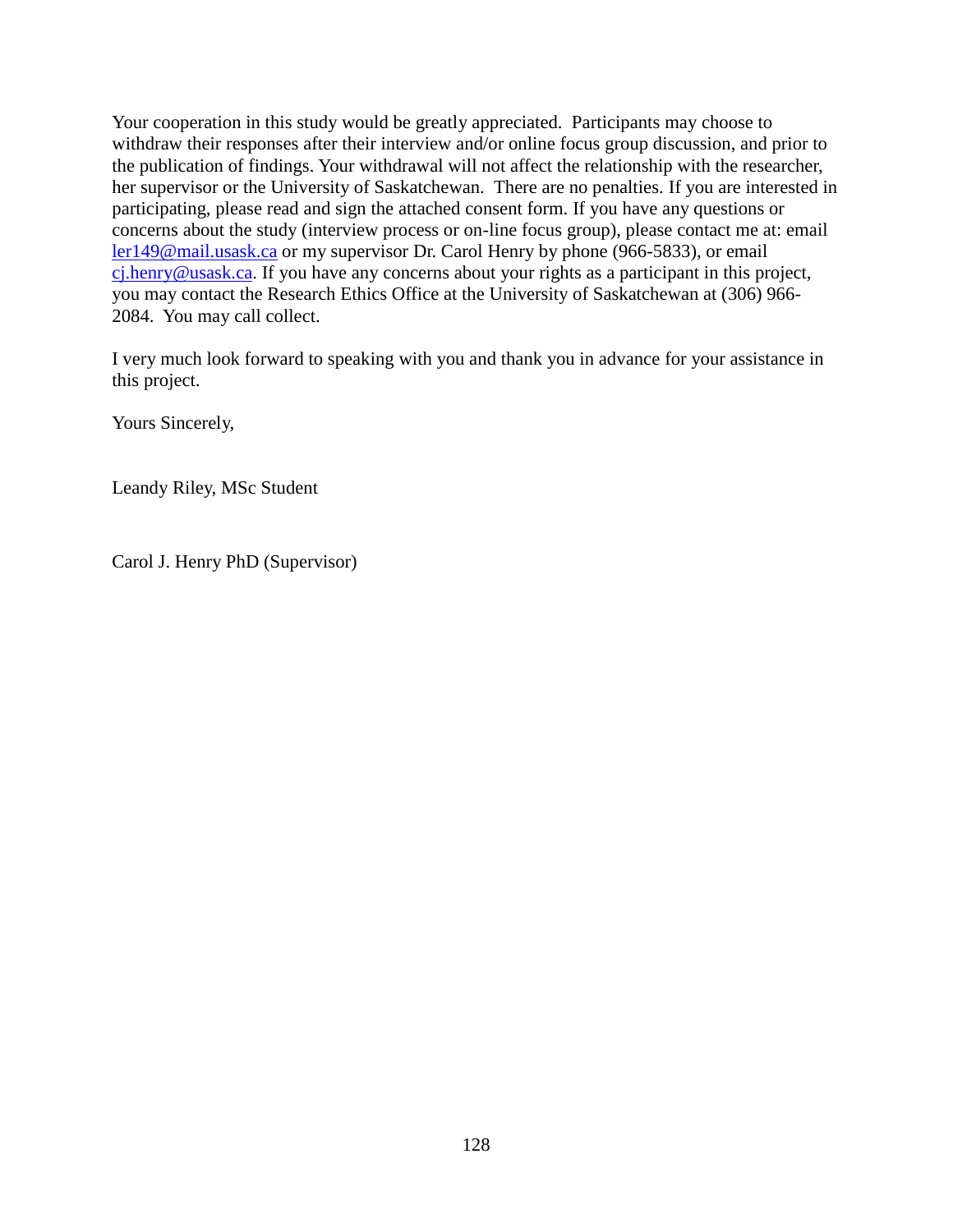### **Appendix D: Informed Consent for Participation in In-depth Interviews**

You are invited to participate in a study entitled: The roles of dietitians as members of primary health care teams. Please read this form carefully, and feel free to ask any questions you might have.

#### Researcher

Leandy Riley, MSc Candidate, University of Saskatchewan

Research supervisor

Carol J. Henry, PhD University of Saskatchewan

**Purpose:** The research is aimed at gaining a deeper understanding of the roles of dietitians as members of primary health care teams. The main research question is: What are the perceived roles of dietitians as members of primary health care teams in Saskatchewan? **The data collected will be used in partial fulfillment of the requirements for a M.Sc. at the University of Saskatchewan.**

**Potential Risks**: All participants will be assigned pseudonyms, however their names and locations will not be included. There is a possibility that participants may share information which may put the participant or a third party at risk, if their identity is compromised. Participants will be able to withdraw from the study at any time. Through the interview process participants will have the right to answer only those questions that they are comfortable answering, and they may ask to turn of the tape recorder at any time. Participants will be asked to review the final transcripts, and will be able to add, alter or delete information that relates to them, and sign a transcript release form wherein they acknowledge that the transcript accurately reflects what they have said or intended to say. Participants in the online focus group will also be asked to review the summaries of the discussion at the end of the discussion. Through the online discussion period participants will be able to add, delete or change any responses they have given to the themes and resulting questions posed on Blackboard Learning system.

**Potential Benefits:** Participants in this study will provide information for literature, theory and practice regarding the roles of dietitians as members of primary health care teams. Participating in this activity will provide information for literature, theory and practice regarding the nature and characteristics of the roles of dietitians as members of primary health care teams. A deeper understanding of authentic data will enable practitioners, educators and policymakers to make more informed decisions about dietitians' involvement in primary health care teams, the support needed for effective practices, and a greater understanding of the experiences dietitians undergo in this process.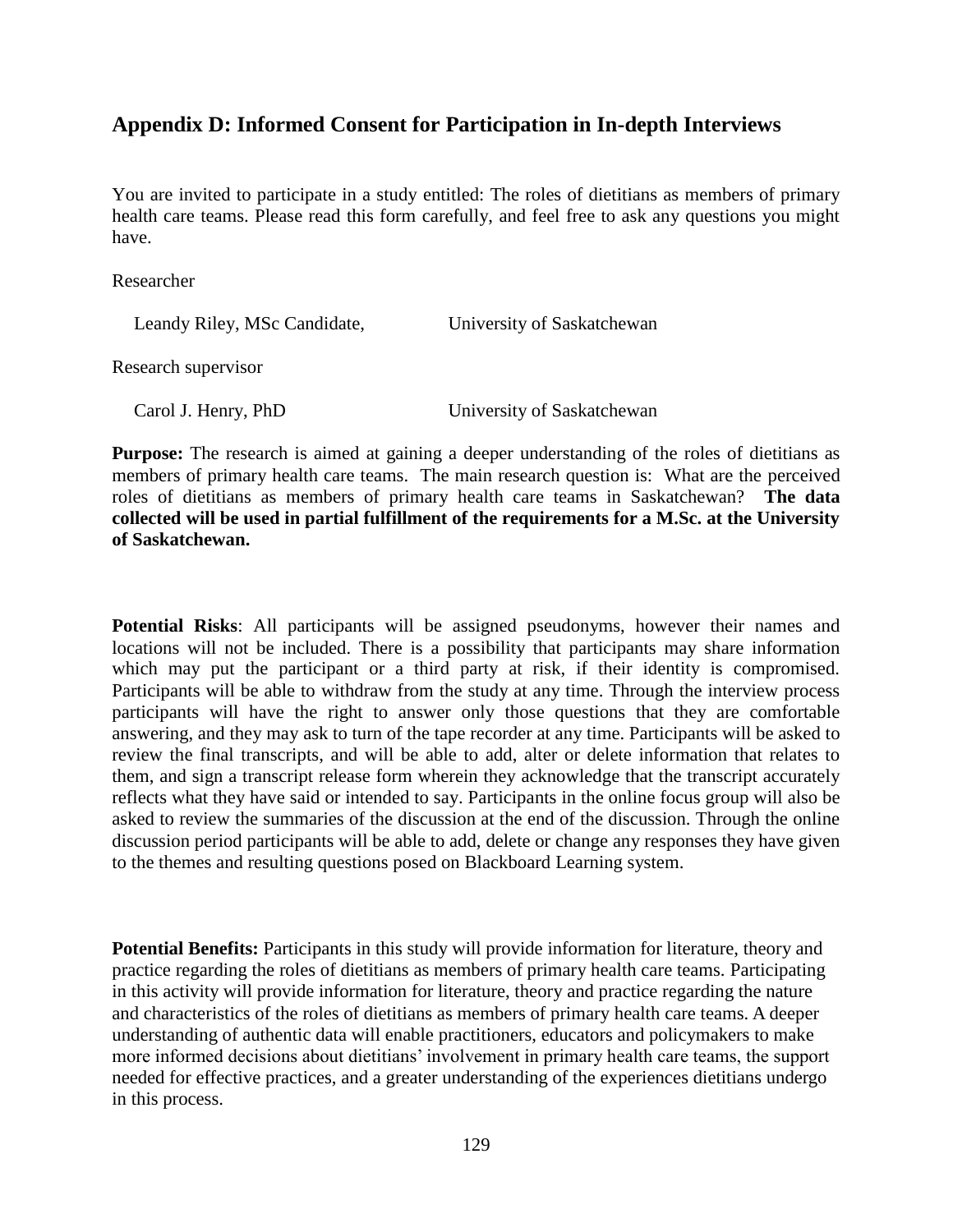**Storage of data:** Upon completion of the study, all data (digital tapes, electronic, and paper) will be securely stored and retained by Dr. Carol Henry (supervisor) in accordance with the guidelines defined by the University of Saskatchewan. **The identifying information (i.e. consent forms and master list) will be stored separately form the data collected. The master list will be destroyed when data collection is complete and it is no longer required.** The data will be stored for five years after completion of the study. After that time the data will be destroyed.

**Confidentiality:** All names and locations will be given pseudonyms in this study. **The dietitians' names and location will not be included**. **When conducting focus group research, there are limits to which the researcher can guarantee the discussion will be kept confidential. The researcher will undertake to safeguard the confidentiality of the discussion, but cannot guarantee that other members of the group will do so. Please respect the confidentially of the other members of the group by not disclosing the contents of this discussion outside the group, and be aware that others may not respect your confidentiality**. Participants will be asked to review the final transcripts and will have the opportunity to add, alter or delete information that relates to them. Each dietitian will be asked to sign a transcript release form wherein they acknowledge that the transcript accurately reflects what they have said or intended to say. Data resulting from the interview will be examined for themes. These themes will form the discussion for the online focus group discussion. Online focus group participants will be asked to review the discussion summaries posted on Blackboard at the close of the discussion period. Direct quotations from the interview or online focus group discussion may be used as supports to the themes identified or the summaries from the online focus group discussion; however, dietitians' names and location will **not** be used in the quotes as well. The interviews will be transcribed by the researcher.

**Right to Withdraw:** Your participation is voluntary, and you may withdraw from the study for any reason, at any time, without penalty of sorts. If you withdraw from the study at any time, any data that you have contributed will be destroyed upon request. Throughout the interviews, and the online focus group discussion, you have a right as a participant to answer only those questions or comment on those themes that you are comfortable answering. You may also request to turn of the tape recorder at any time during the interview.

**Questions:** If you have any questions concerning the study, please feel free to ask at any point, you are also free to contact the researcher or her supervisor at the numbers provided above if you have questions at a later time. This study has been approved on ethical grounds by the University of Saskatchewan Behavioural Research Ethics Board on (insert date). **If you have any concerns about your rights as a participant in this project, you may contact the Research Ethics Office at the University of the Saskatchewan at (306) 966-2084. You may call collect**. A brief executive summary of the project will be provided to participant upon request.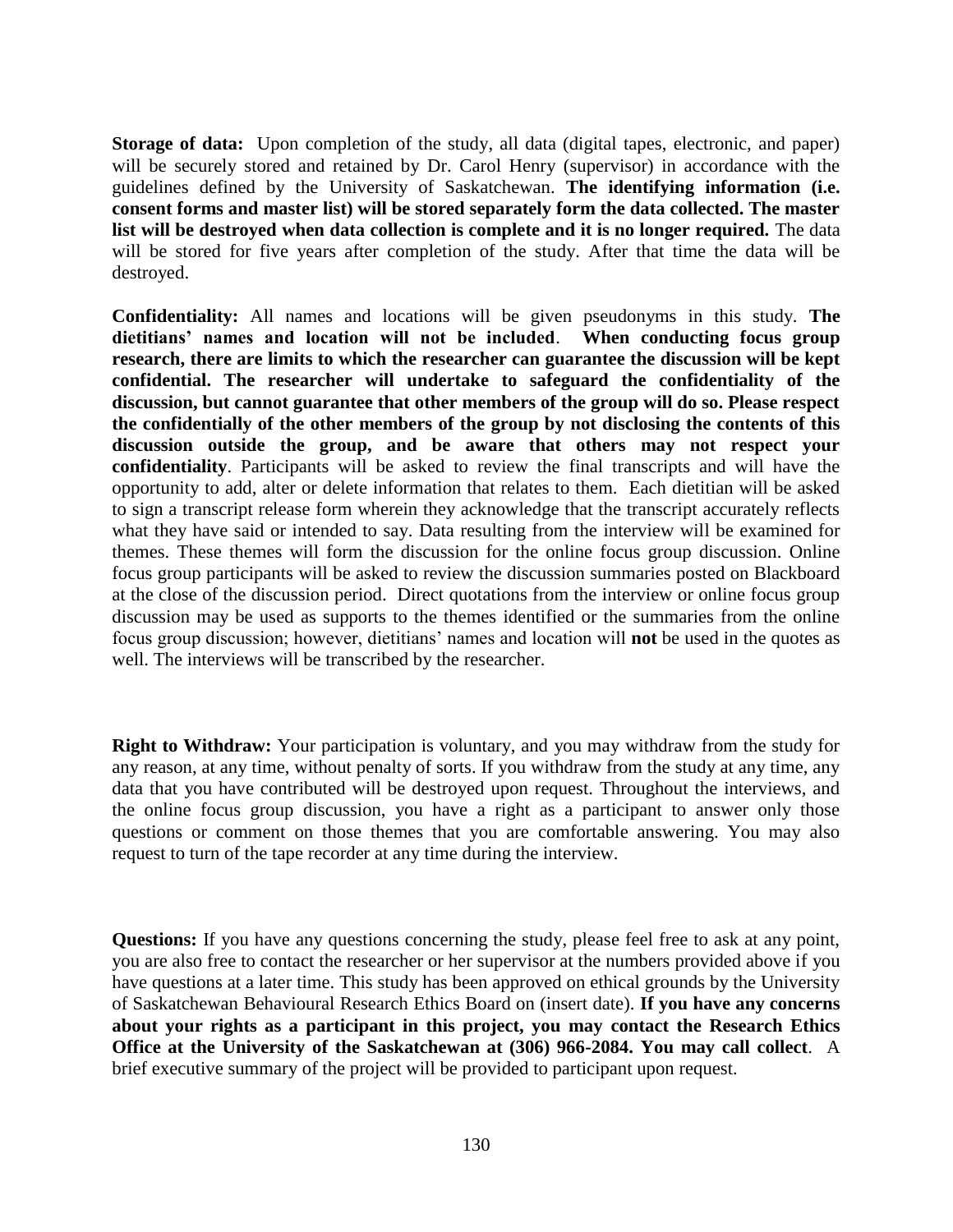**Consent to Participate:** I have read and understood the description provided above. I have been provided with an opportunity to ask questions and my questions have been answered satisfactorily. I consent to participate in the study described above understanding that I may withdraw this consent at any time. A copy of this consent form has been given to me for my records.

| YES NO |  |
|--------|--|
| YES NO |  |
|        |  |
|        |  |
|        |  |
|        |  |
|        |  |

Please provide the phone number you wish to be contacted: \_\_\_\_\_\_\_\_\_\_\_\_\_\_\_\_\_\_\_\_\_\_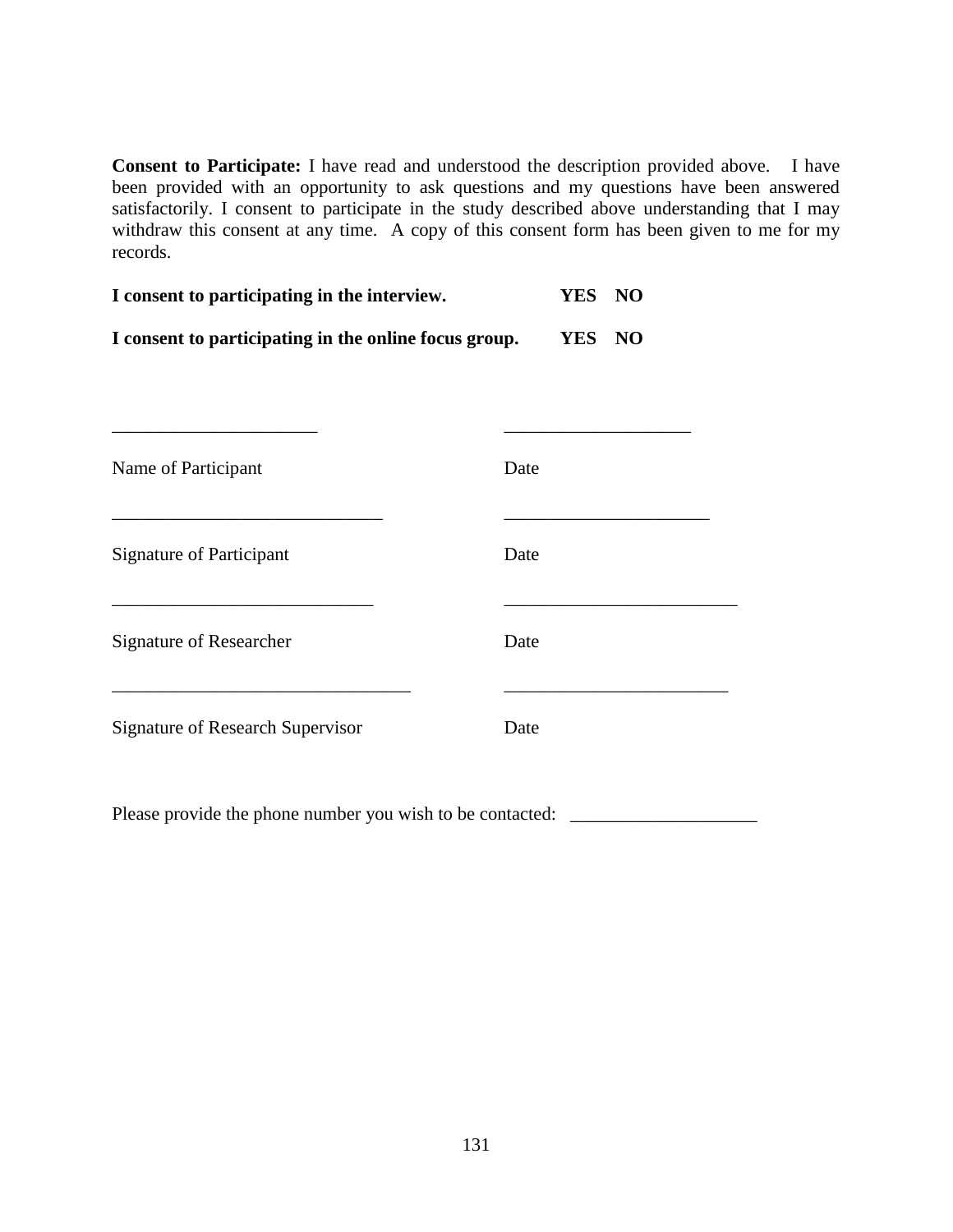# **Appendix E: Letter of Invitation to participate in the study**

University of Saskatchewan

Date

Dear Potential participant:

My name is Leandy Riley and I am a MSc student at The University of Saskatchewan. For my MSc. thesis I am investigating the roles of dietitians as members of primary health care team in Saskatchewan. Nutrition is a major lifestyle factor in health promotion, prevention and treatment of several population health issues. There is strong empirical evidence to suggest a need for prioritizing dietitians' roles within primary health care settings in Canada. Very little research has been conducted on exploring the roles of dietitians on primary health care team. The methodology is qualitative case study approach. The primary research question is: What are the perceived roles of dietitians as members of primary health care teams in Saskatchewan?

Participating in this activity will provide information for literature, theory and practice regarding the nature and characteristics of the roles of dietitians as members of primary health care teams. A deeper understanding of authentic data will enable practitioners, educators and policymakers to make more informed decisions about dietitians' involvement in primary health care teams, the support needed for effective practices, and a greater understanding of the experiences dietitians undergo in this process. [Name of Person] has given me permission to contact you.

As a participant you are being asked to participate in an in-depth interview and a subsequent follow-up online focus group discussion. It is anticipated that the interview will last 45-60 Minutes and will be conducted at a time and place [or via telephone] convenient to you. The follow-up online focus group discussion will allow participants to explore patterns from the themes arising from the interview process and will provide a fuller understanding of the roles of dietitians in primary health care settings. The online focus group discussion will be conducted over a three (3) week period. Participants may select to contribute through the Blackboard Learning System, which will be conducted as a follow-up to the interview. Details of the process will be provided to those who have indicated a desire to participate.

In this study, all participants will be identified by pseudonyms; **the dietitians' names and location will not be included**, only since there is a greater likelihood of disclosure of personal and sensitive information. In summarizing the findings, direct quotations from the interview or the online focus group discussion may be used as support to the themes; however, dietitian's name and location will **not** be used in the quotes.

**The data collected will be used in partial fulfilment of the requirements for a M.Sc. at the University of Saskatchewan**. The information gathered through the interview and online focus group process may also be used for presentation at conferences, professional venues, and academic publications. The taped interviews will be transcribed verbatim. You will have an opportunity to review transcripts and add, edit or delete any information you would like. After this process, you will be asked to sign a transcript release form. In addition, summaries of the discussions will be placed on Blackboard Learning Systems for a final review by participating dietitians following the discussion.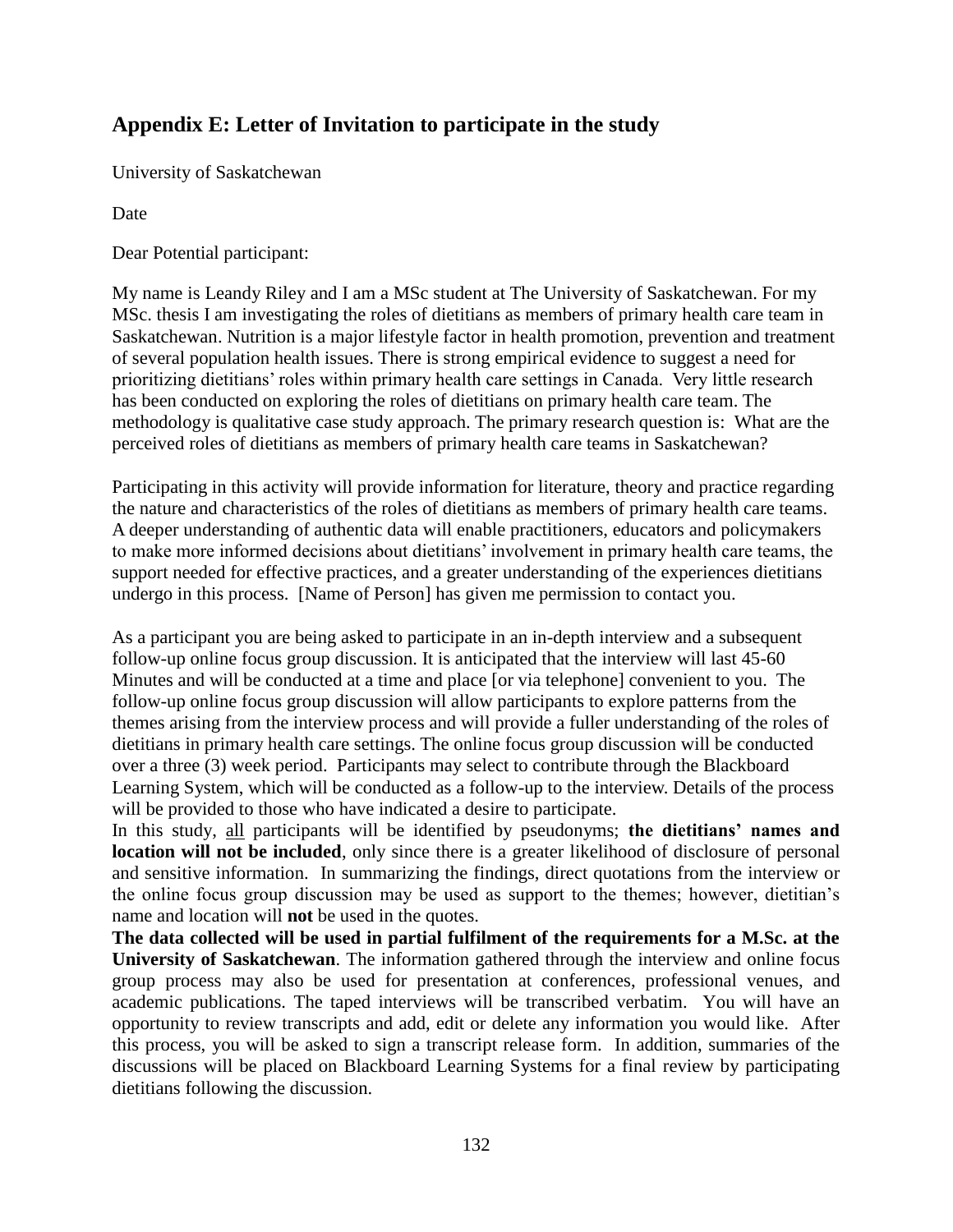Your cooperation in this study would be greatly appreciated. Participants may choose to withdraw their responses after their interview and/or online focus group discussion, and prior to the publication of findings. Your withdrawal will not affect the relationship with the researcher, her supervisor or the University of Saskatchewan. There are no penalties. If you are interested in participating, please read and sign the attached consent form. If you have any questions or concerns about the study (interview process or on-line focus group), please contact me at: email [ler149@mail.usask.ca](mailto:ler149@mail.usask.ca) or my supervisor Dr. Carol Henry by phone (966-5833) or email [cj.henry@usask.ca](mailto:cj.henry@usask.ca)**. If you have any concerns about your rights as a participant in this project, you may contact the Research Ethics Office (306) 966-2084. You may call collect.**

I very much look forward to speaking with you and thank you in advance for your assistance in this project.

Yours Sincerely,

Leandy Riley, MSc Student

Carol J. Henry, PhD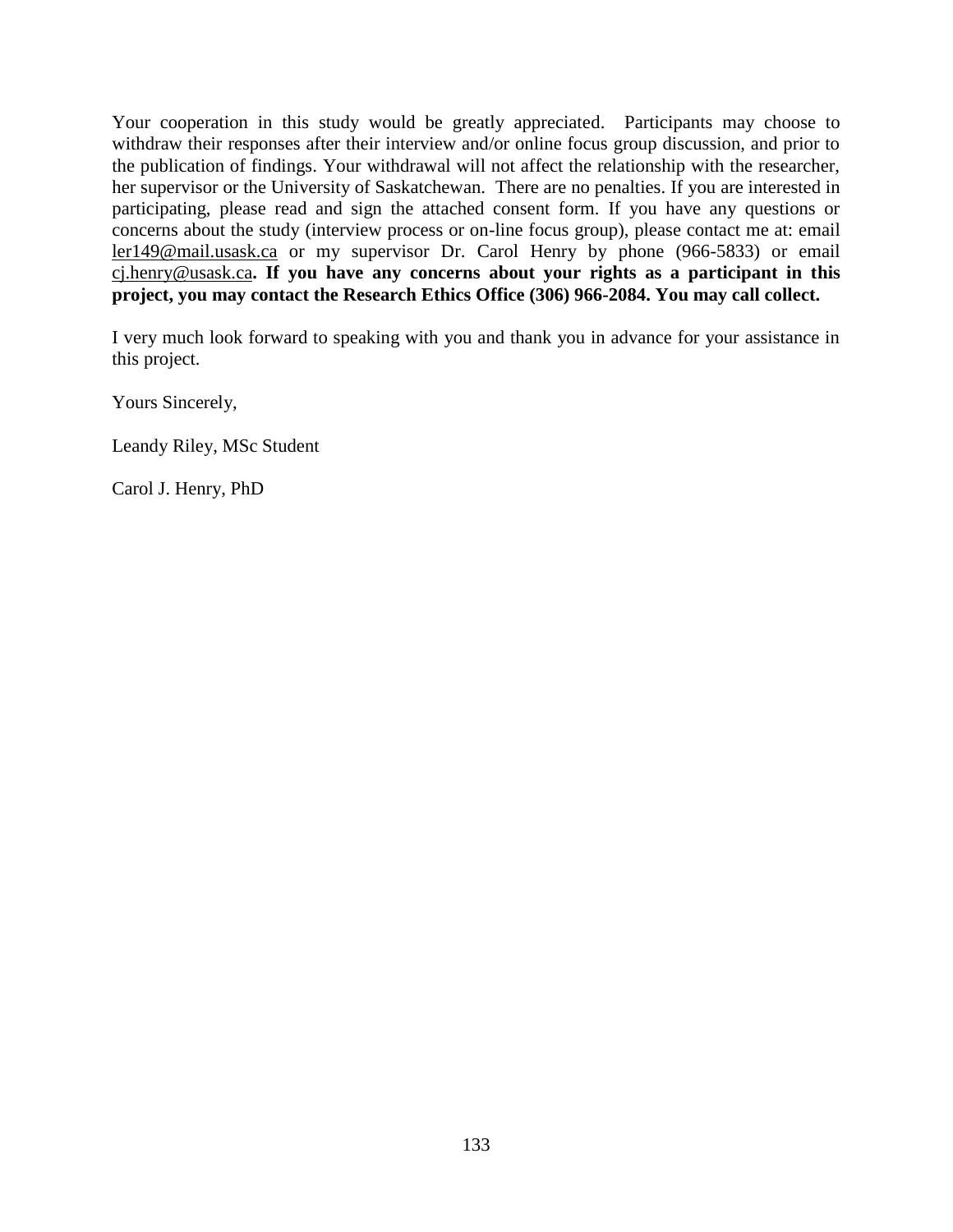## **Appendix F: Consent Form for Data Transcription Release**

Study Title: *A pilot study of the Roles of Dietitians as members of primary health care teams in Saskatchewan*

I am returning the transcripts of your audio-recorded interviews. Please review and sign the consent for data transcription release.

I, \_\_\_\_\_\_\_\_\_\_\_\_\_\_\_\_\_\_\_\_\_\_\_\_\_\_\_, have reviewed the complete transcripts of my personal interviews in this study, and have provided the opportunity to add, alter, and delete information from them as appropriate. I acknowledge that the transcript accurately reflects what I said in my personal interviews with Leandy Riley. I hereby authorize the release of the transcripts to Leandy Riley to be used in the manner described in the consent form. I have received a copy of this Data Transcript Release From for my own records.

| <b>Participant Signature</b> | Date |
|------------------------------|------|
|                              |      |
| <b>Researcher Signature</b>  | Date |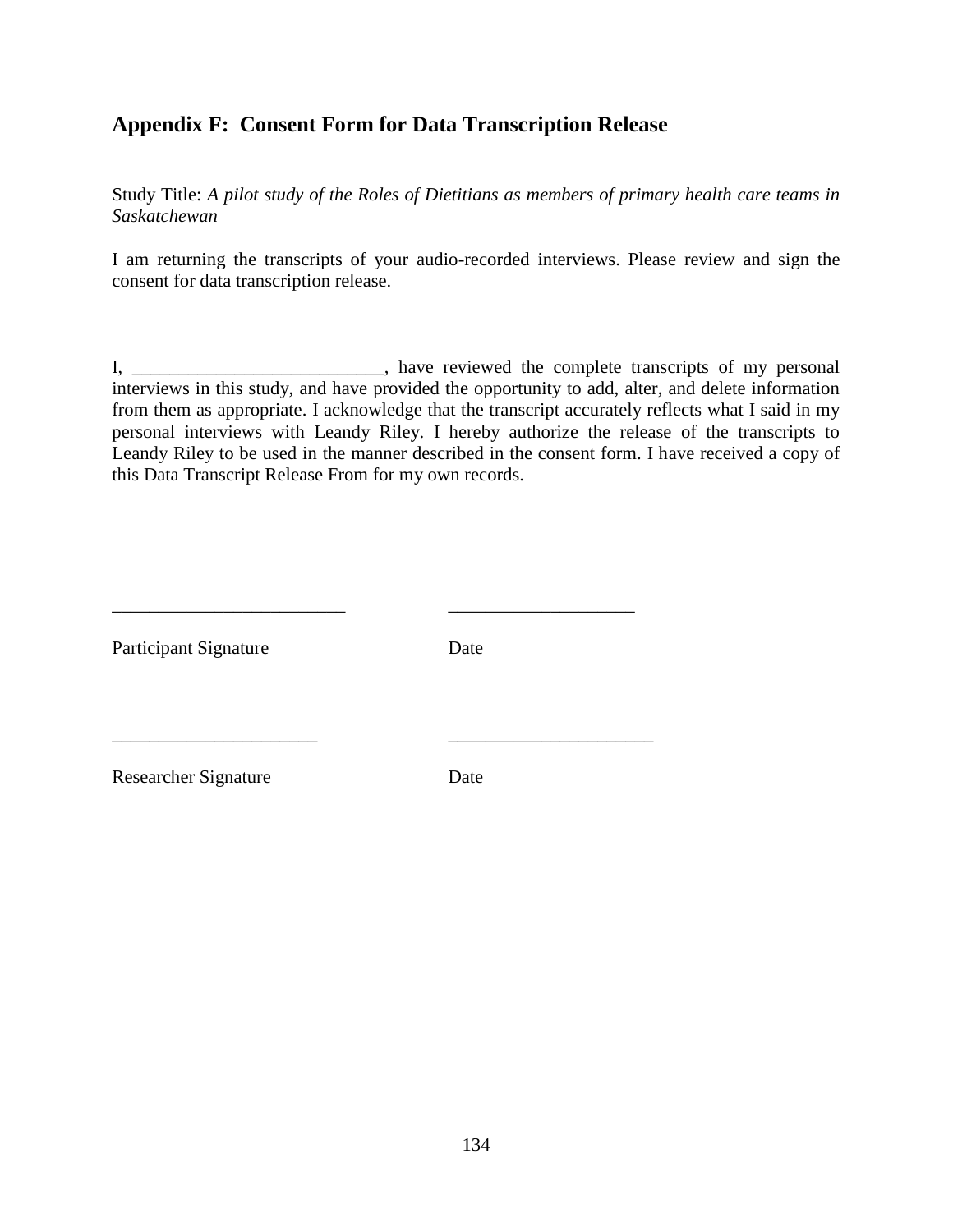## **Appendix G: Interview Guide**

## **1. Introduction**

My name is Leandy Riley. I am calling you today to conduct a phone interview that we scheduled.

A little bit about myself I am a M.Sc. Nutrition candidate at the University of Saskatchewan supervised by Dr. Carol Henry (she is here with me).

I hold a BSc in nutrition and dietetics from the University of the West Indies. That's located in Trinidad. However I am from another Caribbean country named, Dominica.

You will be asked the same questions on the interview guide although they may not be in the same order listed.

As indicated in the letter of information, the interview will be audio-taped in order to assure the accuracy of data analysis later on. However you identity will be protected.

Through the interview process you have the right to answer only those questions that they are comfortable answering, and you may ask to turn off the audio recorder at any time.

You should receive the transcript of this interview for review and comment within a month or so.

Do you have any questions or concerns at this point?

- 1. What is your understanding of the roles of primary health care teams?
- 2. Could you describe the primary health care team (s) that you are member of ?
- 3. How long have you been involved as a member of the primary health care team (s) ?
- 4. What is your perception of your level of involvement on the team ?
- 5. How would you describe your geographic setting of practice ?
- 6. What type of dietitian do you describe yourself as ?
- 7. What are your roles as a member of primary health care team(s)?
- 8. What opportunities do you have for leading the team?
- 9. What opportunities do you have to contribute to decision making on the team?
- 10. Do you think your roles are strictly within your area of expertise?
- 11. What are your needs to work effectively as a member of a PHC team?
- 12. What are your views about the involvement of dietitians as members of PHC teams?
- 13. What recommandations can you make to enhance the roles of dietitians as members of PHC team ? If any ?

Before we end, is there any provincial level organization or policy advisor that I should seek to interview about these matters?